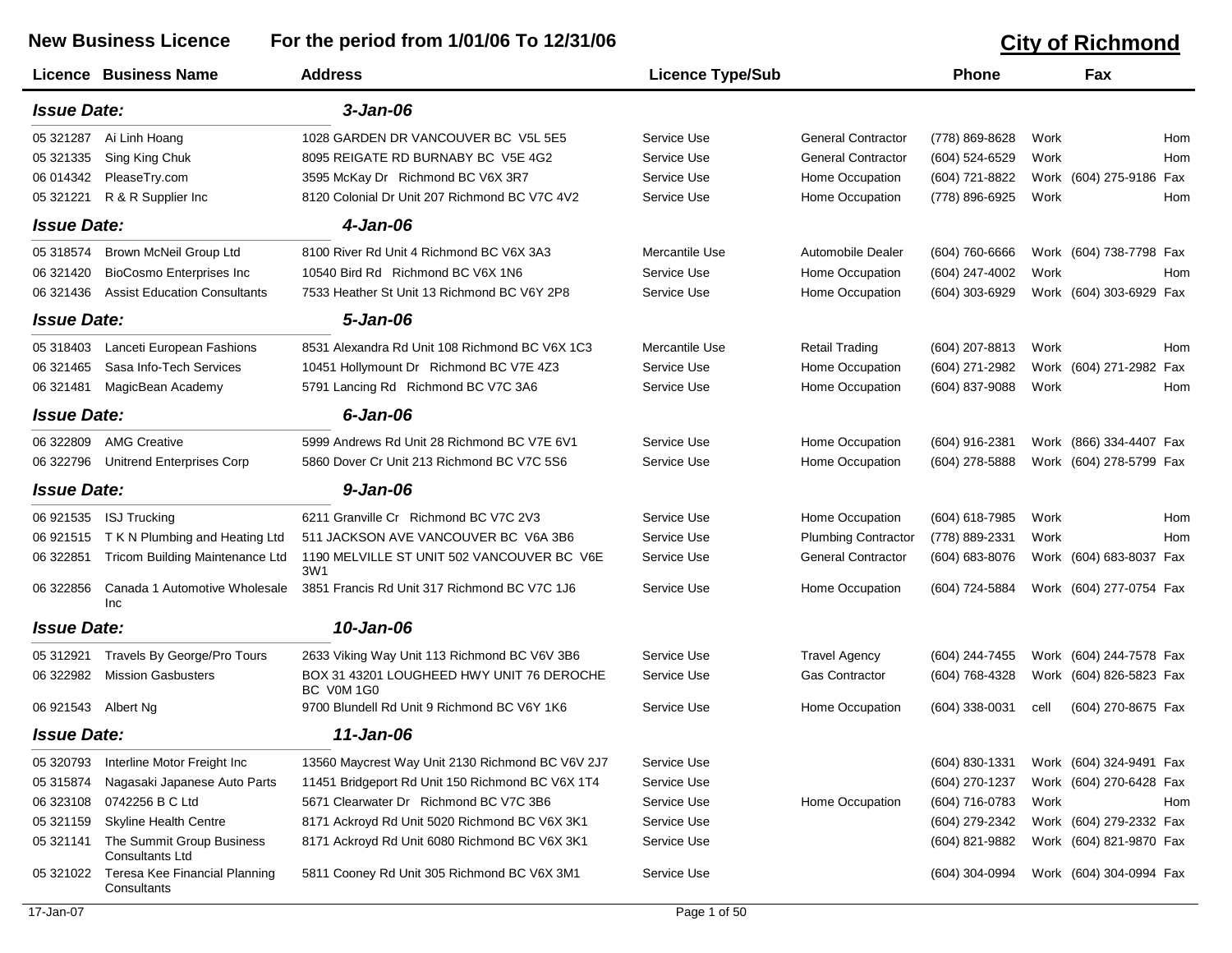|                    | Licence Business Name                         | <b>Address</b>                                      | <b>Licence Type/Sub</b> |                                      | <b>Phone</b>     | Fax                                    |
|--------------------|-----------------------------------------------|-----------------------------------------------------|-------------------------|--------------------------------------|------------------|----------------------------------------|
| 05 31 9881         | <b>First Capital Asset Management</b><br>Corp | 3671 Westminster Hwy Unit 240 Richmond BC V7C 5V2   | Service Use             |                                      | $(604)$ 278-0056 | Work (604) 278-3364 Fax                |
| 05 312282          | <b>International News</b>                     | 8811 River Rd Richmond BC V6X 1X6                   | Mercantile Use          | Retail Trading                       | $(604)$ 787-0116 | Cellul<br>Hom                          |
| 05 31 59 96        | Nagasaki Japanese Auto Parts                  | 11451 Bridgeport Rd Unit 150 Richmond BC V6X 1T4    | Mercantile Use          | <b>Wholesale Trading</b>             | (604) 270-1237   | Work (604) 270-6428 Fax                |
| 05 31 9552         | Bousfield & Associates CGA                    | 8171 Cook Rd Unit 201 Richmond BC V6Y 3T8           | Service Use             |                                      | (604) 273-0096   | Work (604) 273-0048 Fax                |
| 05 31 53 65        | Marino Enterprises Ltd                        | 21000 Westminster Hwy Unit 2175 Richmond BC V6V 2S9 | Mercantile Use          | Automobile Dealer                    | (604) 220-6160   | Work (604) 421-2146 Fax                |
| 05 320410          | Well Tea Enterprise Ltd                       | 4811 Hazelbridge Way Unit 175 Richmond BC V6X 3K7   | Assembly Use Group 1    | <b>Food Service</b><br>Establishment | (604) 278-7268   | Work (604) 266-9281 Fax                |
| <b>Issue Date:</b> |                                               | 12-Jan-06                                           |                         |                                      |                  |                                        |
| 06 323240          | Unique Woodcraft                              | 12180 Woodhead Rd Richmond BC V6V 1G3               | Service Use             | <b>General Contractor</b>            | (778) 863-5100   | Work (604) 278-1665 Fax                |
| 06 323278          | <b>Mission Cap Property</b><br>Maintenance    | 6340 Sheridan Rd Richmond BC V7E 4W7                | Service Use             | <b>General Contractor</b>            | (604) 880-0881   | Work (604) 241-0881 Fax                |
| 06 323179          | M Group Construction                          | 1925 4TH AVE VANCOUVER BC V5N 1K3                   | Service Use             | <b>General Contractor</b>            | (604) 889-3889   | Work<br>Hom                            |
| 05 320007          | Paintings By James Edwards                    | 5300 No 3 Rd Richmond BC V6X 2X9                    | Mercantile Use          | <b>Retail Trading</b>                | (604) 908-9077   | Work (604) 270-1140 Fax                |
| 06 323360          | <b>CSD Marketing</b>                          | 5380 Smith Dr Unit 10 Richmond BC V6V 2K8           | Service Use             | Home Occupation                      | (604) 525-7498   | Work (604) 525-7498 Fax                |
| <b>Issue Date:</b> |                                               | 13-Jan-06                                           |                         |                                      |                  |                                        |
| 06 323530          | Pars Tirazhe                                  | 6511 Gilbert Rd Unit 111 Richmond BC V7C 3V9        | Service Use             | Home Occupation                      | $(604)$ 351-5216 | Work (604) 274-6342 Fax                |
| 06 323565          | RG West Coast Trading and<br>Consulting Ltd   | 6833 Livingstone PI Unit 19 Richmond BC V7C 5T1     | Service Use             | Home Occupation                      | (604) 271-9880   | Work (604) 271-9880 Fax                |
| <b>Issue Date:</b> |                                               | 16-Jan-06                                           |                         |                                      |                  |                                        |
| 06 322848          | Access Language Network                       | 5800 Andrews Rd Unit 201 Richmond BC V7E 6M2        | Service Use             | Home Occupation                      | (604) 241-3763   | Work (604) 241-3763 Fax                |
| 06 323021          | Jantunen Construction                         | 19300 River Rd Richmond BC V6V 1M3                  | Service Use             | <b>General Contractor</b>            | (604) 270-0057   | Work<br>Hom                            |
| 06 323756          | Canadian Access & Door<br>Systems Inc.        | 20170 STEWARD CR UNIT 504 MAPLE RIDGE BC V2X<br>0T4 | Service Use             | <b>General Contractor</b>            | (604) 460-9299   | Work (604) 460-9298 Fax                |
| 06 323752          | All Canadian Tile Co Ltd                      | 260 EST 4TH AVE VANCOUVER BC V5T 1G5                | Service Use             | <b>General Contractor</b>            | (604) 879-5132   | Work (604) 357-1592 Fax                |
| 06 323749          | <b>Concord Renovations</b>                    | 6420 No 4 Rd Richmond BC V6Y 2S9                    | Service Use             | <b>General Contractor</b>            | (604) 619-5774   | Work<br>Hom                            |
| 06 323045          | Surlang Roofing Ltd                           | 6072 196TH ST LANGLEY BC V3A 5X3                    | Service Use             | <b>General Contractor</b>            | (604) 533-8322   | Work (604) 534-1935<br>Hom             |
| 05 304651          | 0725766 BC Ltd                                | 12855 Clarke PI Unit 170 Richmond BC V6V 2H9        | Mercantile Use          | <b>Wholesale Trading</b>             |                  | Work<br>Hom                            |
| 06 322918          | Patcom Solutions Inc                          | 9431 Piermond Rd Richmond BC V7E 1N1                | Service Use             | Home Occupation                      | (604) 277-9052   | Work<br>Hom                            |
| 06 321437          | <b>Carkraft Auto Repair and Sales</b>         | 6751 Steveston Hwy Richmond BC V7E 2L2              | Service Use             | Home Occupation                      | (604) 274-9570   | Work<br>Hom                            |
| 05 320901          | FEB Canada                                    | 8888 Odlin Cr Unit 3200 Richmond BC V6X 3Z8         | Service Use             |                                      | (604) 717-8369   | Work (604) 717-8383 Fax                |
| 05 31 94 71        | Tim Hortons                                   | 6551 No 3 Rd Unit 1602 Richmond BC V6Y 2B6          | Assembly Use Group 1    | <b>Food Service</b><br>Establishment | (604) 278-2845   | Work<br>Hom                            |
|                    | 05 312083 Boston Pizza International Inc      | 5600 Parkwood Way Unit 680 Richmond BC V6V 2M2      | Service Use             |                                      |                  | (604) 270-1108 Work (604) 270-4168 FAX |
|                    | 06 322957 MCG Enterprises Inc                 | 6081 No 3 Rd Unit 610 Richmond BC V6Y 2B2           | Service Use             |                                      |                  | (604) 275-5038 Work (604) 275-5039 Fax |
| <b>Issue Date:</b> |                                               | 17-Jan-06                                           |                         |                                      |                  |                                        |
|                    | 06 323227 Inter Canada                        | 6351 Barnard Dr Richmond BC V7C 5P9                 | Service Use             | Home Occupation                      | (604) 272-3540   | Work<br>Hom                            |
| 06 324004          | <b>Rushmore Transport Ltd</b>                 | 8351 Mowbray Rd Richmond BC V7A 2B8                 | Service Use             | <b>Delivery Services</b>             | (604) 271-2242   | Work (604) 304-8723 Fax                |
| 06 323802          | Sancat Excavating Ltd                         | 3480 Moresby Dr Richmond BC V7C 4G5                 | Service Use             | <b>General Contractor</b>            | (604) 448-9026   | Work (604) 448-9026 Fax                |
| 06 323234          | A C Nelson Ltd                                | 19643 96TH AVE LANGLEY BC V1M 3C9                   | Service Use             | <b>Electrical Contractor</b>         | (604) 888-1222   | Work (604) 888-7760 Fax                |
| 06 323107 C Plus   |                                               | 4451 Deerfield Cr Richmond BC V6X 2Y5               | Service Use             | <b>General Contractor</b>            |                  | Work<br>Hom                            |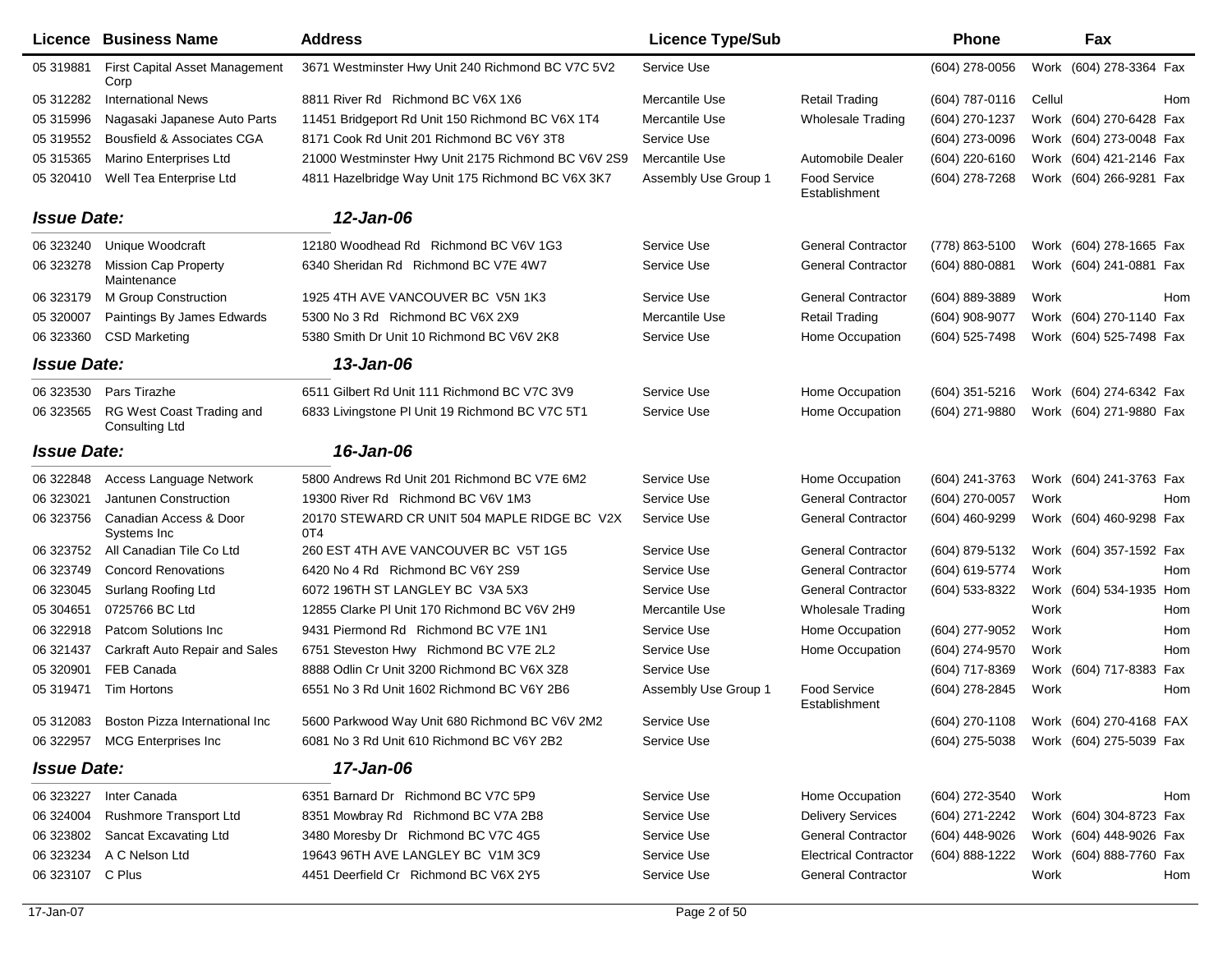|                    | Licence Business Name                         | <b>Address</b>                                     | <b>Licence Type/Sub</b>         |                                                    | Phone               | Fax                     |
|--------------------|-----------------------------------------------|----------------------------------------------------|---------------------------------|----------------------------------------------------|---------------------|-------------------------|
|                    | 06 323678 Viaduct Sheet Metal Ltd             | 5421 180TH ST SURREY BC V3S 4K5                    | Service Use                     | <b>General Contractor</b>                          | $(604)$ 575-1600    | Work (604) 575-1620 Fax |
| <b>Issue Date:</b> |                                               | 18-Jan-06                                          |                                 |                                                    |                     |                         |
| 05 320943          | All You Ever Wanted Gifts                     | 8980 No 3 Rd Unit 110 Richmond BC V6Y 2E8          | Mercantile Use                  | <b>Retail Trading</b>                              | (604) 274-2997      | Work<br>Hom             |
| 06 323379          | <b>Buckstravel</b>                            | 6491 Minoru Blvd Unit 321 Richmond BC V6Y 1Y8      | Service Use                     | Home Occupation                                    | (778) 999-3082      | Work (604) 821-0585 Fax |
| 06 323542          | Magera Trading Co                             | 11271 Merchantman PI Richmond BC V7E 4R3           | Service Use                     | Home Occupation                                    | (604) 270-6656      | Work<br>Hom             |
| 06 324191          | Yun Wo Roofing &<br>Waterproofing Ltd         | 8651 Westminster Hwy Unit 218 Richmond BC V6X 3E3  | Service Use                     | <b>General Contractor</b>                          | (604) 231-9338      | Work (604) 231-9338 Fax |
| 06 323299          | Lansdowne Enterprises Ltd                     | 5660 Minoru Blvd Richmond BC V6X 2A9               | Service Use                     |                                                    | (604) 273-1001      | Work<br>Hom             |
| 05 319625          | Matrix Hair & Beauty Salon Ltd                | 8300 Capstan Way Unit 1026 Richmond BC V6X 4B7     | Service Use                     |                                                    | $(604)$ 207-0321    | Work<br>Hom             |
| 05 31 8778         | Sub-Zi Sandwiches                             | 6011 No 1 Rd Unit 100 Richmond BC V7C 1T4          | Assembly Use Group 1            | <b>Food Service</b><br>Establishment, Take-<br>Out | (604) 270-8625      | Work<br>Hom             |
| 05 31 65 26        | Superprem Industries Ltd                      | 7451 Elmbridge Way Unit 110 Richmond BC V6X 1B8    | Service Use                     |                                                    | (604) 247-0887      | Work (604) 247-0886 Fax |
| 05 314953          | Green Lemon Grass Vietnamese<br>Cuisine Ltd   | 8180 Westminster Hwy Unit 110 Richmond BC V6X 1A6  | Assembly Use Group 1            | <b>Food Service</b><br>Establishment               | (778) 895-0658      | Work<br>Hom             |
| 05 311884          | <b>Feature Salon</b>                          | 5911 Cooney Rd Unit 1 Richmond BC V6X 4H2          | Service Use                     |                                                    | (604) 783-7500      | Work<br>Hom             |
| 06 323641          | <b>ACM Enterprises Inc.</b>                   | 3880 Westminster Hwy Unit 68 Richmond BC V7C 5S1   | Service Use                     | Home Occupation                                    | (604) 232-9876      | Work (778) 883-0482 Fax |
| 05 320210          | Alpha Team Products Inc                       | 12811 Clarke PI Unit 140 Richmond BC V6V 2H9       | Service Use                     |                                                    | (604) 304-0879      | Work (604) 628-6153 Fax |
| <b>Issue Date:</b> |                                               | 19-Jan-06                                          |                                 |                                                    |                     |                         |
| 06 324597          | <b>B B G Contractor</b>                       | 11640 Dewsbury Dr Richmond BC V6X 2Y7              | Service Use                     | <b>General Contractor</b>                          | (604) 247-1399      | Work<br>Hom             |
| 06 323038          | VoxLogic Technologies Inc                     | 13353 Commerce Pkwy Unit 2148 Richmond BC V6V 2X7  | Service Use                     |                                                    | (604) 214-8540      | Work (604) 214-8549 Fax |
| 06 324046          | Coberdesign                                   | 13028 No 2 Rd Unit 10 Richmond BC V7E 6S3          | Service Use                     | Home Occupation                                    | (778) 386-4575      | Work<br>Hom             |
| 06 324170          | Simply Stylish Interiors                      | 13160 Princess St Unit 5 Richmond BC V7E 3S2       | Service Use                     | Home Occupation                                    | (604) 241-8747      | Work<br>Hom             |
| 06 322779          | Mainland Sleep Diagnostics Ltd                | 4471 No 6 Rd Unit 130 Richmond BC V6V 1P8          | Service Use                     |                                                    | (604) 862-0674      | Hom<br>Work             |
| 06 324529          | Christino                                     | 3477 E 49TH AVE UNIT 147 VANCOUVER BC V5S 1M3      | Service Use                     | <b>General Contractor</b>                          | (604) 773-0561      | Work<br>Hom             |
| 05 321060          | <b>Smart Office Furniture</b>                 | 4151 Hazelbridge Way Unit 2930 Richmond BC V6X 4J7 | Mercantile Use                  | <b>Retail Trading</b>                              | (604) 295-6665      | Work (604) 295-6664 Fax |
| 06 921511          | Medi-Pharma Enterprises Group<br>(Canada) Inc | 7840 Penny Lane Richmond BC V6Y 2Z1                | Service Use                     | Home Occupation                                    | (604) 288-8289      | Work<br>Hom             |
| 06 324489          | Hoe! Hoe! Hoe! Gardening<br>Services Ltd      | 4266 STAULO CR VANCOUVER BC V6N 3S2                | Service Use                     | <b>General Contractor</b>                          | (604) 323-6154      | Work (604) 263-2909 Fax |
| 06 321444          | Jlinks Technology Corp                        | 13988 Maycrest Way Unit 115 Richmond BC V6V 3C3    | Mercantile Use                  | <b>Wholesale Trading</b>                           | $(604)$ 207-1662    | Work (604) 207-1686 Fax |
| 05 321235          | littala Fashion                               | 4151 Hazelbridge Way Unit 2630 Richmond BC V6X 4J7 | Mercantile Use                  | <b>Retail Trading</b>                              | $(604)$ 304-8614    | Work<br>Hom             |
| 05 320412          | Joseph C Liu & Co Inc CGA                     | 8888 Odlin Cr Unit 1115 Richmond BC V6X 3Z8        | Service Use                     |                                                    | $(604)$ 266-1899    | Work (604) 261-0825 Fax |
|                    | 05 320285 C Choi Enterprise Corp              | 13351 Commerce Pkwy Unit 1203 Richmond BC V6V 2X7  | Service Use                     |                                                    | (604) 214-8690      | Work (604) 214-8691 Fax |
|                    | 05 320270 Meiga Metal Products                | 8911 Beckwith Rd Unit 110 Richmond BC V6X 1V4      | Industrial/Manufacturing<br>Use |                                                    | (604) 729-7880 Work | Hom                     |
| 05 318287          | Dr Laura A M Heslip                           | 7031 Westminster Hwy Unit 285 Richmond BC V6X 1A3  | Service Use                     |                                                    | (604) 207-2550      | Work (604) 207-7551 Fax |
| 05 318005          | <b>Chariot International Trade Ltd</b>        | 5940 No 6 Rd Unit 404 Richmond BC V6V 1Z1          | Mercantile Use                  | <b>Wholesale Trading</b>                           | (604) 276-2966      | Work (604) 276-2963 Fax |
| 05 321257          | I Ken Music Inc                               | 8888 Odlin Cr Unit 1385 Richmond BC V6X 3Z8        | Mercantile Use                  | <b>Retail Trading</b>                              | (604) 304-1142      | Work<br>Hom             |
| <b>Issue Date:</b> |                                               | 23-Jan-06                                          |                                 |                                                    |                     |                         |
| 06 322795          | Veggie Favour Vegetarian Foods                | 4751 Garden City Rd Unit 170 Richmond BC V6X 3M7   | Mercantile Use                  | <b>Retail Trading</b>                              | $(604)$ 207-0783    | Work (604) 301-1136 Fax |
| 06 324762          | <b>Westcoast Renovations</b>                  | 2189 PARKWAY BLVD COQUITLAM BC V3E 3K5             | Service Use                     | <b>General Contractor</b>                          | (604) 977-7135      | Work<br>Hom             |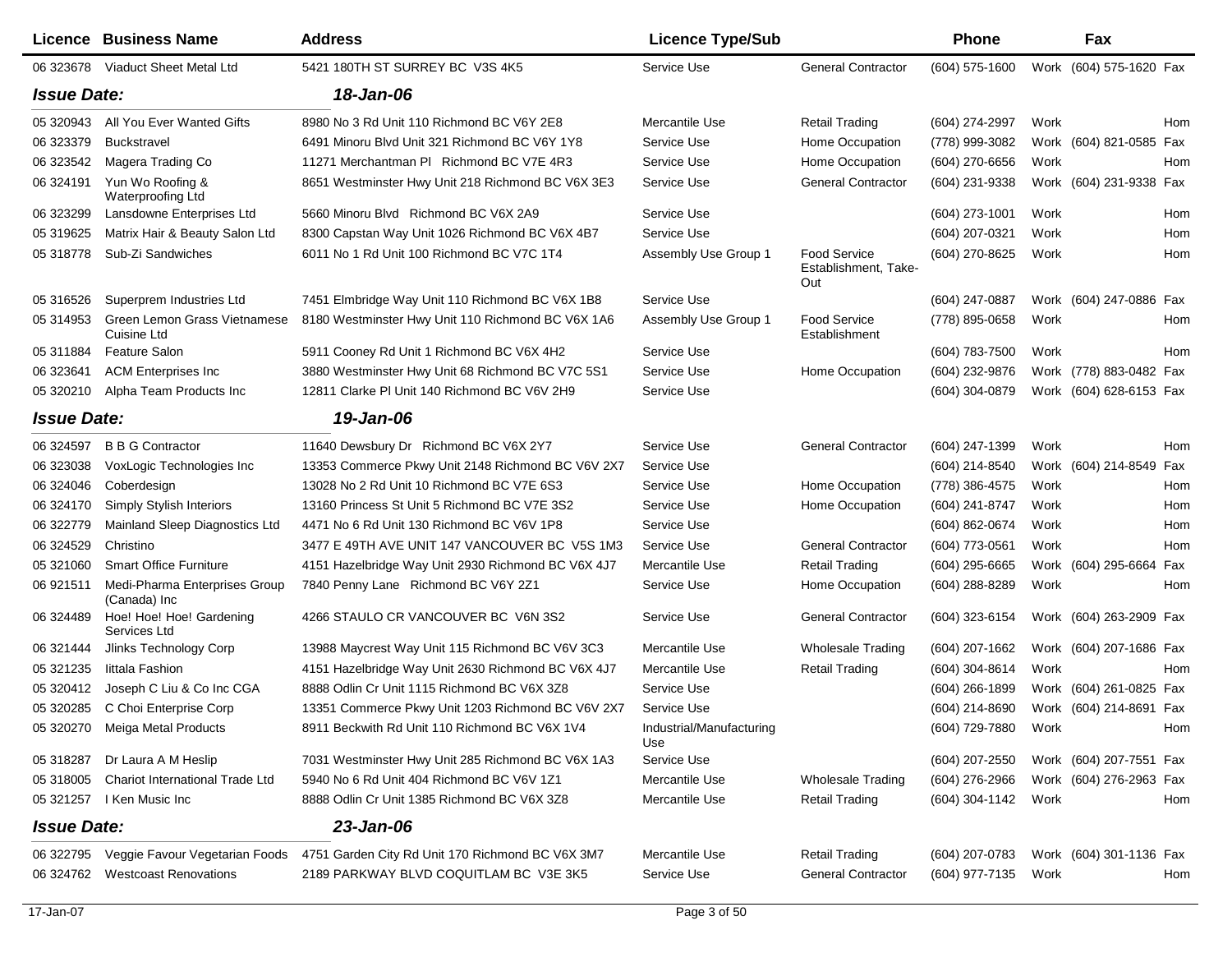|                    | Licence Business Name                                          | <b>Address</b>                                     | <b>Licence Type/Sub</b> |                                      | <b>Phone</b>                           |      | Fax                     |     |
|--------------------|----------------------------------------------------------------|----------------------------------------------------|-------------------------|--------------------------------------|----------------------------------------|------|-------------------------|-----|
| 06 323185          | Pacific Family Life Counselling<br>$(2005)$ Inc                | 11871 Horseshoe Way Unit 2109 Richmond BC V7A 5H5  | Service Use             |                                      | (604) 716-7976                         |      | Work (604) 204-2029 Fax |     |
| 06 321487          | Veggie Favour Vegetarian Foods                                 | 4751 Garden City Rd Unit 170 Richmond BC V6X 3M7   | Assembly Use Group 1    | <b>Food Service</b><br>Establishment | (604) 207-0783                         |      | Work (604) 301-1136 Fax |     |
| 06 321427          | Belle Veil                                                     | 5300 No 3 Rd Unit 976 Richmond BC V6X 2X9          | Mercantile Use          | <b>Retail Trading</b>                | (604) 304-0548                         |      | Work (604) 248-0463 Fax |     |
| 05 31 2658         | Rose Beauty Spa                                                | 8766 McKim Way Unit 2175 Richmond BC               | Service Use             |                                      | $(604) 605 - 8608$                     | Fax  |                         | Hom |
| 06 323885          | Zense Fashion Ltd                                              | 4151 Hazelbridge Way Unit 2250 Richmond BC V6X 4J7 | Mercantile Use          | <b>Retail Trading</b>                | (604) 304-8495                         | Work |                         | Hom |
| <b>Issue Date:</b> |                                                                | 24-Jan-06                                          |                         |                                      |                                        |      |                         |     |
| 05 320391          | Royal Touch Spa Inc                                            | 8380 Lansdowne Rd Unit 180 Richmond BC V6X 3M6     | Service Use             |                                      | (604) 270-3966                         |      | Work (64) 277-7109 Fax  |     |
| 06 324941          | Acquaoro Renovation And<br><b>Construction Services Inc</b>    | 2107 MONTEREY AVE COQUITLAM BC V3K 2M5             | Service Use             | <b>General Contractor</b>            | (604) 218-1212                         |      | Work (604) 939-8327 Fax |     |
| 06 324968          | Junsheng Import & Export Ltd                                   | 5605 Dewdney Crt Richmond BC V7C 5M6               | Service Use             | Home Occupation                      | (604) 821-2065                         |      | Work (604) 821-2065 Fax |     |
| 06 325042          | Alternatives Plus Boutique                                     | 6233 Katsura St Unit 1505 Richmond BC V6Y 4K1      | Service Use             | Home Occupation                      | (604) 233-0227                         | Work |                         | Hom |
| 06 325179          | Taxnic Software Systems Ltd                                    | 6840 Lynas Lane Unit 8 Richmond BC V7C 3K7         | Service Use             | Home Occupation                      | (604) 272-4608                         |      | Work (604) 272-4608 Fax |     |
| <b>Issue Date:</b> |                                                                | 25-Jan-06                                          |                         |                                      |                                        |      |                         |     |
| 05 320748          | Jezi El Trading Ltd                                            | 8888 Odlin Cr Unit 2310 Richmond BC V6X 3Z8        | Mercantile Use          | <b>Wholesale Trading</b>             | (604) 303-8644                         |      | Work (604) 303-8645 Fax |     |
| 06 324338          | <b>Telford Trading Ltd</b>                                     | 4191 Baffin Dr Richmond BC V7C 5K6                 | Service Use             | Home Occupation                      | (604) 277-7891                         |      | Work (604) 277-7891 Fax |     |
| 06 323751          | Allcargo Express Inc                                           | 2251 No 5 Rd Unit 200 Richmond BC V6X 2S8          | Service Use             |                                      | (604) 875-6316                         |      | Work (604) 872-8811 Fax |     |
| 05 320810          | <b>Shortstop Auto Glass</b>                                    | 4660 No 3 Rd Richmond BC V6X 2C2                   | Mercantile Use          | Retail Trading                       | (604) 248-1430                         |      | Work (604) 248-1450 Fax |     |
| 05 319876          | <b>Maxwell Group</b>                                           | 4540 No 3 Rd Unit 1325 Richmond BC V6X 4E4         | Mercantile Use          | <b>Retail Trading</b>                | (604) 233-7060                         |      | Work (604) 232-1277 Fax |     |
| 06 321458          | Protege School                                                 | 8181 Cambie Rd Unit 3300 Richmond BC V6X 3X9       | Assembly Use Group 3    | <b>Education Institution</b>         | (604) 273-6798                         |      | Work (604) 270-6798 Fax |     |
| <b>Issue Date:</b> |                                                                | 26-Jan-06                                          |                         |                                      |                                        |      |                         |     |
| 06 325605          | Newstar Concierge and Service<br>Company                       | 6451 Minoru Blvd Unit 304 Richmond BC V6Y 1Y4      | Service Use             | Home Occupation                      | (604) 729-3903                         |      | Work (604) 303-6798 Fax |     |
| 06 321418          | Liz Li                                                         | 8120 Colonial Dr Unit 206 Richmond BC V7C 4V2      | Service Use             | Home Occupation                      | (604) 274-2734                         | Work |                         | Hom |
| 06 323244          | <b>B &amp; N Natural Cosmetics &amp; Dead</b><br>Sea Body Care | 6060 Minoru Blvd Richmond BC V6Y 2V7               | Mercantile Use          | <b>Retail Trading</b>                | (604) 628-2451                         |      | Work (604) 628-0506 Hom |     |
| 06 323727          | Cambrei House                                                  | 10111 No 3 Rd Unit 114 Richmond BC V7A 1W6         | Service Use             |                                      | (604) 948-2531                         | Work |                         | Hom |
| 06 325425          | Million Home Renovation Co                                     | 4131 Danforth Dr Richmond BC V6X 2X5               | Service Use             | <b>General Contractor</b>            | (604) 723-0777                         | Work |                         | Hom |
| 06 325524          | Jet Pro Services                                               | 11888 Mellis Dr Unit 14 Richmond BC V6X 1M1        | Service Use             | Home Occupation                      | (604) 821-0714                         |      | Work (604) 821-0714 Fax |     |
| 06 325577          | <b>Hi-Ball Services</b>                                        | 9328 148 A ST SURREY BC V3R 1E4                    | Service Use             | <b>General Contractor</b>            | (604) 730-6610                         |      | Work (604) 276-1168 Fax |     |
| <b>Issue Date:</b> |                                                                | 27-Jan-06                                          |                         |                                      |                                        |      |                         |     |
|                    | 06 326169 Naturally Hardwood                                   | 7720 GRAHAM AVE BURNABY BC V3N 1V4                 | Service Use             | <b>General Contractor</b>            | (604) 338-6944 Work (604) 527-8948 Fax |      |                         |     |
| 06 326145          | New Wave Development                                           | 10400 Athabasca Dr Richmond BC V7A 4Z4             | Service Use             | Home Occupation                      | (604) 786-2782                         | Work |                         | Hom |
| 06 326103          | <b>Besco Enterprises Inc</b>                                   | 5113 Garden City Rd Unit 2309 Richmond BC V6X 4H5  | Service Use             | Home Occupation                      | (604) 279-9591                         |      | Work (604) 279-9851 Fax |     |
| <b>Issue Date:</b> |                                                                | 30-Jan-06                                          |                         |                                      |                                        |      |                         |     |
| 06 325643          | Aries Fashion                                                  | 5300 No 3 Rd Unit 830 Richmond BC V6X 2X9          | Mercantile Use          | <b>Retail Trading</b>                | (604) 270-8272                         |      | Work (604) 270-8272 Fax |     |
| 06 326225          | Poochy Fashion                                                 | 6386 Granville Ave Richmond BC V7C 1G1             | Service Use             | Home Occupation                      | (604) 272-3188                         |      | Work (604) 272-3188 Fax |     |
| 06 326223          | Ron Barbour Contracting                                        | 2036 LARSON RD NORTH VANCOUVER BC V7M 2Z9          | Service Use             | <b>General Contractor</b>            | (604) 987-7648                         | Work |                         | Hom |
| 06 326197          | Mr Nguyen Yard Maintenence                                     | 8880 Rosemary Ave Richmond BC V7A 2K9              | Service Use             | Home Occupation                      | (604) 275-8934                         | Work |                         | Hom |
|                    |                                                                |                                                    |                         |                                      |                                        |      |                         |     |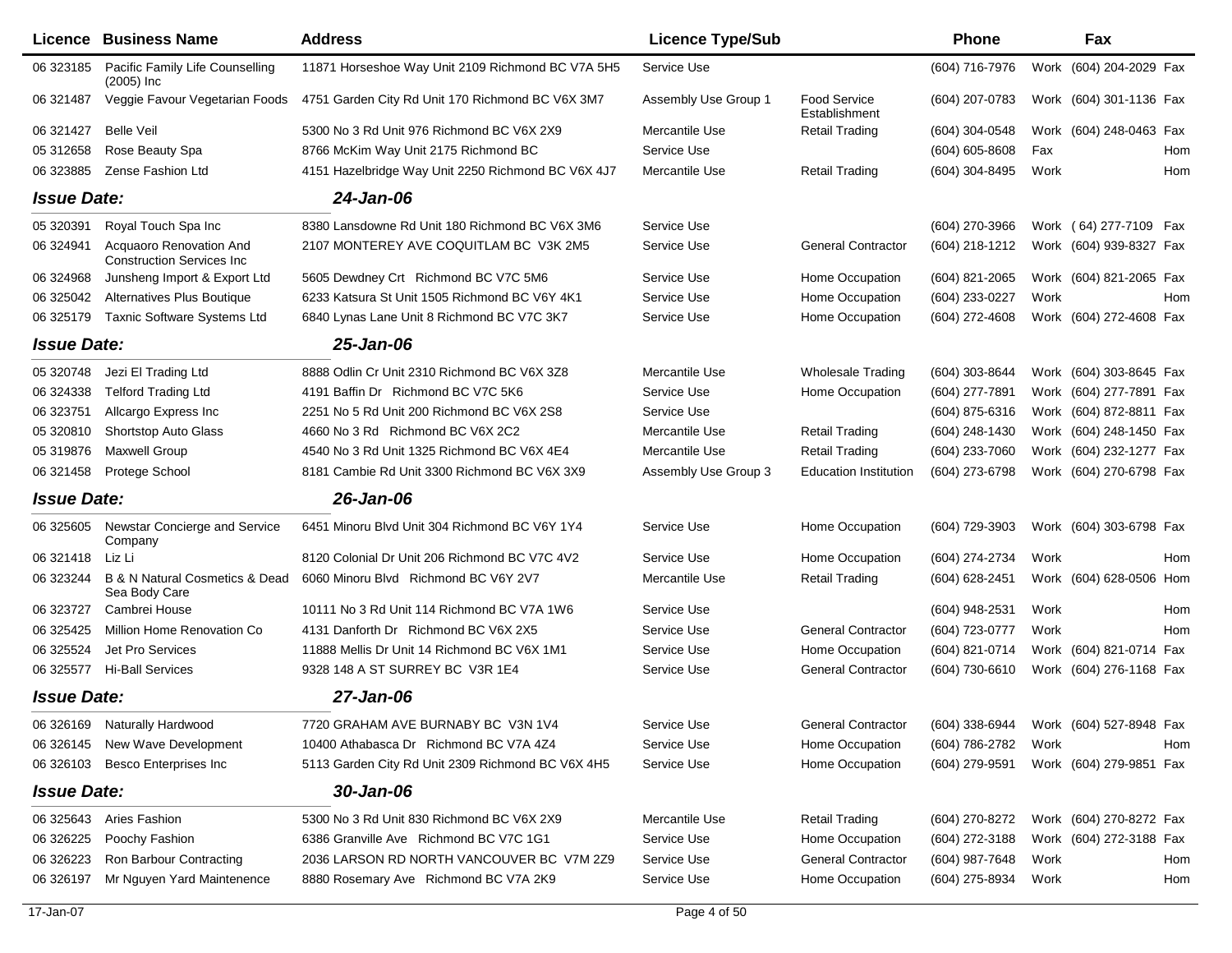|                    | Licence Business Name                               | <b>Address</b>                                                | <b>Licence Type/Sub</b>         |                              | <b>Phone</b>       |      | Fax                          |
|--------------------|-----------------------------------------------------|---------------------------------------------------------------|---------------------------------|------------------------------|--------------------|------|------------------------------|
| 06 326185          | <b>AMP Electric Ltd</b>                             | 5000 203 ST LANGLEY BC V3A 6H8                                | Service Use                     | <b>Electrical Contractor</b> | (604) 512-9019     |      | Work (604) 533-2929 Fax      |
| 06 326179          | The Marsh Business Group Inc                        | 16288 16TH AVE SURREY BC V4A 1S7                              | Service Use                     | <b>General Contractor</b>    | (604) 783-4057     |      | Work (604) 542-2677 Fax      |
| 06 32 6143         | Rolin Interiors Ltd                                 | 5210 FERRY RD LADNER BC V4K 3M7                               | Service Use                     | <b>General Contractor</b>    | (604) 618-7405     | Fax  | (604) 940-8333 Hom           |
| 06 325569          | Jetco Shuttle Service Ltd                           | 11511 Bird Rd Richmond BC V6X 1N7                             | Vehicle for Hire                | Vehicle For Hire<br>Office   | (604) 338-3240     | Work | Hom                          |
| 06 325567          | Jetco Shuttle Service Ltd                           | 11511 Bird Rd Richmond BC V6X 1N7                             | Vehicle for Hire                | Class E - Private Bus        | (604) 338-3240     | Work | Hom                          |
| 06 325289          | G & L Auto                                          | 9200 No 3 Rd Richmond BC V7A 1V9                              | Service Use                     | Home Occupation              | (604) 272-1761     |      | Work (778) 828-4537<br>Cellu |
| 06 323409          | <b>ECD Graphics Inc</b>                             | 12860 Clarke PI Unit 120 Richmond BC V6V 2H1                  | Service Use                     |                              | (604) 244-0672     |      | Work (604) 244-0671 Fax      |
| 06 323078          | Dan-Jen Mechanical Ltd                              | 11786 River Rd Unit 146 Richmond BC V6X 3Z3                   | Service Use                     | <b>Gas Contractor</b>        | (604) 232-4545     |      | Work (604) 232-4646 Fax      |
| 06 323077          | Dan-Jen Mechanical Ltd                              | 11786 River Rd Unit 146 Richmond BC V6X 3Z3                   | Service Use                     | <b>Plumbing Contractor</b>   | (604) 232-4545     |      | Work (604) 232-4646 Fax      |
| 06 322929          | Solo Trident Machining Ltd                          | 12420 Vickers Way Richmond BC V6V 1H9                         | Industrial/Manufacturing<br>Use |                              | (604) 270-6699     | Work | Hom                          |
| 05 304813          | The Cat Rental Store                                | 12271 Vickers Way Richmond BC V6V 1J2                         | Service Use                     |                              | (604) 270-6642     |      | Work (604) 228-7821 Fax      |
| 06 326177          | Melissa K Lee Consulting<br>Services                | 5460 Mytko Cr Richmond BC V7E 6J1                             | Service Use                     | Home Occupation              | (604) 272-9664     |      | Work (604) 272-9664 Fax      |
| <b>Issue Date:</b> |                                                     | 31-Jan-06                                                     |                                 |                              |                    |      |                              |
| 06 326281          | Dyna-Cool Refrigeration and Air<br>Conditioning Ltd | 1133 FERGUSON RD UNIT 306 DELTA BC V4L 1X3                    | Service Use                     | <b>Gas Contractor</b>        | (604) 880-6834     |      | Work (604) 948-1792 Fax      |
| 06 326348          | Dyna-Cool Refrigeration and Air<br>Conditioning Ltd | 1133 FERGUSON RD UNIT 306 DELTA BC V4L 1X3                    | Service Use                     | Refrigeration<br>Contractor  | (604) 880-6834     |      | Work (604) 948-1792 Fax      |
| 06 32 6340         | <b>Lidder Construction Ltd</b>                      | 8011 Rosewell Ave Richmond BC V7A 2J3                         | Service Use                     | <b>General Contractor</b>    | (604) 275-9819     |      | Work (604) 275-9891 Fax      |
| 06 326335          | <b>Catwyn Enterprises</b>                           | 7071 Blundell Rd Unit 306 Richmond BC V6Y 1J5                 | Service Use                     | Home Occupation              | (604) 303-6904     |      | Work (604) 303-6954 Fax      |
| 06 32 6322         | <b>Eisoft Solutions Inc.</b>                        | 6233 Birch St Unit 47 Richmond BC V6Y 4H3                     | Service Use                     | Home Occupation              | (604) 278-1375     |      | Work (604) 276-1376 Fax      |
| 06 32 6198         | <b>Ideal Painting</b>                               | 14698 83RD AVE SURREY BC V3S 9K6                              | Service Use                     | <b>General Contractor</b>    | (778) 889-1545     | Work | Hom                          |
| 05 320545          | Pinky Blue Children Store Inc                       | 8120 No 2 Rd Unit 176 Richmond BC V7C 5J8                     | Mercantile Use                  | <b>Retail Trading</b>        | (604) 204-2720     |      | Work (604) 204-2730 Fax      |
| 05 318780          | Maximum Overdrive Auto<br>Importers                 | 3411 No 3 Rd Unit 130 Richmond BC V6X 2B8                     | Mercantile Use                  | Automobile Dealer            | (604) 726-3109     |      | Work (604) 677-5568 Fax      |
| 06 32 6320         | Laurence Cleary & Associates<br>(2004) Ltd          | 1720 LILAC DR WHITE ROCK BC V4A 5C9                           | Service Use                     | <b>General Contractor</b>    | (778) 688-9472     |      | Work (604) 538-9656 Fax      |
| <b>Issue Date:</b> |                                                     | 1-Feb-06                                                      |                                 |                              |                    |      |                              |
| 06 326402          | Jeevan Trucking                                     | 8180 Lurgan Rd Richmond BC V6Y 1H9                            | Service Use                     | Home Occupation              | (778) 998-5453     |      | Work (604) 278-7341 Fax      |
| 06 32 645 9        | G Rossi Plumbing & Heating Ltd                      | 688 CITADEL DR UNIT 3 PORT COQUITLAM BC V3C<br>6M8            | Service Use                     | <b>Plumbing Contractor</b>   | (604) 468-0999     |      | Work (604) 941-9436 Fax      |
|                    | 06 326502 Stonecraft Ceramics Ltd                   | 24072 109TH AVE MAPLE RIDGE BC V2W 1Z4                        | Service Use                     | <b>General Contractor</b>    | (604) 466-8876     | Work | Hom                          |
| <b>Issue Date:</b> |                                                     | 2-Feb-06                                                      |                                 |                              |                    |      |                              |
| 06 326656          | Elderkin Media                                      | 11260 Seahurst Rd Richmond BC V7A 3N9                         | Service Use                     | Home Occupation              | (604) 506-9546     | Work | Hom                          |
|                    | 05 312490 Minemud Enterprises Ltd                   | 5911 Cooney Rd Unit 5 Richmond BC V6X 4H2                     | Service Use                     |                              | $(604) 639 - 6019$ | Work | Hom                          |
| 06 326474 TD Luu   |                                                     | 2602 KAMPLOOPS ST VANCOUVER BC V5M 3A5                        | Service Use                     | <b>General Contractor</b>    | (604) 218-9991     | Work | Hom                          |
| 06 32 6575         | <b>Martinez Industry Solutions</b>                  | 7788 Ash St Unit 18 Richmond BC V6Y 2S1                       | Service Use                     | Home Occupation              | (778) 688-0754     | Work | Hom                          |
| 06 326593          | Enviroware Projects Ltd                             | 1306 ST STEPHENS PL NORTH VANCOUVER BC V7J<br>3H <sub>9</sub> | Service Use                     | Refrigeration<br>Contractor  | (604) 803-6895     |      | Work (604) 986-1027 Fax      |
| <b>Issue Date:</b> |                                                     | 6-Feb-06                                                      |                                 |                              |                    |      |                              |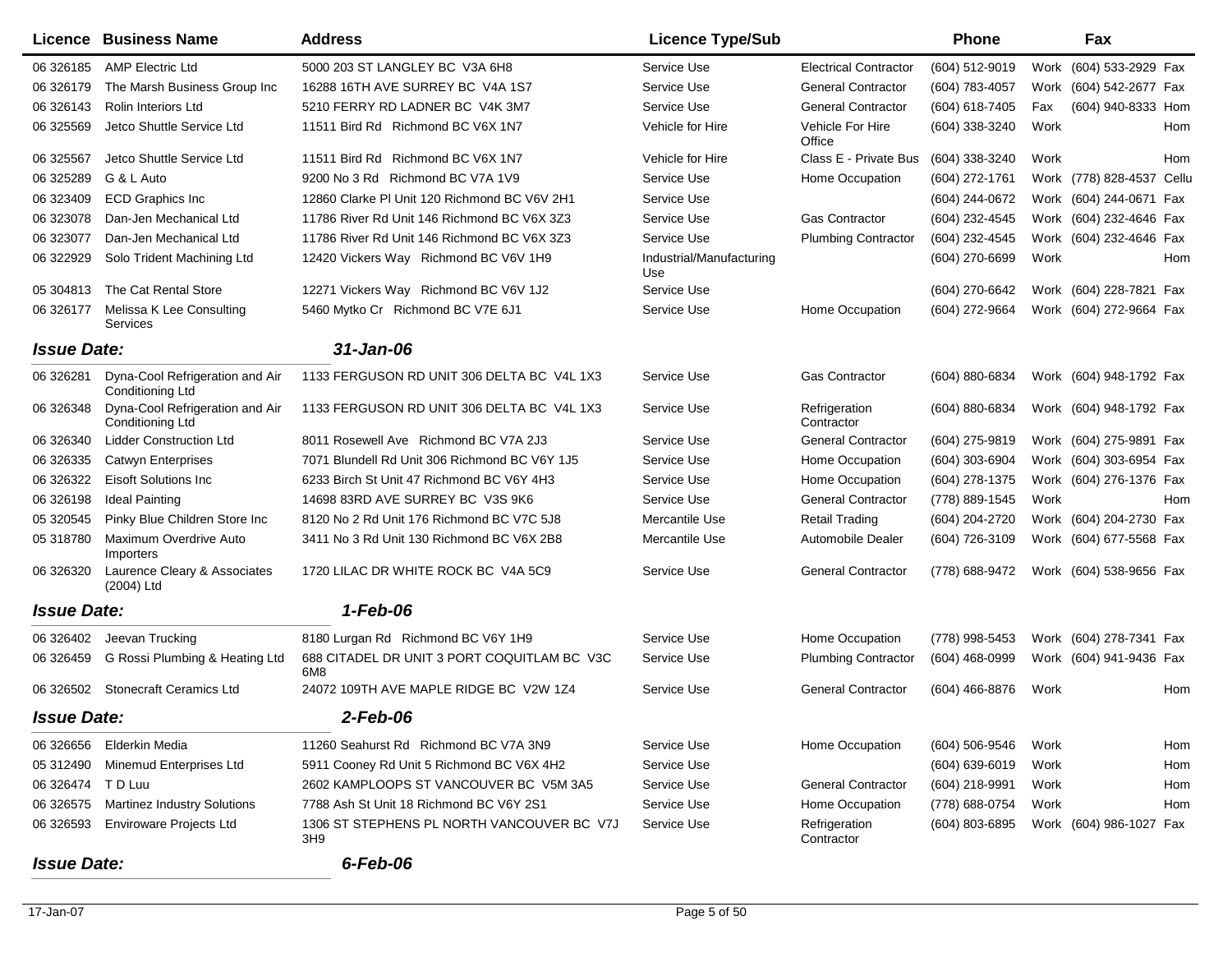|                    | Licence Business Name                                  | <b>Address</b>                                    | <b>Licence Type/Sub</b>         |                                             | Phone          | Fax                        |
|--------------------|--------------------------------------------------------|---------------------------------------------------|---------------------------------|---------------------------------------------|----------------|----------------------------|
| 06 32 6657         | <b>Polaris International Express</b>                   | 7071 Williams Rd Richmond BC V7A 1E7              | Service Use                     | <b>Delivery Services</b>                    | (604) 271-3088 | Work (604) 271-3088 Fax    |
| <b>Issue Date:</b> |                                                        | $7-Feb-06$                                        |                                 |                                             |                |                            |
| 06 326663          | Garden Landscaping                                     | 11820 Mellis Dr Richmond BC V6X 1M1               | Service Use                     | <b>General Contractor</b>                   | (604) 339-7710 | Hom<br>Work                |
| 06 326777          | T & K Enterprises                                      | 7831 Westminster Hwy Unit 301 Richmond BC V6X 4J4 | Service Use                     | Home Occupation                             | (604) 657-9336 | Hom<br>Work                |
| 06 326785          | Pan-Dar Manufacturing and<br><b>Construction Ltd</b>   | 5211 VICROY DR CALGARY AL T3A 0V2                 | Service Use                     | <b>General Contractor</b>                   | (403) 252-5030 | Work (403) 253-6689 Fax    |
| 06 326993          | Kitchen Craft Cabinetry                                | 1180 SPRINGFIELD RD WINNIPEG MB R2C 2Z2           | Service Use                     | <b>General Contractor</b>                   | (604) 298-9277 | Work<br>Hom                |
| 05 31 24 34        | Fantastic Hair & Nail                                  | 6760 No 3 Rd Unit 110 Richmond BC V6Y 2C2         | Service Use                     |                                             | (604) 773-9799 | Work<br>Hom                |
| <b>Issue Date:</b> |                                                        | 8-Feb-06                                          |                                 |                                             |                |                            |
| 06 327107          | <b>Blue Star</b>                                       | 7051 Buttermere PI Richmond BC V7A 5C1            | Service Use                     | Home Occupation                             | (604) 277-2075 | Work (604) 277-2083 Hom    |
| 06 327110          | Cantarera                                              | 7051 Buttermere PI Richmond BC V7A 5C1            | Service Use                     | Home Occupation                             | (604) 277-2064 | Work (604) 277-2084 Fax    |
| 06 327130          | <b>Moon's General Construction</b>                     | 1647 E PENDER ST VANCOUVER BC V5L 1W2             | Service Use                     | <b>General Contractor</b>                   | (604) 872-0712 | Work (604) 872-0799 Cellu  |
| <b>Issue Date:</b> |                                                        | 9-Feb-06                                          |                                 |                                             |                |                            |
| 06 326948          | The Royal Bean Vending<br>Machine Group                | 3020 Blundell Rd Richmond BC V7C 1G3              | Service Use                     | Home Occupation                             | (604) 271-6325 | Work (604) 271-6325 Fax    |
| 05 313682          | United Information Technology<br>Ltd                   | 13988 Cambie Rd Unit 383 Richmond BC V6V 2K4      | Service Use                     |                                             | (604) 232-1391 | Work (604) 232-1392 Fax    |
| 06 327277          | 24 Hours Care Inc                                      | 3451 Lockhart Rd Richmond BC V7C 1M4              | Service Use                     | Home Occupation                             | (604) 271-6020 | Work (604) 271-6023 Fax    |
| 06 327315          | <b>Wilfred Victoria</b>                                | 12571 Cambie Rd Unit 107 Richmond BC V6V 2A9      | Service Use                     | Home Occupation                             | (604) 780-0582 | Work<br>Hom                |
| 06 326990          | Sepp Hamberger                                         | 10200 4th Ave Unit 12 Richmond BC V7E 1V3         | Service Use                     | Home Occupation                             | (604) 833-5220 | Work<br>Hom                |
| 06 326181          | Pro-Star Automotive Ltd                                | 5720 Minoru Blvd Unit 120 Richmond BC V6X 2A9     | Service Use                     |                                             | (778) 238-2638 | Work<br>Hom                |
| 06 323099          | <b>Exoticspeed Racing</b><br>Performance Products Corp | 4580 No 3 Rd Unit 2080 Richmond BC V6X 4E4        | Mercantile Use                  | <b>Retail Trading</b>                       | (604) 273-0588 | Work (604) 273-0588<br>Fax |
| 06 325435          | <b>Stitch By Stitch Alteration</b>                     | 4540 No 3 Rd Unit 1120 Richmond BC V6X 4E4        | Service Use                     |                                             | (604) 761-5525 | Work<br>Hom                |
| 06 326216          | <b>Forever Plus Collections Ltd</b>                    | 4380 No 3 Rd Unit 1320 Richmond BC V6X 3V7        | Mercantile Use                  | <b>Retail Trading</b>                       | (604) 207-6988 | Work<br>Hom                |
| <b>Issue Date:</b> |                                                        | 10-Feb-06                                         |                                 |                                             |                |                            |
|                    | 06 321405 Hong Yeh Enterprises<br>Corporation          | 8877 Odlin Cr Unit 225 Richmond BC V6X 3Z7        | Service Use                     |                                             | (604) 214-8939 | Work (604) 214-8911 Fax    |
| 06 327459          | Rockwell Canada                                        | 8051 Ryan Rd Unit 133 Richmond BC V7A 2E4         | Service Use                     | Home Occupation                             | (604) 828-6578 | Work<br>Hom                |
| 06 327009          | <b>CCAY Gate Enterprise Inc</b>                        | 7080 St Albans Rd Unit 1203 Richmond BC V6Y 4E6   | Service Use                     | Home Occupation                             | (604) 303-8803 | Work (604) 303-8803 Fax    |
| 06 326272          | Bruce Allan Thompson Law<br>Corporation                | 8171 Cook Rd Unit 215 Richmond BC V6Y 3T8         | Service Use                     |                                             | (604) 270-7773 | Work (604) 273-8475 Fax    |
| 06 324805          | Lasso Data Systems Inc                                 | 13353 Commerce Pkwy Unit 2258 Richmond BC V6V 3A1 | Service Use                     |                                             | (604) 214-8555 | Work (604) 214-8556 Fax    |
|                    | 06 322814 Health One                                   | 11871 Horseshoe Way Unit 1133 Richmond BC V7A 5H5 | Mercantile Use                  | <b>Wholesale Trading</b>                    | (604) 275-1085 | Work (604) 275-1088 Fax    |
| 06 014311          | 3G Nice Hair & Beauty Salon                            | 4231 Hazelbridge Way Unit 125 Richmond BC V6X 3L7 | Service Use                     |                                             | (604) 207-6889 | Work<br>Hom                |
| 05 320190          | Magic Pianos Company Ltd                               | 8888 Odlin Cr Unit 2365 Richmond BC V6X 3Z8       | Mercantile Use                  | <b>Retail Trading</b>                       | (604) 207-2650 | Work<br>Hom                |
|                    | 05 318404 Steveston Pizza Co Inc                       | 3400 Moncton St Unit 100 Richmond BC V7E 3A2      | Assembly Use Group 1            | Food Service<br>Establishment, Take-<br>Out | (604) 910-8640 | Work<br>Hom                |
| 05 31 5787         | Swift Canada Inc                                       | 11938 Bridgeport Rd Unit 150 Richmond BC V6X 1T2  | Industrial/Manufacturing<br>Use |                                             | (604) 214-4412 | Work (604) 214-4410 Fax    |
| 06 323300          | <b>Botex Metal Trading Ltd</b>                         | 6081 No 3 Rd Unit 712 Richmond BC V6Y 2B2         | Service Use                     |                                             | (604) 233-6260 | Work (778) 898-2468 Cellu  |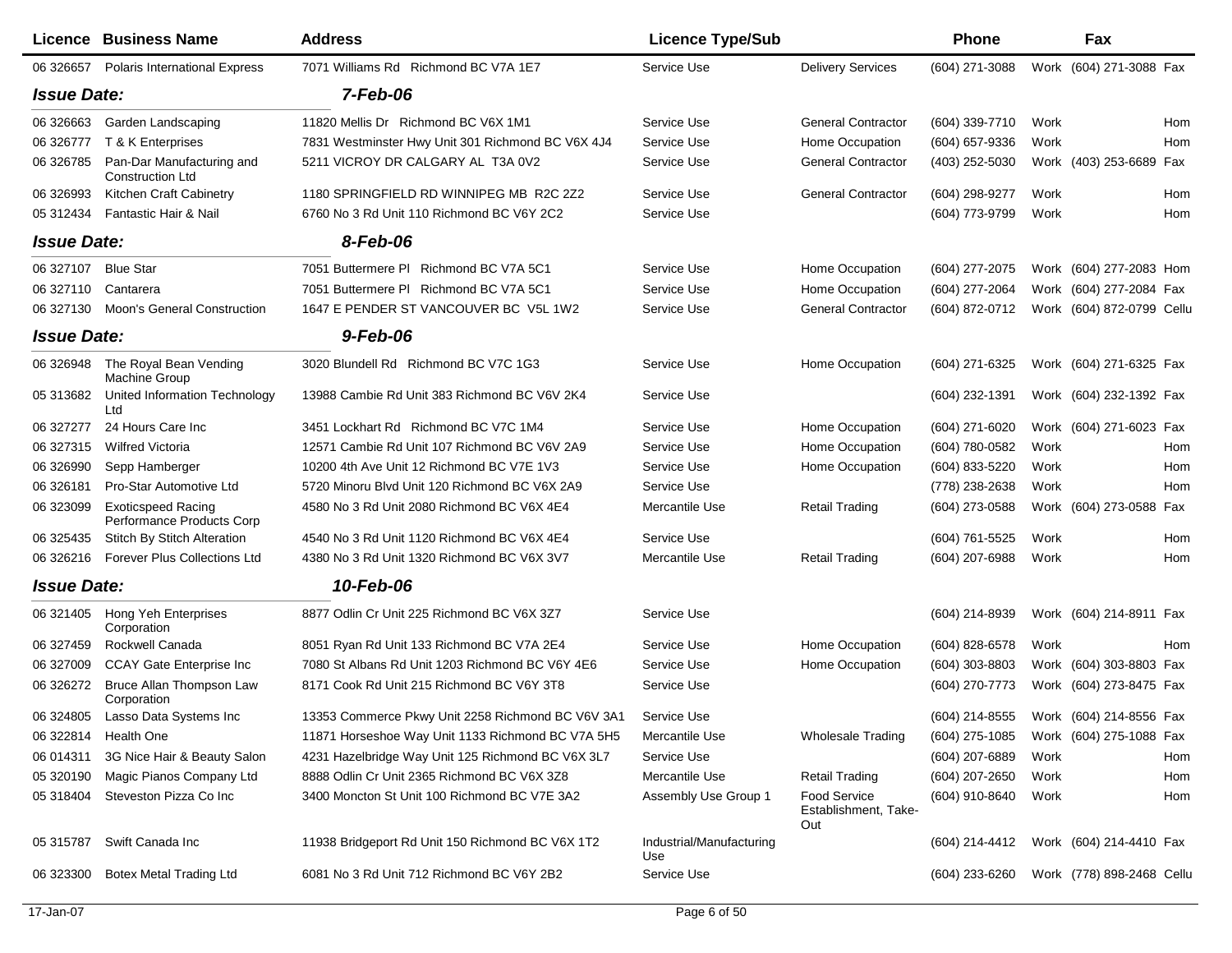|                    | Licence Business Name                         | <b>Address</b>                                     | <b>Licence Type/Sub</b> |                                 | <b>Phone</b>     | Fax                        |
|--------------------|-----------------------------------------------|----------------------------------------------------|-------------------------|---------------------------------|------------------|----------------------------|
| <b>Issue Date:</b> |                                               | 13-Feb-06                                          |                         |                                 |                  |                            |
| 06 327111          | <b>Universal Staffing Services</b>            | 5999 Andrews Rd Unit 43 Richmond BC V7E 6V1        | Service Use             | Home Occupation                 | (604) 271-4604   | Work (604) 271-4604 Fax    |
| 06 327498          | Gee's Trucking                                | 14022 80TH AVE SURREY BC V3W 4C3                   | Service Use             | <b>Delivery Services</b>        | (604) 507-2448   | Work<br>Fax                |
| 06 327493          | Anne-Louise Parry                             | 4111 Cavendish Dr Richmond BC V7E 5N4              | Service Use             | Home Occupation                 | (800) 467-9576   | Work (800) 467-9576 Fax    |
| 06 327399          | <b>BPG</b> International Imports              | 8700 McKim Way Unit 2008 Richmond BC V6X 4A5       | Mercantile Use          | <b>Retail Trading</b>           | (778) 828-8289   | Work<br>Hom                |
| 06 327172          | Hanson Trading Co                             | 6780 Lynas Lane Unit 15 Richmond BC V7C 3K7        | Service Use             | Home Occupation                 | (604) 277-9381   | Work<br>Hom                |
| 05 31 9967         | Chinese Host (Canada) Inc                     | 6081 No 3 Rd Unit 908 Richmond BC V6Y 2B2          | Service Use             | <b>Travel Agency</b>            | (604) 278-3396   | Work (604) 304-9495<br>Fax |
| 06 327132          | Anwu Li Consultant and Service                | 7360 Heather St Unit 9 Richmond BC V6Y 2P6         | Service Use             | Home Occupation                 | (604) 278-6581   | Work<br>Hom                |
| <b>Issue Date:</b> |                                               | 14-Feb-06                                          |                         |                                 |                  |                            |
| 05 320666          | ZE Power Engineering Inc                      | 5920 No 2 Rd Unit 130 Richmond BC V7C 4R9          | Service Use             |                                 | (604) 244-1469   | Work (604) 244-1675 Fax    |
| 06 323301          | Minie Hair Beauty Salon                       | 8111 Anderson Rd Unit 180 Richmond BC V6Y 3Z8      | Service Use             |                                 | (604) 721-6188   | Work<br>Hom                |
| 06 327608          | <b>Sleeping Beauty</b>                        | 9020 Capstan Way Unit 140 Richmond BC V6X 3N6      | Mercantile Use          | <b>Wholesale Trading</b>        | (604) 321-9183   | Work (604) 304-2272 Fax    |
| 06 327652          | D V C Painting                                | 3251 Garden City Rd Richmond BC V6X 2J5            | Service Use             | <b>General Contractor</b>       | (604) 232-0324   | Work<br>Hom                |
| 06 327710          | Tanli 2006 Consulting                         | 8511 Ackroyd Rd Unit 221 Richmond BC V6X 3E7       | Service Use             | Home Occupation                 | (604) 277-6811   | Work<br>Hom                |
| 06 327727          | A A Integrated Products &<br>Services         | 10811 Athabasca Dr Richmond BC V7A 4Z9             | Service Use             | Home Occupation                 | (604) 272-8730   | Work (604) 272-8740 Fax    |
| <b>Issue Date:</b> |                                               | 15-Feb-06                                          |                         |                                 |                  |                            |
| 06 325139          | <b>Helen Estaris</b>                          | 6011 No 3 Rd Unit 115 Richmond BC V6X 1A5          | Service Use             |                                 | (604) 303-9944   | Work<br>Hom                |
| 06 327867          | <b>UVES Carpet Installation</b>               | 1217 DUTHIE AVE BURNABY BC V5A 2R5                 | Service Use             | <b>General Contractor</b>       | (604) 837-2467   | Work<br>Hom                |
| 06 327514          | <b>Sursecur Security Ltd</b>                  | 10531 Williams Rd Richmond BC V7A 1H9              | Service Use             |                                 | (604) 764-1551   | Work (604) 241-2273 Fax    |
| 06 327513          | Paradise Roofing Ltd                          | 13385 84A AVE SURREY BC V3W 6Y6                    | Service Use             | <b>General Contractor</b>       | (604) 307-6751   | Work<br>Hom                |
| 06 326158          | Swiftsure Strata Services Inc                 | 11575 Bridgeport Rd Unit 300 Richmond BC V6X 1T5   | Service Use             |                                 | (604) 232-0991   | Work (604) 232-0992 Fax    |
| 06 325055          | High Points Safety Ltd                        | 4260 Vanguard Rd Richmond BC V6X 2P5               | Service Use             |                                 | (604) 214-4422   | Work (604) 270-2075 Fax    |
| 06 323501          | Arbutus Shingling Ltd                         | 4260 Vanguard Rd Richmond BC V6X 2P5               | Service Use             | <b>General Contractor</b>       | (604) 272-7277   | Work (604) 270-2075 Fax    |
| 06 326999          | Cell 1 Communications                         | 11121 Horseshoe Way Unit 208 Richmond BC V7A 5G7   | Service Use             |                                 | (604) 276-8411   | Work (604) 276-8448 Fax    |
| <b>Issue Date:</b> |                                               | 16-Feb-06                                          |                         |                                 |                  |                            |
| 06 327688          | <b>Core Specialized Investigations</b><br>Inc | 2416 MAIN ST UNIT 413 VANCOUVER BC V5T 3E2         | Service Use             | Private Investigation<br>Agency | (604) 583-2673   | Work (604) 583-2677 Fax    |
| 05 320387          | <b>Epta Properties Ltd</b>                    | 13351 Commerce Pkwy Unit 1253 Richmond BC V6V 2X7  | Service Use             |                                 | (604) 270-1890   | Work (604) 270-8039 Fax    |
| 06 328189          | Donny Property Management Ltd                 | 8751 Bennett Rd Unit 19 Richmond BC V6Y 3N6        | Service Use             | Home Occupation                 | (604) 838-8383   | Work (604) 838-8383 Fax    |
| 06 327990          | Plorus Labs Inc                               | 8500 Lansdowne Rd Unit 229 Richmond BC V6X 3G4     | Service Use             | Home Occupation                 | (778) 882-0858   | Work<br>Hom                |
| 06 327919          | Powerful Controls Inc                         | 9551 Kilby Dr Richmond BC V6X 3N2                  | Service Use             | Home Occupation                 | $(604)$ 306-5818 | Work (604) 270-9616 Fax    |
| 06 327767          | Vankao Painting                               | 3639 Bamfield Dr Richmond BC V6X 3B4               | Service Use             | <b>General Contractor</b>       | (604) 278-6810   | Work<br>Hom                |
| 06 327707          | Vantage Global Technologies Inc               | 7340 Lismer Ave Richmond BC V6Y 2X5                | Service Use             | Home Occupation                 | (604) 271-1268   | Work (604) 271-1268 Fax    |
| 06 327627          | Select Plumbing & Heating Ltd                 | 7781 119 A ST DELTA BC V4C 6T8                     | Service Use             | <b>Plumbing Contractor</b>      | (604) 725-7631   | Work<br>Hom                |
| 06 32 6780         | Esys Information Technologies<br>Inc          | 4471 No 6 Rd Unit 115 Richmond BC V6V 1P8          | Mercantile Use          | Wholesale Trading               | $(604)$ 303-1557 | Work (604) 244-8878 Fax    |
| 06 324039          | Top Style Enterprise Inc                      | 4540 No 3 Rd Unit 1440 Richmond BC V6X 4E4         | Mercantile Use          | <b>Retail Trading</b>           | (604) 889-2279   | Work<br>Hom                |
| 06 323118          | Jaco                                          | 4151 Hazelbridge Way Unit 3520 Richmond BC V6X 4J7 | Mercantile Use          | <b>Retail Trading</b>           | $(604)$ 295-6666 | Work (604) 266-8205 Fax    |
| 05 320036          | Naomi Collection Ltd                          | 4540 No 3 Rd Unit 1090 Richmond BC V6X 4E4         | Mercantile Use          | <b>Retail Trading</b>           | (604) 338-9126   | Work<br>Hom                |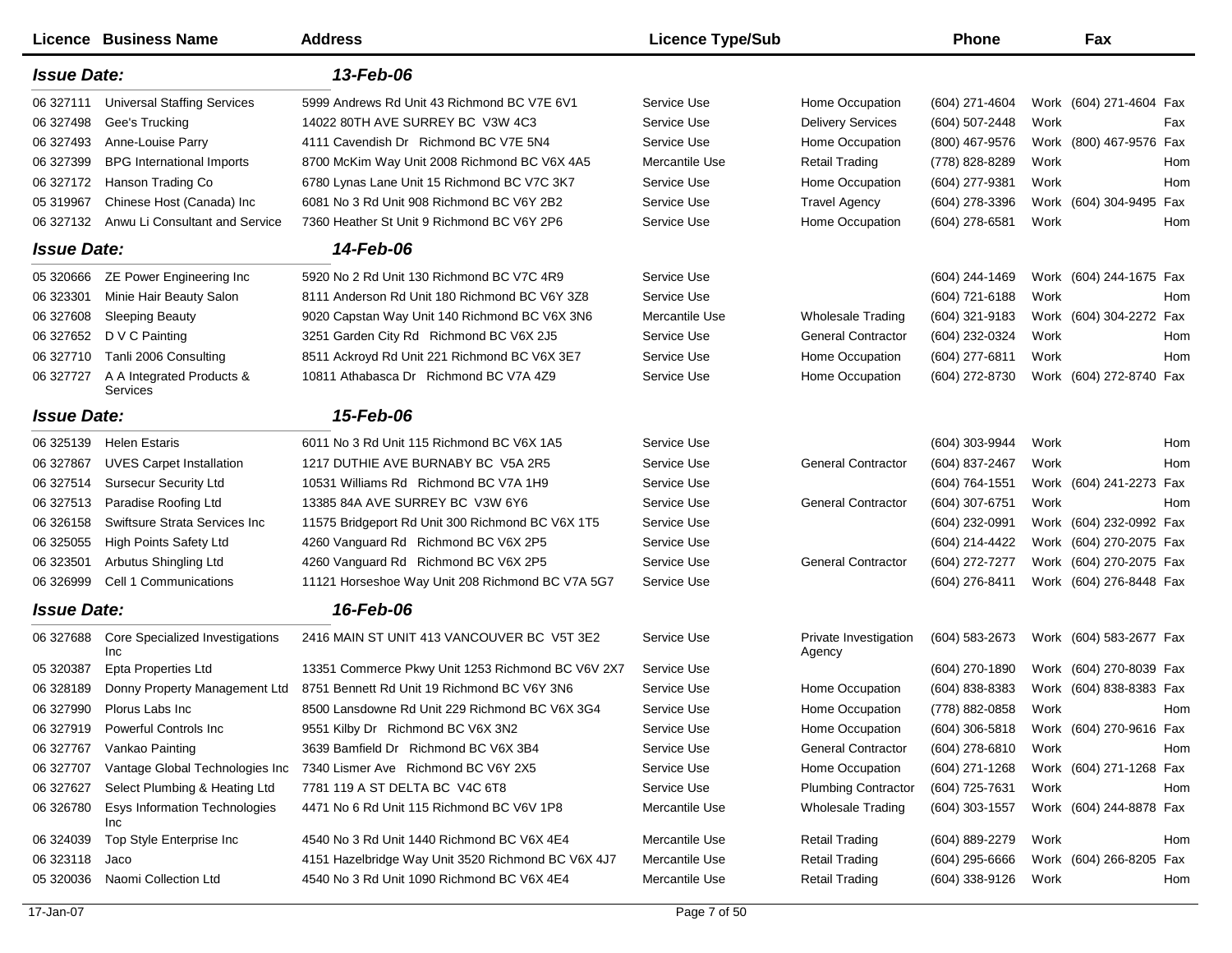|                    | Licence Business Name                                         | <b>Address</b>                                      | <b>Licence Type/Sub</b>         |                                            | <b>Phone</b>       |      | Fax                     |  |
|--------------------|---------------------------------------------------------------|-----------------------------------------------------|---------------------------------|--------------------------------------------|--------------------|------|-------------------------|--|
| 06 323536          | Amazing Auto Imports Ltd                                      | 8531 Capstan Way Unit 170 Richmond BC V6X 1R3       | Service Use                     |                                            | (604) 720-6144     |      | Work (604) 301-0095 Fax |  |
| <b>Issue Date:</b> |                                                               | 20-Feb-06                                           |                                 |                                            |                    |      |                         |  |
| 06 324339          | Kase Logistics (Canada) Limited                               | 7080 River Rd Unit 213 Richmond BC V6X 1X5          | Service Use                     |                                            | (604) 244-0785     |      | Work (604) 270-1473 Fax |  |
| 06 328167          | Sunrich Technology Co                                         | 8655 Jones Rd Unit 202 Richmond BC V6Y 3V7          | Service Use                     | Home Occupation                            | (604) 279-9599     | Work | Hom                     |  |
| <b>Issue Date:</b> |                                                               | 21-Feb-06                                           |                                 |                                            |                    |      |                         |  |
| 06 32 6537         | Digicall Technologies Inc                                     | 8700 McKim Way Unit 2038 Richmond BC V6X 4A5        | Mercantile Use                  | Wholesale Trading                          | (604) 288-9608     |      | Work (604) 288-9608 Fax |  |
| 06 328487          | Golden Fountain Landscaping                                   | 8300 General Currie Rd Unit 250 Richmond BC V6Y 3X1 | Service Use                     | <b>General Contractor</b>                  | (604) 868-8383     |      | Work (604) 233-1917 Fax |  |
| 06 328507          | Ennzen Custom Homes Ltd                                       | 27687 PORTER DR ABBOTSFORD BC V4X 2S8               | Service Use                     | <b>General Contractor</b>                  | (604) 626-4519     |      | Work (604) 626-4520 Hom |  |
| 06 328287          | Prosper Enterprise Ltd                                        | 3788 Robson Crt Richmond BC V7C 5T5                 | Service Use                     | <b>General Contractor</b>                  | (604) 232-9896     |      | Work (604) 323-9896 Fax |  |
| 06 327528          | Fairchild Radio (Vancouver FM)<br>Ltd                         | 4151 Hazelbridge Way Unit 2090 Richmond BC V6X 4J7  | Service Use                     |                                            | (604) 295-1234     |      | Work (604) 295-1201 Fax |  |
| 06 326538          | Digicall Technologies Inc                                     | 8700 McKim Way Unit 2038 Richmond BC V6X 4A5        | Mercantile Use                  | <b>Retail Trading</b>                      | (604) 288-9608     |      | Work (604) 288-9608 Fax |  |
| 06 324457          | <b>Merchant Capital Corporation</b>                           | 5811 Cooney Rd Unit 305 Richmond BC V6X 3M1         | Service Use                     |                                            | (604) 207-6536     |      | Work (604) 288-2252 Fax |  |
| 06 323840          | Can (China) International Tours                               | 8700 McKim Way Unit 2018 Richmond BC V6X 4A5        | Service Use                     |                                            | (604) 279-1882     |      | Work (604) 279-1821 Fax |  |
| 06 323829          | <b>International Outstanding</b><br><b>Education Services</b> | 8700 McKim Way Unit 2018 Richmond BC V6X 4A5        | Service Use                     |                                            | (604) 279-1882     |      | Work (604) 279-1821 Fax |  |
| 05 321087          | Ackroyd Pharmacy                                              | 8100 Ackroyd Rd Unit 160 Richmond BC V6X 3K2        | Mercantile Use                  | <b>Retail Trading</b>                      | (604) 339-7858     | Work | Hom                     |  |
| 06 324744          | New Hope Counselling Services                                 | 8011 Leslie Rd Unit 204 Richmond BC V6X 1E4         | Service Use                     |                                            | (778) 322-5869     |      | Work (604) 523-8030 Fax |  |
| 05 309512          | Supertap Enterprises (Canada)<br>Limited                      | 11180 Bridgeport Rd Unit 160 Richmond BC V6X 1T2    | Mercantile Use                  | <b>Retail Trading</b>                      | (604) 377-2280     |      | Work (604) 303-1112 Fax |  |
| 04 279605          | Kwik Kopy Design & Print Centre                               | 3511 Viking Way Unit 2 Richmond BC V6V 1W1          | Industrial/Manufacturing<br>Use |                                            | (604) 270-3125     |      | Work (604) 270-3127 Fax |  |
| 06 328568          | <b>PDS Contracting</b>                                        | 5511 No 1 Rd Richmond BC V7C 1T1                    | Service Use                     | <b>General Contractor</b>                  | (604) 278-1607     |      | Work (604) 278-1607 Fax |  |
| <b>Issue Date:</b> |                                                               | 22-Feb-06                                           |                                 |                                            |                    |      |                         |  |
| 06 32 6671         | Panacea Preventative Medicine<br>Clinic & Research Centers    | 13777 Commerce Pkwy Unit 138 Richmond BC V6V 2X3    | Service Use                     |                                            | (604) 207-9332     |      | Work (604) 244-3745 Fax |  |
| 06 328774          | Riteway Landscaping                                           | 11966 WOODRIDGE CR DELTA BC V4E 3H5                 | Service Use                     | <b>General Contractor</b>                  | (604) 543-5727     |      | Work (604) 543-5721 Fax |  |
| 06 328702          | <b>Technomics Research</b>                                    | 6631 Azure Rd Richmond BC V7C 2S4                   | Service Use                     | Home Occupation                            | (604) 274-7117     | Work | Hom                     |  |
| 06 328700          | Sea Breeze Media                                              | 12875 Railway Ave Unit 232 Richmond BC V7E 6K3      | Service Use                     | Home Occupation                            | (604) 273-4244     |      | Work (604) 273-4210 Hom |  |
| 06 32 6685         | <b>Green Spring Driving School</b>                            | 432 E 56TH AVE VANCOUVER BC V5X 1R4                 | Vehicle for Hire                | Class K -<br><b>DriverTraining Vehicle</b> | (778) 990-0168     | Work | Hom                     |  |
| 06 324670          | Urban Bazaar                                                  | 5300 No 3 Rd Unit 225 Richmond BC V6X 2X9           | Mercantile Use                  | <b>Retail Trading</b>                      | $(604)$ 276-2506   | Work | Hom                     |  |
| 05 31 43 21        | Nikita Garment Inc                                            | 12151 Horseshoe Way Unit 120 Richmond BC V7A 4V4    | Industrial/Manufacturing<br>Use |                                            | (604) 272-0668     | Work | Hom                     |  |
|                    | 06 327192 Grovedale Produce                                   | 22140 Chaldecott Dr Richmond BC V6V 2S8             | Service Use                     | Home Occupation                            | (604) 521-3333     | Work | Hom                     |  |
| <b>Issue Date:</b> |                                                               | 23-Feb-06                                           |                                 |                                            |                    |      |                         |  |
| 06 328252          | Cafe Jose                                                     | 10091 Freshwater Dr Richmond BC V7E 4H6             | Vending Machine Use             | \$.25 or More                              | (604) 275-7910     | Work | Hom                     |  |
| 06 328502          | <b>Tobin's Maintenance</b>                                    | 11540 Seaton Rd Richmond BC V7A 3G6                 | Service Use                     | <b>General Contractor</b>                  | (604) 274-7776     | Work | Hom                     |  |
| 06 328648          | Leigh Martin Boyd                                             | 14873 57A AVE SURREY BC V3S 8W6                     | Service Use                     |                                            | (604) 576-4657     |      | Work (604) 535-6867 Fax |  |
| 06 328513          | <b>Giin Wong Construction</b>                                 | 8691 Rosevale Rd Richmond BC V7A 2H6                | Service Use                     | <b>General Contractor</b>                  | (604) 671-2555     |      | Work (604) 241-3928 Fax |  |
| 06 328808          | Intertech Construction (2004) Ltd                             | 1500 HOWE ST UNIT 105 VANCOUVER BC V6Z 2N1          | Service Use                     | <b>General Contractor</b>                  | $(604) 685 - 0111$ |      | Work (604) 685-0112 Fax |  |
| 06 328456          | <b>Fantasy Promotions</b>                                     | 22040 Cochrane Dr Richmond BC V6V 2S7               | Service Use                     | Home Occupation                            | (778) 898-7925     | Work | Hom                     |  |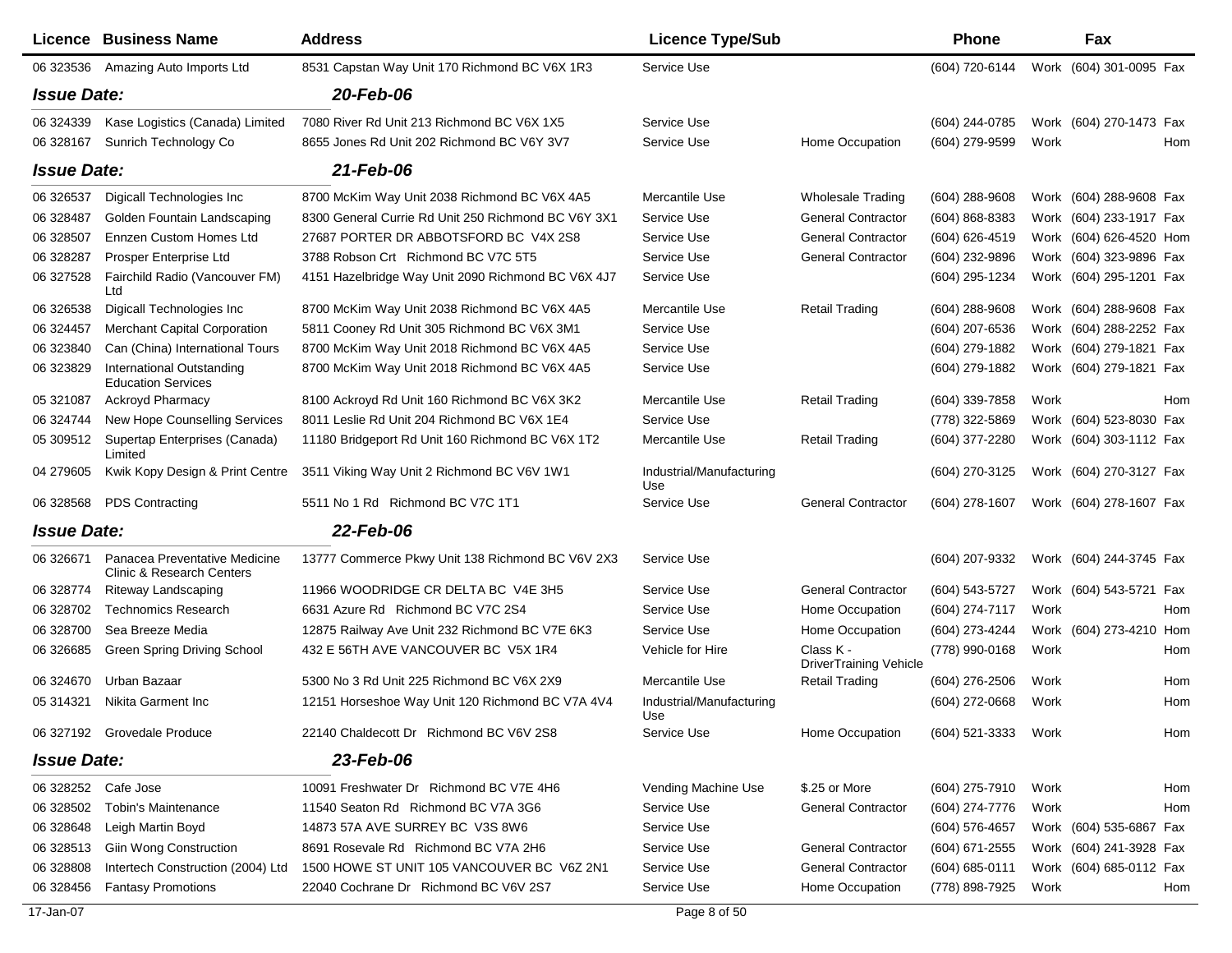|                    | Licence Business Name                       | <b>Address</b>                                     | <b>Licence Type/Sub</b>         |                                                    | <b>Phone</b>        |      | Fax                     |     |
|--------------------|---------------------------------------------|----------------------------------------------------|---------------------------------|----------------------------------------------------|---------------------|------|-------------------------|-----|
| 06 323055          | Jimmy Koo                                   | 8291 Alexandra Rd Unit 205 Richmond BC V6X 1C3     | Service Use                     |                                                    | (604) 233-7377      |      | Work (604) 233-7370 Fax |     |
| 06 321488          | Kueis Education Centre Inc                  | 8181 Cambie Rd Unit 5510 Richmond BC V6X 3X9       | Assembly Use Group 3            | <b>Education Institution</b>                       | (604) 271-7619      |      | Work (604) 608-4842 Hom |     |
| 06 321448          | Long Fireworks Ltd                          | 5811 Cooney Rd Unit 212 Richmond BC V6X 3M1        | Service Use                     |                                                    | (604) 270-6610      |      | Work (604) 270-6614 Hom |     |
| 05 321292          | Royal Whistler Enterprises Ltd              | 10451 Shellbridge Way Unit 150 Richmond BC V6X 2W8 | Service Use                     |                                                    | (604) 249-2807      |      | Work (604) 278-5760 Fax |     |
| 05 31 26 75        | Luxor Design                                | 5300 No 3 Rd Unit 428 Richmond BC V6X 2X9          | Mercantile Use                  | <b>Retail Trading</b>                              | (604) 233-0474      |      | Work (604) 207-0422 Fax |     |
| 06 323056          | AK Financial & Insurance<br>Services Ltd    | 8291 Alexandra Rd Unit 205 Richmond BC V6X 1C3     | Service Use                     |                                                    | (604) 830-1623      |      | Work (604) 233-7370 Fax |     |
| 06 328545          | <b>Trendy Gen Trading Company</b>           | 8540 Westminster Hwy Unit 302 Richmond BC V6X 1A8  | Service Use                     | Home Occupation                                    | (778) 883-8308      | Work |                         | Hom |
| <b>Issue Date:</b> |                                             | 24-Feb-06                                          |                                 |                                                    |                     |      |                         |     |
| 06 323753          | <b>Accent Construction Supply</b>           | 2351 Vauxhall PI Richmond BC V6V 1Z5               | Mercantile Use                  | <b>Wholesale Trading</b>                           | (604) 274-4992      | Work |                         | Hom |
| 06 329050          | Zhihui Tang                                 | 8240 Williams Rd Richmond BC V7A 1G6               | Service Use                     | <b>General Contractor</b>                          | (778) 228-6758      | Work |                         | Hom |
| 06 329001          | Wood Projects Ltd                           | 16951 12TH AVE SURREY BC V3S 9M3                   | Service Use                     | <b>General Contractor</b>                          | $(604)$ 538-5546    |      | Work (604) 538-6760     | Fax |
| 06 328979          | <b>Tac Fit Martial Arts</b>                 | 751 Catalina Cr Richmond BC V7B 1C9                | Service Use                     | Home Occupation                                    | (604) 630-2638      | Work |                         | Hom |
| 06 328839          | <b>JR Netsupport</b>                        | 10320 Hall Ave Richmond BC V6X 3T9                 | Service Use                     | Home Occupation                                    | (778) 858-7760      | Work |                         | Hom |
| 06 328727          | Harji's Fireplace Manufacturing<br>Ltd      | 12335 83A AVE SURREY BC V3W 9Y7                    | Service Use                     | <b>Gas Contractor</b>                              | (604) 594-4600      |      | Work (604) 594-7654 Fax |     |
| 06 328703          | Schultzy's Distributing Co.                 | 7100 River Rd Unit 2 Richmond BC V6X 1X5           | Mercantile Use                  | <b>Wholesale Trading</b>                           | (778) 230-9249      | Work |                         | Hom |
| 06 328697          | Michael Hill Jeweller Ltd                   | 6551 No 3 Rd Unit 1564 Richmond BC V6Y 2B6         | Mercantile Use                  | <b>Retail Trading</b>                              | $(604)$ 484-3968    |      | Work (604) 484-3968 Fax |     |
| 06 328295          | 12 Baskets Nutrition                        | 8231 Cambie Rd Unit 110 Richmond BC V6X 1J8        | Mercantile Use                  | <b>Retail Trading</b>                              | (604) 270-1838      |      | Work (604) 279-1864 Fax |     |
| 05 321192          | Dr Richard W Kendall MD<br><b>FRCSC</b> Inc | 7031 Westminster Hwy Unit 280 Richmond BC V6X 1A3  | Service Use                     |                                                    | (604) 207-9119      |      | Work (604) 207-9118 Fax |     |
| 05 321080          | Westrade Distributors Inc                   | 2351 Vauxhall PI Richmond BC V6V 1Z5               | Mercantile Use                  | <b>Wholesale Trading</b>                           | (604) 270-8737      |      | Work (604) 304-0498 Fax |     |
| 05 320708          | A & T International Logistics Ltd           | 2531 Vauxhall PI Unit 1 Richmond BC V6V 1Z5        | Service Use                     |                                                    | $(604)$ 207-0803    |      | Work (604) 207-8815 Fax |     |
| 05 320191          | Baron Technologies Inc                      | 13151 Vanier PI Unit 130 Richmond BC V6V 2J1       | Service Use                     |                                                    | (604) 278-3638      |      | Work (604) 278-3610 Fax |     |
| 05 319935          | Quinta Cafe                                 | 8580 Alexandra Rd Unit 1100 Richmond BC V6X 4B3    | Assembly Use Group 1            | <b>Food Service</b><br>Establishment, Take-<br>Out | (604) 278-2233      | Work |                         | Hom |
| 05 31 28 54        | Fine Edge Wood Finishing                    | 1060 Millcarch St Unit 100 Richmond BC V6V 2H4     | Industrial/Manufacturing<br>Use |                                                    | (604) 321-4242      |      | Work (604) 321-4242 Fax |     |
|                    | 06 328489 MDT Backflow                      | 15272 19TH AVE UNIT 210 SURREY BC V4A 1X6          | Service Use                     | <b>General Contractor</b>                          | (604) 805-1198      | Work |                         | Hom |
| <b>Issue Date:</b> |                                             | 27-Feb-06                                          |                                 |                                                    |                     |      |                         |     |
|                    | 06 329119 AutoQual of Richmond BC           | 6998 DUNBLANE AVE BURNABY BC V5J 4G2               | Service Use                     |                                                    | (604) 430-5908      | Work |                         | Hom |
| <b>Issue Date:</b> |                                             | 28-Feb-06                                          |                                 |                                                    |                     |      |                         |     |
| 06 326998          | Soulmate Mattress                           | 3551 Viking Way Unit 103 Richmond BC V6V 1W1       | Mercantile Use                  | <b>Wholesale Trading</b>                           | (604) 782-1788 Work |      |                         | Hom |
| 06 329598          | <b>SDI Courier Services</b>                 | 7160 Williams Rd Richmond BC V7A 1E6               | Service Use                     | <b>Delivery Services</b>                           | (778) 883-0030      | Work |                         | Hom |
| 06 329027          | R A F P Canada Credit Services<br>Inc       | 8055 Anderson Rd Unit 218 Richmond BC V6Y 1S2      | Service Use                     |                                                    | (604) 207-0177      |      | Work (604) 304-9212 Fax |     |
| 06 329605          | Suntandy Enterprises Inc                    | 5611 Chemainus Dr Richmond BC V7C 3B7              | Service Use                     | Home Occupation                                    | (604) 270-8572      |      | Work (604) 247-0300 Fax |     |
| 06 326414          | Connaught Industries Ltd                    | 13988 Maycrest Way Unit 180 Richmond BC V6V 3C3    | Mercantile Use                  | <b>Wholesale Trading</b>                           | (604) 270-4266      |      | Work (604) 270-4266 Fax |     |
| 06 323181          | Celex Health Products Ltd                   | 8191 Saba Rd Unit 135 Richmond BC V6Y 4B4          | Mercantile Use                  | <b>Retail Trading</b>                              | (604) 273-5678      | Work |                         | Hom |
| 05 319848          | Shadow System Education                     | 4400 Hazelbridge Way Unit 730 Richmond BC V6X 3R8  | Assembly Use Group 3            | <b>Education Institution</b>                       | (604) 537-3721      | Work |                         | Hom |
| 06 328997          | Fordia Group Inc                            | 11171 Horseshoe Way Unit 11 Richmond BC V7A 4S5    | Mercantile Use                  | <b>Wholesale Trading</b>                           | $(604)$ 275-1659    |      | Work (604) 241-3981 Fax |     |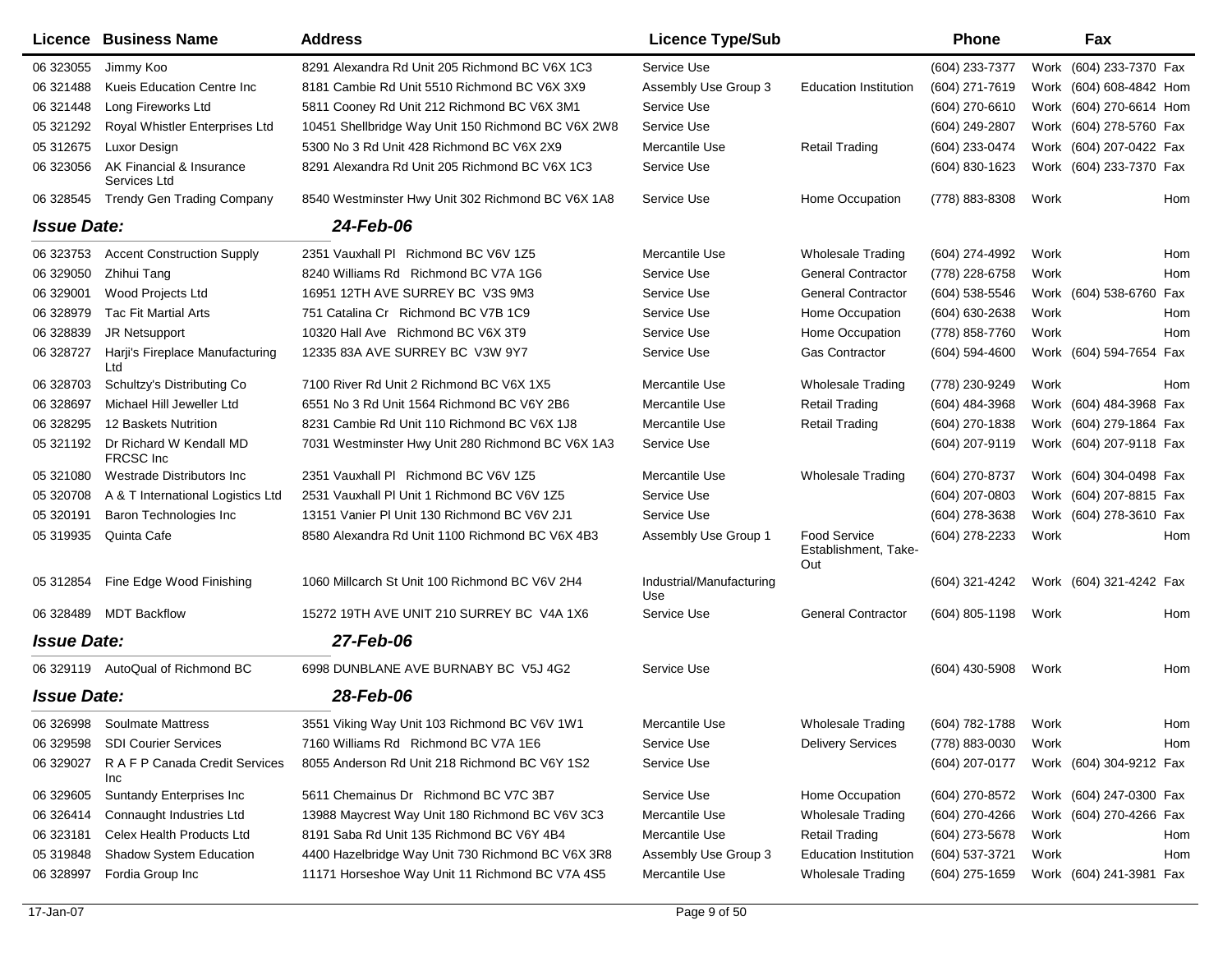|                    | Licence Business Name                               | <b>Address</b>                                               | <b>Licence Type/Sub</b>         |                                        | <b>Phone</b>       |      | Fax                     |     |
|--------------------|-----------------------------------------------------|--------------------------------------------------------------|---------------------------------|----------------------------------------|--------------------|------|-------------------------|-----|
| 06 328461          | Cobs Bread                                          | 8180 No 2 Rd Unit 180 Richmond BC V7C 5K1                    | Mercantile Use                  | <b>Retail Trading</b>                  | (604) 685-9988     |      | Work (604) 685-9188 Fax |     |
| <b>Issue Date:</b> |                                                     | 1-Mar-06                                                     |                                 |                                        |                    |      |                         |     |
| 06 328935          | Fsona Systems Corp                                  | 11120 Horseshoe Way Unit 140 Richmond BC V7A 5H7             | Industrial/Manufacturing<br>Use |                                        | (604) 273-6333     |      | Work (604) 273-6391 Fax |     |
| 06 329603          | Kenwood Construction Corp                           | 4308 PATTERDALE DR NORTH VANCOUVER BC V7R<br>4L <sub>5</sub> | Service Use                     | <b>General Contractor</b>              | (604) 986-9921     |      | Work (604) 986-2803 Fax |     |
| <b>Issue Date:</b> |                                                     | 2-Mar-06                                                     |                                 |                                        |                    |      |                         |     |
| 06 329812          | <b>ONEN Contracting</b>                             | 3131 Chatham St Unit 1 Richmond BC V7E 2Y4                   | Service Use                     | <b>General Contractor</b>              | $(604) 562 - 1286$ | Work |                         | Hom |
| 05 31 62 60        | Kintaro Ramen                                       | 8291 Westminster Hwy Unit 110 Richmond BC V6X 1A7            | Assembly Use Group 1            | Food Service<br>Establishment          | (604) 248-0594     |      | Work (604) 986-9159 Fax |     |
| <b>Issue Date:</b> |                                                     | 3-Mar-06                                                     |                                 |                                        |                    |      |                         |     |
| 06 329929          | <b>Beauce Agregat</b>                               | 2120 8TH ST E UNIT 6 ST-PROSPERE PQ G0N 1Y0                  | Service Use                     | <b>General Contractor</b>              | (418) 594-5206     |      | Work (418) 594-6252 Fax |     |
| 06 329953          | <b>Bell-Con Electric Ltd</b>                        | 2074 OCEAN FOREST DR SURREY BC V4A 7L2                       | Service Use                     | <b>Electrical Contractor</b>           | (604) 538-6187     |      | Work (604) 538-9278 Fax |     |
| <b>Issue Date:</b> |                                                     | 6-Mar-06                                                     |                                 |                                        |                    |      |                         |     |
| 06 329114          | Mequipco Ltd                                        | 12391 Horseshoe Way Richmond BC V7A 4X6                      | Service Use                     |                                        | (604) 273-0553     |      | Work (604) 273-0466 Fax |     |
| 06 330044          | Ultimate Limo 4 You Ltd                             | 11151 Bird Rd Richmond BC V6X 1N7                            | Vehicle for Hire                | Vehicle For Hire<br>Office             | (604) 788-8888     | Work |                         | Hom |
| 06 330042          | Diamond Parking Ltd                                 | 6564 No 3 Rd Richmond BC V6Y 2C2                             | Service Use                     | Parking Enforcement<br><b>Business</b> | (604) 681-8797     |      | Work (604) 684-0329 Fax |     |
| 06 329993          | Jian Chen Investing Ltd                             | 7382 Lindsay Rd Richmond BC V7C 3M6                          | Service Use                     | Home Occupation                        | (604) 233-0731     |      | Work (604) 233-0731 Fax |     |
| 06 330037          | Aantara Medical Technology Inc                      | 8568 Heather St Richmond BC V6Y 2R5                          | Service Use                     | Home Occupation                        | (604) 231-8792     |      | Work (604) 273-8788 Fax |     |
| 06 329988          | <b>ODR Enterprises Ltd</b>                          | 9540 Pinewell Cr Richmond BC V7A 2C8                         | Service Use                     | <b>General Contractor</b>              | (604) 277-1147     | Work |                         | Hom |
| 06 329974          | <b>Avtar Opal Contracting</b>                       | 12180 MITCHELL RD RICHMOND BC V6V 1M8                        | Service Use                     | <b>General Contractor</b>              | (604) 431-3893     |      | Work (604) 431-3894 Fax |     |
| 06 328107          | Diva Canada                                         | 6551 No 3 Rd Unit 1574 Richmond BC V6Y 2B6                   | Mercantile Use                  | <b>Retail Trading</b>                  | (778) 899-3842     | Work |                         | Hom |
| 06 327485          | Kilei Gift Shop                                     | 6060 Minoru Blvd Space 1751 Richmond BC V6Y 2V7              | Mercantile Use                  | <b>Retail Trading</b>                  | (604) 377-9697     |      | Work (604) 742-0378 Fax |     |
| 06 326968          | Mappins Jewellers #5198                             | 6060 Minoru Blvd Unit 1936 Richmond BC V6Y 2V7               | Mercantile Use                  | <b>Retail Trading</b>                  | (604) 273-1337     |      | Work (604) 273-1377 Fax |     |
| 06 326745          | Canada Herbal Supplement Ltd                        | 4231 Hazelbridge Way Unit 115 Richmond BC V6X 3L7            | Mercantile Use                  | <b>Retail Trading</b>                  | (604) 273-9398     | Work |                         | Hom |
| 06 326273          | King's Cabinet Ltd                                  | 11600 Bridgeport Rd Unit 5 Richmond BC V6X 1T2               | Mercantile Use                  | <b>Retail Trading</b>                  | (604) 889-0212     |      | Work (604) 438-2899 Fax |     |
| 05 30 68 25        | Wil-Can Supreme Cargo Express<br>Inc                | 13680 Bridgeport Rd Unit 9 Richmond BC V6V 1V3               | Service Use                     |                                        | (604) 618-0862     |      | Work (604) 945-9586 Fax |     |
| 06 328172          | Jimmy's Antique Gallery<br>Enterprises Co Ltd       | 4540 No 3 Rd Unit 1065 Richmond BC V6X 4E4                   | Mercantile Use                  | <b>Retail Trading</b>                  | (604) 821-1136     |      | Work (604) 275-3669 Fax |     |
| 06 330041          | Cam Glasgow                                         | 10291 Steveston Hwy Unit 21 Richmond BC V7A 1N2              | Service Use                     | <b>Plumbing Contractor</b>             | (604) 839-8341     |      | Work (604) 271-8443 Fax |     |
| <b>Issue Date:</b> |                                                     | 7-Mar-06                                                     |                                 |                                        |                    |      |                         |     |
| 06 330179          | Eastway Triden Development Inc                      | 8100 Jones Rd Unit 320 Richmond BC V6Y 4B1                   | Service Use                     | <b>General Contractor</b>              | (604) 716-7876     |      | Work (604) 278-9177 Fax |     |
| 06 323398          | Three Stars Moving Ltd                              | 8771 Douglas St Unit 150 Richmond BC V6X 1V2                 | Mercantile Use                  | Wholesale Trading                      | $(604)$ 254-6208   |      | Work (604) 254-6208 Fax |     |
| 06 330116          | The Chlorophyll Studio                              | 11511 Cambie Rd Unit 1 Richmond BC V6X 1L6                   | Service Use                     | Home Occupation                        | (604) 232-9499     |      | Work (604) 232-9499 Fax |     |
| 06 330151          | <b>Budget Plumbing Heating &amp;</b><br>Repairs Ltd | 9077 123A ST SURREY BC V3V 4P6                               | Service Use                     | <b>Plumbing Contractor</b>             | $(604)$ 889-3809   |      | Work (604) 572-3807 Fax |     |
| 06 330178          | <b>CRD</b> and Associates                           | 6800 Park PI Richmond BC V6Y 2M1                             | Service Use                     | Home Occupation                        | (604) 272-5887     |      | Work (604) 272-5887 Fax |     |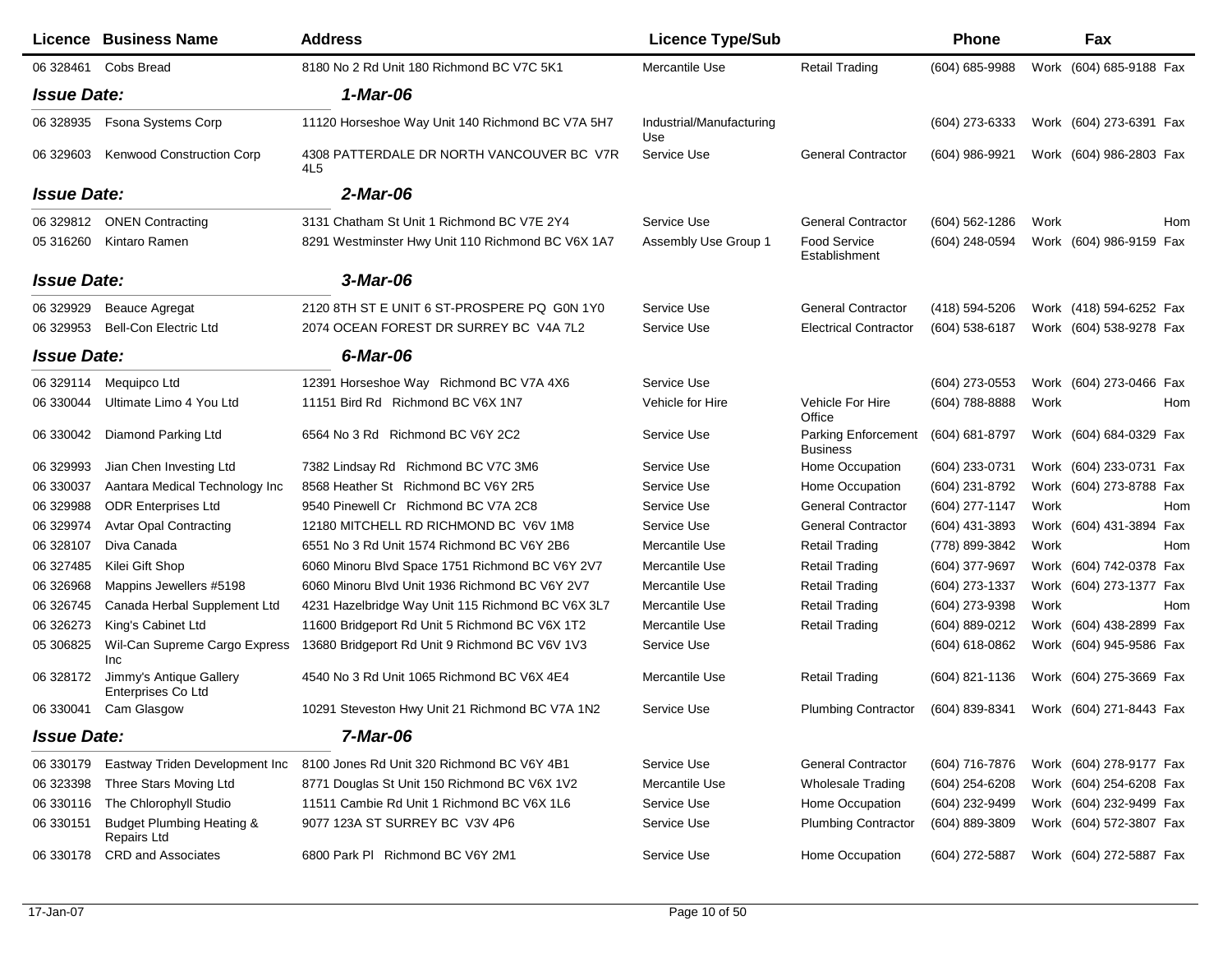|                    | Licence Business Name                                                                                 | <b>Address</b>                                              | <b>Licence Type/Sub</b> |                              | Phone            | Fax                                    |
|--------------------|-------------------------------------------------------------------------------------------------------|-------------------------------------------------------------|-------------------------|------------------------------|------------------|----------------------------------------|
| <b>Issue Date:</b> |                                                                                                       | 8-Mar-06                                                    |                         |                              |                  |                                        |
| 06 330289          | Y - Plus Technologies Inc                                                                             | 6679 Azure Rd Richmond BC V7C 2S7                           | Service Use             | Home Occupation              | (604) 448-9267   | Work (604) 448-9267 Fax                |
| 06 330191          | Jodi & Trev's Lawncare                                                                                | 12411 Trites Rd Unit 33 Richmond BC V7E 6J7                 | Service Use             | <b>General Contractor</b>    | (604) 722-8985   | Work<br>Hom                            |
| 06 330287          | <b>Terrasol Environment Inc</b>                                                                       | 33557 MACLURE RD UNIT 3 ABBOTSFORD BC V2S<br>7W2            | Service Use             | <b>General Contractor</b>    | (604) 852-3782   | Work (604) 852-9376 Fax                |
| <b>Issue Date:</b> |                                                                                                       | 9-Mar-06                                                    |                         |                              |                  |                                        |
| 04 28 64 28        | <b>Apple Express</b>                                                                                  | 3171 No 6 Rd Unit 130 Richmond BC V6V 1P6                   | Service Use             |                              | $(604)$ 437-1156 | Work (604) 437-1157 Fax                |
| 06 32 6691         | <b>KUFA Sports Enterprise Ltd</b>                                                                     | 4631 Shell Rd Unit 180 Richmond BC V6X 3M4                  | Mercantile Use          | <b>Wholesale Trading</b>     | $(604)$ 233-0256 | Work (604) 357-1284 Hom                |
| 06 327335          | Dynegent Technologies Inc                                                                             | 13551 Commerce Pkwy Unit 160 Richmond BC V6V 2L1            | Service Use             |                              | (604) 207-4217   | Work (604) 276-8977 Fax                |
| 06 328709          | Artistic Enterprises Ltd                                                                              | 8877 Odlin Cr Unit 225 Richmond BC V6X 3Z7                  | Service Use             |                              | (604) 838-2788   | Work (604) 438-1802 Fax                |
| 06 329113          | Login                                                                                                 | 4311 Hazelbridge Way Unit 1645 Richmond BC V6X 3L7          | Mercantile Use          | <b>Retail Trading</b>        | (604) 773-8103   | Cellul<br>Hom                          |
| 06 330192          | <b>KKY Electrical &amp; Contracting Ltd</b>                                                           | 1804 E 13TH AVE VANCOUVER BC V5N 2C1                        | Service Use             | <b>Electrical Contractor</b> | (604) 782-7086   | Work<br>Hom                            |
| 06 330399          | Global Refund Canada Ltd                                                                              | 3880 Grant McConachie Way Richmond BC                       | Service Use             |                              | (604) 270-6366   | Work (604) 270-6362 Fax                |
| 06 330408          | Tom's Landscaping Co                                                                                  | 5451 Woodwards Rd Richmond BC V7E 1G9                       | Service Use             | <b>General Contractor</b>    | (604) 723-6806   | Work (604) 241-8854 Fax                |
| 06 330429          | <b>Sweet Beginnings</b>                                                                               | 3120 Saltspring Crt Richmond BC V7C 3Y8                     | Service Use             | Home Occupation              | (604) 274-9552   | Work<br>Hom                            |
| <b>Issue Date:</b> |                                                                                                       | 10-Mar-06                                                   |                         |                              |                  |                                        |
| 06 330280          | <b>Asset Auctions</b>                                                                                 | 8811 River Rd Richmond BC V6X 1X6                           | Service Use             |                              | (647) 430-0925   | Work (905) 458-1281 Fax                |
| 06 330591          | The Building Team Inc                                                                                 | 1931 PANORAMA DR NORTH VANCOUVER BC V7G<br>1 <sub>V</sub> 2 | Service Use             | <b>General Contractor</b>    | (604) 929-9142   | Work (604) 924-0686 Fax                |
| <b>Issue Date:</b> |                                                                                                       | 13-Mar-06                                                   |                         |                              |                  |                                        |
| 06 330631          | A & I Drywall Ltd                                                                                     | 13522 88A AVE SURREY BC V3V 1A2                             | Service Use             | <b>General Contractor</b>    | (778) 855-6198   | Work (604) 572-8543 Fax                |
| 06 330625          | Canada Magnificent Landscape<br><b>Foundation Construction</b><br>Investing and Development Co<br>Ltd | 10391 No 3 Rd Unit 38 Richmond BC V7A 4V2                   | Service Use             | Home Occupation              | (604) 271-8667   | Work (604) 271-8667 Fax                |
| <b>Issue Date:</b> |                                                                                                       | 14-Mar-06                                                   |                         |                              |                  |                                        |
| 06 330717          | <b>Bill Electric Co</b>                                                                               | 13780 91A AVE SURREY BC V3V 7Y5                             | Service Use             | <b>Electrical Contractor</b> | (604) 543-7664   | Work (604) 543-7830 Fax                |
| 06 330723          | Easy Green Lawn Sprinklers                                                                            | 2485 W 16TH AVE VANCOUVER BC V6K 3B7                        | Service Use             | <b>General Contractor</b>    | (604) 218-1970   | Work (604) 733-6049 Fax                |
| 06 921530          | I C M Enterprise                                                                                      | 8051 Alexandra Rd Richmond BC V6X 1C3                       | Service Use             |                              | (604) 270-1997   | Work (604) 270-1997 Fax                |
| <b>Issue Date:</b> |                                                                                                       | 15-Mar-06                                                   |                         |                              |                  |                                        |
|                    | 06 330681 Habitat 2010                                                                                | 11291 Caravel Crt Richmond BC V7E 4L2                       | Service Use             | Home Occupation              | (604) 613-3953   | Work<br>Hom                            |
| 06 330827          | Analytical Medchem                                                                                    | 8380 Jones Rd Unit 302 Richmond BC V6Y 1L6                  | Service Use             | Home Occupation              | (604) 271-5923   | Work<br>Hom                            |
| 06 330909          | <b>EMU Enterprises</b>                                                                                | 3210 Georgia St Richmond BC V7E 2R3                         | Service Use             | Home Occupation              | (604) 288-2447   | Work<br>Hom                            |
| 06 330990          | <b>Housewise Construction Ltd</b>                                                                     | 15423 112 AVE SURREY BC V3R 6G9                             | Service Use             | <b>General Contractor</b>    |                  | (778) 389-4815 Work (604) 584-4615 Fax |
| <b>Issue Date:</b> |                                                                                                       | 16-Mar-06                                                   |                         |                              |                  |                                        |
| 06 328327          | <b>Forever Beauty Court</b>                                                                           | 8700 McKim Way Unit 1013 Richmond BC V6X 4A5                | Service Use             |                              | (604) 207-0832   | Work<br>Hom                            |
| 06 331230          | <b>West Coast Marine Consultants</b><br>Ltd                                                           | 4731 Bonavista Dr Richmond BC V7E 4N6                       | Service Use             | Home Occupation              | (604) 783-1571   | Work<br>Hom                            |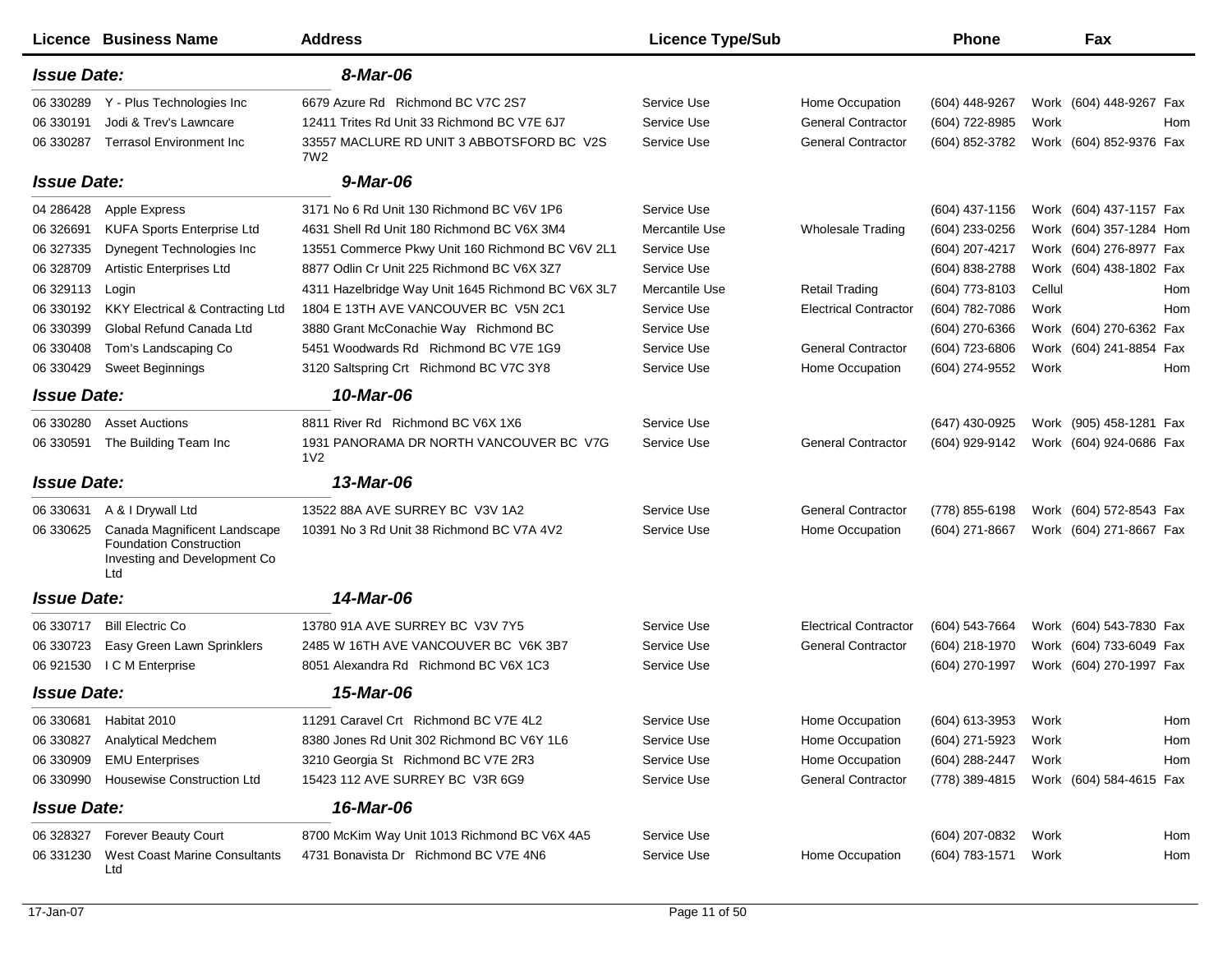|                    | Licence Business Name                            | <b>Address</b>                                         | <b>Licence Type/Sub</b>         |                            | <b>Phone</b>     | Fax                                    |
|--------------------|--------------------------------------------------|--------------------------------------------------------|---------------------------------|----------------------------|------------------|----------------------------------------|
| 06 331147          | Michael T A Fitzgerald                           | 7008 BALMORAL ST UNIT 103 VANCOUVER BC V5P<br>4N3      | Service Use                     |                            | $(604)$ 325-5772 | Work (604) 325-5772 Fax                |
| 06 331131          | A C K Home Fashion Inc                           | 8640 Citation Dr Unit 215 Richmond BC V6Y 3A3          | Service Use                     | Home Occupation            | (604) 276-8067   | Work (604) 276-8067 Fax                |
| 06 331030          | Sabre Image Consulting                           | 8040 Colonial Dr Unit 216 Richmond BC V7C 4V1          | Service Use                     | Home Occupation            | (604) 272-7984   | Work<br>Hom                            |
| 06 327928          | <b>Energy Station For Life</b>                   | 8980 No 3 Rd Unit 110 Richmond BC V6Y 2E8              | Mercantile Use                  | <b>Retail Trading</b>      | (604) 304-1688   | Work (604) 304-1689 Fax                |
| 06 331048          | Performance Sawing & Drilling<br>Ltd             | 19567 FRASER HWY SUITE 313 SURREY BC V3S 9A4           | Service Use                     | <b>General Contractor</b>  | (604) 576-9555   | Work (604) 576-9557 Fax                |
| <b>Issue Date:</b> |                                                  | 17-Mar-06                                              |                                 |                            |                  |                                        |
| 06 331305          | Penno Plumbing                                   | 16655 64TH AVE UNIT 18 SURREY BC V3S 3V1               | Service Use                     | <b>Plumbing Contractor</b> | (778) 896-9408   | Work (604) 574-9837 Fax                |
| 06 331327          | <b>Total Living Care</b>                         | 12451 Brunswick PI Richmond BC V7E 6J3                 | Service Use                     | Home Occupation            | (604) 727-6511   | Work<br>Hom                            |
| <b>Issue Date:</b> |                                                  | 20-Mar-06                                              |                                 |                            |                  |                                        |
| 06 329567          | <b>Enhanced Performance Racing</b><br>Ltd        | 4566 Hermitage Dr Richmond BC V7E 4N4                  | Service Use                     | Home Occupation            | (604) 897-8567   | Work<br>Hom                            |
| 06 331409          | S & A Superior Home<br><b>Construction Ltd</b>   | 5861 KETTLE CR W SURREY BC V3S 8NP                     | Service Use                     | <b>General Contractor</b>  | (604) 657-1729   | Work (604) 575-4022 Fax                |
| 06 331388          | <b>Creation Stonework</b>                        | 8960 St Albans Rd Richmond BC V6Y 2L5                  | Service Use                     | <b>General Contractor</b>  | (604) 551-7448   | Work<br>Hom                            |
| 06 331421          | <b>KTM Development Corporation</b>               | BOX #607 15355 24TH AVE SUITE 800 SURREY BC<br>V4A 2H9 | Service Use                     | <b>General Contractor</b>  | (604) 639-6950   | Work (604) 628-4517 Fax                |
| 06 331381          | Stellaluna Jewellery                             | 7560 Moffatt Rd Unit 302 Richmond BC V6Y 1X8           | Service Use                     | Home Occupation            | (604) 278-2764   | Work (604) 278-2748 Fax                |
| 06 331328          | West Point Terminal Inc.                         | 4840 Miller Rd Unit 160 Richmond BC V7B 1K7            | Service Use                     |                            | (604) 232-0600   | Work (604) 232-1197 Fax                |
| 06 323060          | Canada Y C Chinese Musical<br>Instruments Ltd    | 8888 Odlin Cr Unit 2335 Richmond BC V6X 3Z8            | Mercantile Use                  | <b>Retail Trading</b>      | (604) 780-6693   | Fax<br>Hom                             |
| 05 299232          | NuGen Biotech (Canada)                           | 11771 Horseshoe Way Unit 1 Richmond BC V7A 4V4         | Mercantile Use                  | <b>Wholesale Trading</b>   | (604) 303-8789   | Work (604) 303-1181 Fax                |
| 06 331367          | Francis Road Apartments Ltd                      | 7795 128TH ST UNIT 201 SURREY BC V3W 4E6               | Service Use                     | <b>General Contractor</b>  | (604) 590-8444   | Work (604) 597-7273 Fax                |
| 06 331370          | Karan Plumbing & Heating Ltd                     | 6530 ROSS ST VANCOUVER BC V5X 4B2                      | Service Use                     | <b>Plumbing Contractor</b> | (604) 322-7105   | Work<br>Hom                            |
| <b>Issue Date:</b> |                                                  | 21-Mar-06                                              |                                 |                            |                  |                                        |
| 06 331501          | Gurjeet Bath & Satnam Sidhu                      | 336 WOOD ST NEW WESTMINSTER BC V3M 6P1                 | Service Use                     | <b>General Contractor</b>  | (604) 525-2848   | Work (604) 525-2801 Fax                |
| <b>Issue Date:</b> |                                                  | 22-Mar-06                                              |                                 |                            |                  |                                        |
| 06 328843          | Unistar Electric Products Inc                    | 10451 Shellbridge Way Unit 150 Richmond BC V6X 2W8     | Service Use                     |                            | (604) 278-5720   | Work (604) 278-5760 Fax                |
| 06 331465          | Top To Bottom                                    | 8060 Ryan Rd Unit 302 Richmond BC V7A 2E5              | Service Use                     | <b>General Contractor</b>  | (604) 277-9835   | Work (604) 277-9835 Fax                |
| 06 331456          | R G McMahon Management Ltd                       | 738 BROUGHTON ST UNIT 1903 VANCOUVER BC V6G<br>3A7     | Service Use                     | <b>General Contractor</b>  | $(604)$ 266-1430 | Work (604) 266-1030 Fax                |
| 06 328844          | <b>Royal Garden Property</b><br>Investment Inc   | 10451 Shellbridge Way Unit 150 Richmond BC V6X 2W8     | Service Use                     |                            | (604) 278-5720   | Work (604) 278-5760 Fax                |
| 06 328838          | Spacelink Expo Technology<br>(North America) Ltd | 10451 Shellbridge Way Unit 150 Richmond BC V6X 2W8     | Service Use                     |                            |                  | (604) 318-9806 Work (604) 299-0268 Fax |
|                    | 06 326692 Great Little Box Company Ltd           | 11300 Twigg PI Richmond BC V6V 3C1                     | Industrial/Manufacturing<br>Use |                            | (604) 301-3700   | Work (604) 301-3745 Fax                |
| 06 322818          | Lynx Communications                              | 4151 Hazelbridge Way Unit 2190 Richmond BC V6X 4J7     | Service Use                     |                            | $(604)$ 638-1818 | Work (604) 638-1919 Fax                |
| 06 331448          | Limax Consultant                                 | 12891 Jack Bell Dr Unit 53 Richmond BC V6V 2T7         | Service Use                     | Home Occupation            |                  | (604) 278-8912 Work (604) 278-8912 Fax |
| <b>Issue Date:</b> |                                                  | 23-Mar-06                                              |                                 |                            |                  |                                        |
|                    | 06 331533 J H Projects                           | 2822 WINDRUM DR COQUITLAM BC V3B 6B8                   | Service Use                     | <b>General Contractor</b>  | (604) 552-8849   | Work<br>Hom                            |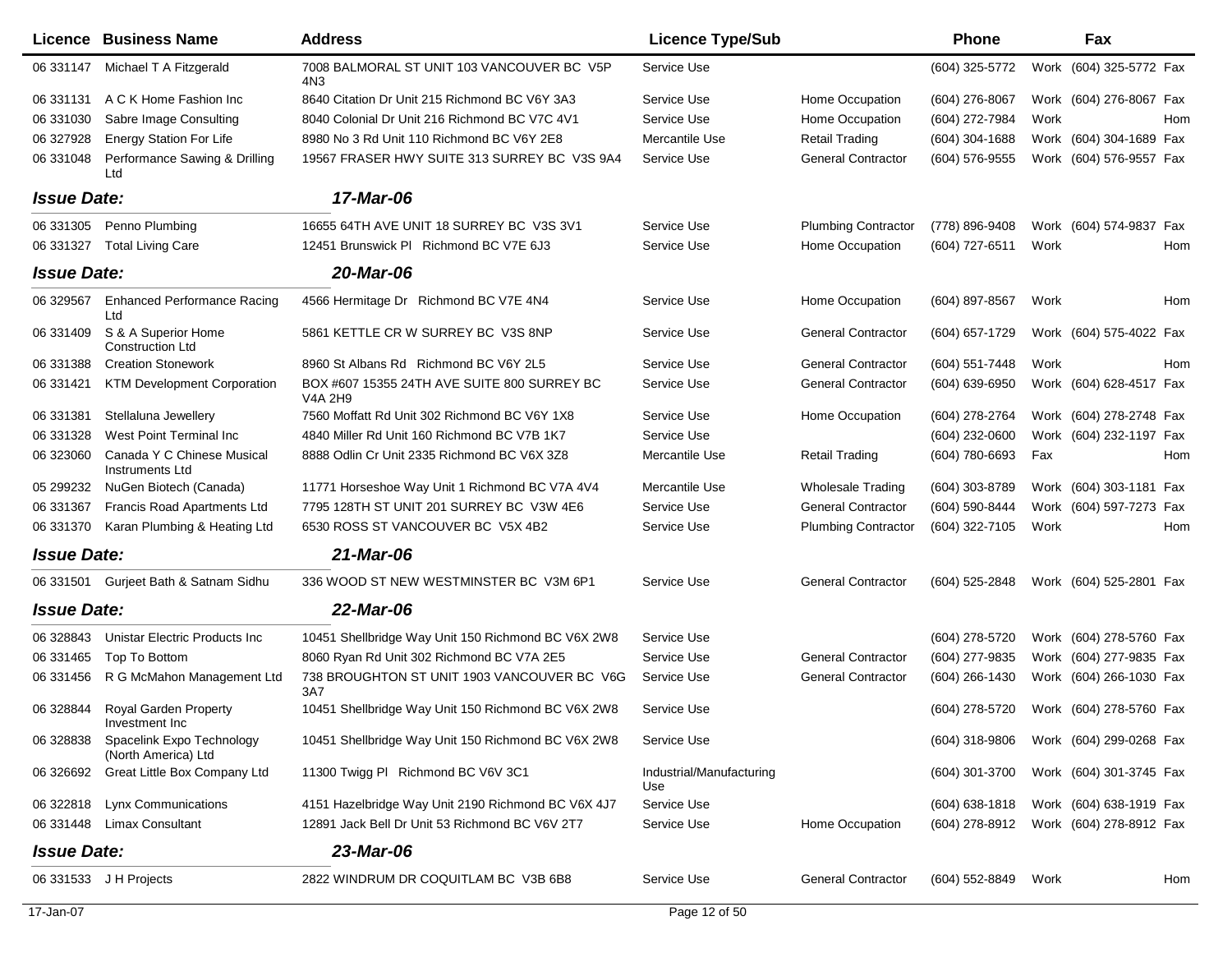|                    | Licence Business Name                                         | <b>Address</b>                                                  | <b>Licence Type/Sub</b>         |                                        | Phone            | Fax                                    |     |
|--------------------|---------------------------------------------------------------|-----------------------------------------------------------------|---------------------------------|----------------------------------------|------------------|----------------------------------------|-----|
| 06 331587          | Hong Bin's PC Tutoring Class                                  | 3851 Francis Rd Unit 115 Richmond BC V7C 1J6                    | Service Use                     | Home Occupation                        | (604) 272-2606   | Work (604) 272-2606 Fax                |     |
| 06 331677          | Express Oil Change Service Ltd                                | 10800 Anahim Dr Richmond BC V7A 3C5                             | Service Use                     | Home Occupation                        | (604) 830-4345   | Work (604) 277-5848 Fax                |     |
| <b>Issue Date:</b> |                                                               | 24-Mar-06                                                       |                                 |                                        |                  |                                        |     |
| 06 331908          | Balandra Development Inc                                      | 18532 64A AVE SURREY BC V35 8S6                                 | Service Use                     | <b>General Contractor</b>              | (604) 313-5267   | Cellul (604) 576-6209 Fax              |     |
| <b>Issue Date:</b> |                                                               | 27-Mar-06                                                       |                                 |                                        |                  |                                        |     |
| 03 224348          | Pebo Stones Corporation                                       | 2200 Shell Rd Richmond BC V6X 1L1                               | Mercantile Use                  | <b>Wholesale Trading</b>               | (604) 270-8201   | Work (604) 270-3801 Fax                |     |
| 06 332017          | Top Trading Co Ltd                                            | 8231 Granville Ave Unit 111 Richmond BC V6Y 3A4                 | Service Use                     | Home Occupation                        | (604) 626-3887   | Work (604) 276-2239 Fax                |     |
| 06 331981          | Interior Business Improvements                                | 1817 BRUNETTE AVE COQUITLAM BC V3K 1H3                          | Service Use                     | <b>General Contractor</b>              | (604) 515-5948   | Work                                   | Hom |
| 06 331962          | Allan W Lobsinger                                             | 2138 YORK PL PORT COQUITLAM BC V3C 1H5                          | Service Use                     | <b>General Contractor</b>              | (604) 942-0190   | Work (604) 942-0190 Hom                |     |
| 03 224349          | Pebo Stones Corporation                                       | 2200 Shell Rd Richmond BC V6X 1L1                               | Service Use                     | <b>General Contractor</b>              | (604) 270-8201   | Work (604) 270-3801 Fax                |     |
| <b>Issue Date:</b> |                                                               | 29-Mar-06                                                       |                                 |                                        |                  |                                        |     |
| 06 331982          | Evolve Event Management Inc                                   | 632 CLAREMONT ST COQUITLAM BC V3J 3T4                           | Service Use                     |                                        | (604) 722-9570   | Work (604) 937-7323 Fax                |     |
| 06 331992          | Harjinder Sindhu                                              | 6424 PRINCE ALBERT ST VANCOUVER BC V5W 3E6                      | Service Use                     | <b>General Contractor</b>              | (604) 327-9451   | Work                                   | Hom |
| 06 332599          | <b>Dynamic Mechanical Ltd</b>                                 | 13182 15TH AVE SURREY BC V4A 1K9                                | Service Use                     | <b>Gas Contractor</b>                  | (604) 831-4282   | Work (604) 538-4282 Fax                |     |
| 06 332708          | Nationwide Mechanical Services<br>Ltd                         | 7316 148TH ST SURREY BC V3S 3E6                                 | Service Use                     | <b>General Contractor</b>              | (604) 594-8300   | Work (604) 594-8353 Fax                |     |
| <b>Issue Date:</b> |                                                               | 30-Mar-06                                                       |                                 |                                        |                  |                                        |     |
| 06 329729          | Huang Jia International Travel<br><b>Services Corporation</b> | 6081 No 3 Rd Unit 714 Richmond BC V6Y 2B2                       | Service Use                     |                                        | (604) 278-4672   | Work                                   | Hom |
| 06 332647          | Fedad Advertising Services Inc                                | 7995 Westminster Hwy Unit 706 Richmond BC V6X 3Y5               | Service Use                     | Home Occupation                        | (604) 288-9238   | Work                                   | Hom |
| 06 331300          | Baby on Board                                                 | 6060 Minoru Blvd Unit 2218 Richmond BC V6Y 2V7                  | Mercantile Use                  | <b>Retail Trading</b>                  | (604) 273-0884   | Work                                   | Hom |
| 06 331294          |                                                               | Loomba's Plumbing & Heating Ltd 8210 120 A ST SURREY BC V3W 3P4 | Service Use                     | <b>Gas Contractor</b>                  | $(604)$ 507-4606 | Work (604) 937-5476 Fax                |     |
| 06 331270          | Sina Travel & Tours Inc                                       | 4400 Hazelbridge Way Unit 820 Richmond BC V6X 3R8               | Service Use                     |                                        | (604) 278-0123   | Work (604) 278-0135 Fax                |     |
| 06 331248          | Geopac West Ltd                                               | 12391 Horseshoe Way Richmond BC V7A 4X6                         | Service Use                     |                                        | (604) 241-7151   | Work (604) 241-7119 Fax                |     |
| 06 330471          | Aperture Photography                                          | 4540 No 3 Rd Unit 1165 Richmond BC V6X 4E4                      | Mercantile Use                  | <b>Retail Trading</b>                  | (604) 689-8191   | Work (888) 689-8122 Fax                |     |
| 06 329095          | Super Garage                                                  | 4151 Hazelbridge Way Unit 1390 Richmond BC V6X 4J7              | Mercantile Use                  | <b>Retail Trading</b>                  | (604) 295-6700   | Work (604) 295-6701 Fax                |     |
| 06 327396          | Ferrera                                                       | 6551 No 3 Rd Richmond BC V6Y 2B6                                | Mercantile Use                  | <b>Retail Trading</b>                  | (604) 515-7466   | Work (604) 515-7466 Fax                |     |
| 06 32 6677         | Paradise - Massage                                            | 8740 Citation Dr Unit 321 Richmond BC V6Y 3A3                   | Service Use                     | <b>Therapeutic Touch</b><br>Treatments | (604) 232-4647   | Work                                   | Hom |
| 06 32 6667         | J C and Sons Manufacturing Ltd                                | 14191 Burrows Rd Unit 7 Richmond BC V6V 1K9                     | Industrial/Manufacturing<br>Use |                                        | (604) 943-2681   | Work (604) 943-2623 Fax                |     |
| 05 320550          | J and M Transporation Broker                                  | 11181 Voyageur Way Unit 150 Richmond BC V6X 3N9                 | Service Use                     |                                        | (604) 207-2626   | Work                                   | Hom |
|                    | 05 314134 The Arts Connection                                 | 3900 Steveston Hwy Unit 195 Richmond BC V7E 2K2                 | Assembly Use Group 3            | Education Institution                  |                  | (604) 271-4114 Work (604) 241-0400 Fax |     |
| 05 30 6653         | The Arts Connection                                           | 3900 Steveston Hwy Unit 160 Richmond BC V7E 2K2                 | Service Use                     |                                        | (604) 271-4114   | Work (604) 241-0400 Fax                |     |
|                    | 06 330475 Aperture Photography                                | 4540 No 3 Rd Unit 1165 Richmond BC V6X 4E4                      | Service Use                     |                                        |                  | (604) 689-8191 Work (888) 689-8122 Fax |     |
| <b>Issue Date:</b> |                                                               | 31-Mar-06                                                       |                                 |                                        |                  |                                        |     |
|                    | 06 332950 Gold Shine Construction Ltd                         | 9006 149TH ST SURREY BC V3R 3Z6                                 | Service Use                     | <b>General Contractor</b>              |                  | (604) 377-2559 Work (604) 585-4258 Fax |     |
| <b>Issue Date:</b> |                                                               | $3$ -Apr-06                                                     |                                 |                                        |                  |                                        |     |
|                    | 06 331729 A5 International Trading                            | 9157 Evancio Cr Richmond BC V7E 5J2                             | Service Use                     | Home Occupation                        | (604) 241-5739   | Work (604) 241-5739 Fax                |     |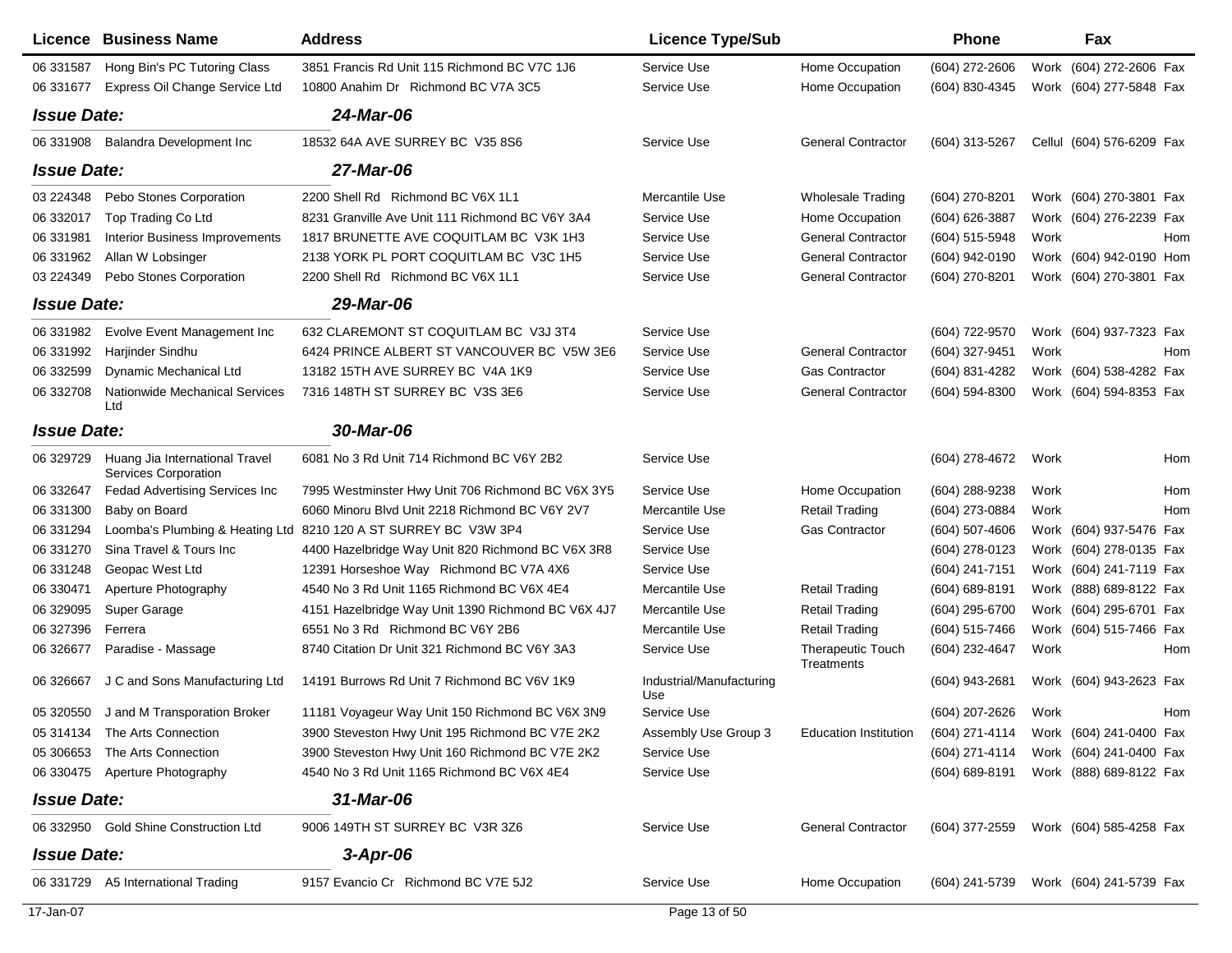|                    | <b>Licence Business Name</b>                    | <b>Address</b>                                      | <b>Licence Type/Sub</b> |                                 | Phone            |      | Fax                       |     |
|--------------------|-------------------------------------------------|-----------------------------------------------------|-------------------------|---------------------------------|------------------|------|---------------------------|-----|
| 06 333021          | Direct Idea                                     | 3820 Richmond St Richmond BC V7E 2W6                | Service Use             | Home Occupation                 | (604) 240-3627   | Work |                           | Hom |
| <b>Issue Date:</b> |                                                 | $4$ -Apr-06                                         |                         |                                 |                  |      |                           |     |
| 06 328412          | Lefroy Agency Ltd                               | 12520 Horseshoe Way Unit 138 Richmond BC V7A 5K2    | Mercantile Use          | Wholesale Trading               | (604) 204-0433   |      | Work (604) 204-0488 Fax   |     |
| 06 331974          | <b>NCD Enterprises Limited</b>                  | 11171 Horseshoe Way Unit 12 Richmond BC V7A 4S5     | Service Use             | <b>General Contractor</b>       | (604) 248-0564   |      | Work (604) 207-9404 Fax   |     |
| 06 332538          | <b>KGK Electronics Inc</b>                      | 11171 Horseshoe Way Unit 5 Richmond BC V7A 4S5      | Mercantile Use          | <b>Wholesale Trading</b>        | (604) 277-7131   |      | Work (604) 277-7160 Fax   |     |
| 06 331979          | Dr Robyn Watts                                  | 6051 Gilbert Rd Unit 317 Richmond BC V7C 3V3        | Service Use             |                                 | (604) 273-1034   | Work |                           | Hom |
| 06 331111          | Technolux Import Export Co Ltd                  | 11871 Horseshoe Way Unit 1131 Richmond BC V7A 5H5   | Mercantile Use          | <b>Wholesale Trading</b>        | (604) 218-0502   |      | Work (604) 271-0209 Fax   |     |
| 06 330787          | PassionSpice Maternity Corp                     | 11871 Horseshoe Way Unit 1107 Richmond BC V7A 5H5   | Mercantile Use          | <b>Wholesale Trading</b>        | (604) 277-4111   |      | Work (604) 277-6500 Fax   |     |
| 06 331971          | Carrara Constructors &<br>Managers Ltd          | 11171 Horseshoe Way Unit 12 Richmond BC V7A 4S5     | Service Use             | <b>General Contractor</b>       | (604) 241-0566   |      | Work (604) 207-9404 Fax   |     |
| <b>Issue Date:</b> |                                                 | 5-Apr-06                                            |                         |                                 |                  |      |                           |     |
| 05 30 6134         | John Braut                                      | 12391 Bridgeport Rd Unit 8 Richmond BC V6V 1J4      | Service Use             | <b>General Contractor</b>       | (604) 735-2814   | Work |                           | Hom |
| 05 31 94 67        | Shui Tai Provisions Co Ltd                      | 12871 Bathgate Way Unit 15 Richmond BC V6V 1Y5      | Mercantile Use          | <b>Wholesale Trading</b>        | (604) 307-2263   |      | Work (604) 231-9993 Fax   |     |
| 06 330338          | <b>Colorfuljoy Computer Services</b>            | 8260 Westminster Hwy Unit 1210 Richmond BC V6X 3Y2  | Mercantile Use          | <b>Retail Trading</b>           | (778) 881-1486   | Work |                           | Hom |
| 06 333318          | <b>Alertguard Security Limited</b>              | 22031 Cochrane Dr Richmond BC V6V 2S7               | Service Use             | Home Occupation                 | (604) 327-9955   |      | Work (604) 526-9785 Fax   |     |
| <b>Issue Date:</b> |                                                 | 6-Apr-06                                            |                         |                                 |                  |      |                           |     |
| 06 333389          | Pro-Can Construction Group Corp                 | 3706 COMMERCIAL ST VANCOUVER BC V5N 4G2             | Service Use             | <b>General Contractor</b>       | (604) 875-6388   |      | Work (604) 874-7709 Fax   |     |
| 06 333391          | <b>SAC Electronics</b>                          | 10000 Fisher Gate Unit 96 Richmond BC V6X 3W8       | Service Use             | Home Occupation                 | (778) 829-1239   | Work |                           | Hom |
| 06 333388          | Phrenic Designs Inc                             | 3088 Francis Rd Unit 57 Richmond BC V7C 5V9         | Service Use             | Home Occupation                 | (604) 726-8901   | Work |                           | Hom |
| 06 329595          | Maruchu Japanese BBQ Dining                     | 4580 No 3 Rd Unit 2065 Richmond BC V6X 4E4          | Assembly Use Group 1    | Food Service<br>Establishment   | (604) 214-3770   |      | Work (604) 220-5068 Cellu |     |
| 06 327478          | Ho Ho Skin Therapy Center                       | 7031 Westminster Hwy Unit 207 Richmond BC V6X 1A3   | Service Use             |                                 | $(604)$ 278-1187 |      | Work (604) 278-1340 Fax   |     |
| <b>Issue Date:</b> |                                                 | 7-Apr-06                                            |                         |                                 |                  |      |                           |     |
| 06 329912          | Starbucks Coffee #4687                          | 4011 Bayview St Unit 105 Richmond BC V7E 6T5        | Assembly Use Group 1    | Food Service<br>Establishment   | (216) 318-8705   | Work |                           | Hom |
| 06 330043          | Coo Fashion                                     | 4311 Hazelbridge Way Unit 1820 Richmond BC V6X 3L7  | Mercantile Use          | <b>Retail Trading</b>           | (604) 277-1481   | Work |                           | Hom |
| 06 333533          | Altech Sotrage Systems &<br>Material            | 19770 94A AVE UNIT C104 LANGLEY BC V1M 3B7          | Service Use             | <b>General Contractor</b>       | (604) 881-8883   |      | Work (604) 881-8885 Fax   |     |
| 06 333535          | <b>Black Tower Security Services</b><br>Ltd     | 109 BRAID ST UNIT 202 NEW WESTMINSTER BC V3L<br>5H4 | Service Use             | Private Investigation<br>Agency | (604) 395-2859   |      | Work (604) 395-7001 Fax   |     |
| 06 333542          | Prestige Kitchens (1978) Ltd                    | 6238 E BOULEVARD VANCOUVER BC V6M 3V7               | Service Use             | <b>General Contractor</b>       | (604) 261-8212   |      | Work (604) 261-9253 Fax   |     |
| 05 318911          | Auto-Mahjong Service                            | 12838 Clarke PI Unit 158 Richmond BC V6V 2H6        | Mercantile Use          | <b>Wholesale Trading</b>        | (604) 233-0373   | Work |                           | Hom |
| <b>Issue Date:</b> |                                                 | 10-Apr-06                                           |                         |                                 |                  |      |                           |     |
|                    | 06 333587 V - Comm Express (Advertising)<br>Inc | 11760 Pintail Dr Richmond BC V7E 4P5                | Service Use             | Home Occupation                 | (604) 808-0635   |      | Work (604) 276-8178 Fax   |     |
| 06 333635          | <b>Simply Productive</b>                        | 10580 Kilby Dr Richmond BC V6X 3Z1                  | Service Use             | Home Occupation                 | (604) 233-7076   |      | Work (604) 648-9874 Fax   |     |
| 06 333590          | Asna Career Ltd                                 | 8351 Fairdell Cr Richmond BC V7C 1W5                | Service Use             | Home Occupation                 | (604) 272-7770   | Work |                           | Hom |
| 06 333589          | Holiday Home Car Ltd                            | 12540 Westminster Hwy Richmond BC V6V 1A1           | Service Use             | Home Occupation                 | (604) 214-0744   |      | Work (604) 214-0409 Fax   |     |
| 06 332895          | Perfect Stage Beauty & Spa                      | 8368 Capstan Way Unit 1331 Richmond BC V6X 4B4      | Service Use             |                                 | $(604)$ 278-9566 |      | Work (604) 278-9516 Fax   |     |
| 05 308919          | Java Jack                                       | 8811 River Rd Richmond BC V6X 1X6                   | Assembly Use Group 1    | Food Service<br>Establishment   | (604) 247-8900   |      | Work (604) 207-2641 Fax   |     |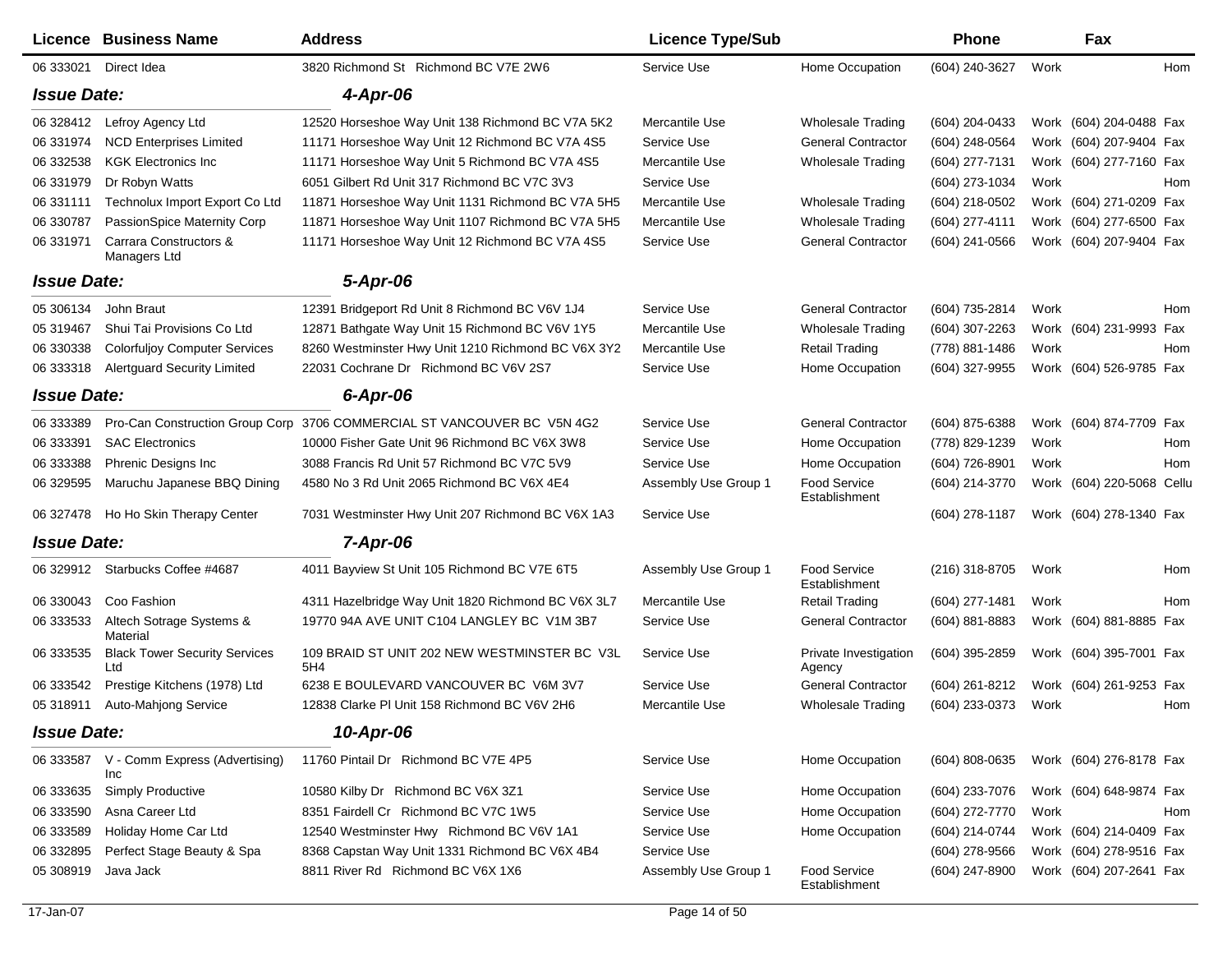|                    | Licence Business Name                             | <b>Address</b>                                             | <b>Licence Type/Sub</b> |                              | <b>Phone</b>   |      | Fax                       |     |
|--------------------|---------------------------------------------------|------------------------------------------------------------|-------------------------|------------------------------|----------------|------|---------------------------|-----|
| 04 265592          | <b>Beauty Queen Cosmetics Skin</b><br>Care Centre | 4151 Hazelbridge Way Unit 3530 Richmond BC V6X 4J7         | Service Use             |                              | (604) 270-2696 | Work |                           | Hom |
| 03 24 34 21        | Vigor Spa Ltd                                     | 4380 No 3 Rd Unit 1277 Richmond BC V6X 3V7                 | Service Use             |                              | (604) 303-9018 |      | Work (604) 377-3994 Cellu |     |
| 06 333545          | <b>Eclip Construction Ltd</b>                     | 9820 Ferndale Rd Richmond BC V6Y 1X3                       | Service Use             | <b>General Contractor</b>    | (604) 721-3917 | Work |                           | Hom |
| <b>Issue Date:</b> |                                                   | 11-Apr-06                                                  |                         |                              |                |      |                           |     |
| 06 328447          | Serena & Spenser Holding Ltd                      | 8700 McKim Way Unit 2171 Richmond BC V6X 4A5               | Service Use             |                              | (604) 207-2288 |      | Work (604) 207-2266 Fax   |     |
| 06 333719          | Mosaic Hardwood Floors Ltd                        | 8475 ONTARIO ST UNIT 110 VANCOUVER BC V5X 3E8              | Service Use             | <b>General Contractor</b>    | (604) 325-1942 |      | Work (604) 325-8886 Fax   |     |
| 06 333708          | Masterlu Universal Trading                        | 9313 Romaniuk Dr Richmond BC V7E 5G6                       | Service Use             | Home Occupation              | (604) 275-9230 |      | Work (604) 275-9230 Fax   |     |
| 06 333679          | <b>APS Electric Ltd</b>                           | 13450 WATERFORD PL SURREY BC V3W 6V2                       | Service Use             | <b>Electrical Contractor</b> | (604) 617-5303 | Work |                           | Hom |
| 06 329850          | <b>Topscore Education Center Ltd</b>              | 8240 Lansdowne Rd Unit 100 Richmond BC V6X 1B9             | Assembly Use Group 3    | <b>Education Institution</b> | (604) 244-8397 |      | Work (604) 244-8397 Fax   |     |
| 06 325238          | <b>Catalyst Conditioning</b>                      | 3771 Jacombs Rd Unit 420 Richmond BC V6V 2L9               | Assembly Use Group 3    | <b>Health Studio</b>         | (604) 328-7465 |      | Work (604) 271-0687 Hom   |     |
| 05 317512          | Richmond Auto Spa                                 | 2088 No 5 Rd Unit 320 Richmond BC V6X 2T1                  | Service Use             |                              | (604) 716-7049 | Work |                           | Hom |
| 06 331572          | <b>Walk With Ronsons</b>                          | 5300 No 3 Rd Unit 866 Richmond BC V6X 2X9                  | Mercantile Use          | <b>Retail Trading</b>        | (604) 270-9974 | Work |                           | Hom |
| <b>Issue Date:</b> |                                                   | 12-Apr-06                                                  |                         |                              |                |      |                           |     |
| 06 333732          | Image Card Solutions                              | 6331 Swift Ave Richmond BC V7E 4G9                         | Service Use             | Home Occupation              | (604) 288-7642 |      | Work (604) 288-2861 Hom   |     |
| 06 328937          | Harvest Montessori Preschool &<br>Daycare Ltd     | 8740 Alexandra Rd Unit 120 Richmond BC V6X 4K6             | Assembly Use Group 3    | <b>Education Institution</b> | (604) 278-6228 | Work |                           |     |
| 06 333776          | <b>Trident Exteriors Ltd</b>                      | 18935 96TH AVE UNIT 101 SURREY BC V4N 3P3                  | Service Use             | <b>General Contractor</b>    | (604) 882-9680 |      | Work (604) 882-9618 Fax   |     |
| 06 333768          | A And N Enterprises                               | 10475 No 5 Rd Richmond BC V7A 4E6                          | Service Use             | Home Occupation              | (778) 898-2994 | Work |                           | Hom |
| 06 333594          | <b>Cocktail Weenies</b>                           | 4280 Moncton St Unit 213 Richmond BC V7E 6T4               | Service Use             | Home Occupation              | (604) 649-6993 | Work |                           | Hom |
| 06 329122          | <b>Senses Education Centre</b>                    | 3779 Sexsmith Rd Unit 1263 Richmond BC V6X 3Z9             | Assembly Use Group 3    | <b>Education Institution</b> | (604) 710-5532 | Work |                           | Hom |
| 06 331674          | Chung Kee Noodle Shop Ltd                         | 8580 Alexandra Rd Unit 1200 Richmond BC V6X 4B3            | Service Use             |                              | (604) 231-8141 | Work |                           | Hom |
| <b>Issue Date:</b> |                                                   | 18-Apr-06                                                  |                         |                              |                |      |                           |     |
| 06 333949          | <b>Polyhedrons Consultant</b><br>Company Ltd      | 3851 Francis Rd Unit 120 Richmond BC V7C 1J6               | Service Use             | <b>General Contractor</b>    | (604) 204-2672 |      | Work (604) 274-2672 Fax   |     |
| 06 327473          | R & S Autoshop                                    | 2931 Olafsen Ave Unit 111 Richmond BC V6X 2R4              | Service Use             |                              | (604) 808-8923 |      | Work (604) 207-0308 Fax   |     |
| 06 334120          | <b>Britannia Conservatory Systems</b><br>Ltd      | 1545 E KENT RD N VANCOUVER BC V5P 4Y7                      | Service Use             | <b>General Contractor</b>    | (604) 734-3774 |      | Work (604) 734-3772 Fax   |     |
| 06 334127          | <b>Hot Detail</b>                                 | 6675 No 2 Rd Unit 1 Richmond BC V7C 3L5                    | Service Use             | Home Occupation              | (604) 760-2894 | Work |                           | Hom |
| 06 334116          | Dr Evelyn V Sy                                    | 4651 No 3 Rd Unit 110 Richmond BC V6X 2C4                  | Service Use             |                              | (604) 244-8749 |      | Work (604) 244-8789 Fax   |     |
| 06 334107          | Canada Cheng Development Ltd                      | 9060 General Currie Rd Unit 2 Richmond BC V6Y 1M4          | Service Use             | Home Occupation              | (604) 276-2836 |      | Work (604) 276-2836 Fax   |     |
| 06 334098          | <b>Musclefusion Personal Training</b>             | 8740 Citation Dr Unit 311 Richmond BC V6Y 3A3              | Service Use             | Home Occupation              | (604) 992-0084 | Work |                           | Hom |
| 06 334093          | <b>Scott Construction Management</b><br>Ltd       | 1818 CORNWALL AVE UNIT 100 VANCOUVER BC V6J<br>1C7         | Service Use             | <b>General Contractor</b>    | (604) 874-8228 |      | Work (604) 874-0273 Fax   |     |
| 06 333987          | Sign Shop                                         | 8575 GOVERNMENT ST UNIT 101 BURNABY BC V3N<br>4V1          | Service Use             | <b>General Contractor</b>    | (604) 468-8495 | Work |                           | Hom |
| 06 333948          | <b>Polyhedrons Consultant</b><br>Company Ltd      | 3851 Francis Rd Unit 120 Richmond BC V7C 1J6               | Service Use             | Home Occupation              | (604) 204-2672 |      | Work (604) 274-2672 Fax   |     |
|                    | 06 333912 Zhen Lang Shen                          | 2352 W BROADWAY ST UNIT 101 VANCOUVER BC<br><b>V6K 2E5</b> | Service Use             | <b>General Contractor</b>    | (604) 736-0813 | Work |                           | Hom |
| 06 333849          | Spring Garden                                     | 6311 Nadine Cr Richmond BC V7C 2T5                         | Service Use             | Home Occupation              | (604) 244-7433 |      | Work (604) 304-9594 Fax   |     |
| 06 333750          | Pet Nanny                                         | 4791 Wintergreen Ave Richmond BC V7C 1L4                   | Service Use             | Home Occupation              | (604) 779-8847 |      | Work (604) 241-7769 Fax   |     |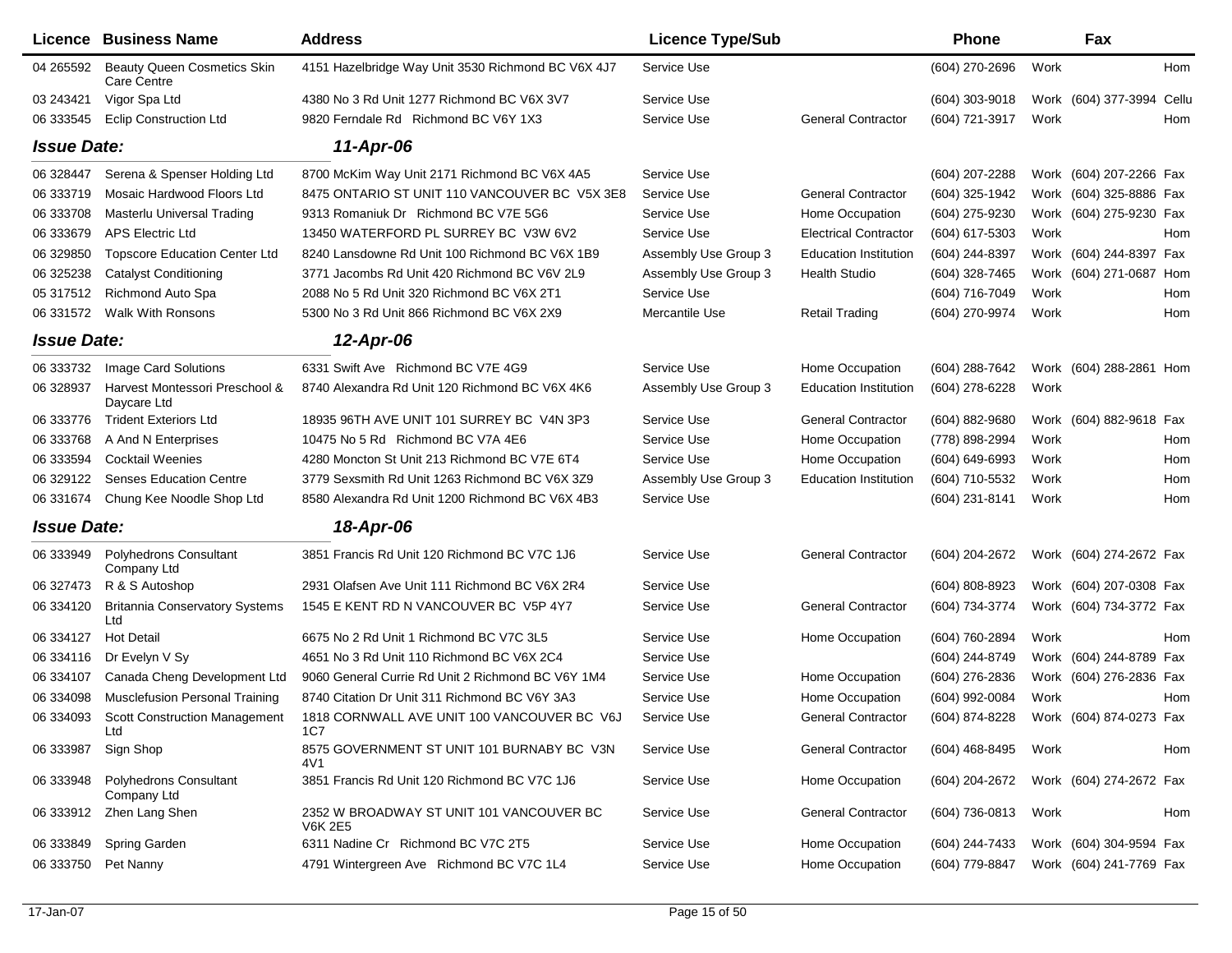|                    | <b>Licence Business Name</b>                   | <b>Address</b>                                                          | <b>Licence Type/Sub</b>         |                                                    | <b>Phone</b>     |      | Fax                     |     |
|--------------------|------------------------------------------------|-------------------------------------------------------------------------|---------------------------------|----------------------------------------------------|------------------|------|-------------------------|-----|
| 06 333321          | Max The Plumbing Dutchman                      | 3156 STRATHAVEN LANE NORTH VANCOUVER BC<br><b>V7H 1G2</b>               | Service Use                     | <b>Plumbing Contractor</b>                         | (604) 725-2577   | Work |                         | Hom |
| 06 332687          | Sally Rauseo                                   | 8171 Cook Rd Unit 120 Richmond BC V6Y 3T8                               | Service Use                     |                                                    | (604) 278-8821   | Work |                         | Hom |
| 06 329862          | Carccessory Enterprises Ltd                    | 20800 Westminster Hwy Unit 3108 Richmond BC V6V 2W3                     | Mercantile Use                  | <b>Wholesale Trading</b>                           | (604) 628-1515   |      | Work (604) 628-1517 Fax |     |
| 06 327968          | Hub Displayworks Inc                           | 5940 No 6 Rd Unit 411 Richmond BC V6V 1Z1                               | Industrial/Manufacturing<br>Use |                                                    | (604) 249-5022   |      | Work (604) 249-5022 Fax |     |
| 06 329689          | <b>Concrete Chemical Technologies</b><br>Inc   | 6260 Graybar Rd Unit 190 Richmond BC V6W 1H6                            | Mercantile Use                  | <b>Wholesale Trading</b>                           | (604) 953-0058   |      | Work (604) 952-0157 Fax |     |
| <b>Issue Date:</b> |                                                | 19-Apr-06                                                               |                                 |                                                    |                  |      |                         |     |
| 06 334218          | <b>Maplebridge Education Centre</b><br>Canada  | 9880 Parsons Rd Unit 6 Richmond BC V7E 1K9                              | Service Use                     | Home Occupation                                    | (604) 277-3091   |      | Work (604) 277-3091 Fax |     |
| 06 334213          | Diamond Parking Ltd                            | 6340 No 3 Rd Richmond BC V6Y 2B3                                        | Service Use                     | <b>Parking Enforcement</b><br><b>Business</b>      | (604) 681-8797   |      | Work (604) 684-0329 Fax |     |
| 06 334211          | Ted's Plumbing & Heating Inc                   | 20290 INDUSTRIAL AVE UNIT 205 LANGLEY BC V3A<br>4K7                     | Service Use                     | <b>Plumbing Contractor</b>                         | (604) 532-0087   |      | Work (604) 514-1141 Fax |     |
| 06 334212          | Ted's Plumbing & Heating Inc                   | 20290 INDUSTRIAL AVE UNIT 205 LANGLEY BC V3A<br>4K7                     | Service Use                     | <b>Gas Contractor</b>                              | (604) 532-0087   |      | Work (604) 514-1141 Fax |     |
| 06 322784          | Sunrise Furniture Company Ltd                  | 7771 Alderbridge Way Unit 150 Richmond BC V6X 2A4                       | Industrial/Manufacturing<br>Use |                                                    | (604) 278-9686   |      | Work (604) 278-9363 FAX |     |
| 05 321289          | Synergy Motor Group Ltd                        | 3411 No 3 Rd Unit 170 Richmond BC V6X 2B8                               | Mercantile Use                  | Automobile Dealer                                  | (778) 858-8816   | Work |                         | Hom |
| 05 321291          | Synergy Motor Group Ltd                        | 3411 No 3 Rd Unit 170 Richmond BC V6X 2B8                               | Service Use                     |                                                    | (778) 858-8816   | Work |                         | Hom |
| 06 334067          | <b>GoBar Consulting Inc</b>                    | 8731 Cambie Rd Richmond BC V6X 1K2                                      | Service Use                     | Home Occupation                                    | (604) 214-9767   | Work |                         | Hom |
| <b>Issue Date:</b> |                                                | 20-Apr-06                                                               |                                 |                                                    |                  |      |                         |     |
| 06 334395          | <b>Technologic Connections</b><br>Consulting   | 9531 Dayton Ave Richmond BC V6Y 3H7                                     | Service Use                     | Home Occupation                                    | (604) 721-7117   |      | Work (604) 241-0081 Fax |     |
| 06 321474          | Amore Pet Foods                                | 12200 Vulcan Way Unit 21 Richmond BC V6V 1J8                            | Industrial/Manufacturing<br>Use |                                                    | (604) 273-8577   |      | Work (604) 273-8549 Fax |     |
| 06 333152          |                                                | Natural and Organic Lifestyles Inc 6171 Sheridan Rd Richmond BC V7E 1L3 | Service Use                     | Home Occupation                                    | (604) 303-9633   |      | Work (604) 288-5007 Fax |     |
| 06 333887          | House of Cards                                 | 8780 Blundell Rd Unit 180 Richmond BC V6Y 1K1                           | Mercantile Use                  | <b>Retail Trading</b>                              | (604) 637-2771   |      | Work (604) 637-2771 Fax |     |
| 06 334187          | <b>Class Act Construction Ltd</b>              | 2308 MARINE DR WEST VANCOUVER BC V7V 1K8                                | Service Use                     | <b>General Contractor</b>                          | (604) 603-7010   |      | Work (604) 921-2894 Fax |     |
| 06 334374          | <b>Tops Drywall Ltd</b>                        | 1738 SUMMERHILL PL SURREY BC V4A 7Y2                                    | Service Use                     | <b>General Contractor</b>                          | (604) 536-0919   |      | Work (604) 536-0919 Fax |     |
| <b>Issue Date:</b> |                                                | 21-Apr-06                                                               |                                 |                                                    |                  |      |                         |     |
| 06 334451          | The Royal Bean Vending<br><b>Machine Group</b> | 3020 Blundell Rd Richmond BC V7C 1G3                                    | Vending Machine Use             | \$.25 or More                                      | (604) 271-6325   |      | Work (604) 271-6325 Fax |     |
| 06 334422          | Opa Souvlaki                                   | 3880 Grant McConachie Way Richmond BC                                   | Assembly Use Group 1            | <b>Food Service</b><br>Establishment, Take-<br>Out | (604) 209-1914   | Work |                         | Hom |
| 06 331655          | Global-Tech Enterprises Ltd                    | 13700 Mayfield PI Unit 1155 Richmond BC V6V 2E4                         | Mercantile Use                  | Wholesale Trading                                  | (604) 628-5178   |      | Work (604) 207-1068 Fax |     |
| 06 331 207         | <b>Blitzgear Inc</b>                           | 11100 Bridgeport Rd Unit 140 Richmond BC V6X 1T2                        | Service Use                     |                                                    | (604) 231-0020   | Work |                         | Hom |
| 06 331170          | <b>Blitzgear Inc</b>                           | 11100 Bridgeport Rd Unit 140 Richmond BC V6X 1T2                        | Mercantile Use                  | <b>Wholesale Trading</b>                           | (604) 231-0020   | Work |                         | Hom |
| 06 330747          | Transpacific Shipping Inc                      | 5951 No 3 Rd Unit 350 Richmond BC V6X 2E3                               | Service Use                     |                                                    | $(604)$ 304-8080 |      | Work (604) 304-8081 Fax |     |
| 06 330109          | Mini Melts BC                                  | 6060 Minoru Blvd Space 2261 Richmond BC V6Y 2V7                         | Mercantile Use                  | <b>Retail Trading</b>                              | (604) 628-6990   |      | Work (604) 628-6965 Fax |     |
| 05 321253          | Larrearx Strategies Inc                        | 13700 Mayfield PI Unit 2205 Richmond BC V6V 2E4                         | Service Use                     |                                                    | (604) 273-7977   |      | Work (604) 244-8562 Fax |     |
| 06 330068          | Lovely Wedding Studio Ltd                      | 8338 Capstan Way Unit 1266 Richmond BC V6X 4B5                          | Mercantile Use                  | <b>Retail Trading</b>                              | (604) 270-0627   |      | Work (604) 270-0627 Fax |     |
|                    |                                                |                                                                         |                                 |                                                    |                  |      |                         |     |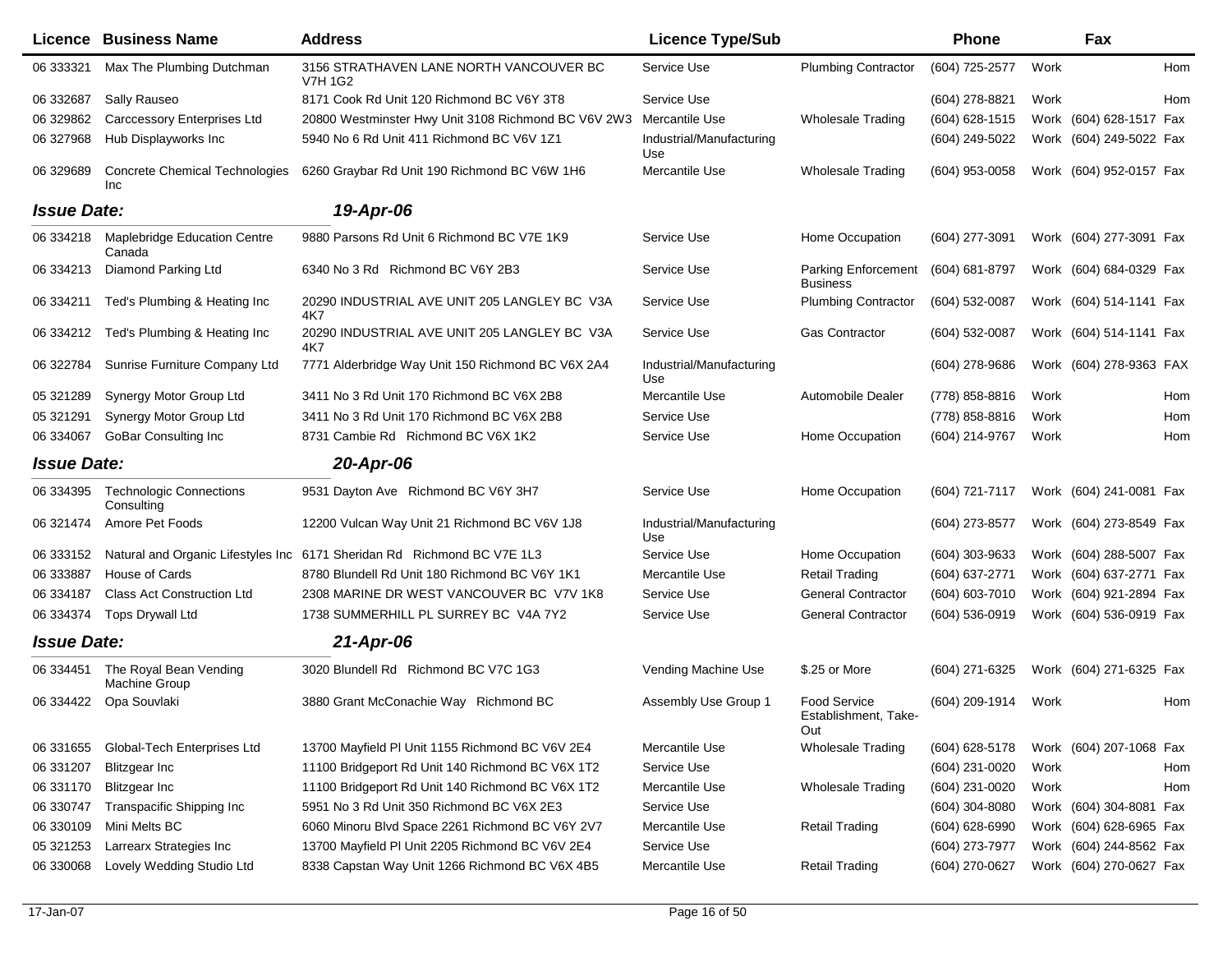|                    | Licence Business Name                          | <b>Address</b>                                     | <b>Licence Type/Sub</b>         |                                 | Phone               |        | Fax                     |     |
|--------------------|------------------------------------------------|----------------------------------------------------|---------------------------------|---------------------------------|---------------------|--------|-------------------------|-----|
| <b>Issue Date:</b> |                                                | 24-Apr-06                                          |                                 |                                 |                     |        |                         |     |
| 06 334577          | <b>Gypsy Traveller Enterprises</b>             | 10011 Springmont Dr Richmond BC V7E 1V8            | Service Use                     | Home Occupation                 | (604) 315-3656      | Work   |                         | Hom |
| 06 334549          | P Loos Heating                                 | 12972 72ND AVE SURREY BC V3W 2M9                   | Service Use                     | <b>Gas Contractor</b>           | $(604)$ 590-6066    | Work   |                         | Hom |
| 06 334538          | Malones Garden City Liquor Store               | 9100 Blundell Rd Unit 400 Richmond BC V6Y 3X9      | Mercantile Use                  | <b>Retail Trading</b>           | (604) 270-3222      |        | Work (604) 244-0967     | Fax |
| 06 334456          | Martha Todd & Associates                       | 7240 Moffatt Rd Unit 16 Richmond BC V6Y 3N7        | Service Use                     | Home Occupation                 | (604) 207-6901      | Work   |                         | Hom |
| 06 334608          | The Flight Shops Inc                           | 1133 MELVILLE ST UNIT 110 VANCOUVER BC V6E 4E5     | Service Use                     | <b>General Contractor</b>       | (604) 694-8737      |        | Work (604) 646-0665 Fax |     |
| <b>Issue Date:</b> |                                                | 25-Apr-06                                          |                                 |                                 |                     |        |                         |     |
| 06 334627          | Shaughnessy Woodworking Inc                    | 8922 SHAUGHNESSY ST VANCOUVER BC V6P 3Y5           | Service Use                     | <b>General Contractor</b>       | (604) 321-1445      |        | Work (604) 321-1406 Fax |     |
| 06 334731          | <b>Upline Sales Enterprises</b>                | 9571 Pinewell Cr Richmond BC V7A 2C7               | Service Use                     | Home Occupation                 | (604) 274-7355      |        | Work (604) 274-7354 Fax |     |
| 06 334689          | Home Builders Management<br>Consultants Ltd    | 29652 HUNTINGDON RD ABBOTSFORD BC V4X 2K6          | Service Use                     | <b>General Contractor</b>       | (604) 607-7202      |        | Work (604) 856-3136 Fax |     |
| 06 334561          | AC/DC Security &<br>Communications             | 504 E 57TH AVE VANCOUVER BC V5X 1S9                | Service Use                     | Private Investigation<br>Agency | (604) 715-1507      |        | Work (604) 327-3173 Fax |     |
| 06 334117          | Ronix Resource Co Ltd                          | 7480 Winchelsea Cr Richmond BC V7C 4E4             | Service Use                     | Home Occupation                 | (604) 214-8050      |        | Work (604) 288-5046 Fax |     |
| 06 328891          | Habibi Gift Shop Ltd                           | 4311 Hazelbridge Way Unit 1755 Richmond BC V6X 3L7 | Mercantile Use                  | <b>Retail Trading</b>           | (604) 214-6622      | Work   |                         | Hom |
| 06 324394          | J & A Health Food International<br>Ltd         | 3700 No 3 Rd Unit 2035 Richmond BC V6X 3X2         | Mercantile Use                  | <b>Retail Trading</b>           | (778) 386-0396      | Work   |                         | Hom |
| 05 320672          | Lucky 7 Co                                     | 4351 No 3 Rd Unit 150 Richmond BC V6X 3A7          | Mercantile Use                  | <b>Retail Trading</b>           | $(604)$ 828-0539    | Work   |                         | Hom |
| 05 320614          | Jim Liu                                        | 4351 No 3 Rd Unit 150 Richmond BC V6X 3A7          | Mercantile Use                  | <b>Retail Trading</b>           | (604) 324-1020      | Work   |                         | Hom |
| 05 314344          | Smartbuy Shopping                              | 4351 No 3 Rd Unit 150 Richmond BC V6X 3A7          | Service Use                     |                                 | (604) 278-3098      |        | Work (604) 278-3098 Fax |     |
| 06 332893          | <b>Gift Universe</b>                           | 4380 No 3 Rd Unit 1370 Richmond BC V6X 3V7         | Mercantile Use                  | <b>Retail Trading</b>           | (604) 838-3393      | Work   |                         | Hom |
| 06 334726          | <b>Wisdom Link Education Services</b><br>Ltd   | 7691 Curzon St Richmond BC V7C 4H8                 | Service Use                     | Home Occupation                 | (604) 277-0820      |        | Work (604) 277-0820 Fax |     |
| <b>Issue Date:</b> |                                                | 26-Apr-06                                          |                                 |                                 |                     |        |                         |     |
| 06 334749          | Chris's Sign Service Inc                       | P O BOX 1550 ALDERGROVE BC V3A 4G4                 | Service Use                     | <b>General Contractor</b>       | (604) 530-1199      |        | Work (604) 532-0823 Fax |     |
| 06 334850          | <b>Perfection Finishes</b>                     | 10951 Hogarth Dr Richmond BC V7E 3Z9               | Service Use                     | <b>General Contractor</b>       | (604) 241-1416      |        | Work (604) 241-9423 Fax |     |
| 06 334828          | Granville Plumbing & Heating Ltd               | 1290 W 11TH AVE UNIT 101 VANCOUVER BC V6H 1K5      | Service Use                     | <b>Plumbing Contractor</b>      | (604) 264-0364      | Work   |                         | Hom |
| 06 334787          | <b>Butler Yard Maintenance</b>                 | 5211 Lapwing Cr Richmond BC V7E 4E5                | Service Use                     | <b>General Contractor</b>       | (604) 277-7010      | Work   |                         | Hom |
| 06 334851          | <b>Lower Mainland Pest Control</b><br>Services | 8680 Ash St Richmond BC V6Y 2S3                    | Service Use                     | Home Occupation                 | (778) 885-3528      | Work   |                         | Hom |
| 06 334790          | Albahaa Flooring Inc                           | 22066 Wilson Ave Richmond BC V6V 2P1               | Service Use                     | <b>General Contractor</b>       | (604) 961-7399      | Work   |                         | Hom |
| <b>Issue Date:</b> |                                                | 27-Apr-06                                          |                                 |                                 |                     |        |                         |     |
|                    | 06 334572 Coastal Pacific Contractors Ltd      | 7051 No 6 Rd Richmond BC V6W 1C9                   | Service Use                     | General Contractor              | (604) 275-0024 Work |        |                         | Hom |
| 06 334839          | <b>Calasecond Sports</b>                       | 13988 Maycrest Way Unit 165 Richmond BC V6V 3C3    | Mercantile Use                  | <b>Wholesale Trading</b>        | (604) 214-1343      | Fax    | (604) 214-1314 Fax      |     |
| 06 335392          | Orange Courier Ltd                             | 12051 Bath Rd Unit 209 Richmond BC V6V 2B4         | Service Use                     | <b>Delivery Services</b>        | (778) 882-0925      |        | Work (604) 278-0925 Fax |     |
| 06 325362          | <b>Titanium Automotive Limited</b>             | 13980 Maycrest Way Unit 113 Richmond BC V6V 3C2    | Service Use                     |                                 | $(604)$ 908-7008    | Cellul |                         | Hom |
| 06 333848          | Drabek Technologies                            | 6753 Graybar Rd Unit 140 Richmond BC V6W 1H7       | Industrial/Manufacturing<br>Use |                                 | (604) 779-2563      |        | Work (866) 226-5942 Fax |     |
| 06 330119          | Delaware Power Systems Corp                    | 12280 Horseshoe Way Richmond BC V7A 4Z1            | Service Use                     |                                 | (604) 763-6959      |        | Work (604) 277-6264 Fax |     |
| <b>Issue Date:</b> |                                                | 28-Apr-06                                          |                                 |                                 |                     |        |                         |     |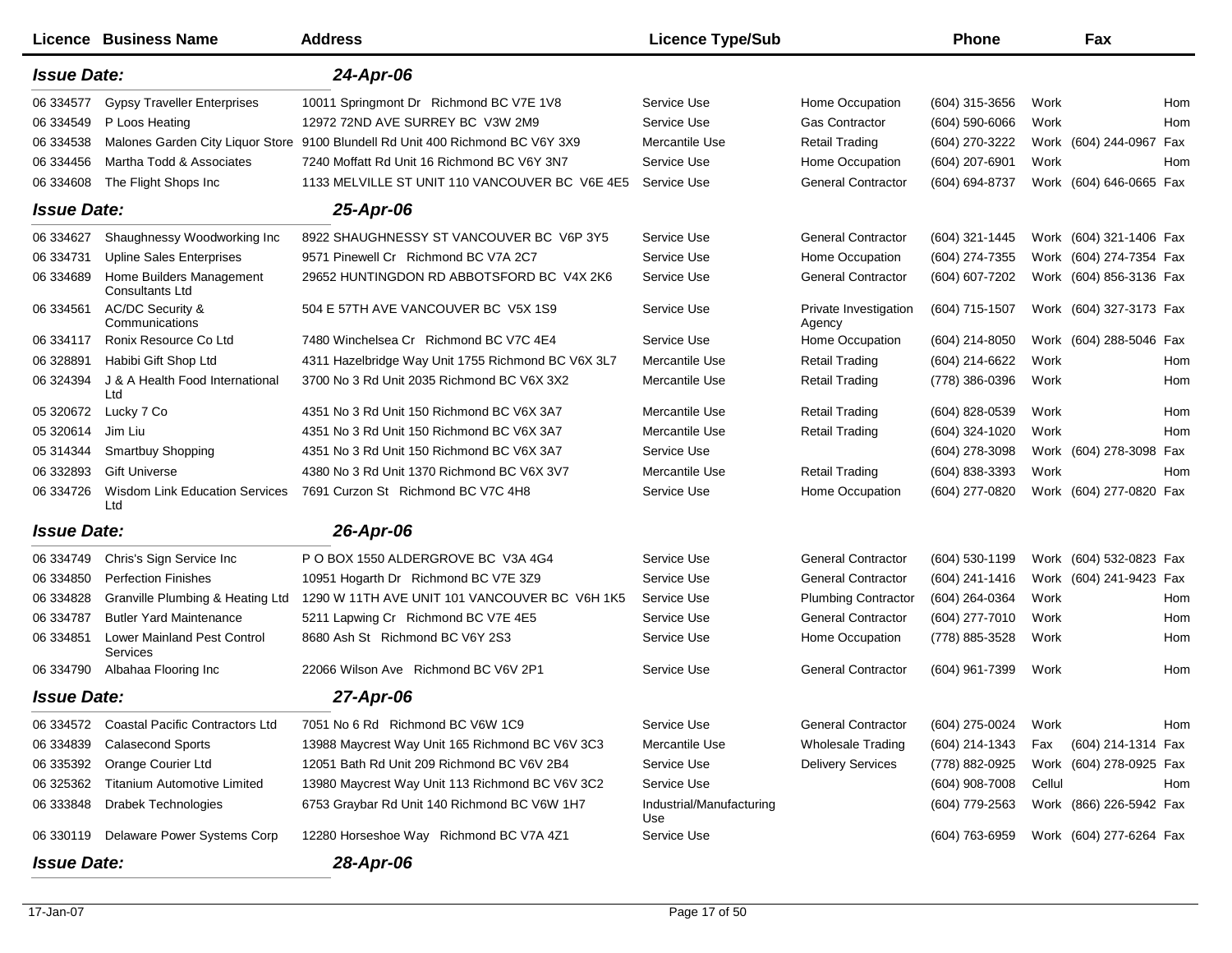|                    | Licence Business Name                              | <b>Address</b>                                                                   | <b>Licence Type/Sub</b> |                                      | <b>Phone</b>        |      | Fax                                    |     |
|--------------------|----------------------------------------------------|----------------------------------------------------------------------------------|-------------------------|--------------------------------------|---------------------|------|----------------------------------------|-----|
| 06 335452          | Camargo Design Group                               | 6110 OAK ST VANCOUVER BC V6M 2W2                                                 | Service Use             |                                      | (604) 267-6110      | Work |                                        | Hom |
| 06 335509          | E3 Academy                                         | 9631 Williams Rd Richmond BC V7A 1H3                                             | Service Use             | Home Occupation                      | (604) 448-9633      | Work |                                        | Hom |
| <b>Issue Date:</b> |                                                    | 1-May-06                                                                         |                         |                                      |                     |      |                                        |     |
| 06 335589          | <b>Concord Quest</b>                               | 2805 MURRAY ST PORT MOODY BC V3H 1X3                                             | Service Use             | <b>General Contractor</b>            | (604) 461-6636      |      | Work (604) 461-0525 Fax                |     |
| 06 330430          | Sanduz Estate Wines Inc                            | 12791 Blundell Rd Richmond BC V6W 1B4                                            | Mercantile Use          | Roadside Stand                       | (604) 715-2107      |      | Work (604) 273-5646 Fax                |     |
| 06 335579          | <b>DL Property Management</b>                      | 8171 No 2 Rd Unit 5 Richmond BC V7C 3M2                                          | Service Use             | Home Occupation                      | (604) 377-2325      | Work |                                        | Hom |
| <b>Issue Date:</b> |                                                    | $2$ -May-06                                                                      |                         |                                      |                     |      |                                        |     |
| 06 329049          | Kimberlite Diamond                                 | 6061 No 3 Rd Unit 100 Richmond BC V6Y 2B2                                        | Mercantile Use          | <b>Retail Trading</b>                | (604) 273-9599      |      | Work (604) 273-9595 Fax                |     |
| 06 335550          | Jaico Internet Marketing                           | 6400 Cooney Rd Unit 2 Richmond BC V6Y 2J6                                        | Service Use             | Home Occupation                      | (604) 278-0019      |      | Work (604) 783-3468 Cellu              |     |
| <b>Issue Date:</b> |                                                    | $3$ -May-06                                                                      |                         |                                      |                     |      |                                        |     |
| 06 335767          | Bay Hill Contracting Ltd                           | 20363 62ND AVE LANGLEY BC V3A 5E6                                                | Service Use             | <b>Electrical Contractor</b>         | (604) 533-3306      |      | Work (604) 533-0962 Fax                |     |
| 06 335800          | <b>Entrepreneurial Success</b><br>Network (ESN)    | 17120 Fedoruk Rd Richmond BC V6V 1C7                                             | Service Use             | Home Occupation                      | (604) 303-6580      |      | Work (604) 263-5707 Hom                |     |
| 06 335827          | Modsterz Technology                                | 4731 Fisher Dr Richmond BC V6X 3V4                                               | Service Use             | Home Occupation                      | (604) 319-6053      | Work |                                        | Fax |
| <b>Issue Date:</b> |                                                    | 4-May-06                                                                         |                         |                                      |                     |      |                                        |     |
| 06 330129          | Ichiro Japanese Restaurant                         | 12011 2nd Ave Unit 110 Richmond BC V7E 3L6                                       | Assembly Use Group 1    | <b>Food Service</b><br>Establishment | (604) 277-1150      |      | Work (604) 277-1591 Fax                |     |
| 06 335595          | Bless Plumbing & Heating Gas<br><b>Fitting Ltd</b> | 7540 HURDLE CR SURREY BC V3W 4H1                                                 | Service Use             | <b>Plumbing Contractor</b>           | (604) 572-6572      | Work |                                        | Hom |
| 06 335712          | Dolphin's Dream Educational<br>Group               | 2150 152ND ST SURREY BC V4A 4N8                                                  | Service Use             |                                      | (604) 719-2222      | Work |                                        | Hom |
| 06 335988          | Sodhi Dadral                                       | 5388 SHEREBROOK ST VANCOUVER BC V5W 3M5                                          | Service Use             | <b>General Contractor</b>            | (604) 339-4641      |      | Work (604) 327-0598 Fax                |     |
| 04 269527          | Tee It Up Golf Centre Ltd                          | 4451 No 3 Rd Unit 201 Richmond BC V6X 2C3                                        | Mercantile Use          | <b>Retail Trading</b>                | (604) 273-0005      |      | Work (604) 273-0015 Fax                |     |
| 04 269510          | Tee It Up Golf Centre Ltd                          | 4451 No 3 Rd Unit 201 Richmond BC V6X 2C3                                        | Assembly Use Group 1    | Food Service<br>Establishment        | (604) 273-0005      |      | Work (604) 273-0015 Fax                |     |
| 04 269504          | Tee It Up Golf Centre Ltd                          | 4451 No 3 Rd Unit 201 Richmond BC V6X 2C3                                        | Assembly Use Group 3    | Commercial<br>Entertainment          | (604) 273-0005      |      | Work (604) 273-0015 Fax                |     |
| 06 335928          | Bless Plumbing & Heating Gas<br>Fitting Ltd        | 7540 HURDLE CR SURREY BC V3W 4H1                                                 | Service Use             | <b>Gas Contractor</b>                | (604) 572-6572      | Work |                                        | Hom |
| 06 325073          | Waysal Enterprise Ltd                              | 2981 Simpson Rd Unit 210 Richmond BC V6X 2R2                                     | Service Use             |                                      | (604) 303-9911      |      | Work (604) 303-9911 Fax                |     |
| <b>Issue Date:</b> |                                                    | 5-May-06                                                                         |                         |                                      |                     |      |                                        |     |
|                    | 06 330677 Randa Flooring                           | 5811 Cooney Rd Unit 305 Richmond BC V6X 3M1                                      | Service Use             | <b>General Contractor</b>            |                     |      | (604) 207-7770 Work (604) 207-0565 Fax |     |
|                    | 06 331405 Pacific Travel & Tours Inc               | 8788 McKim Way Unit 2200 Richmond BC V6X 4E2                                     | Service Use             | <b>Travel Agency</b>                 |                     |      | (604) 231-0090 Work (604) 231-0096 Fax |     |
| 06 335683          | Canadian Euro-Asian Investment<br>Inc              | 5811 Cooney Rd Unit 305 Richmond BC V6X 3M1                                      | Service Use             |                                      |                     |      | (604) 270-2560 Work (604) 270-2560 Fax |     |
| 06 336093          | Wayne Litster                                      | 31831 PEARDONVILLE RD UNIT 110 ABBOTSFORD BC<br>V <sub>2</sub> T 1L <sub>5</sub> | Service Use             | <b>Plumbing Contractor</b>           | (604) 556-3517 Work |      |                                        | Hom |
|                    | 06 336168 Westcraft Timber Inc                     | 34378 MANUFACTURERS WAY UNIT 18 ABBOTSFORD<br>BC V2S 7M1                         | Service Use             | <b>General Contractor</b>            | (604) 852-6868      |      | Work (604) 852-4644 Fax                |     |
| <b>Issue Date:</b> |                                                    | 8-May-06                                                                         |                         |                                      |                     |      |                                        |     |
| 06 328940          | Diesel Software Ltd                                | 13700 Mayfield PI Unit 1130 Richmond BC V6V 2E4                                  | Service Use             |                                      |                     |      | (604) 270-9393 Work (604) 357-1220 Fax |     |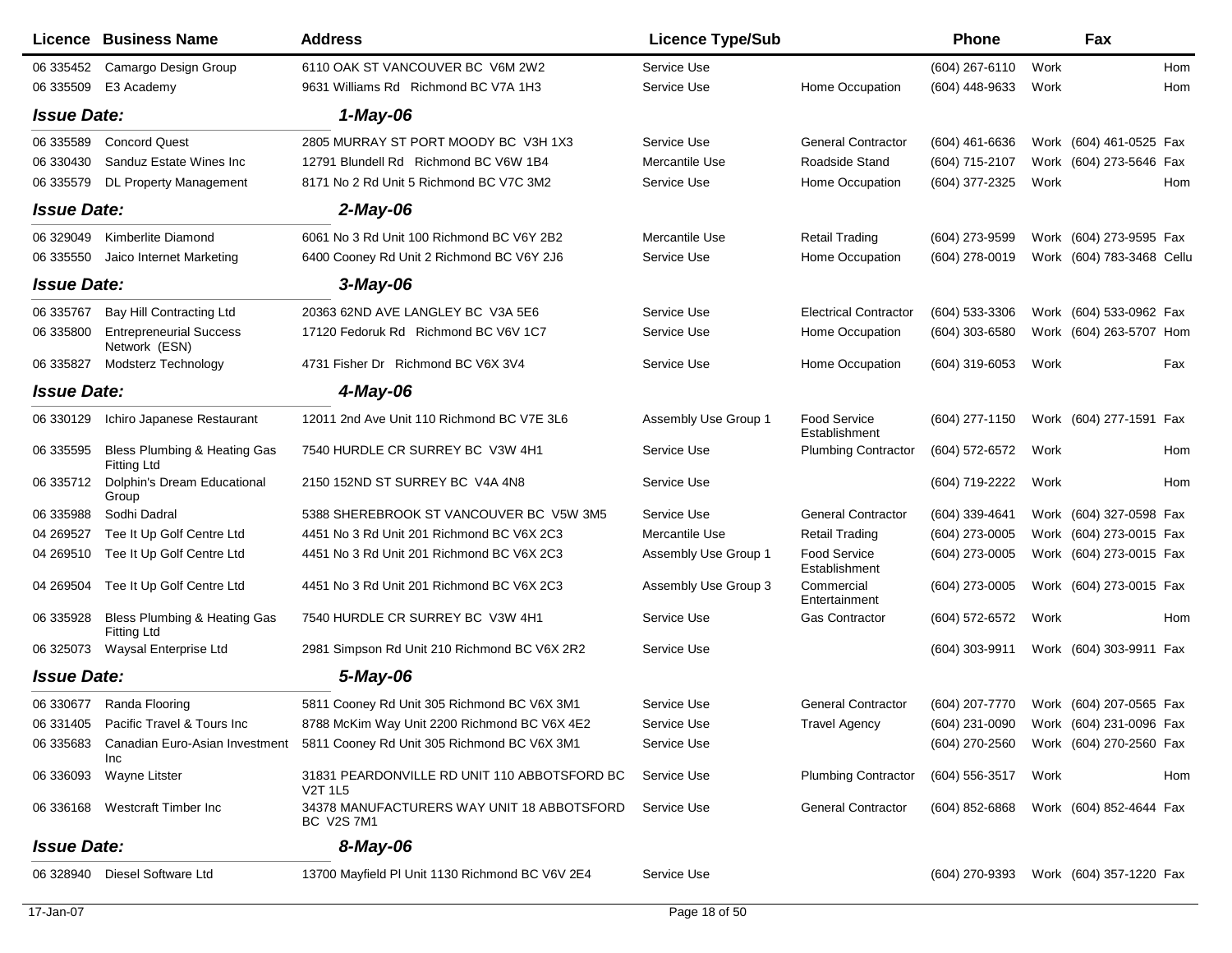|                    | <b>Licence Business Name</b>                     | <b>Address</b>                                               | <b>Licence Type/Sub</b>         |                                        | <b>Phone</b>     |      | Fax                       |
|--------------------|--------------------------------------------------|--------------------------------------------------------------|---------------------------------|----------------------------------------|------------------|------|---------------------------|
| 06 336210          | Mackenzie Management Corp                        | PO BOX 37080 2930 LONSDALE AVE NORTH<br>VANCOUVER BC V7N 4M4 | Service Use                     | <b>General Contractor</b>              | (604) 904-8550   |      | Work (604) 984-8001 Fax   |
| 06 336211          | Dembo Construction Inc                           | 3088 Airey Dr Unit 20 Richmond BC V6X 4A3                    | Service Use                     | <b>General Contractor</b>              | (604) 841-3626   |      | Work (604) 244-9921 Fax   |
| <b>Issue Date:</b> |                                                  | $9$ -May-06                                                  |                                 |                                        |                  |      |                           |
|                    | 05 315402 Hodi Home Supplies Wholesale<br>Ltd    | 4551 No 3 Rd Unit 120 Richmond BC V6X 2C3                    | Mercantile Use                  | <b>Retail Trading</b>                  | $(604)$ 232-1318 |      | Work (604) 232-9048 Fax   |
| 06 327491          | Ocean Star Aquarium                              | 3411 No 3 Rd Unit 150 Richmond BC V6X 2B8                    | Mercantile Use                  | <b>Retail Trading</b>                  | (604) 764-2080   | Work | Hom                       |
| 06 329918          | Le Nakamura Japanese Dining                      | 12480 No 1 Rd Unit 130 Richmond BC V7E 0A2                   | Assembly Use Group 1            | <b>Food Service</b><br>Establishment   | (604) 204-0023   | Work | Hom                       |
| 06 336176          | Werner Smith Mechanical Inc                      | 1750 HARTLEY AVE COQUITLAM BC V3K 7A1                        | Service Use                     | Refrigeration<br>Contractor            | (604) 540-7919   |      | Work (604) 540-7982 Fax   |
| 06 336178          | Amrika Enterprises Ltd                           | 14360 91ST AVE SURREY BC V3V 7T7                             | Service Use                     | <b>General Contractor</b>              | (604) 583-3533   |      | Work (604) 583-3533 Fax   |
| 06 336198          | <b>Canadian Construction Controls</b><br>Limited | P O BOX 100 350 WOOLWICH ST BRESLAU ON NOB<br>1MO            | Service Use                     | <b>General Contractor</b>              | (519) 648-2161   |      | Work (519) 648-3505 Fax   |
| <b>Issue Date:</b> |                                                  | 10-May-06                                                    |                                 |                                        |                  |      |                           |
| 06 336275          | <b>AMC Solutions</b>                             | 7420 Decourcy Cr Richmond BC V7C 4E9                         | Service Use                     | Home Occupation                        | (604) 277-9388   |      | Work (604) 275-8881 Fax   |
| 06 336405          | Steele & Associates Inc.                         | 7561 INDUSTRIAL CRT ALPHARETTA GA 30004 USA                  | Service Use                     | <b>General Contractor</b>              | (770) 475-8199   |      | Work (770) 475-8167 Fax   |
| 06 336276          | S & L Resources Ltd                              | 6233 Birch St Unit 58 Richmond BC V6Y 4H3                    | Service Use                     | Home Occupation                        | (604) 214-0108   |      | Work (604) 214-0108 Fax   |
| 06 330092          | Verka Food Products Ltd                          | 2340 Vauxhall PI Richmond BC V6V 1Z9                         | Industrial/Manufacturing<br>Use |                                        | (604) 214-0005   |      | Work (604) 214-0004 Fax   |
| 06 336278          | Anderson International Trading                   | 7420 Decourcy Cr Richmond BC V7C 4E9                         | Service Use                     | Home Occupation                        | (604) 277-9388   |      | Work (604) 275-8881 Fax   |
| 06 336255          | Sub-Urban Projects                               | 3088 Airey Dr Unit 21 Richmond BC V6X 4A3                    | Service Use                     | <b>General Contractor</b>              | (604) 278-5032   |      | Work (604) 278-5031 Fax   |
| <b>Issue Date:</b> |                                                  | 11-May-06                                                    |                                 |                                        |                  |      |                           |
| 06 334149          | <b>Empire Dental Centre</b>                      | 4600 No 3 Rd Unit 118 Richmond BC V6X 2C2                    | Service Use                     |                                        | (604) 232-9833   |      | Work (604) 232-9886 Fax   |
| 06 336544          | <b>Ben Hockley Painting</b>                      | 9353 Kingsley Cr Richmond BC V7A 4V6                         | Service Use                     | <b>General Contractor</b>              | (604) 722-9301   | Work | Hom                       |
| 06 336590          | <b>Smart Equipments</b>                          | 8320 Garden City Rd Richmond BC V6Y 2P2                      | Service Use                     | Home Occupation                        | (604) 241-1229   |      | Work (604) 241-1229 Fax   |
| 06 33 6659         | <b>Gunderson Construction</b>                    | 5820 Oliver Dr Richmond BC V6V 2P1                           | Service Use                     | <b>General Contractor</b>              | (604) 525-1225   |      | Work (604) 931-8667 Fax   |
| 06 336680          | Ranjit Uppal                                     | 6943 143RD ST SURREY BC V3W 5M9                              | Service Use                     | <b>General Contractor</b>              | (778) 239-8109   | Work | Hom                       |
| 06 33 6785         | Resource - An Interiors Co Ltd                   | 93 WEST CORDOVA ST VANCOUVER BC V6B 1C8                      | Service Use                     | <b>General Contractor</b>              | (604) 647-6650   |      | Work (604) 647-6655 Fax   |
| <b>Issue Date:</b> |                                                  | 12-May-06                                                    |                                 |                                        |                  |      |                           |
| 06 336845          | Rooms by renetta                                 | 11571 Trumpeter Dr Richmond BC V7E 3X3                       | Service Use                     | Home Occupation                        | (604) 241-1292   |      | Work (604) 250-8064 Cellu |
| <b>Issue Date:</b> |                                                  | 15-May-06                                                    |                                 |                                        |                  |      |                           |
| 06 334425          | <b>Sunrise Trading Ltd</b>                       | 9211 Pauleshin Cr Richmond BC V7E 5L4                        | Service Use                     | Home Occupation                        | (604) 272-2623   |      | Work (604) 272-2623 Hom   |
| 06 335670          | Intouch Shiatsu & Wellness                       | 15255 36 AVE UNIT 2 SURREY BC V3S 04Y                        | Service Use                     | <b>Therapeutic Touch</b><br>Treatments | (604) 862-7442   | Work | Hom                       |
| 06 333658          | J & B Quality Enterprises (2006)<br>Ltd          | 3291 No 6 Rd Unit 1 Richmond BC V6V 1P6                      | Mercantile Use                  | Wholesale Trading                      | (604) 278-5200   |      | Work (604) 207-2515 Fax   |
| 06 336619          | <b>Canuck Security Services Ltd</b>              | 8212 128TH ST UNIT 202 SURREY BC V3W 4G2                     | Service Use                     | Private Investigation<br>Agency        | (604) 598-2424   |      | Work (604) 598-2423 Fax   |

*Issue Date:*

*16-May-06*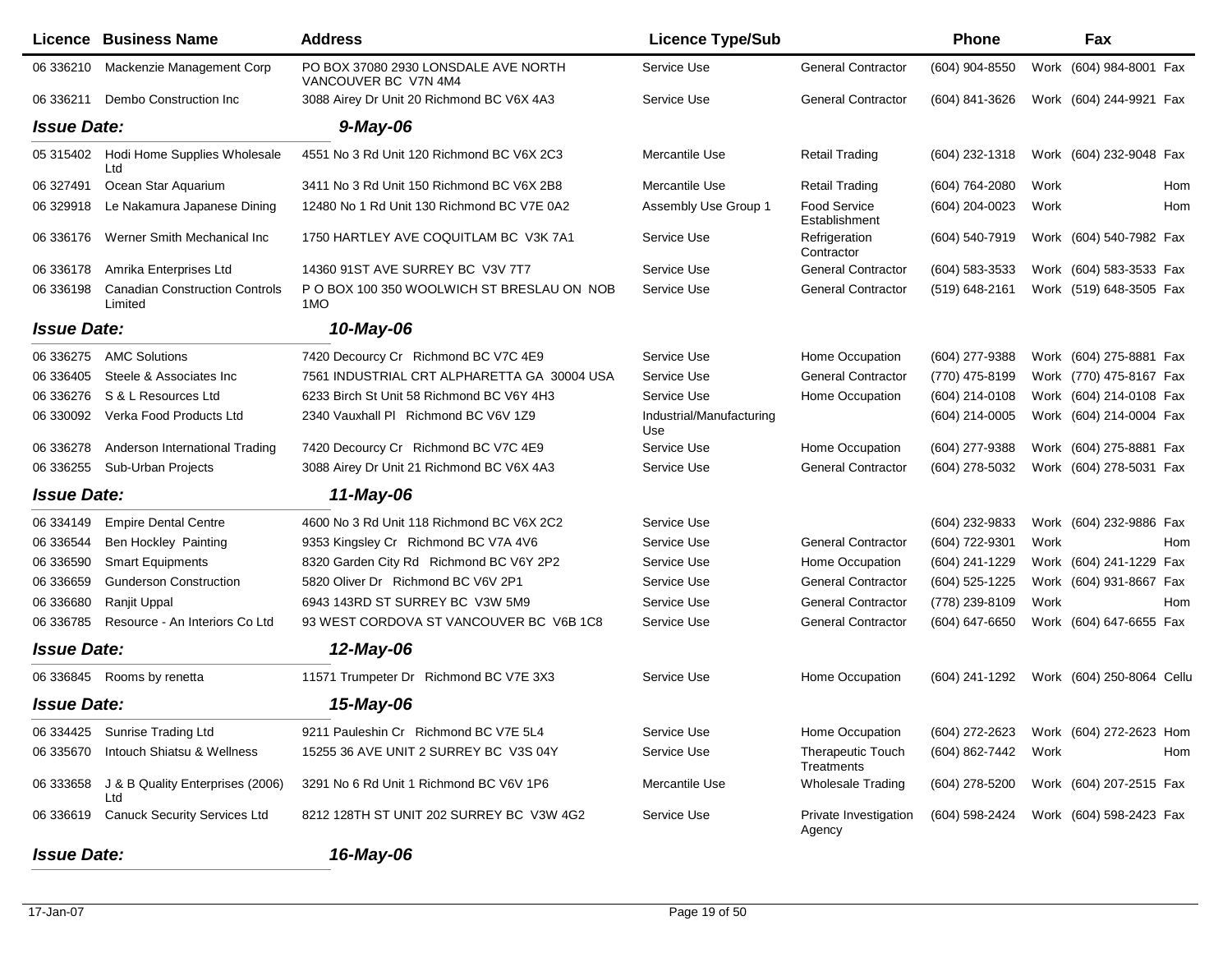|                    | <b>Licence Business Name</b>                    | <b>Address</b>                                     | <b>Licence Type/Sub</b>         |                                                    | <b>Phone</b>     |        | Fax                       |     |
|--------------------|-------------------------------------------------|----------------------------------------------------|---------------------------------|----------------------------------------------------|------------------|--------|---------------------------|-----|
| 06 336959          | <b>Westcoast Pacific Construction</b><br>Ltd    | 3260 E 46TH AVE VANCOUVER BC V5S 1B3               | Service Use                     | <b>General Contractor</b>                          | (604) 720-3183   |        | Work (604) 439-8836 Fax   |     |
| 06 32 6535         | <b>Bismark Collision Facility</b>               | 5003 Minoru Blvd Richmond BC V6X 2B1               | Service Use                     |                                                    | (604) 780-3280   |        | Work (604) 448-9262 Fax   |     |
| 06 336819          | <b>Beckman Enterprises</b>                      | 5551 Calderwood Cr Richmond BC V7C 3G3             | Service Use                     | Home Occupation                                    | (604) 277-9685   | Work   |                           | Hom |
| 06 336877          | R W Rempel Construction Ltd                     | 10591 Sceptre Cr Richmond BC V7E 2A6               | Service Use                     | <b>General Contractor</b>                          | (604) 970-0458   | Work   |                           | Hom |
| 06 336922          | Rush2win Entertainment Inc                      | 13071 Vanier PI Unit 150 Richmond BC V6V 2J1       | Service Use                     |                                                    | (604) 249-5080   |        | Work (866) 741-2228 Fax   |     |
| 06 336927          | <b>Moon Electrical Contracting</b>              | 13367 65TH AVE SURREY BC V3W 7C9                   | Service Use                     | <b>Electrical Contractor</b>                       | (604) 802-8659   | Work   |                           | Hom |
| 06 336928          | Canada Mighty Torrent<br>Enterprises Ltd        | 6119 Cooney Rd Unit 1305 Richmond BC V6Y 4B7       | Service Use                     | Home Occupation                                    | (604) 303-6819   |        | Work (604) 303-6819 Fax   |     |
| 06 336948          | <b>B Cans Construction Ltd</b>                  | 10720 Argentia Dr Richmond BC V7E 4K5              | Service Use                     | <b>General Contractor</b>                          | (604) 278-3987   | Work   |                           | Hom |
| <b>Issue Date:</b> |                                                 | 17-May-06                                          |                                 |                                                    |                  |        |                           |     |
| 06 337095          | <b>Rex Cellular</b>                             | 17091 Westminster Hwy Richmond BC V6V 1A9          | Service Use                     | Home Occupation                                    | (778) 861-9408   | Work e |                           | Hom |
| 06 337128          | Yangguang Moving & Delivery Ltd                 | 5880 Dover Cr Unit 218 Richmond BC V7C 5P5         | Service Use                     | Home Occupation                                    | (778) 861-7899   |        | Work (604) 232-1209 Fax   |     |
| 06 337110          | Onni Contracting Ltd                            | 858 BEATTY ST UNIT 550 VANCOUVER BC V6B 1C1        | Service Use                     | <b>General Contractor</b>                          | (604) 602-7711   |        | Work (604) 688-7907 Fax   |     |
| 06 327910          | Rejoyce Travel Service Ltd                      | 8260 Westminster Hwy Unit 1100 Richmond BC V6X 3Y2 | Service Use                     | <b>Travel Agency</b>                               | (604) 288-9177   |        | Work (604) 288-9176 Fax   |     |
| 06 331303          | Rare Finder Import Ltd                          | 12631 Vickers Way Unit 200 Richmond BC V6V 1J2     | Service Use                     | Mobile Vendor -<br><b>Private Property</b>         | (604) 273-9718   |        | Work (604) 273-9718 Fax   |     |
| 06 33 6790         | Sylvan Distribution Ltd                         | 7419 Nelson Rd Unit 130 Richmond BC V6W 1G3        | Service Use                     |                                                    | (604) 207-8929   |        | Work (604) 207-8977 Fax   |     |
| <b>Issue Date:</b> |                                                 | 18-May-06                                          |                                 |                                                    |                  |        |                           |     |
| 06 337269          | <b>Ontech Solutions</b>                         | 12891 Jack Bell Dr Unit 26 Richmond BC V6V 2T7     | Service Use                     | Home Occupation                                    | (604) 279-8970   |        | Work (604) 279-8970 Fax   |     |
| 06 337271          | A & V Arts and Crafts                           | 6428 Chelmsford St Richmond BC V7C 4H9             | Service Use                     | Home Occupation                                    | (604) 274-2970   | Work   |                           | Hom |
| <b>Issue Date:</b> |                                                 | 19-May-06                                          |                                 |                                                    |                  |        |                           |     |
| 06 337370          | <b>MKH Industries Ltd</b>                       | 371 ELLESMERE AVE BURNABY BC V5B 3T1               | Service Use                     |                                                    | (604) 294-9114   |        | Work (604) 294-9114 Fax   |     |
| 06 337445          | CRO Plumbing and Heating Ltd                    | 6730 COLBORNE AVE BURNABY BC V5E 2N6               | Service Use                     | <b>Plumbing Contractor</b>                         | (604) 437-5112   |        | Work (604) 437-5112 Fax   |     |
| 06 337023          | <b>Great China Traditional</b><br>Treatment Inc | 4940 No 3 Rd Unit 118 Richmond BC V6X 3A5          | Service Use                     |                                                    | (604) 267-1234   | Work   |                           | Hom |
| 06 331450          | Canada Santia Enterprises Ltd                   | 12800 Bathgate Way Unit 8 Richmond BC V6V 1Z4      | Mercantile Use                  | <b>Wholesale Trading</b>                           |                  | Work   |                           | Hom |
| 05 31 57 97        | Bertone Food & Product Co Ltd                   | 12171 Bridgeport Rd Unit 11 Richmond BC V6V 1J4    | Assembly Use Group 1            | <b>Food Service</b><br>Establishment, Take-<br>Out | (604) 270-0466   |        | Work (604) 270-1973 Fax   |     |
| 05 308558          | Luigi's Fine Food                               | 12171 Bridgeport Rd Unit 11 Richmond BC V6V 1J4    | Industrial/Manufacturing<br>Use |                                                    | (604) 831-9951   |        | Work (604) 270-1951 Fax   |     |
| 06 337460          | Shibo Original Designs                          | 6011 No 1 Rd Richmond BC V7C 1T4                   | Service Use                     | Mobile Vendor -<br><b>Private Property</b>         | (604) 721-3506   | Work   |                           | Hom |
| <b>Issue Date:</b> |                                                 | 23-May-06                                          |                                 |                                                    |                  |        |                           |     |
| 06 337521          | <b>B &amp; S Instrument Corporation</b>         | 8380 Jones Rd Unit 203 Richmond BC V6Y 1L6         | Service Use                     | Home Occupation                                    | (604) 232-1089   |        | Work (604) 232-1089 Fax   |     |
| 06 323723          | Unique Pet Grooming Inc                         | 8053 Anderson Rd Richmond BC V6Y 1S1               | Service Use                     |                                                    | (604) 231-7272   |        | Work (604) 812-1822 Cellu |     |
| 06 334535          | Saveon Tiles & Stones Ltd                       | 11938 Bridgeport Rd Unit 150 Richmond BC V6X 1T2   | Mercantile Use                  | <b>Retail Trading</b>                              | $(604)$ 304-8693 |        | Work (604) 304-8655 Fax   |     |
| 06 334751          | Yusung Transport Ltd                            | 13680 Bridgeport Rd Unit 9 Richmond BC V6V 1V3     | Service Use                     |                                                    | (604) 821-0144   |        | Work (604) 821-0544 Fax   |     |
| 06 337024          | Spyder Graphix                                  | 10051 Leonard Rd Richmond BC V7A 2N4               | Service Use                     | Home Occupation                                    | (778) 322-3867   | Hom    |                           | Hom |
| 06 337154          | P Neal Contracting                              | 2314 151A ST SURREY BC V4A 8S9                     | Service Use                     | <b>Plumbing Contractor</b>                         | (604) 535-8872   |        | Work (604) 535-2782 Fax   |     |
| 06 337230          | Western Insulation Ltd                          | 12267 75A AVE SURREY BC V3W 2S7                    | Service Use                     | <b>General Contractor</b>                          | (778) 322-0922   | Work   |                           | Hom |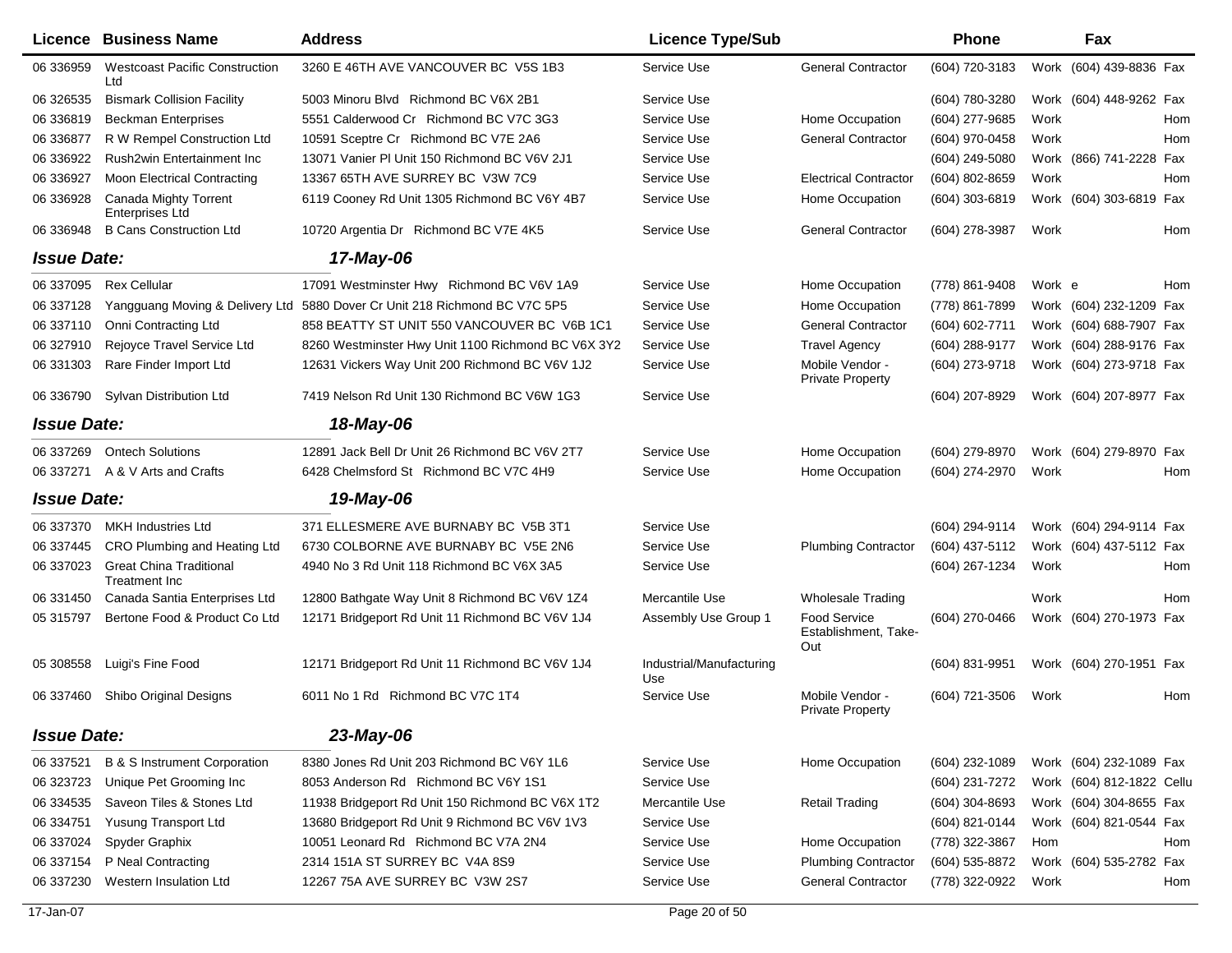|                    | <b>Licence Business Name</b>                              | <b>Address</b>                                      | <b>Licence Type/Sub</b> |                                             | Phone          |      | Fax                                    |     |
|--------------------|-----------------------------------------------------------|-----------------------------------------------------|-------------------------|---------------------------------------------|----------------|------|----------------------------------------|-----|
| <b>Issue Date:</b> |                                                           | 24-May-06                                           |                         |                                             |                |      |                                        |     |
| 06 337682          | <b>Initial G</b>                                          | 22888 Windsor Crt Unit 36 Richmond BC V6V 2W6       | Service Use             | <b>Delivery Services</b>                    | (778) 885-7891 | Work |                                        | Hom |
| 06 337648          | Marco Lau                                                 | 9200 Ferndale Rd Unit 407 Richmond BC V6Y 4L1       | Service Use             | Home Occupation                             | (604) 207-1330 | Work |                                        | Hom |
| 06 337655          | <b>KW Contracting</b>                                     | 8120 Colonial Dr Unit 423 Richmond BC V7C 4V2       | Service Use             | <b>General Contractor</b>                   | (604) 727-2790 | Work |                                        | Hom |
| <b>Issue Date:</b> |                                                           | 25-May-06                                           |                         |                                             |                |      |                                        |     |
| 06 337740          | R & B Color Master Flooring Ltd                           | 1503 NE KENT ST VANCOUVER BC V5V 4Y7                | Service Use             |                                             | (604) 421-9795 |      | Work (604) 421-9765 Fax                |     |
| 06 337756          | Charlie's Top Dogs                                        | 3991 Moncton St Richmond BC V7E 3A7                 | Assembly Use Group 1    | Food Service<br>Establishment, Take-<br>Out | (604) 838-3264 | Work |                                        | Hom |
| 06 337668          | Pro Design Co Ltd                                         | 4411 Westminster Hwy Richmond BC V7C 1B6            | Service Use             | Home Occupation                             | (604) 241-2930 |      | Work (604) 241-2960 Fax                |     |
| 06 337535          | Wonder Trading Inc                                        | 8238 Saba Rd Unit 702 Richmond BC V6Y 4C7           | Service Use             | Home Occupation                             | (604) 271-6896 | Work |                                        | Hom |
| 06 337523          | Interurban Security Services Inc                          | 6191 Riverdale Dr Richmond BC V7C 2E7               | Service Use             | Private Investigation<br>Agency             | (604) 618-7047 | Work |                                        | Hom |
| 06 337520          | P N G Construction Ltd                                    | 10331 Springmont Dr Richmond BC V7E 1W3             | Service Use             | <b>General Contractor</b>                   | (604) 841-2477 |      | Work (604) 277-7959 Hom                |     |
| 06 337515          | <b>Wiltec Construction</b>                                | P O BOX 697 512 WILROGE PL LADYSMITH BC V9G<br>1A5  | Service Use             | <b>General Contractor</b>                   | (250) 245-5287 |      | Work (250) 245-5286 Hom                |     |
|                    | 06 337412 Oleg Tcherkassov                                | 10500 Hollymount Dr Richmond BC V7E 4Z2             | Service Use             | Home Occupation                             | (604) 448-0546 | Work |                                        | Hom |
| <b>Issue Date:</b> |                                                           | 26-May-06                                           |                         |                                             |                |      |                                        |     |
| 06 337909          | Thomas So Photography &<br>Design                         | 5011 Blundell Rd Richmond BC V7C 1H3                | Service Use             | Home Occupation                             | (604) 808-6278 |      | Work (604) 271-5011 Fax                |     |
| <b>Issue Date:</b> |                                                           | 29-May-06                                           |                         |                                             |                |      |                                        |     |
| 06 337808          | Heromin Machinery Canada Ltd                              | 7480 Railway Ave Richmond BC V7C 3J9                | Service Use             | Home Occupation                             | (604) 272-2295 |      | Work (604) 272-2231 Fax                |     |
| 06 337799          | Canada Guang Wo Import &<br><b>Export Trading Company</b> | 5591 Williams Rd Richmond BC V7E 1K2                | Service Use             | Home Occupation                             | (604) 505-8525 |      | Work (604) 276-8625 Fax                |     |
| 06 337865          | <b>Sparkles Office Services</b>                           | 3851 Blundell Rd Unit 53 Richmond BC V7C 4P7        | Service Use             | Home Occupation                             | (604) 603-7793 | Work |                                        | Hom |
| 06 337862          | Sunrise Painting Ltd                                      | 6863 MANDY AVE BURNABY BC V5J 3M2                   | Service Use             | <b>General Contractor</b>                   | (604) 437-1490 |      | Work (604) 437-1494 Fax                |     |
| 06 337858          | R Schaff Ltd                                              | 8540 Fairhurst Rd Richmond BC V7C 1Y8               | Service Use             | <b>General Contractor</b>                   | (604) 220-2673 |      | Work (604) 272-0046 Fax                |     |
| 06 337830          | Acom Building Maintenance Ltd                             | 3871 NORTH FRASER WAY UNIT 23 BURNABY BC V5J<br>5G6 | Service Use             |                                             | (604) 436-2121 |      | Work (604) 436-2420 Fax                |     |
| 06 338002          | <b>Seafair Cleaning Services</b>                          | 6131 Rekis Ave Richmond BC V7E 5G9                  | Service Use             | Home Occupation                             | (604) 272-3472 | Work |                                        | Hom |
| 06 337766          | Link & Link Shipping (North<br>America) Ltd               | 5200 Miller Rd Unit 2120 Richmond BC V7B 1L1        | Service Use             |                                             | (604) 248-0270 |      | Work (604) 248-0273 Fax                |     |
| 06 334138          | Hi - Tech Electric Vehicles Co<br>(Canada)                | 12830 Clarke PI Unit 160 Richmond BC V6V 2H5        | Mercantile Use          | <b>Wholesale Trading</b>                    | (604) 304-3033 |      | Work (604) 304-3038 Fax                |     |
| 06 334090          | <b>Fairchild Television Ltd</b>                           | 4151 Hazelbridge Way Unit 3300 Richmond BC V6X 4J7  | Service Use             |                                             | (604) 295-1313 |      | Work (604) 295-1300 Fax                |     |
| 05 320019          | Top 147 Billiards                                         | 4391 No 3 Rd Unit 110 Richmond BC V6X 2C3           | Vending Machine Use     | \$.25 or More                               | (604) 270-7508 | Work |                                        | Hom |
| 05 320017          | Top 147 Billiards                                         | 4391 No 3 Rd Unit 110 Richmond BC V6X 2C3           | Assembly Use Group 3    | <b>Education Institution</b>                | (604) 270-7508 | Work |                                        | Hom |
| 05 320015          | Top 147 Billiards                                         | 4391 No 3 Rd Unit 110 Richmond BC V6X 2C3           | Mercantile Use          | <b>Retail Trading</b>                       | (604) 270-7508 | Work |                                        | Hom |
| 05 320012          | Top 147 Billiards                                         | 4391 No 3 Rd Unit 110 Richmond BC V6X 2C3           | Assembly Use Group 3    | <b>Billard/Pool Hall</b>                    | (604) 270-7508 | Work |                                        | Hom |
| 06 337768          | Rogelio & Gloria Catoto                                   | 3112 E 20TH AVE VANCOUVER BC V5M 2V5                | Service Use             |                                             | (604) 436-9437 | Work |                                        | Hom |
| 06 337857          | Choice Stucco Ltd                                         | 13560 119 AVE UNIT 10 MAPLE RIDGE BC V4R 2P5        | Service Use             | <b>General Contractor</b>                   |                |      | (604) 614-7552 Work (604) 467-9019 Fax |     |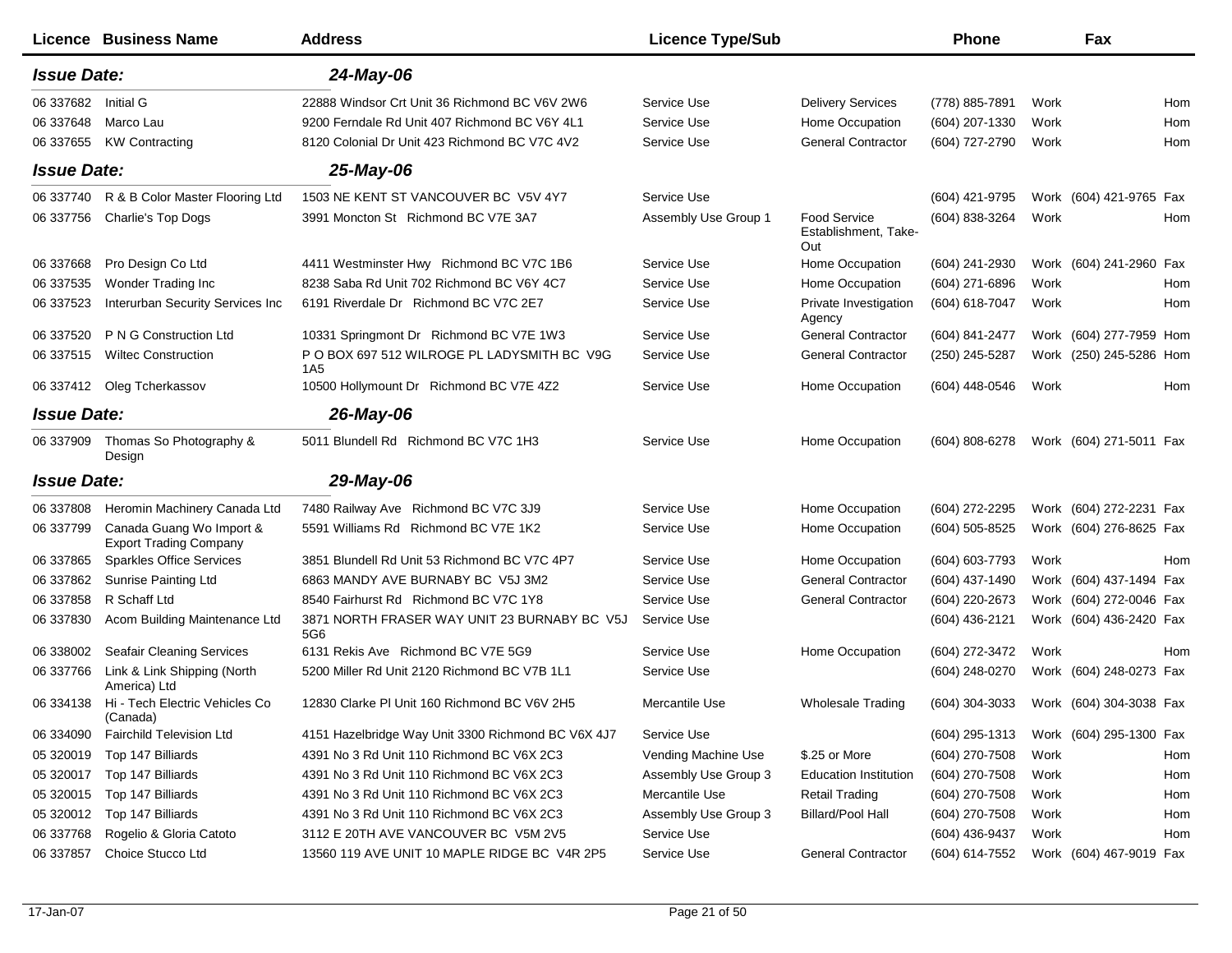|                    | <b>Licence Business Name</b>                     | <b>Address</b>                                     | <b>Licence Type/Sub</b>         |                            | <b>Phone</b>                           |      | Fax                     |     |
|--------------------|--------------------------------------------------|----------------------------------------------------|---------------------------------|----------------------------|----------------------------------------|------|-------------------------|-----|
| <b>Issue Date:</b> |                                                  | 30-May-06                                          |                                 |                            |                                        |      |                         |     |
| 06 332799          | Puti Yoga Studio                                 | 7740 Alderbridge Way Unit 150 Richmond BC V6X 2A3  | Assembly Use Group 3            | <b>Health Studio</b>       | (604) 276-2885                         |      | Work (604) 821-2085 Fax |     |
| 06 338121          | Paws On Pavement Pet Services                    | 3268 W 16TH AVE VANCOUVER BC V6K 3E3               | Service Use                     |                            | (604) 764-9476                         | Work |                         | Hom |
| 06 338083          | Ultimate Oxygen                                  | 33679 1ST AVE MISSION BC V2V 1H5                   | Service Use                     |                            | (604) 317-6317                         | Work |                         | Hom |
| 06 338056          | Anniesons Industries Corporation                 | 8120 Jones Rd Unit 419 Richmond BC V6Y 4B1         | Service Use                     | Home Occupation            | (604) 626-2038                         | Work |                         | Hom |
| 06 338035          | Port Aircraft Interiors Inc                      | 4440 Stark St Unit 100 Richmond BC V7B 1A1         | Service Use                     |                            | (604) 279-8492                         | Work |                         | Hom |
| 06 338008          | R & T Tax Refund Inc                             | 4160 Bonavista Dr Unit 12 Richmond BC V7E 5K1      | Service Use                     |                            | (604) 303-0430                         | Work |                         | Hom |
| 06 326270          | Aqua Stone Enterprise                            | 7731 Alderbridge Way Unit 102 Richmond BC V6X 1Z9  | Mercantile Use                  | <b>Retail Trading</b>      | (604) 821-1830                         |      | Work (604) 821-1835 Fax |     |
| 06 326269          | Aqua Stone Enterprise                            | 7731 Alderbridge Way Unit 102 Richmond BC V6X 1Z9  | Mercantile Use                  | <b>Wholesale Trading</b>   | (604) 821-1830                         |      | Work (604) 821-1835 Fax |     |
| 06 338020          | Super Save Disposal Inc                          | 19395 LANGLEY BYPASS SURREY BC V3S 6K1             | Service Use                     |                            | (604) 533-4423                         |      | Work (604) 534-5867 Fax |     |
| <b>Issue Date:</b> |                                                  | 31-May-06                                          |                                 |                            |                                        |      |                         |     |
| 06 338575          | Levelrite Concrete Designs Ltd                   | 13377 78TH AVE UNIT 708 SURREY BC V3W 5B9          | Service Use                     | <b>General Contractor</b>  | (604) 507-6909                         |      | Work (604) 543-1995 Fax |     |
| 06 338694          | VanFineArt.com                                   | 8500 Lansdowne Rd Unit 229 Richmond BC V6X 3G4     | Service Use                     | Home Occupation            | (604) 629-8608                         |      | Work (604) 629-8528 Fax |     |
| 06 338749          | <b>Gilchrist Construction</b>                    | 2191 PROGRESS RD PRINCE GEORGE BC V2K 5S1          | Service Use                     | <b>General Contractor</b>  | (250) 962-9037                         | Work |                         | Hom |
| <b>Issue Date:</b> |                                                  | $1$ -Jun-06                                        |                                 |                            |                                        |      |                         |     |
|                    | 06 338817 Victor Nickel                          | 7360 Langton Rd Richmond BC V7C 4B5                | Service Use                     | <b>General Contractor</b>  | (604) 788-1854                         |      | Work (604) 272-5512 Fax |     |
| <b>Issue Date:</b> |                                                  | $2$ -Jun-06                                        |                                 |                            |                                        |      |                         |     |
| 06 335351          | Wood Master Cabinet Inc                          | 1350 Valmont Way Unit 9 Richmond BC V6V 1Y4        | Industrial/Manufacturing<br>Use |                            | (604) 767-3896                         | Work |                         | Hom |
| 06 339057          | <b>Greer Constracting Ltd</b>                    | 175 SCHOOLHOUSE ST UNIT 14 COQUITLAM BC V3K<br>4X8 | Service Use                     | <b>General Contractor</b>  | (604) 526-4519                         |      | Work (604) 526-4501 Fax |     |
| 06 335598          | 604 Auto Transport                               | 6220 Udy Rd Richmond BC V7C 2X9                    | Vehicle for Hire                | Vehicle For Hire<br>Office | (604) 232-4560                         | Work |                         | Hom |
| 05 320129          | AMV Auto Body Ltd                                | 1350 Valmont Way Unit 1 Richmond BC V6V 1Y4        | Service Use                     |                            | (604) 821-1114                         | Work |                         | Hom |
| 06 335615          | 604 Auto Transport                               | 6220 Udy Rd Richmond BC V7C 2X9                    | Vehicle for Hire                | Class M - Tow-Truck        | (604) 232-4560                         | Work |                         | Hom |
| 06 325600          | Serta Sit'n Sleep Gallery                        | 12411 Bridgeport Rd Richmond BC V6V 1J4            | Mercantile Use                  | <b>Retail Trading</b>      | (604) 303-0170                         |      | Work (604) 303-0191 Fax |     |
| <b>Issue Date:</b> |                                                  | 6-Jun-06                                           |                                 |                            |                                        |      |                         |     |
| 06 339017          | G S Bhullar Trucking                             | 11251 King Rd Richmond BC V7A 3B3                  | Service Use                     | Home Occupation            | (604) 767-7841                         | Work |                         | Hom |
| 06 339053          | <b>Watch Me Productions</b>                      | 2120 Metheral Crt Richmond BC V6X 3X4              | Service Use                     | Home Occupation            | $(604)$ 813-6801                       | Work |                         | Hom |
| 06 339066          | Rajinder Sidhu                                   | 5540 Gibbons Dr Richmond BC V7C 2C7                | Service Use                     | <b>General Contractor</b>  | (604) 292-9503                         | Work |                         | Hom |
|                    | 06 339192 KB Trucking                            | 11460 Seabrook Cr Richmond BC V7A 3H3              | Service Use                     | <b>Delivery Services</b>   | (778) 862-0598                         | Work |                         | Hom |
|                    | 06 339193 CDG Construction Ltd                   | 1168 HAMILTON ST UNIT 502 VANCOUVER BC V6B<br>2S2  | Service Use                     | <b>General Contractor</b>  | (604) 692-0111 Work (604) 692-0555 Fax |      |                         |     |
| <b>Issue Date:</b> |                                                  | 7-Jun-06                                           |                                 |                            |                                        |      |                         |     |
|                    | 06 339142 Excalibur Sports and Promotions<br>Ltd | 4800 Trimaran Dr Unit 65 Richmond BC V7E 4Y7       | Service Use                     |                            | (604) 220-5793                         | Work |                         | Hom |
| 06 339299          | One Eyed Jack Studio                             | 6940 Gainsborough Dr Richmond BC V7E 3Z5           | Service Use                     | Home Occupation            | (604) 837-2669                         | Work |                         | Hom |
| 06 339182          | Vera Enterprises                                 | 9451 Greenfield Gate Richmond BC V7A 4R5           | Service Use                     | Home Occupation            | (604) 322-7728                         |      | Work (604) 271-6591 Fax |     |
| 06 339144          | Aulong Internation Trading Co                    | 10086 Caithcart Rd Richmond BC V6X 1N2             | Service Use                     | Home Occupation            | (604) 630-8711                         |      | Work (604) 273-0836 Fax |     |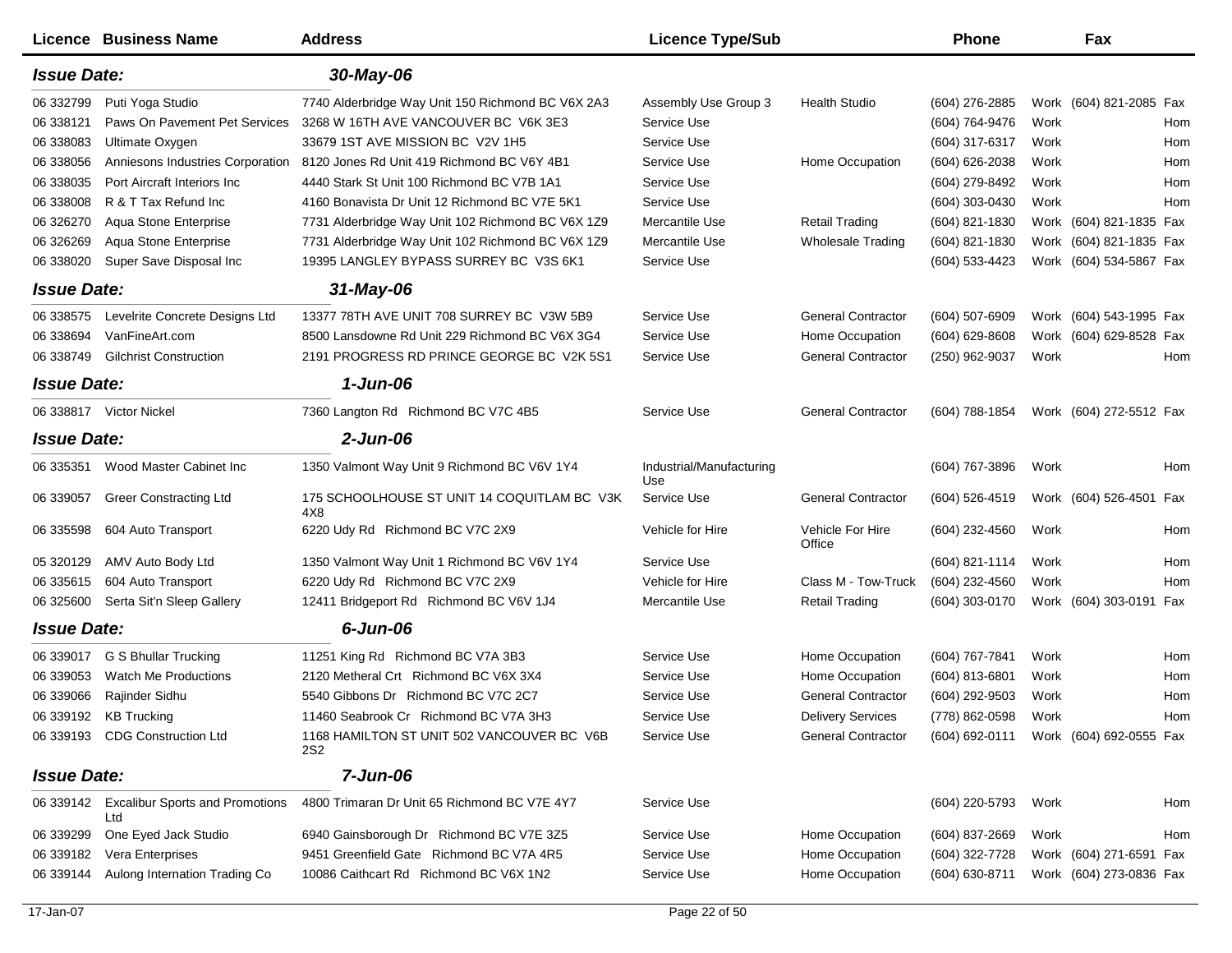|                    | Licence Business Name                                       | <b>Address</b>                                                     | <b>Licence Type/Sub</b> |                                        | <b>Phone</b>     |      | Fax                     |     |
|--------------------|-------------------------------------------------------------|--------------------------------------------------------------------|-------------------------|----------------------------------------|------------------|------|-------------------------|-----|
| 06 338952          | <b>Chemlan Enterprises</b>                                  | 8291 Bennett Rd Unit 112 Richmond BC V6Y 1N4                       | Service Use             | Home Occupation                        | $(604)$ 821-1856 |      | Work (604) 821-1856 Hom |     |
| 06 339176          | C Y C Construction Ltd                                      | 2062 E 33RD AVE VANCOUVER BC V5N 3E7                               | Service Use             | <b>General Contractor</b>              | (604) 313-9068   | Work |                         | Hom |
| <b>Issue Date:</b> |                                                             | 8-Jun-06                                                           |                         |                                        |                  |      |                         |     |
| 06 339277          | Maple Canada (MC)<br>International Investments Group<br>Ltd | 9133 Hemlock Dr Unit 15 Richmond BC V6Y 4J9                        | Service Use             | Home Occupation                        | (604) 278-7980   |      | Work (604) 278-7986 Fax |     |
| 06 339181          | Boileau Electric and Pole Line                              | 21868 LOUGHEED HWY UNIT 114 MAPLE RIDGE BC<br>V <sub>2</sub> X 2S4 | Service Use             | <b>Electrical Contractor</b>           | (604) 466-0350   |      | Work (604) 466-0370 Fax |     |
| 06 339436          | Keep it Clean                                               | 676 COLINET ST COQUITLAM BC V3J 4X4                                | Service Use             |                                        | (604) 789-3094   | Work |                         | Hom |
| 06 339433          | Atomic Sign Products Ltd                                    | 19358 96TH AVE UNIT 175 SURREY BC V4N 4C1                          | Service Use             | <b>General Contractor</b>              | (604) 888-4849   |      | Work (604) 888-4857 Fax |     |
| 06 339393          | Canadian Imperial Investments<br>Group Ltd                  | 8080 Bowcock Rd Richmond BC V6Y 2H8                                | Service Use             | Home Occupation                        | (604) 813-6998   |      | Work (604) 277-2218 Fax |     |
| 06 339354          | National Tile (2005) Ltd                                    | 260 SW MARINE DR VANCOUVER BC V5X 2R5                              | Service Use             | <b>General Contractor</b>              | (604) 322-1080   |      | Work (604) 322-7032 Fax |     |
| 06 339338          | Glastech Contracting (B C) Ltd                              | 1383 COAST MERIDIAN RD PORT COQUITLAM BC<br>V3C 6L1                | Service Use             | <b>General Contractor</b>              | (604) 941-9115   |      | Work (604) 941-3113 Fax |     |
| 06 328788          | Georgiana Wedding Supplies<br>Company                       | 4540 No 3 Rd Unit 1050 Richmond BC V6X 4E4                         | Mercantile Use          | <b>Retail Trading</b>                  | (604) 537-3911   |      | Work (604) 272-1229 Fax |     |
| 06 336201          | Nobles Home Furniture Ltd                                   | 12060 Bridgeport Rd Richmond BC V6V 1J3                            | Mercantile Use          | <b>Retail Trading</b>                  | (604) 233-9258   |      | Work (604) 233-9255 Fax |     |
| 06 336170          | Luimoto                                                     | 11951 Hammersmith Way Unit 113 Richmond BC V7A 5H9                 | Service Use             |                                        | (604) 277-1986   | Work |                         | Hom |
| 06 335682          | <b>Biperformance Development</b><br>Corporation             | 12811 Clarke PI Unit 160 Richmond BC V6V 2H9                       | Mercantile Use          | <b>Wholesale Trading</b>               | (604) 782-2453   | Work |                         | Hom |
| 06 335657          | Wheels on Heels                                             | 6060 Minoru Blvd Richmond BC V6Y 2V7                               | Mercantile Use          | <b>Retail Trading</b>                  | (604) 781-2533   | Work |                         | Hom |
| 06 333967          | <b>ICARE Domestic and Nannies</b><br>Services               | 10651 Odlin Rd Unit 12 Richmond BC V6X 1E3                         | Service Use             | Home Occupation                        | (604) 270-4565   |      | Work (604) 270-4565 Fax |     |
| 06 331351          | Torarenbo Japanese Restaurant                               | 8191 Park Rd Richmond BC V6Y 1S9                                   | Assembly Use Group 1    | Food Service<br>Establishment          | (604) 617-1559   | Work |                         | Hom |
| 06 339305          | Oleh Pentsarskyy                                            | 8680 Lansdowne Rd Unit 304 Richmond BC V6X 1B9                     | Service Use             | <b>Therapeutic Touch</b><br>Treatments | (604) 231-0404   | Work |                         | Hom |
| <b>Issue Date:</b> |                                                             | $9 - Jun-06$                                                       |                         |                                        |                  |      |                         |     |
| 06 337376          | Micro Paint Technologies Inc                                | 13931 Sparwood PI Unit 120 Richmond BC V6V 1X2                     | Service Use             |                                        | (604) 715-1455   | Work |                         | Hom |
| 06 339521          | Bao Long Enterprises Ltd                                    | 7540 Abercrombie Dr Unit 6 Richmond BC V6Y 3J8                     | Service Use             | Home Occupation                        | (604) 248-6396   |      | Work (604) 248-6396 Fax |     |
| <b>Issue Date:</b> |                                                             | 12-Jun-06                                                          |                         |                                        |                  |      |                         |     |
| 06 337711          | Cana-Pac Capital Inc                                        | 6081 No 3 Rd Unit 827 Richmond BC V6Y 2B2                          | Service Use             |                                        | (604) 713-3837   |      | Work (604) 214-7808 Fax |     |
| 06 339625          | <b>House Remodeler</b>                                      | 57 CRAIGLEIGH CR BRAMPTON ON L6T 2E3                               | Service Use             | <b>General Contractor</b>              | (416) 910-9071   |      | Work (905) 789-1215 Fax |     |
| 06 339540          | Conquistador Builders Ltd                                   | 15252 32ND AVE UNIT 101A SURREY BC V3S 0R7                         | Service Use             | <b>General Contractor</b>              | (604) 538-3393   | Work |                         | Hom |
| 06 329727          | Tzu Chi Foundation Canada<br><b>Richmond Office</b>         | 8788 McKim Way Unit 2100 Richmond BC V6X 4E2                       | Mercantile Use          | <b>Retail Trading</b>                  | (604) 266-7699   |      | Work (604) 266-7659 Fax |     |
| 06 339495          | Gerlie Ave                                                  | 7511 Minoru Blvd Unit 110 Richmond BC V6Y 1Z3                      | Vending Machine Use     | \$.25 or More                          | $(604)$ 304-8957 | Work |                         | Hom |
| 06 337712          | Sage Management Ltd                                         | 6081 No 3 Rd Unit 827 Richmond BC V6Y 2B2                          | Service Use             |                                        | (604) 713-3837   |      | Work (604) 214-7808 Fax |     |
| 06 334661          | <b>Richmond Suzuki</b>                                      | 3771 No 3 Rd Richmond BC V6X 2B8                                   | Mercantile Use          | Automobile Dealer                      | (604) 273-0331   |      | Work (604) 249-0300 Fax |     |
| 06 334151          | <b>Nucabinet Solutions Ltd</b>                              | 5551 Minoru Blvd Richmond BC V6X 2B1                               | Mercantile Use          | <b>Retail Trading</b>                  | (604) 304-0302   |      | Work (604) 301-9965 Fax |     |
| 06 332648          | <b>Buddhist Compassion Relief Tzu</b><br>Chi Foundation     | 8788 McKim Way Unit 2100 Richmond BC V6X 4E2                       | Service Use             | <b>General Contractor</b>              | (604) 231-9889   |      | Work (604) 231-9885 Fax |     |
| 06 329728          | Tzu Chi Foundation Canada<br><b>Richmond Office</b>         | 8788 McKim Way Unit 2100 Richmond BC V6X 4E2                       | Assembly Use Group 3    |                                        | (604) 266-7699   |      | Work (604) 266-7659 Fax |     |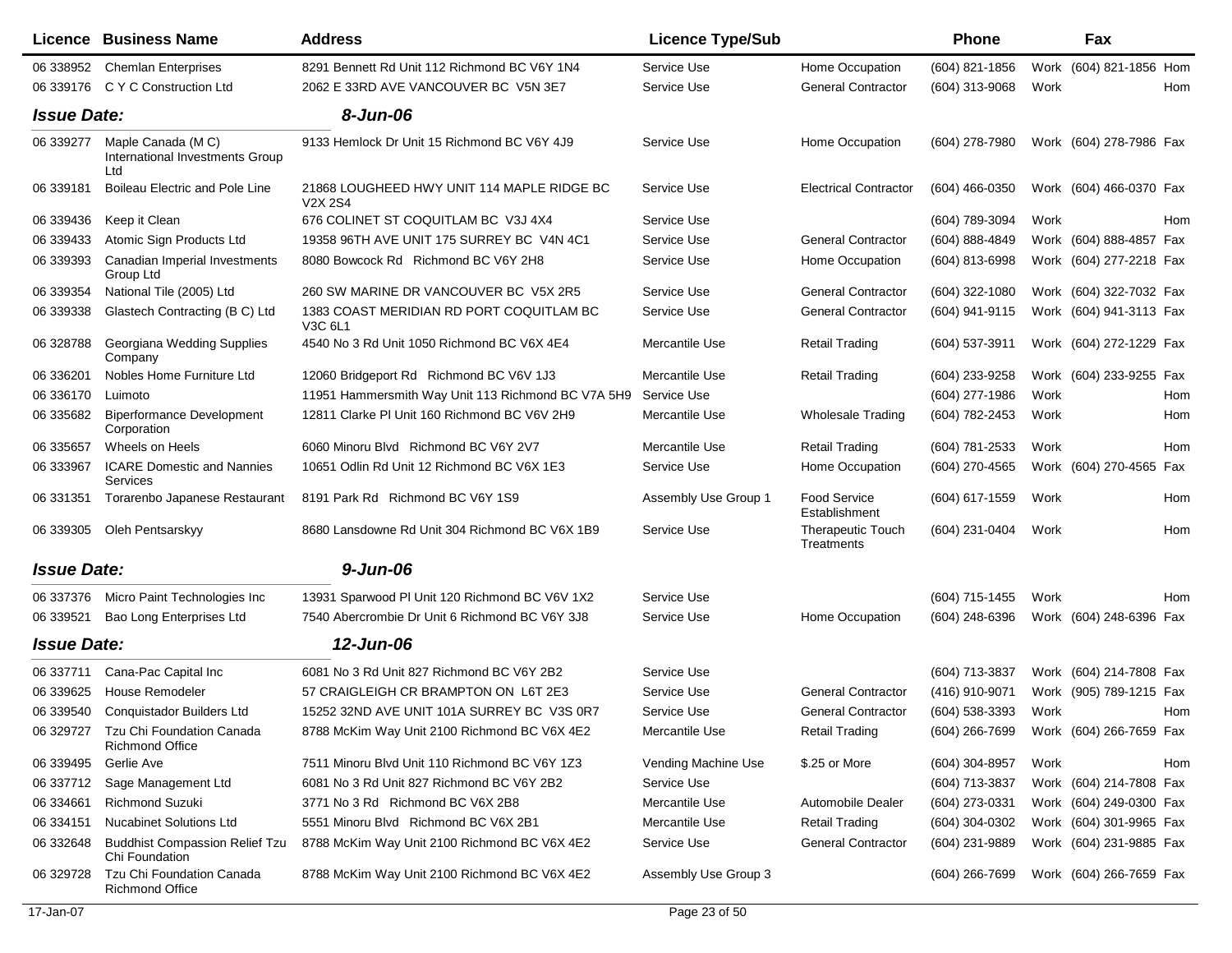|                    | Licence Business Name                                         | <b>Address</b>                                                 | <b>Licence Type/Sub</b> |                              | <b>Phone</b>                           |      | Fax                     |     |
|--------------------|---------------------------------------------------------------|----------------------------------------------------------------|-------------------------|------------------------------|----------------------------------------|------|-------------------------|-----|
|                    | 06 331668 Danica Imports Ltd                                  | 11300 Twigg PI Unit 120 Richmond BC V6V 3C1                    | Service Use             |                              | 6042556150227                          |      | Work (604) 255-6120 Hom |     |
| <b>Issue Date:</b> |                                                               | 13-Jun-06                                                      |                         |                              |                                        |      |                         |     |
| 06 339685          | <b>NG's Construction</b>                                      | 436 7TH ST UNIT 304 New Westminster BC V3M 3L3                 | Service Use             | <b>General Contractor</b>    | (604) 526-8537                         |      | Work (604) 526-8537 Fax |     |
| 06 339710          | Luode Enterprises Ltd                                         | 7300 Moffatt Rd Unit 305 Richmond BC V6Y 1X8                   | Service Use             | Home Occupation              | (604) 232-9919                         |      | Work (604) 232-9919 Fax |     |
| 06 338583          | <b>Stone Express Enterprises</b>                              | 4431 Vanguard Rd Richmond BC V6X 2P6                           | Mercantile Use          | <b>Wholesale Trading</b>     | (604) 889-8792                         | Work |                         | Hom |
| 06 339701          | Kooner Plumbing & Heating Ltd                                 | 12579 89TH AVE SURREY BC V3V 1A4                               | Service Use             | <b>Gas Contractor</b>        | (604) 537-5029                         | Work | (604) 572-4078 Fax      |     |
| 06 339697          | Kooner Plumbing & Heating Ltd                                 | 12579 89TH AVE SURREY BC V3V 1A4                               | Service Use             | <b>Plumbing Contractor</b>   | (604) 537-5029                         |      | Work (604) 572-4078 Fax |     |
| <b>Issue Date:</b> |                                                               | 14-Jun-06                                                      |                         |                              |                                        |      |                         |     |
| 06 339607          | Hemisphere Dynamics                                           | 10328 Hall Ave Richmond BC V6X 3T9                             | Service Use             | Home Occupation              | (604) 787-0735                         | Work |                         | Hom |
| 06 339836          | The Sohila Lari Client Support<br><b>Group Society</b>        | 4771 Williams Rd Unit 26 Richmond BC V7E 1J7                   | Service Use             | Home Occupation              | (604) 277-7686                         |      | Work (604) 277-7686 Fax |     |
| 06 339812          | <b>Debut Consulting</b>                                       | 4691 Dallyn Rd Richmond BC V6X 2Y3                             | Service Use             | Home Occupation              | (604) 767-7990                         | Work |                         | Hom |
| 06 339811          | Jeff Hamada                                                   | 8811 Roselea PI Richmond BC V7A 2K5                            | Service Use             | Home Occupation              | (778) 895-0418                         | Work |                         | Hom |
| 06 339729          | Vancouver Bike Products                                       | 5486 Lackner Cr Richmond BC V7E 6A4                            | Service Use             | Home Occupation              | (604) 338-2067                         | Work |                         | Hom |
| 06 339608          | <b>Hemisphere Dynamics</b>                                    | 10328 Hall Ave Richmond BC V6X 3T9                             | Service Use             | Home Occupation              | (604) 787-0735                         | Work |                         | Hom |
| 06 337645          | <b>QPM Financial Group Inc</b>                                | 5900 No 3 Rd Unit 300 Richmond BC V6X 3P7                      | Service Use             |                              | (604) 276-0578                         |      | Work (604) 276-0598 Fax |     |
| 06 337584          | Pacific Track Industries Inc                                  | 11800 Voyageur Way Unit 100 Richmond BC V6X 3G9                | Mercantile Use          | <b>Wholesale Trading</b>     | (604) 278-8308                         |      | Work (604) 278-8602 Fax |     |
| 06 336658          | Wayne's Mobile Small Engine<br>Repair Ltd                     | 2860 Simpson Rd Unit 3 Richmond BC V6X 2P9                     | Service Use             |                              | (604) 278-3544                         | Work |                         | Hom |
| 06 33 66 39        | Wayne's Mobile Small Engine<br>Repair Ltd                     | 2860 Simpson Rd Unit 3 Richmond BC V6X 2P9                     | Mercantile Use          | <b>Retail Trading</b>        | (604) 278-3544                         | Work |                         | Hom |
| 06 333689          | 2 Plus Fashions Ltd                                           | 4311 Hazelbridge Way Unit 1630 Richmond BC V6X 3L7             | Mercantile Use          | <b>Retail Trading</b>        | (604) 551-3708                         | Work |                         | Hom |
| 06 331461          | H M Industrial Co Ltd                                         | 5900 No 3 Rd Unit 300 Richmond BC V6X 3P7                      | Mercantile Use          | <b>Wholesale Trading</b>     | $(604)$ 288-9688                       |      | Work (604) 484-1869 Fax |     |
| 06 339643          | <b>Deng Construction Services</b>                             | 6011 Alta Crt Richmond BC V7C 4A2                              | Service Use             | <b>General Contractor</b>    | (778) 858-9626                         |      | Work (604) 275-7281 Fax |     |
| <b>Issue Date:</b> |                                                               | 15-Jun-06                                                      |                         |                              |                                        |      |                         |     |
| 06 338074          | <b>Sleeping Beauty</b>                                        | 9020 Capstan Way Unit 140 Richmond BC V6X 3N6                  | Mercantile Use          | <b>Retail Trading</b>        | (604) 321-9183                         | Work |                         | Hom |
| 06 339969          | Unison Construction Managment<br>Ltd                          | 2605B MURRAY ST PORT MOODY BC V3H 1X1                          | Service Use             | <b>General Contractor</b>    | (604) 939-1457                         |      | Work (604) 939-1467 Fax |     |
| 06 339949          | Kerrisdale Electric                                           | PO BOX 30112 8602 GRANVILLE ST VANCOUVER BC<br><b>V6P 6S3</b>  | Service Use             | <b>Electrical Contractor</b> | (604) 830-1984                         | Work |                         | Hom |
| 06 340010          | Jelocity Renovation Construction                              | 1995 EAST 51ST AVE UNIT 307 VANCOUVER BC V5P<br>1W1            | Service Use             | <b>General Contractor</b>    | (778) 882-9220                         |      | Work (604) 322-4908 Fax |     |
| 06 339615          | <b>ICE Contracting</b>                                        | 4579 No 5 Rd Richmond BC V6X 2V5                               | Service Use             | <b>General Contractor</b>    | (604) 207-9149                         | Work |                         | Hom |
|                    | 06 335849 Dragon Trucking Ltd                                 | 11782 Hammersmith Way Unit 158 Richmond BC V7A 5E2 Service Use |                         | <b>Delivery Services</b>     | (604) 272-1140 Work (604) 272-1196 Fax |      |                         |     |
|                    | 06 331673 Wisdom Talent Pavilion Art<br><b>Centre Limited</b> | 3779 Sexsmith Rd Unit 1183 Richmond BC V6X 3Z9                 | Assembly Use Group 3    | <b>Education Institution</b> | (604) 231-9833 Work                    |      |                         | Hom |
| 06 325641          | Happy Farm                                                    | 8551 No 5 Rd Richmond BC V6Y 2V5                               | Mercantile Use          | <b>Wholesale Trading</b>     | (604) 275-8338                         | Work |                         | Hom |
|                    | 05 320213 Toprio Electronic Inc                               | 12800 Bathgate Way Unit 5 Richmond BC V6V 1Z4                  | Mercantile Use          | <b>Wholesale Trading</b>     | (604) 207-0577                         |      | Work (604) 608-3228 Fax |     |
| 06 339750          | Goonagoon                                                     | 7651 Moffatt Rd Unit 2 Richmond BC V6Y 1X9                     | Service Use             | Home Occupation              | (604) 270-6946                         |      | Work (604) 270-6947 Fax |     |
|                    | 06 337348 Way Rehabilitation                                  | 9188 Hemlock Dr Unit 1108 Richmond BC V6Y 4J5                  | Service Use             |                              | (604) 721-0911                         | Work |                         | Hom |
| <b>Issue Date:</b> |                                                               | 16-Jun-06                                                      |                         |                              |                                        |      |                         |     |
|                    | 06 340093 Muiya Design                                        | 9833 Keefer Ave Richmond BC V6Y 4M5                            | Service Use             | Home Occupation              | (604) 821-2889                         |      | Work (604) 821-2889 Fax |     |
| 17-Jan-07          |                                                               |                                                                | Page 24 of 50           |                              |                                        |      |                         |     |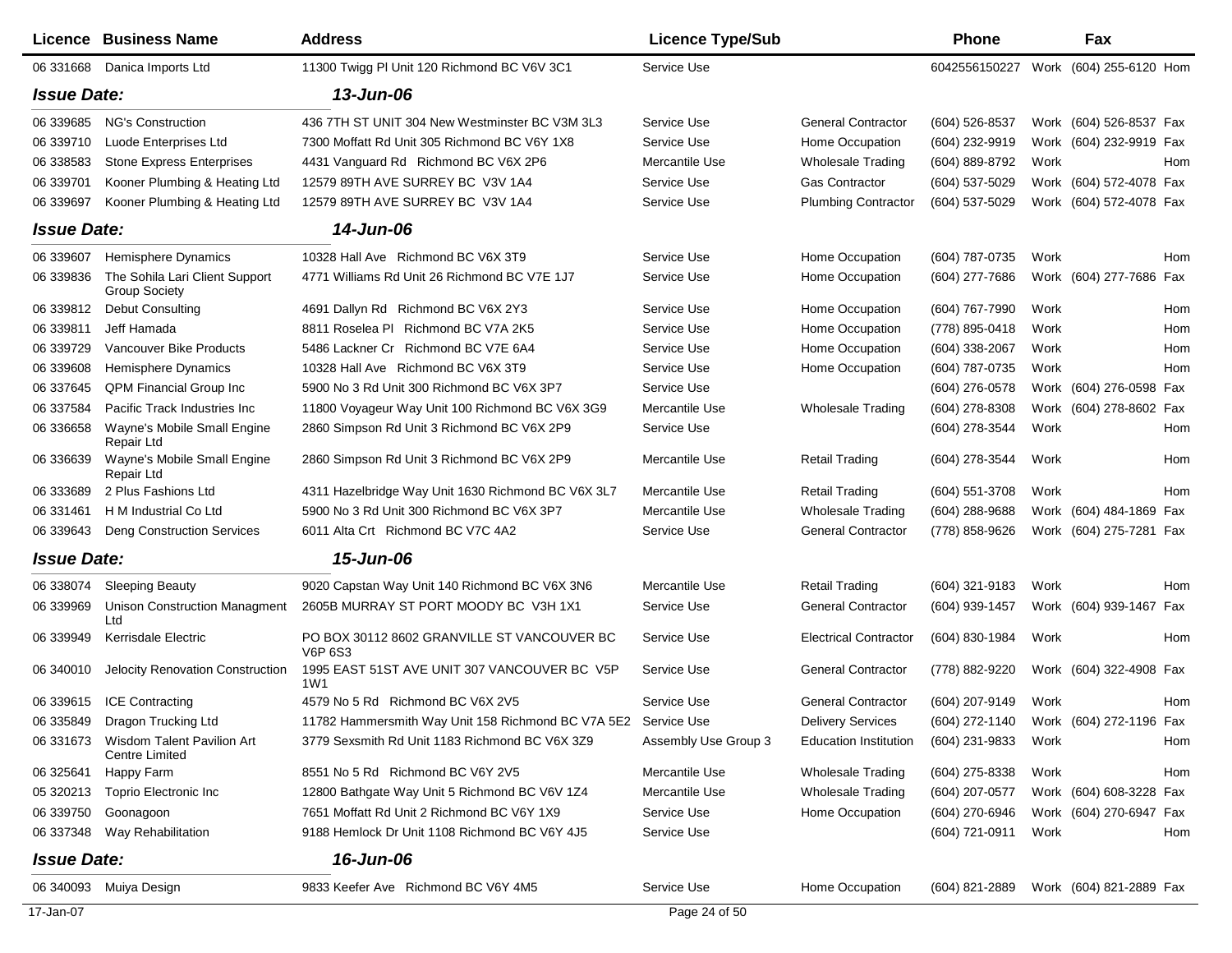|                    | Licence Business Name                                           | <b>Address</b>                                     | <b>Licence Type/Sub</b>         |                                      | <b>Phone</b>     |      | Fax                     |     |
|--------------------|-----------------------------------------------------------------|----------------------------------------------------|---------------------------------|--------------------------------------|------------------|------|-------------------------|-----|
| 06 340120          | D & D Maintenance                                               | 1030 CECILE DR UNIT 6 PORT MOODY BC V3H 1M4        | Service Use                     | <b>General Contractor</b>            | (604) 931-0962   | Work |                         | Hom |
| 06 340119          | A - Vanex Contracting Ltd                                       | 1170 E 63 AVE VANCOUVER BC V5X 2L4                 | Service Use                     | <b>General Contractor</b>            | (604) 327-8700   |      | Work (604) 324-3536 Fax |     |
| 06 340106          | <b>Texture Design Group</b>                                     | 12060 7th Ave Unit 7 Richmond BC V7E 3C4           | Service Use                     | Home Occupation                      | (604) 304-8949   |      | Work (778) 885-3017 Hom |     |
| 06 340066          | <b>Tich Hair Products Ltd</b>                                   | 8611 Spires Rd Richmond BC V6Y 1W3                 | Service Use                     | Home Occupation                      | (604) 204-0696   |      | Work (604) 274-7759 Fax |     |
| 06 339942          | Santayaya                                                       | 4151 Hazelbridge Way Unit 3450 Richmond BC V6X 4J7 | Mercantile Use                  | <b>Retail Trading</b>                | $(604)$ 288-1002 |      | Work (604) 288-1004 Fax |     |
| 06 334657          | Salon Six Hair and Nail Studio                                  | 3791 Bayview St Unit 230 Richmond BC V7E 5B6       | Service Use                     |                                      | (604) 204-0564   |      | Work (604) 275-5996 Fax |     |
| 06 334329          | P F C Home Wares                                                | 8100 Ackroyd Rd Unit 155 Richmond BC V6X 3K2       | Mercantile Use                  | <b>Retail Trading</b>                | (604) 788-9628   | Work |                         | Hom |
| 04 285214          | Lisa's Collection                                               | 4540 No 3 Rd Unit 1100 Richmond BC V6X 4E4         | Mercantile Use                  | <b>Retail Trading</b>                | (604) 617-7887   | Work |                         | Hom |
| 06 340118          | <b>Baby Steps Life Coaching</b>                                 | 8871 Fairdell Cr Richmond BC V7C 1W5               | Service Use                     | Home Occupation                      | (604) 448-8769   | Work |                         | Hom |
| <b>Issue Date:</b> |                                                                 | 19-Jun-06                                          |                                 |                                      |                  |      |                         |     |
| 06 331950          | Zhang Yu Auto Parts Trading Ltd                                 | 11951 Mitchell Rd Unit 170 Richmond BC V6V 1T5     | Mercantile Use                  | Second-Hand<br>Dealer/Pawnbroker     |                  | Work |                         | Hom |
| 06 340189          | <b>Atomic Paint Works</b>                                       | 3088 Francis Rd Unit 57 Richmond BC V7C 5V9        | Service Use                     | <b>General Contractor</b>            | (604) 726-8801   | Work |                         | Hom |
| 06 340238          | <b>SSL Enterprise Inc</b>                                       | 9331 Pinewell Cr Richmond BC V7A 2C5               | Service Use                     | <b>General Contractor</b>            | (604) 833-2103   | Work |                         | Hom |
| <b>Issue Date:</b> |                                                                 | 20-Jun-06                                          |                                 |                                      |                  |      |                         |     |
|                    | 06 340278 Gina Lazo Jordan                                      | 11860 Sealord Rd Richmond BC V7A 3L4               | Service Use                     | Home Occupation                      | (604) 677-2073   |      | Work (604) 288-7179 Fax |     |
| <b>Issue Date:</b> |                                                                 | 21-Jun-06                                          |                                 |                                      |                  |      |                         |     |
| 06 337411          | Inna Moudrouk                                                   | 12420 No 1 Rd Unit 160 Richmond BC V7E 6N2         | Service Use                     |                                      | (604) 241-7399   | Work |                         | Hom |
|                    | 06 340429 J & H Music                                           | 10542 Yarmish Dr Richmond BC V7E 5E7               | Service Use                     | Home Occupation                      | (604) 272-3121   |      | Work (604) 272-3121 Fax |     |
| <b>Issue Date:</b> |                                                                 | 22-Jun-06                                          |                                 |                                      |                  |      |                         |     |
| 06 339769          | Karen Dar Woon                                                  | 3480 Shuswap Ave Richmond BC V7E 2A8               | Service Use                     | Home Occupation                      | (604) 329-7240   |      | Work (604) 274-3333 Fax |     |
| 05 320634          | Dollar Store & Mediterranean<br>Grocery                         | 4121 No 5 Rd Richmond BC V6X 2T9                   | Mercantile Use                  | <b>Retail Trading</b>                | (778) 865-4375   | Work |                         | Hom |
| <b>Issue Date:</b> |                                                                 | 23-Jun-06                                          |                                 |                                      |                  |      |                         |     |
| 06 341136          | Tokunaga Trading Co Ltd                                         | 5620 Musgrave Cr Richmond BC V7C 5N2               | Service Use                     | Home Occupation                      | (604) 278-7565   |      | Work (604) 244-0740 Fax |     |
|                    | 06 341138 Lydia Yee                                             | 8041 Lucas Rd Richmond BC V6Y 1G2                  | Service Use                     | Home Occupation                      | (778) 389-9799   | Work |                         | Hom |
| <b>Issue Date:</b> |                                                                 | 26-Jun-06                                          |                                 |                                      |                  |      |                         |     |
| 06 339220          | <b>Bluedelfia Farm</b>                                          | 10591 Blundell Rd Richmond BC V6Y 1L2              | Mercantile Use                  | Roadside Stand                       | (604) 276-9179   | Work |                         | Hom |
| 06 341186          | <b>Oakridge General Contractors</b>                             | 5088 GRANVILLE ST VANCOUVER BC V6M 3B4             | Service Use                     | <b>General Contractor</b>            | (604) 264-4171   | Work |                         | Hom |
|                    | 06 341181 Mr Payday                                             | 5700 Smith Dr Richmond BC V6V 2K8                  | Service Use                     | Home Occupation                      | (604) 961-5823   |      | Work (604) 515-2998 Fax |     |
| 06 340494          | <b>Holy Paradise Consulting</b><br>Services                     | 3720 Kilby Crt Richmond BC V6X 3M9                 | Service Use                     | Home Occupation                      | (604) 779-8018   |      | Work (604) 279-8246 Fax |     |
| 06 341199          | Picasso Painting Ltd                                            | 26300 128TH AVE MAPLE RIDGE BC V2W 1C6             | Service Use                     | <b>General Contractor</b>            | $(604)$ 465-2621 |      | Work (604) 465-3860 Fax |     |
| 06 337383          | Canada International Immunity<br>Disease TCM Acupuncture Clinic | 8055 Anderson Rd Unit 219 Richmond BC V6Y 1S1      | Service Use                     |                                      | (604) 786-2338   |      | Work (604) 278-6123 Fax |     |
| 06 334557          | Elegant Kitchen Cabinet Ltd                                     | 2691 Viscount Way Unit 104 Richmond BC V6V 2R5     | Industrial/Manufacturing<br>Use |                                      | $(604)$ 506-2368 | Work |                         | Hom |
| 06 334288          | <b>Fashion Emporium</b>                                         | 4119 No 5 Rd Richmond BC V6X 2T9                   | Mercantile Use                  | <b>Retail Trading</b>                | (604) 275-1864   | Work |                         | Hom |
| 06 327108          | Sushi Hachi Restaurant                                          | 8888 Odlin Cr Unit 1278 Richmond BC V6X 3Z8        | Assembly Use Group 1            | <b>Food Service</b><br>Establishment | (604) 767-0036   | Work |                         | Hom |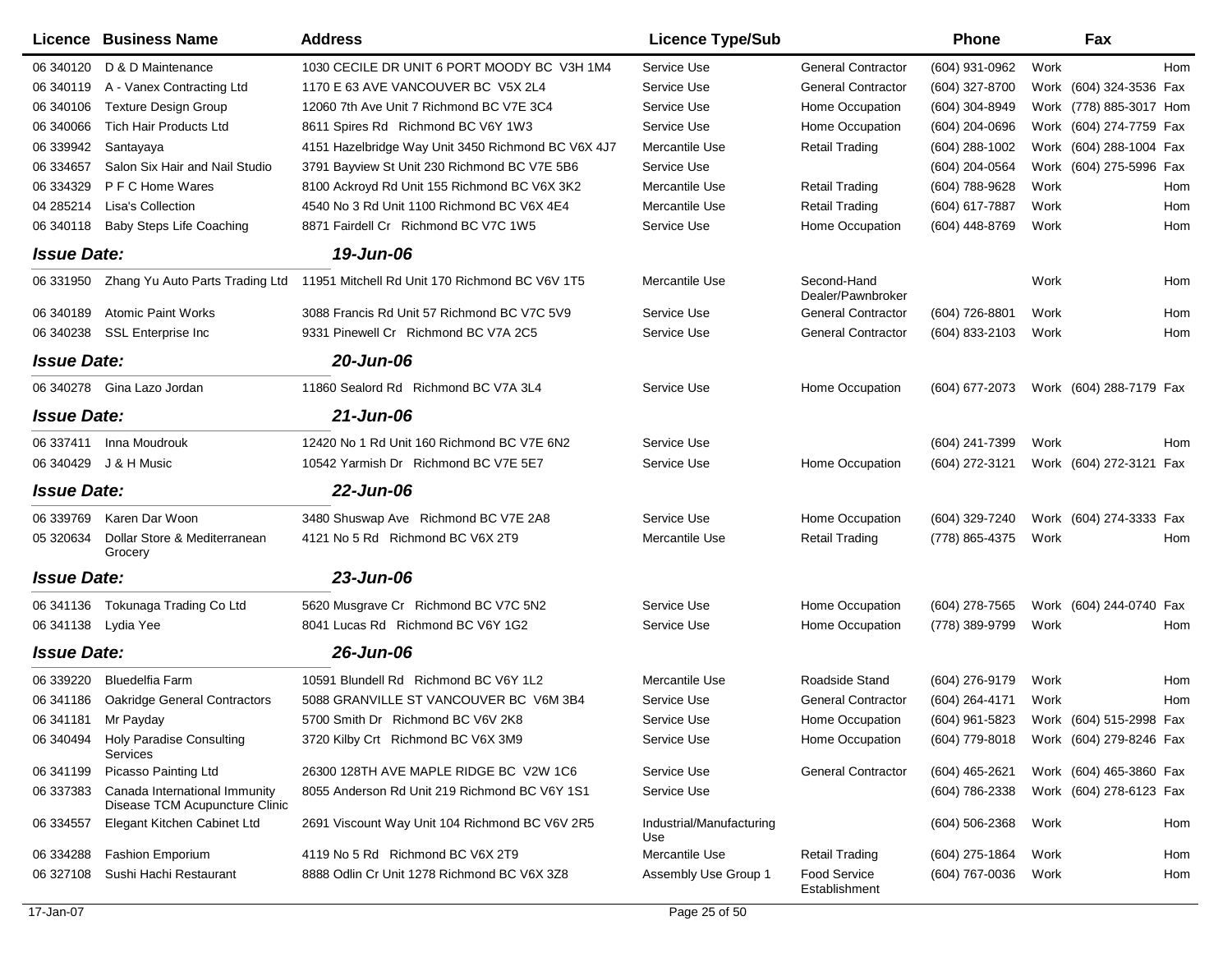|                    | <b>Licence Business Name</b>                    | <b>Address</b>                                    | <b>Licence Type/Sub</b>         |                            | Phone                                  |      | Fax                     |            |
|--------------------|-------------------------------------------------|---------------------------------------------------|---------------------------------|----------------------------|----------------------------------------|------|-------------------------|------------|
| 05 317200          | Origana Nutraceuticals Inc                      | 11771 Horseshoe Way Unit 3 Richmond BC V7A 4V4    | Industrial/Manufacturing<br>Use |                            | (604) 436-0138                         |      | Work (604) 436-0139 Fax |            |
| 06 341039          | R P McCarthy Building Ent                       | 8240 No 4 Rd Richmond BC V6Y 2T6                  | Service Use                     | <b>General Contractor</b>  | $(604)$ 250-1658                       |      | Work (604) 275-9459 Fax |            |
| <b>Issue Date:</b> |                                                 | 27-Jun-06                                         |                                 |                            |                                        |      |                         |            |
| 06 341 286         | East West Insulation Ltd                        | 9045 ALEXANDRIA CRT SURREY BC V3V 1S8             | Service Use                     | <b>General Contractor</b>  | (604) 339-6341                         |      | Work (604) 599-0717 Fax |            |
| 06 341334          | Emma Cleaning                                   | 9591 No 4 Rd Richmond BC V7A 2Z1                  | Service Use                     | Home Occupation            | (604) 272-2317                         | Work |                         | Hom        |
| 06 341332          | Imagine That Consulting                         | 10220 Dunoon Dr Unit 73 Richmond BC V7A 1V6       | Service Use                     | Home Occupation            | (604) 729-9079                         |      | Work (604) 275-6527     | Fax        |
| 06 341313          | R & K Residential Commercial<br>Maintenance     | 9079 Jones Rd Unit 29 Richmond BC V6Y 4G9         | Service Use                     | <b>General Contractor</b>  | (604) 288-9262                         | Work |                         | Hom        |
| 06 341 089         | <b>Colorprint Offset</b>                        | 6081 No 3 Rd Unit 802 Richmond BC V6Y 2B2         | Industrial/Manufacturing<br>Use |                            | (604) 713-8302                         |      | Work (604) 713-8302 Fax |            |
| 06 341 031         | The Chemist Blundell                            | 6180 Blundell Rd Unit 115 Richmond BC V7C 4W7     | Mercantile Use                  | Retail Trading             | (604) 537-4464                         | Work |                         | Hom        |
| 06 334394          | Kaiser Enterprises Ltd                          | 2188 No 5 Rd Unit 200 Richmond BC V6X 2T1         | Service Use                     |                            | (604) 782-1253                         | Work |                         | Hom        |
| 06 340009          | <b>Kevin Leung Enterprises</b>                  | 2955 KINGSWAY VANCOUVER BC V5R 5J4                | Service Use                     | <b>General Contractor</b>  | (604) 723-0210                         |      | Work (604) 629-0584 Fax |            |
| <b>Issue Date:</b> |                                                 | 28-Jun-06                                         |                                 |                            |                                        |      |                         |            |
| 06 341359          | Western Lower Mainland Home<br>Inc              | 11511 Seabrook Cr Richmond BC V7A 3H2             | Service Use                     | <b>General Contractor</b>  | (604) 274-7571                         |      | Work (604) 241-5669 Fax |            |
| 06 322800          | Prime Seafood Co                                | 6233 Birch St Unit 68 Richmond BC V6Y 4H3         | Service Use                     | Home Occupation            | (604) 303-0536                         |      | Work (604) 303-0536 Fax |            |
| 06 341 395         | A Tran Mobile Welding                           | 5665 KERR ST VANCOUVER BC V5R 4B5                 | Service Use                     | <b>General Contractor</b>  | (604) 317-3679                         | Work |                         | Hom        |
| 06 341379          | Shaun's Plumbing                                | 12110 80TH AVE UNIT 107 SURREY BC V3W 0V2         | Service Use                     | <b>Plumbing Contractor</b> | (604) 727-9326                         | Work |                         | <b>Hom</b> |
| 06 341374          | Santia (Canada) Int'l Group<br>Holdings Co Ltd  | 3800 Royalmore Ave Richmond BC V7C 1P6            | Service Use                     | Home Occupation            | (604) 273-3339                         |      | Work (604) 273-3339 Hom |            |
| 06 341227          | <b>HML Trading Services (Canada)</b><br>Ltd     | 10491 Howard St Richmond BC V6X 4C1               | Service Use                     | Home Occupation            | (604) 721-7333                         |      | Work (604) 270-2608 Fax |            |
| 05 304971          | <b>Empire Tobacco Enterprises</b><br>Canada Inc | 6631 Minoru Blvd Unit 506 Richmond BC V6Y 1Z1     | Service Use                     | Home Occupation            | (604) 782-2075                         |      | Work (604) 874-3087 Fax |            |
| 06 336177          | <b>XP Enterprises Ltd</b>                       | 11786 River Rd Unit 142 Richmond BC V6X 3Z3       | Service Use                     |                            | (604) 232-9867                         |      | Work (604) 232-9873 Fax |            |
| 06 341242          | <b>AVM Enterprises</b>                          | 7400 Moffatt Rd Unit 106 Richmond BC V6Y 3G3      | Service Use                     | Home Occupation            | (604) 788-0613                         |      | Work (604) 730-4452 Fax |            |
| 06 340191          | Evo Garage Ltd                                  | 11871 Horseshoe Way Unit 1155 Richmond BC V7A 5H5 | Mercantile Use                  | <b>Wholesale Trading</b>   | (604) 204-0491                         |      | Work (604) 204-0481 Fax |            |
| <b>Issue Date:</b> |                                                 | 29-Jun-06                                         |                                 |                            |                                        |      |                         |            |
| 06 341497          | <b>Verhiel Contractors Ltd</b>                  | PO BOX 3501 LANGLEY BC V3A 4R8                    | Service Use                     | <b>General Contractor</b>  | (604) 329-9671                         |      | Work (604) 534-8469 Fax |            |
| 06 32 6533         | Medisave Pharmacy #005                          | 4115 No 5 Rd Richmond BC V6X 2T9                  | Mercantile Use                  | <b>Retail Trading</b>      | (604) 304-1294                         |      | Work (604) 304-1295 Fax |            |
| 06 33 6401         | Best Tandoori Chicken and Meat<br>Shop Ltd      | 4117 No 5 Rd Richmond BC V6X 2T9                  | Mercantile Use                  | <b>Retail Trading</b>      | (604) 761-2551                         | Work |                         | Hom        |
|                    | 06 341389 King Stone Trading Ltd                | 9100 Ferndale Rd Unit 368 Richmond BC V6Y 4L1     | Service Use                     | Home Occupation            | (778) 858-5828 Work (604) 233-1308 Fax |      |                         |            |
|                    | 06 341411 Vankie Trading Inc                    | 12611 Carncross Ave Richmond BC V6V 2W4           | Service Use                     | Home Occupation            | (604) 484-9881 Work (604) 484-9882 Fax |      |                         |            |
| <b>Issue Date:</b> |                                                 | 30-Jun-06                                         |                                 |                            |                                        |      |                         |            |
|                    | 06 341609 ITC Power Co Ltd                      | 7322 Heather St Unit 14 Richmond BC V6Y 2P6       | Service Use                     | Home Occupation            | (604) 288-5753                         |      | Work (604) 288-5753 Fax |            |
| 06 341536          | <b>Shumay Online</b>                            | 8391 Mowbray Rd Richmond BC V7A 2B3               | Service Use                     | Home Occupation            | (604) 808-8921                         | Work |                         | Hom        |
| 06 341474          | <b>JGS Marine Services</b>                      | 3356 E 28TH AVE VANCOUVER BC V5R 1T3              | Service Use                     |                            | $(604) 618 - 2616$                     | Work |                         | Hom        |
| 06 341458          | Mannys Renovation                               | 8020 Colonial Dr Unit 102 Richmond BC V7C 4V1     | Service Use                     | <b>General Contractor</b>  | (604) 304-9219                         | Work |                         | Hom        |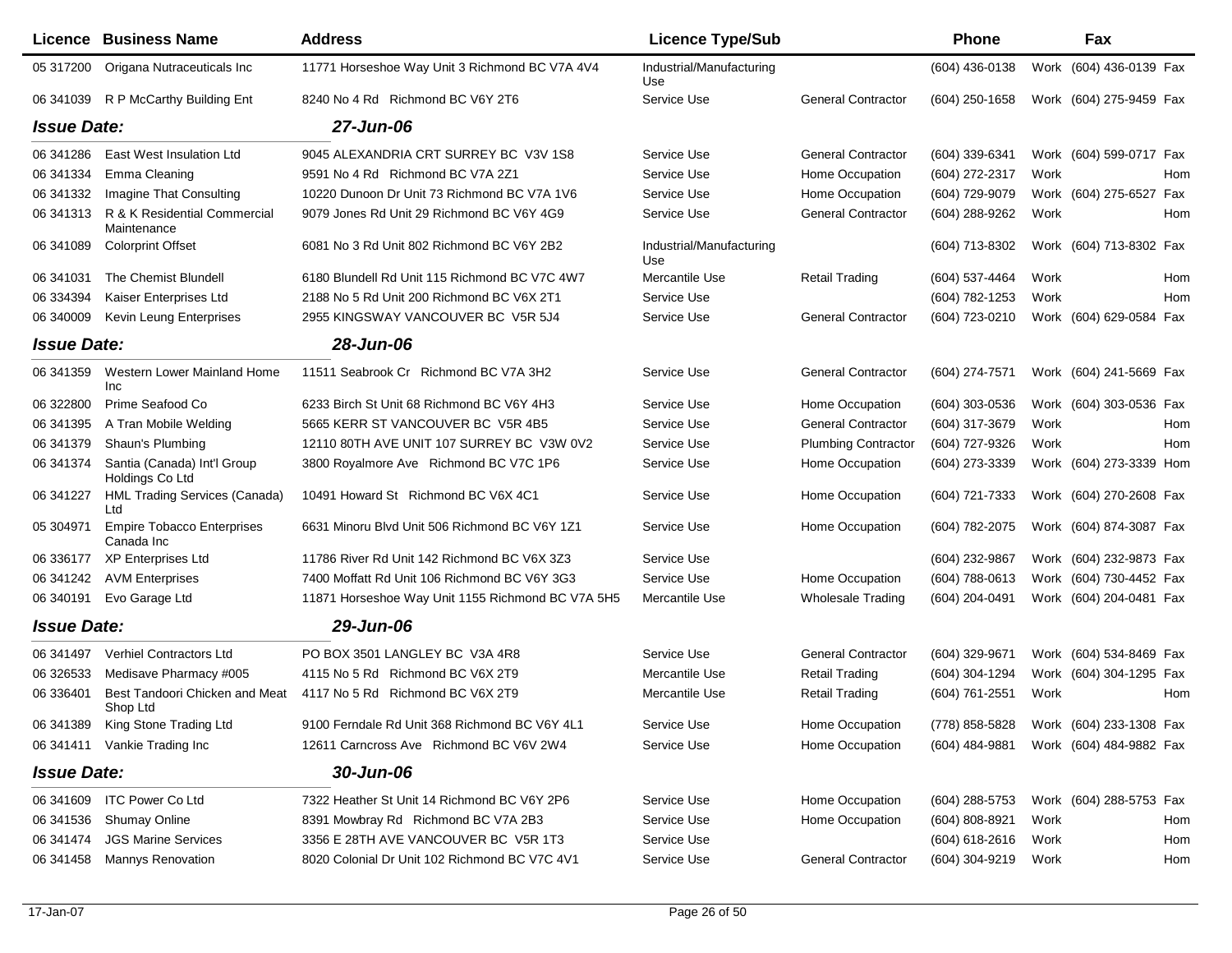|                    | Licence Business Name                              | <b>Address</b>                                                            | <b>Licence Type/Sub</b>         |                                      | <b>Phone</b>        | Fax                                    |
|--------------------|----------------------------------------------------|---------------------------------------------------------------------------|---------------------------------|--------------------------------------|---------------------|----------------------------------------|
| 06 341454          | <b>APS International Holdings</b><br>(Canada) Ltd  | 9339 Alberta Rd Unit 40 Richmond BC V6Y 4E3                               | Service Use                     | Home Occupation                      | (604) 207-9502      | Work (604) 207-9502 Fax                |
| 06 331667          |                                                    | Kyung Bok Palace Restaurant Ltd 5300 No 3 Rd Unit 720 Richmond BC V6X 2X9 | Assembly Use Group 1            | <b>Food Service</b><br>Establishment | (604) 207-1120      | Work (604) 207-1151 Fax                |
| 06 341437          | Axxis Construction Ltd                             | 2632 E 20TH AVE VANCOUVER BC V5M 2T8                                      | Service Use                     | <b>General Contractor</b>            | (604) 438-1848      | Work (604) 438-1848 Fax                |
| <b>Issue Date:</b> |                                                    | $5 -$ Jul $-06$                                                           |                                 |                                      |                     |                                        |
|                    | 06 339772 Pacblue Digital Imaging Inc              | 7600 Alderbridge Way Richmond BC V6X 2A2                                  | Industrial/Manufacturing<br>Use |                                      | (604) 714-3288      | Hom<br>Work                            |
| 06 341 663         | <b>Medicare Delivery Services</b>                  | 3088 Airey Dr Unit 45 Richmond BC V6X 4A3                                 | Service Use                     | <b>Delivery Services</b>             | (604) 783-0913      | Work (604) 278-4786 Fax                |
| 06 341697          | Manley Design & Construction<br>Management Ltd     | 9559 195TH ST UNIT 5 SURREY BC V34N 4G2                                   | Service Use                     | <b>General Contractor</b>            | (604) 328-3851      | Work (604) 676-2433 Fax                |
| 06 341401          | GETZ                                               | 8700 McKim Way Unit 1108 Richmond BC V6X 4A5                              | Mercantile Use                  | <b>Retail Trading</b>                | (604) 780-7896      | Work<br>Hom                            |
| 06 341 636         | Climate Masters Heating +<br>Cooling Ltd           | 11430 81A AVE DELTA BC V4C 2AG                                            | Service Use                     | <b>Gas Contractor</b>                | (778) 322-8181      | Work (604) 572-4113 Fax                |
| <b>Issue Date:</b> |                                                    | $6$ -Jul-06                                                               |                                 |                                      |                     |                                        |
| 06 340196          | Grace International Trading Inc                    | 12815 Clarke PI Unit 140 Richmond BC V6V 2H9                              | Mercantile Use                  | <b>Wholesale Trading</b>             | (604) 722-8916      | Work<br>Hom                            |
| 06 341841          | C J Shultz Contracting                             | 3980 CARRIGAN CRT UNIT 1302 BURNABY BC V3N<br>4S6                         | Service Use                     | <b>General Contractor</b>            | (604) 551-8812      | Work<br>Hom                            |
| 06 341709          | Romeo Academia Consulting                          | 3160 Douglas Cr Richmond BC V7B 1G4                                       | Service Use                     | Home Occupation                      | (604) 244-8736      | Work (604) 244-8736 Fax                |
| 06 341239          | Magic Moment Lingerie Ltd                          | 4380 No 3 Rd Unit 1450 Richmond BC V6X 3V7                                | Mercantile Use                  | <b>Retail Trading</b>                | (604) 304-1837      | Hom<br>Work                            |
| 06 339634          | <b>President Telecom Corporation</b>               | 8888 Odlin Cr Unit 2370 Richmond BC V6X 3Z8                               | Service Use                     |                                      | (604) 270-1177      | Work (604) 270-1176 Fax                |
| 06 339160          | West Coast Wellness Club                           | 11780 River Rd Unit 120 Richmond BC V6X 1Z7                               | Assembly Use Group 3            | <b>Health Studio</b>                 | (604) 273-0922      | Work<br>Hom                            |
| 06 338082          | GlobalCoast                                        | 3771 Jacombs Rd Unit 540 Richmond BC V6V 2L9                              | Mercantile Use                  | <b>Wholesale Trading</b>             | (604) 278-3238      | Work (604) 278-3262 Fax                |
| 06 337354          | Dodici                                             | 8700 McKim Way Unit 3093 Richmond BC V6X 4A5                              | Mercantile Use                  | <b>Wholesale Trading</b>             | (604) 726-0222      | Work<br>Hom                            |
| 06 333353          | Quantum Warehousing &<br>Distribution Ltd          | 11480 River Rd Unit 150 Richmond BC V6X 127                               | Service Use                     |                                      | (604) 273-4536      | Work (604) 273-4526 Fax                |
| 06 341703          | <b>Cartessa Construction</b>                       | 7633 Francis Rd Richmond BC V6Y 1A3                                       | Service Use                     | <b>General Contractor</b>            | (604) 715-0642      | Work (604) 275-7903 Fax                |
| <b>Issue Date:</b> |                                                    | $7$ -Jul-06                                                               |                                 |                                      |                     |                                        |
| 06 336800          | Henderson Antique Furniture Ltd                    | 2900 Smith St Unit 7 Richmond BC V6X 2Z6                                  | Mercantile Use                  | <b>Wholesale Trading</b>             | (604) 821-0933      | Work (604) 821-0922 Fax                |
| <b>Issue Date:</b> |                                                    | 10-Jul-06                                                                 |                                 |                                      |                     |                                        |
| 06 34 2006         | Between You & Me Music<br>Services                 | 7760 Granville Ave Unit 1401 Richmond BC V6Y 1P1                          | Service Use                     | Home Occupation                      | (604) 272-2345      | Work<br>Hom                            |
|                    | 06 341941 MSN Gas & Heating Ltd                    | 9810 124TH ST SURREY BC V3V 4S8                                           | Service Use                     | <b>Gas Contractor</b>                | (604) 724-3270      | Work (604) 581-3270 Fax                |
|                    | 06 342010 J & J Enterprises                        | 8071 Aspin Dr Richmond BC V6Y 3C8                                         | Service Use                     | Home Occupation                      |                     | (604) 295-0608 Work (604) 295-0608 Fax |
|                    | 06 341985 Timothy Anderson                         | 9320 Parksville Dr Unit 202 Richmond BC V7E 4W2                           | Service Use                     | Home Occupation                      | (604) 241-1695 Work | Hom                                    |
|                    | 06 341103 Feel Like Talking Connections B<br>C Ltd | 3675 Westminster Hwy Unit 165 Richmond BC V7C 5V2                         | Mercantile Use                  | <b>Retail Trading</b>                |                     | (604) 214-7775 Work (604) 214-7774 Fax |
| 06 341097          | Dr Jeffrey Lee ND                                  | 8040 Garden City Rd Unit 120 Richmond BC V6Y 2N9                          | Service Use                     |                                      | (604) 270-4575      | Work<br>Hom                            |
| 06 339871          | Cobs Bread                                         | 11380 Steveston Hwy Unit 170 Richmond BC V7A 1N6                          | Mercantile Use                  | <b>Retail Trading</b>                | $(604) 685 - 9988$  | Work<br>Hom                            |
| 06 330059          | The Rules Television<br>Productions Inc            | 13120 Bathgate PI Richmond BC V6V 1Z2                                     | Service Use                     |                                      | (604) 231-9500      | Work (604) 231-9551 Fax                |
|                    | 06 341922 J S R Contracting                        | 7710 13TH ST BURNABY BC V3N 4Y4                                           | Service Use                     | <b>General Contractor</b>            |                     | (778) 238-2015 Work (604) 433-4552 Fax |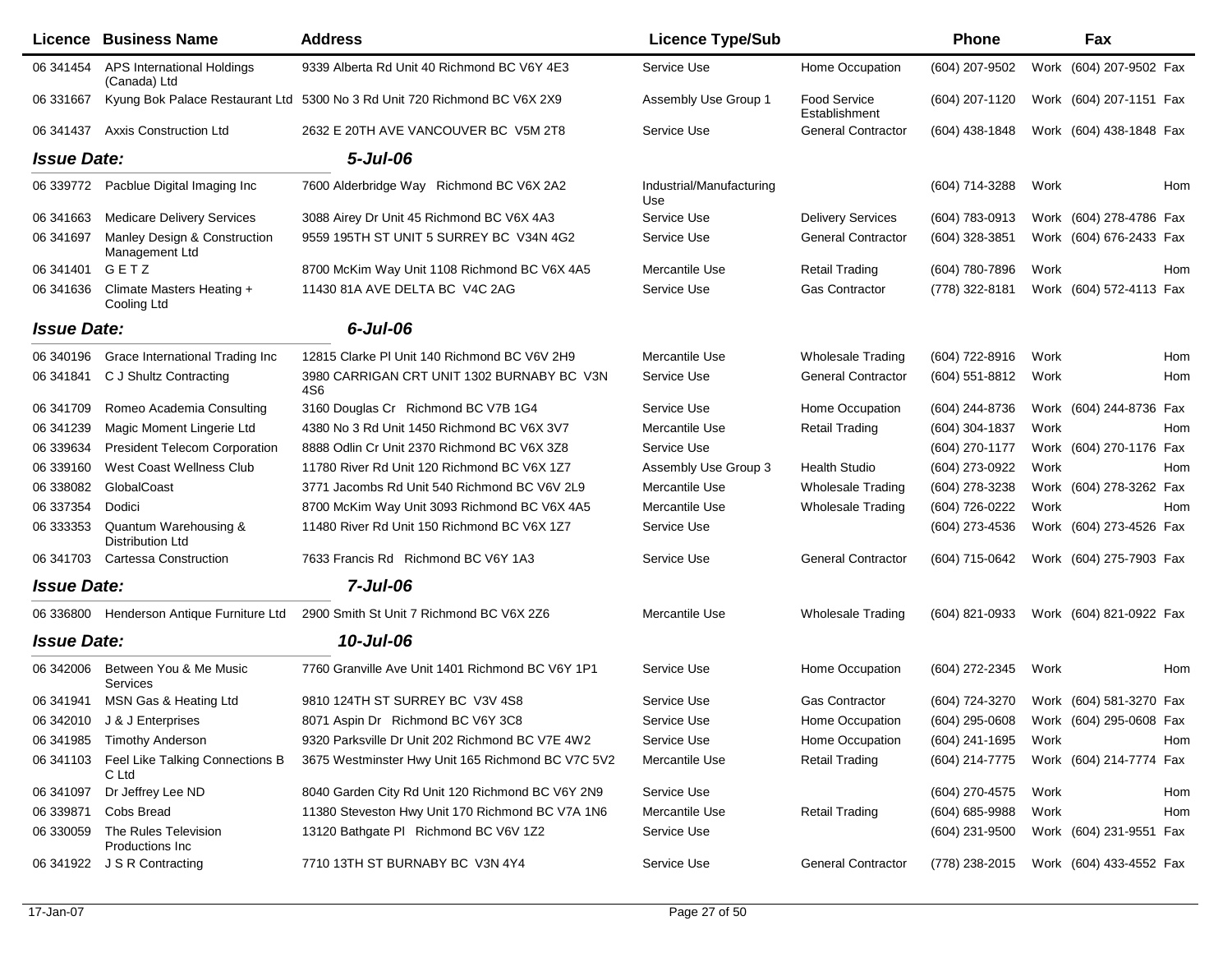|                    | <b>Licence Business Name</b>                            | <b>Address</b>                                     | <b>Licence Type/Sub</b> |                                      | <b>Phone</b>     |        | Fax                     |     |
|--------------------|---------------------------------------------------------|----------------------------------------------------|-------------------------|--------------------------------------|------------------|--------|-------------------------|-----|
| <b>Issue Date:</b> |                                                         | 11-Jul-06                                          |                         |                                      |                  |        |                         |     |
| 06 337710          | I B I Group                                             | 7360 Westminster Hwy Unit 130 Richmond BC V6X 1A1  | Service Use             |                                      | (604) 232-1100   |        | Work (604) 232-1177 Fax |     |
| 06 342106          | Second To None Paint<br>Applications                    | 3891 Chatham St Unit 210 Richmond BC V7E 2Z6       | Service Use             | <b>General Contractor</b>            | (604) 319-3247   | Work   |                         | Hom |
| 06 34 2099         | Coast Gas Services Inc                                  | 8690 SHEPHARD WAY DELTA BC V4C 4J8                 | Service Use             | Gas Contractor                       | (604) 328-7080   |        | Work (604) 594-8947 Fax |     |
| 06 34 2014         | J S V Architectural Veneering &<br>Millwork Inc         | 3149 THUNDERBIRD CR BURNABY BC V5A 3G1             | Service Use             | <b>General Contractor</b>            | (604) 420-4413   |        | Work (604) 420-4418 Fax |     |
| 06 341351          | Golden Sky Consulting Co Ltd                            | 8700 McKim Way Unit 3173 Richmond BC V6X 4A5       | Service Use             |                                      | (604) 339-0863   |        | Work (604) 288-9072 Fax |     |
| 06 341139          | Car Source Leasing System Inc                           | 13340 Smallwood PI Unit 201 Richmond BC V6V 1W8    | Service Use             |                                      | (604) 780-5333   | Work   |                         | Hom |
| 06 340116          | Mayflower Building Services Ltd                         | 8888 Odlin Cr Unit 1395 Richmond BC V6X 3Z8        | Service Use             |                                      | (604) 729-3903   |        | Work (604) 303-6798 Fax |     |
| 06 339340          | Pacific Asia Immigration<br>Consulting Inc              | 4040 No 3 Rd Unit 205 Richmond BC V6X 2C2          | Service Use             |                                      | (604) 218-7099   | Work   |                         | Hom |
| 06 339117          | Zachry Energy International Inc                         | 13351 Commerce Pkwy Unit 1238 Richmond BC V6V 2X7  | Service Use             |                                      | (604) 273-8811   |        | Work (604) 273-6866 Fax |     |
| 06 338834          | <b>Jusco Slimming Products</b>                          | 8888 Odlin Cr Unit 1125 Richmond BC V6X 3Z8        | Mercantile Use          | <b>Retail Trading</b>                | (604) 304-2285   |        | Work (604) 303-0622 Fax |     |
| 05 304221          | Xian Heng Restaurant                                    | 6340 No 3 Rd Unit 7 Richmond BC V6Y 2B3            | Assembly Use Group 1    | <b>Food Service</b><br>Establishment | (778) 889-5490   | Cellul |                         | Hom |
| 06 337976          | <b>Canadian Chinese Consumers</b><br>Association (BC)   | 4351 No 3 Rd Unit 260 Richmond BC V6X 3A7          | Service Use             |                                      | $(604)$ 288-1118 |        | Work (604) 288-1178 Fax |     |
| 06 337440          | Let Right International<br><b>Enterprises Ltd</b>       | 8833 Odlin Cr Unit 135 Richmond BC V6X 3Z7         | Service Use             |                                      | (604) 278-6781   |        | Work (604) 276-0272 Hom |     |
| 06 336791          | Chronicle Import Advancement<br>Inc                     | 5631 No 3 Rd Unit 204 Richmond BC V6X 2C7          | Service Use             |                                      | (604) 676-9955   |        | Work (604) 676-9958 Fax |     |
| 06 335699          | <b>Toyu Garden City Developments</b><br>Ltd             | 8680 Cambie Rd Unit 207 Richmond BC V6X 4J8        | Service Use             | <b>General Contractor</b>            | (604) 233-6919   |        | Work (604) 233-6959 Fax |     |
| 06 335697          | Toyu Lansdowne Developments<br>Ltd                      | 8680 Cambie Rd Unit 207 Richmond BC V6X 4J8        | Service Use             | <b>General Contractor</b>            | (604) 233-6919   |        | Work (604) 233-6959 Hom |     |
| 06 333755          | Ho & Associates Immigration<br>and Education Consulting | 4940 No 3 Rd Unit 303 Richmond BC V6X 3A5          | Service Use             |                                      | (604) 233-0118   |        | Work (604) 276-0117 Fax |     |
| 06 331425          | <b>Character Box</b>                                    | 8700 McKim Way Unit 1183 Richmond BC V6X 4A5       | Mercantile Use          | <b>Retail Trading</b>                | (604) 278-3501   | Work   |                         | Hom |
| 06 338009          | <b>Color Fashion</b>                                    | 4380 No 3 Rd Unit 1323 Richmond BC V6X 3V7         | Mercantile Use          | <b>Retail Trading</b>                | (604) 231-0505   | Work   |                         | Hom |
| <b>Issue Date:</b> |                                                         | 12-Jul-06                                          |                         |                                      |                  |        |                         |     |
| 06 342168          | <b>Concept Cleaning</b>                                 | 8111 Luton Rd Richmond BC V6Y 2H1                  | Service Use             | Home Occupation                      | (604) 274-9495   | Work   |                         | Hom |
| 06 342123          | <b>Genz Construction Ltd</b>                            | 7737 SPARBROOK CR VANCOUVER BC V5S 3K3             | Service Use             | <b>General Contractor</b>            | (604) 435-8051   |        | Work (604) 435-8051     | Fax |
| 06 34 2019         | Metalcase Clothing                                      | 12080 Osprey Dr Richmond BC V7E 3S6                | Service Use             | Home Occupation                      | (604) 275-9825   | Work   |                         | Hom |
| 06 34 2371         | <b>EJM Construction Management</b><br>Inc               | 15459 37A AVE SURREY BC V3S 0H2                    | Service Use             | <b>General Contractor</b>            | (604) 536-4700   |        | Work (604) 582-5531 Fax |     |
| <b>Issue Date:</b> |                                                         | 13-Jul-06                                          |                         |                                      |                  |        |                         |     |
| 06 340277          | Cardio-Core Bootcamp<br>Richmond Ltd                    | 23113 DEWDNEY TRUNK RD MAPLE RIDGE BC V2X<br>8L3   | Service Use             |                                      | (604) 463-4933   |        | Work (604) 463-4933 Fax |     |
| 06 341791          | <b>Bardl Enterprises Inc</b>                            | 10451 Shellbridge Way Unit 150 Richmond BC V6X 2W8 | Service Use             |                                      | (604) 249-2898   |        | Work (604) 278-5760 Fax |     |
| 06 341692          | S W Enterprises Ltd                                     | 8911 Beckwith Rd Unit 130 Richmond BC V6X 1V4      | Mercantile Use          | Wholesale Trading                    | (604) 233-0238   |        | Work (604) 233-0238 Fax |     |
| 06 340430          | <b>Riverroad Auto Centre</b>                            | 11820 River Rd Unit 105 Richmond BC V6X 1Z7        | Service Use             |                                      | (778) 882-9727   | Cellul |                         | Hom |
| 06 340154          | A N G Trading (Canada) Ltd                              | 4380 No 3 Rd Unit 1355 Richmond BC V6X 3V7         | Mercantile Use          | <b>Retail Trading</b>                | (604) 231-5825   |        | Work (604) 233-1908 Fax |     |
| 06 339196          | <b>Camrich Executive Business</b><br>Centre Inc         | 4140 No 3 Rd Unit 250 Richmond BC V6X 2C2          | Service Use             |                                      | (604) 249-2810   | Work   |                         | Hom |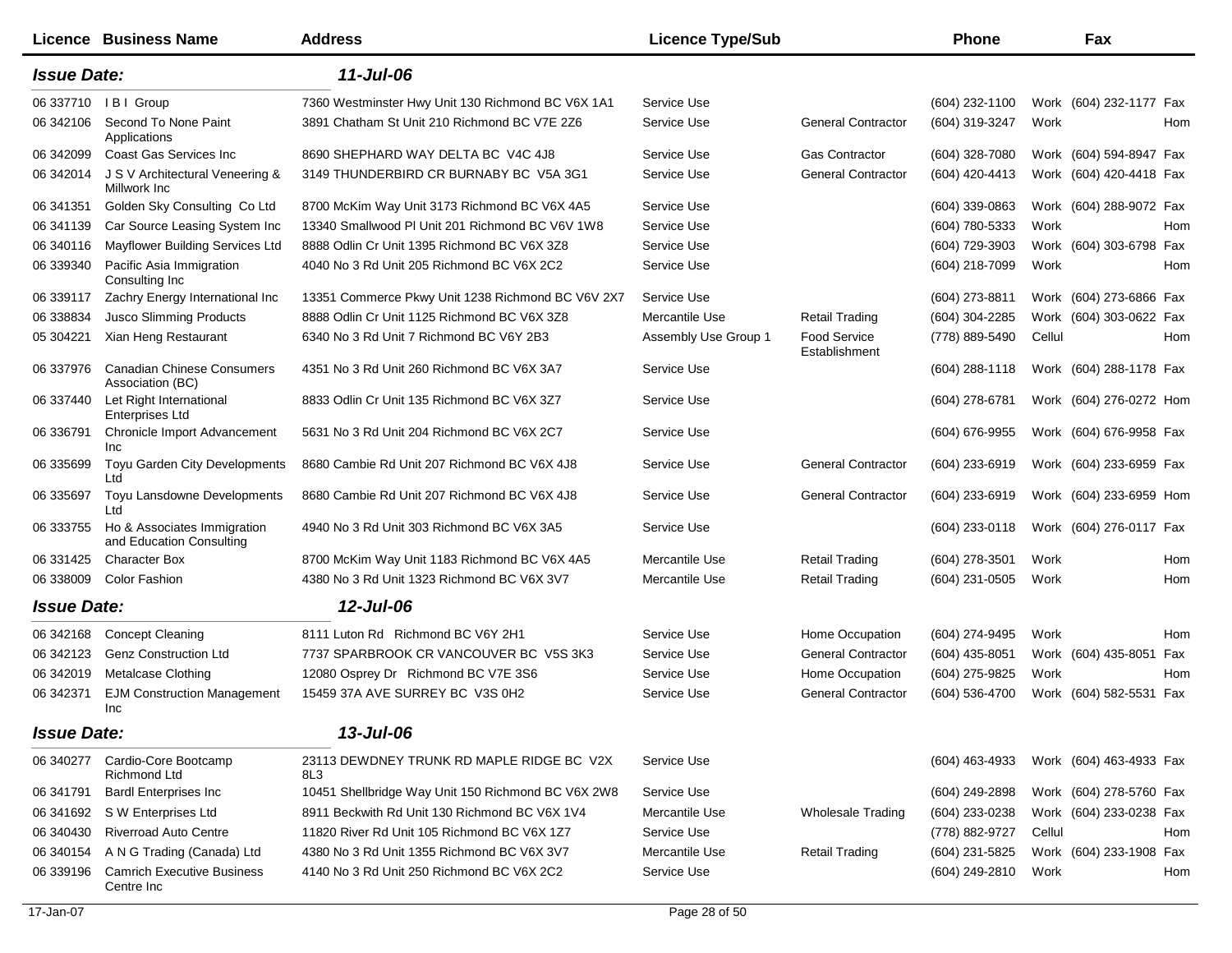|                    | <b>Licence Business Name</b>                  | <b>Address</b>                                                        | <b>Licence Type/Sub</b>         |                                      | <b>Phone</b>        | Fax                     |
|--------------------|-----------------------------------------------|-----------------------------------------------------------------------|---------------------------------|--------------------------------------|---------------------|-------------------------|
| 06 333591          | <b>Geotility Systems Corp</b>                 | 5600 Parkwood Way Unit 550 Richmond BC V6V 2M2                        | Service Use                     | <b>General Contractor</b>            | (250) 762-5776      | Work (250) 762-0206 Fax |
| 06 337755          | Decovista Home Fashions Inc                   | 3260 Viking Way Unit 9 Richmond BC V6V 1N6                            | Mercantile Use                  | <b>Wholesale Trading</b>             | (604) 304-0384      | Work (604) 304-0384 Fax |
| 06 337536          | <b>Footex Orthotics</b>                       | 4600 No 3 Rd Unit 116 Richmond BC V6X 2C2                             | Mercantile Use                  | <b>Retail Trading</b>                | (604) 278-7796      | Work (604) 278-3127 Fax |
| 06 331107          | Lumingchun Food Company                       | 3700 No 3 Rd Unit 1100 Richmond BC V6X 3X2                            | Assembly Use Group 1            | <b>Food Service</b><br>Establishment | (604) 254-0012      | Work<br>Hom             |
| 06 337156          | Lister Enterprises Inc                        | 2420 Shell Rd Unit 140 Richmond BC V6X 2P1                            | Mercantile Use                  | <b>Wholesale Trading</b>             | $(604)$ 710-7000    | Work (604) 710-7000 Fax |
| 06 341154          | Yummy Malaysian Delights Inc                  | 8260 Westminster Hwy Unit 2100 Richmond BC V6X 3Y2                    | Assembly Use Group 1            | <b>Food Service</b><br>Establishment | (604) 207-0768      | Work (604) 207-0768 Fax |
| 06 334047          | <b>United Cleverness Enterprises</b><br>Ltd   | 12811 Rowan PI Unit 3114 Richmond BC V6V 2S6                          | Industrial/Manufacturing<br>Use |                                      | (604) 278-6120      | Work<br>Hom             |
| 06 338978          | Canada Y C Chinese Musical<br>Instruments Ltd | 8888 Odlin Cr Unit 2335 Richmond BC V6X 3Z8                           | Assembly Use Group 3            | <b>Education Institution</b>         | (604) 780-6693      | Hom<br>Fax              |
| <b>Issue Date:</b> |                                               | 14-Jul-06                                                             |                                 |                                      |                     |                         |
| 06 34 04 33        | Sushi House                                   | 3779 Sexsmith Rd Unit 2182 Richmond BC V6X 3Z9                        | Assembly Use Group 1            | <b>Food Service</b><br>Establishment | $(604)$ 233-1015    | Work<br>Hom             |
| 06 34 25 71        | <b>North Star Patrol</b>                      | 12983 80TH AVE SURREY BC V3W 3B1                                      | Service Use                     | Private Investigation<br>Agency      | (604) 597-0438      | Work (604) 594-0450 Fax |
| <b>Issue Date:</b> |                                               | 17-Jul-06                                                             |                                 |                                      |                     |                         |
| 06 342392          | Amazing Jeans Imports Ltd                     | 6420 Constable Dr Richmond BC V7E 3Y5                                 | Service Use                     | Home Occupation                      | (604) 277-2628      | Work<br>Hom             |
| 06 326178          | Yedina                                        | 6060 Minoru Blvd Unit 2162 Richmond BC V6Y 2V7                        | Mercantile Use                  | <b>Retail Trading</b>                | (604) 276-8676      | Work (604) 435-9353 Fax |
| 06 342734          | <b>Rivcab Painting</b>                        | 1189 HOWE ST SUITE 1108 VANCOUVER BC V6Z 2X4                          | Service Use                     | <b>General Contractor</b>            | (604) 647-0395      | Work<br>Hom             |
| 06 342726          | Rockwell Internet Services Co                 | 5631 Camden PI Richmond BC V7C 3G7                                    | Service Use                     | Home Occupation                      | (604) 271-1920      | Work<br>Hom             |
| 06 342725          | <b>NSite Solutions</b>                        | 9060 General Currie Rd Unit 9 Richmond BC V6Y 1M4                     | Service Use                     | Home Occupation                      | (604) 803-2035      | Hom<br>Work             |
| 06 342456          | <b>IOICF Painting</b>                         | 10391 No 3 Rd Unit 33 Richmond BC V7A 4V2                             | Service Use                     | <b>General Contractor</b>            | (604) 277-7814      | Work<br>Hom             |
| 06 342334          | Kookaburra Construction                       | 3120 Springthorne Cr Richmond BC V7E 1Z7                              | Service Use                     | <b>General Contractor</b>            | (604) 272-3450      | Work (604) 272-3402 Fax |
| 06 342272          | Song's Jewelry Wax Design                     | 9740 Seacote Rd Richmond BC V7A 4A5                                   | Service Use                     | Home Occupation                      | (604) 277-2836      | Work                    |
| 06 342172          | Qu Fu Shun                                    | 8740 Bairdmore Cr Richmond BC V7C 1M7                                 | Service Use                     | Home Occupation                      | (604) 961-5718      | Work<br>Hom             |
| 06 337993          | Henry Seafood Ltd                             | 12191 Bridgeport Rd Unit 12 Richmond BC V6V 1J4                       | Industrial/Manufacturing<br>Use |                                      | (604) 279-8407      | Work (604) 279-8407 Fax |
|                    | 06 341732 Mantis Pest Control                 | 2121 SOUTHSIDE DR VANCOUVER BC V5P 4S6                                | Service Use                     | <b>General Contractor</b>            | (604) 722-3002      | Work<br>Hom             |
| <b>Issue Date:</b> |                                               | 18-Jul-06                                                             |                                 |                                      |                     |                         |
| 06 339320          | <b>Perfect Match</b>                          | 6060 Minoru Blvd Unit 2184 Richmond BC V6Y 2V7                        | Mercantile Use                  | <b>Retail Trading</b>                | $(604)$ 231-8118    | Work (604) 271-0883 Fax |
| 06 342857          | Roozbeh's Heating and Cooling<br>Services     | 4562 Garden City Rd Richmond BC V6X 2K3                               | Service Use                     | <b>Gas Contractor</b>                | (778) 552-2637      | Work<br>Hom             |
| 06 342841          | A1 Get Slim                                   | 7411 Minoru Blvd Unit 302 Richmond BC V6Y 1Z3                         | Service Use                     | Home Occupation                      | (604) 244-9269 Work | Hom                     |
| 06 34 28 38        | Taubensee Interior Design Ltd                 | 3530 W 13TH AVE VANCOUVER BC V6R 2S3                                  | Service Use                     | <b>General Contractor</b>            | 60468432321         | Work (604) 684-3222 Fax |
| 06 341988          | Ciea Education Centre Ltd                     | 8136 Park Rd Unit 200 Richmond BC V6Y 1T1                             | Assembly Use Group 3            | <b>Education Institution</b>         | (604) 813-6478      | Work (604) 271-6478 Fax |
| 06 342131          | L & D Trucking Ltd                            | 3511 Viking Way Unit 3 Richmond BC V6V 1W1                            | Service Use                     |                                      | $(604)$ 821-0308    | Work (604) 821-0309 Fax |
| 06 341980          | Dressy Rose Fashion Ltd                       | 4380 No 3 Rd Unit 1325 Richmond BC V6X 3V7                            | Mercantile Use                  | <b>Retail Trading</b>                | (604) 278-8280      | Work<br>Hom             |
| 06 341 695         | Eva Huang Beauty Salon                        | 4400 Hazelbridge Way Unit 800 Richmond BC V6X 3R8                     | Service Use                     |                                      | (604) 327-9981      | Work<br>Hom             |
| 06 340272          | <b>Falani Beauty Supplies Ltd</b>             | 2981 Simpson Rd Unit 150 Richmond BC V6X 2R2                          | Mercantile Use                  | <b>Wholesale Trading</b>             | $(604)$ 304-8989    | Work (304) 304-8990 Fax |
| 06 339355          | Escan Data Ltd                                | 22131 Fraserwood Way Unit 250 Richmond BC V6W 1J5                     | Service Use                     |                                      | (604) 233-0534      | Work (604) 233-0637 Fax |
| 06 333150          |                                               | Natural and Organic Lifestyles Inc 8181 Cambie Rd Richmond BC V6X 3X9 | Mercantile Use                  | <b>Retail Trading</b>                | (604) 303-9633      | Work (604) 288-5007 Fax |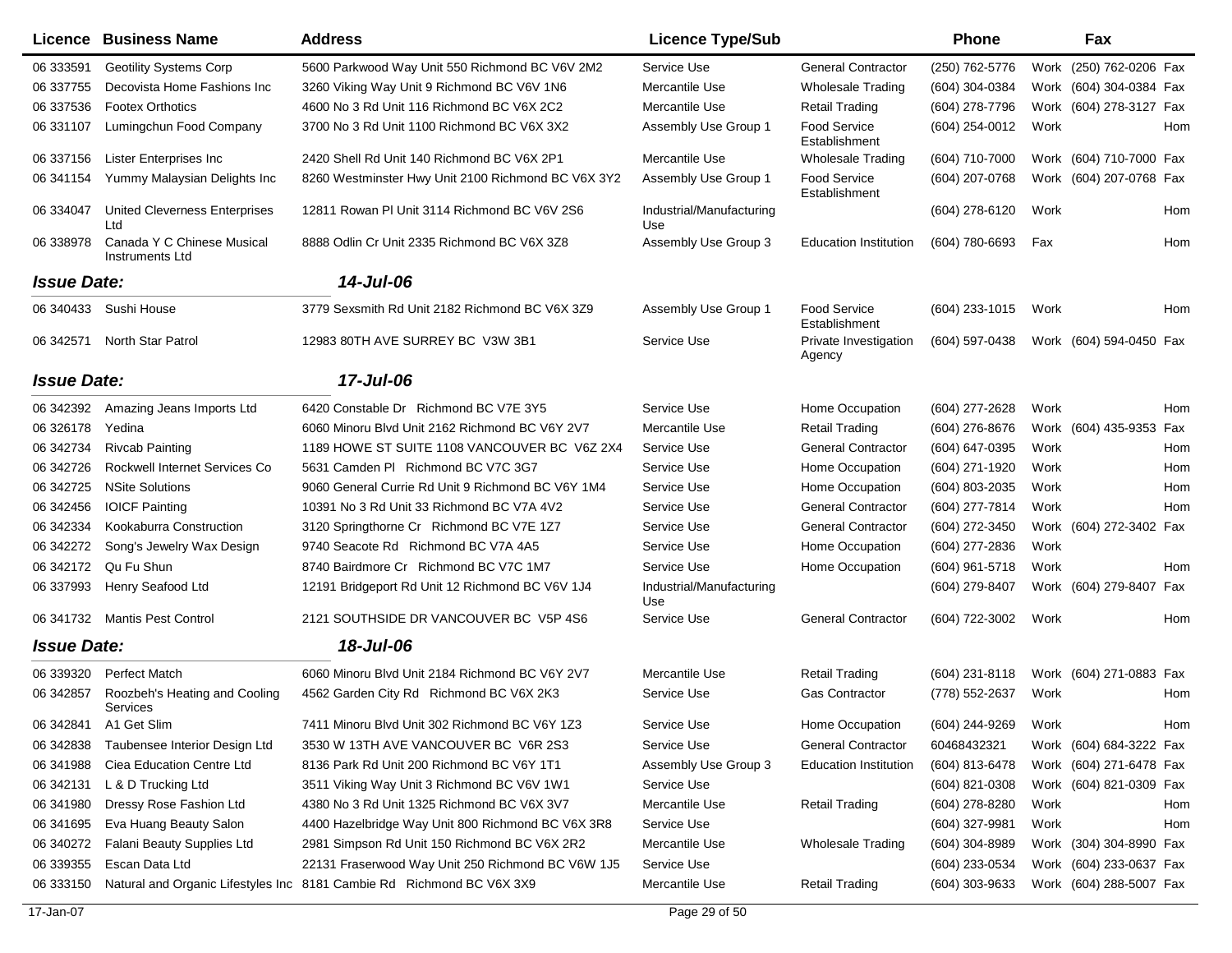|                    | Licence Business Name                         | <b>Address</b>                                               | <b>Licence Type/Sub</b>         |                                      | <b>Phone</b>       |        | Fax                     |     |
|--------------------|-----------------------------------------------|--------------------------------------------------------------|---------------------------------|--------------------------------------|--------------------|--------|-------------------------|-----|
| 06 339221          | CA Realty Ltd                                 | 3580 Moncton St Unit 212 Richmond BC V7E 3A4                 | Service Use                     |                                      | $(604) 868 - 9980$ | Work   |                         | Hom |
| 06 330537          | Jeroel Trading                                | 6060 Minoru Blvd Space 1751 Richmond BC V6Y 2V7              | Mercantile Use                  | <b>Retail Trading</b>                | (604) 720-1938     | Work   |                         | Hom |
| 06 331651          | Payless Car & Truck Rentals Ltd               | 3851 No 3 Rd Richmond BC V6X 2B8                             | Vehicle for Hire                | Class J - Rental<br>Vehicle          | (604) 270-4001     | Work   |                         | Hom |
| 06 335431          | Body and Health                               | 12000 1st Ave Unit 120 Richmond BC V7E 3L9                   | Mercantile Use                  | <b>Retail Trading</b>                | (604) 728-7619     | Work   |                         | Hom |
| 06 342822          | Coffee News Richmond                          | 8071 Bennett Rd Unit 1 Richmond BC V6Y 1N4                   | Service Use                     | Home Occupation                      | (604) 304-9196     |        | Work (778) 229-9805 Fax |     |
| 06 335875          | <b>Flight Centre</b>                          | 3675 Westminster Hwy Unit 110 Richmond BC V7C 5V2            | Service Use                     | <b>Travel Agency</b>                 | (604) 694-8737     |        | Work (604) 304-1098     | Fax |
| 06 336380          | <b>Mango Temptations</b>                      | 8531 Alexandra Rd Unit 128 Richmond BC V6X 1C3               | Assembly Use Group 1            | <b>Food Service</b><br>Establishment | (604) 897-8788     | Work   |                         | Hom |
| 06 338138          | Mondrian Canada Inc                           | 21331 Gordon Way Unit 3150 Richmond BC V6W 1J9               | Mercantile Use                  | <b>Wholesale Trading</b>             | (604) 273-2827     |        | Work (604) 273-2835 Fax |     |
| 06 338874          | <b>Arts Decoration Company</b>                | 11460 Voyageur Way Unit 2 Richmond BC V6X 3E1                | Service Use                     |                                      | (604) 783-3315     | Work   |                         | Hom |
| 06 331649          | Payless Car & Truck Rentals Ltd               | 3851 No 3 Rd Richmond BC V6X 2B8                             | Vehicle for Hire                | Vehicle For Hire<br>Office           | (604) 270-4001     | Work   |                         | Hom |
| <b>Issue Date:</b> |                                               | 19-Jul-06                                                    |                                 |                                      |                    |        |                         |     |
| 06 333387          | Richyou Trade Limited                         | 3771 Jacombs Rd Unit 140 Richmond BC V6V 2L9                 | Mercantile Use                  | Wholesale Trading                    | (604) 518-0768     |        | Work (604) 821-0878 Fax |     |
| 06 342236          | <b>Richmond Pro Badminton Centre</b><br>Inc   | 5800 Minoru Blvd Unit 130 Richmond BC V6X 2A9                | Assembly Use Group 3            | <b>Health Studio</b>                 | (604) 231-0999     |        | Work (604) 231-0997 Fax |     |
| 06 342988          | <b>Swak Creations</b>                         | 11040 Seafield Cr Richmond BC V7A 3H8                        | Service Use                     | Home Occupation                      | (604) 727-7399     | Work   |                         | Hom |
| 06 342914          | <b>Allweather Coatings Ltd</b>                | 2135 MOUNT SEYMOUR PKWY NORTH VANCOUVER<br><b>BC V7H 1E4</b> | Service Use                     | <b>General Contractor</b>            | (604) 929-8800     |        | Work (604) 929-8830 Fax |     |
| 06 342237          | <b>Richmond Pro Badminton Centre</b><br>Inc   | 5800 Minoru Blvd Unit 130 Richmond BC V6X 2A9                | Mercantile Use                  | <b>Retail Trading</b>                | $(604)$ 231-0999   |        | Work (604) 231-0997 Fax |     |
| 06 339265          | The M I S Department                          | 3671 Viking Way Unit 3 Richmond BC V6V 2J5                   | Service Use                     |                                      | (604) 270-4883     |        | Work (604) 270-3812 Fax |     |
| 06 330352          | Premier Paper & Print Services<br>Inc         | 3771 Jacombs Rd Unit 525 Richmond BC V6V 2L9                 | Mercantile Use                  | Wholesale Trading                    | (604) 278-0181     |        | Work (604) 278-0184 Fax |     |
| 06 322947          | Out of Africa Trading                         | 4871 Shell Rd Unit 2150 Richmond BC V6X 3Z6                  | Mercantile Use                  | <b>Wholesale Trading</b>             | $(604)$ 821-0806   |        | Work (604) 821-0807 Fax |     |
| 06 340054          | <b>Mitchell Island Forest Products</b><br>Ltd | 12180 Mitchell Rd Richmond BC V6V 1M8                        | Service Use                     |                                      | (604) 717-1200     |        | Work (604) 717-1237 Fax |     |
| <b>Issue Date:</b> |                                               | 20-Jul-06                                                    |                                 |                                      |                    |        |                         |     |
| 06 342736          | <b>Brinc IP Services Ltd</b>                  | 12633 No 2 Rd Unit 409 Richmond BC V7E 6N5                   | Service Use                     | Home Occupation                      | (604) 484-7910     | Work   |                         | Hom |
| 06 341605          | Force 10 Manufacturing<br>Corporation         | 23080 Hamilton Rd Richmond BC V6V 1C9                        | Industrial/Manufacturing<br>Use |                                      | (604) 522-0233     |        | Work (604) 522-9608 Fax |     |
| 06 343536          | SurvivorBootcamp                              | 516 CARDIFFWAY PORT MOODY BC V3H 3T3                         | Service Use                     |                                      | (604) 644-7238     |        | Work (604) 937-3677 Fax |     |
| 06 342910          | Cloakjordan Trading Co                        | 7560 Moffatt Rd Unit 205 Richmond BC V6Y 1X8                 | Service Use                     | Home Occupation                      | (604) 244-3905     |        | Work (604) 244-3905 Fax |     |
| 06 342823          | Da Vinci Research Consultants                 | 8971 Beckwith Rd Richmond BC V6X 1V4                         | Service Use                     |                                      | (604) 789-5629     | Work   |                         | Hom |
|                    | 06 342818 TAG Plumbing and Heating            | 20073 43RD AVE LANGLEY BC V3A 3B9                            | Service Use                     | Gas Contractor                       | (604) 809-8240     |        | Work (604) 533-3193 Fax |     |
|                    | 06 342773 Amar Development Ltd                | 6465 CANADA WAY BURNABY BC V5E 3P3                           | Service Use                     | <b>General Contractor</b>            | (604) 520-9802     | Work   |                         | Hom |
| 06 343601          | 664847 BC Ltd                                 | 15561 MARINE DR WHITE ROCK BC V4B 1C9                        | Service Use                     | <b>General Contractor</b>            | (604) 536-7333     | Work   |                         | Hom |
| 06 342742          | <b>Supercity Construction Ltd</b>             | 6854 KNIGHT ST VANCOUVER BC V5P 2W3                          | Service Use                     | <b>General Contractor</b>            | (604) 433-1122     |        | Work (604) 433-1122 Fax |     |
| 06 342526          | Canadian Trustway                             | 10451 Shellbridge Way Unit 150 Richmond BC V6X 2W8           | Service Use                     |                                      | (778) 988-6689     | Cellul |                         | Hom |
| 06 341857          | Just Flooring Ltd                             | 12080 Bridgeport Rd Richmond BC V6V 1J3                      | Mercantile Use                  | <b>Retail Trading</b>                | (604) 278-2525     |        | Work (604) 278-2595 Fax |     |
| 06 337861          | 4 You Trading Company Ltd                     | 5300 No 3 Rd Unit 938 Richmond BC V6X 2X9                    | Mercantile Use                  | <b>Wholesale Trading</b>             | (604) 377-8897     | Cellul |                         | Hom |
| 06 336884          | <b>Ginseng King Enterprises Ltd</b>           | 8300 Capstan Way Unit 1076 Richmond BC V6X 4B7               | Mercantile Use                  | <b>Retail Trading</b>                | (604) 273-1382     |        | Work (604) 273-1302 Fax |     |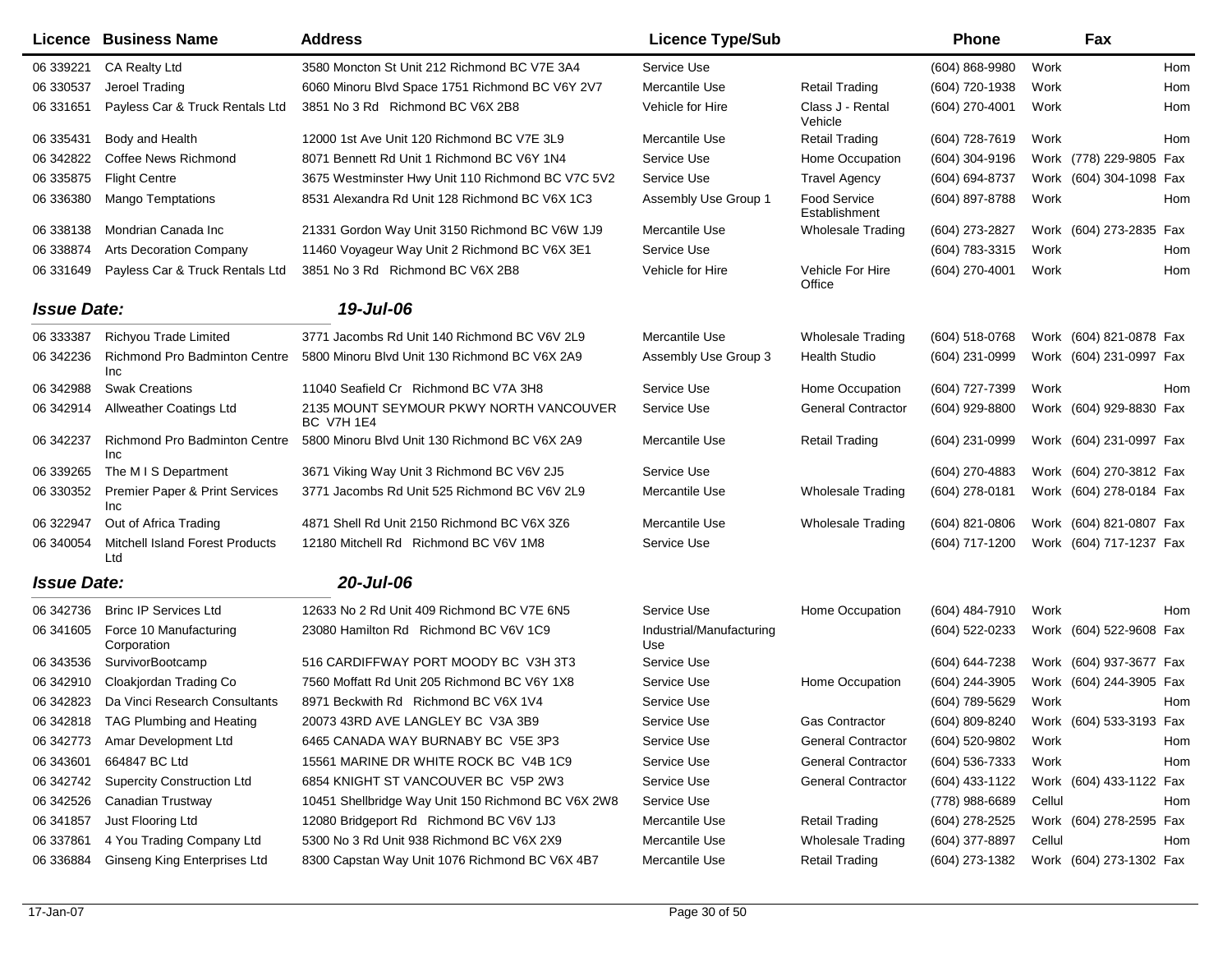|                    | Licence Business Name                                        | <b>Address</b>                                 | <b>Licence Type/Sub</b>         |                                 | <b>Phone</b>     | Fax                     |
|--------------------|--------------------------------------------------------------|------------------------------------------------|---------------------------------|---------------------------------|------------------|-------------------------|
| 06 336088          | Western Chinese Martial Arts &<br><b>Cultural Centre</b>     | 4871 Shell Rd Unit 2155 Richmond BC V6X 3Z6    | Service Use                     |                                 | (604) 649-6594   | Work (604) 720-5311 Fax |
| 06 328472          | 4 You Trading Company Ltd                                    | 5300 No 3 Rd Unit 938 Richmond BC V6X 2X9      | Mercantile Use                  | <b>Retail Trading</b>           | (604) 377-8897   | Cellul<br>Hom           |
| 06 342336          | Pack N Go Shipping                                           | 12860 Clarke PI Unit 140 Richmond BC V6V 2H1   | Service Use                     | <b>Delivery Services</b>        | (604) 303-7447   | Work<br>Hom             |
| 06 342733          | <b>Hawk Security Ltd</b>                                     | 8268 120TH ST SUITE 203 SURREY BC V3W 3N4      | Service Use                     | Private Investigation<br>Agency | $(604)$ 596-6007 | Work (604) 596-6071 Fax |
| <b>Issue Date:</b> |                                                              | 24-Jul-06                                      |                                 |                                 |                  |                         |
| 06 343816          | <b>Modern Interior Concepts</b><br>Designs & Contracting Inc | 2483 YEW ST UNIT 606 VANCOUVER BC V6K 3H3      | Service Use                     | <b>General Contractor</b>       | (604) 738-8818   | Work (604) 738-9418 Fax |
| 06 343865          | <b>B Dhillon Trucking</b>                                    | 3568 Bearcroft Dr Richmond BC V6X 3C3          | Service Use                     | Home Occupation                 | (604) 377-0287   | Work (604) 278-6445 Fax |
| 06 343856          | United Vinyl Sundecks Ltd                                    | 2421 GLENWOOD AVE PORT COQUITLAM BC V3B 1Y7    | Service Use                     | <b>General Contractor</b>       | (604) 351-6070   | Work (604) 942-5340 Hom |
| 06 343796          | <b>Elemental Contracting Ltd</b>                             | 27044 32ND AVE UNIT 136 ALDERGROVE BC V4W 3T2  | Service Use                     | <b>General Contractor</b>       | (778) 882-6767   | Work (866) 558-9917 Fax |
| 06 34 36 79        | Medys Health Care Supply                                     | 10200 Hall Ave Richmond BC V6X 3T9             | Service Use                     | Home Occupation                 | (604) 244-7866   | Work (604) 244-7866 Fax |
| 06 34 38 63        | <b>Contura Building Corporation</b>                          | 2021 134TH ST WHITE ROCK BC V4A 9N8            | Service Use                     | <b>General Contractor</b>       | $(604)$ 538-9618 | Work (604) 538-9617 Fax |
| <b>Issue Date:</b> |                                                              | 25-Jul-06                                      |                                 |                                 |                  |                         |
| 06 34 36 72        | The Kavouras Enterprises Ltd                                 | 5660 Westminster Hwy Richmond BC V7C 1C4       | Service Use                     | Home Occupation                 | (604) 375-4466   | Hom<br>Work             |
| 06 343751          | Jonez Industrial Development<br>(Canada) Inc                 | 5191 Colbeck Rd Richmond BC V7C 3E6            | Service Use                     | Home Occupation                 | (604) 889-9007   | Work (604) 272-1859 Fax |
| 06 343837          | Interactive Success (Canada)<br>Group Inc                    | 7233 Heather St Unit 29 Richmond BC V6Y 4J8    | Service Use                     | Home Occupation                 | (604) 258-8388   | Work (604) 279-0800 Fax |
| 06 343978          | Randy Milliken                                               | 10380 No 6 Rd Richmond BC V6W 1E7              | Service Use                     | <b>General Contractor</b>       | (604) 619-3125   | Work<br>Hom             |
| 06 344072          | Chris Rempel Co                                              | 12110 232 B ST MAPLE RIDGE BC V2X 0X1          | Service Use                     | <b>General Contractor</b>       | (604) 644-5267   | Work<br>Hom             |
| <b>Issue Date:</b> |                                                              | 26-Jul-06                                      |                                 |                                 |                  |                         |
| 06 342989          | Golden Door Iron Work Ltd                                    | 11782 River Rd Unit 158 Richmond BC V6X 1Z7    | Industrial/Manufacturing<br>Use |                                 | (604) 278-2765   | Work (604) 278-2765 Fax |
| 06 344098          | Don Van                                                      | 1355 E 17TH AVE VANCOUVER BC V5V 1C7           | Service Use                     |                                 | (604) 813-1168   | Work<br>Hom             |
| 06 344171          | <b>Sand Dollar Crafts</b>                                    | 5680 Emerald PI Richmond BC V7C 5E3            | Service Use                     | Home Occupation                 | (604) 277-6499   | Work<br>Hom             |
| 06 337442          | <b>MPoint Communication Ltd</b>                              | 2188 No 5 Rd Unit 140 Richmond BC V6X 2T1      | Mercantile Use                  | <b>Wholesale Trading</b>        | $(604)$ 304-1686 | Work (604) 304-1686 Fax |
| 06 341387          | Icing By Claire's #8759                                      | 6060 Minoru Blvd Unit 2232 Richmond BC V6Y 2V7 | Mercantile Use                  | <b>Retail Trading</b>           |                  | Work 95143924456<br>Fax |
| 06 344115          | Seasons Mechanical Inc                                       | 1007 ALPINE PL PORT MOODY BC V3H 3Y5           | Service Use                     | <b>Gas Contractor</b>           | (604) 461-8554   | Work (604) 461-8551 Fax |
| <b>Issue Date:</b> |                                                              | 27-Jul-06                                      |                                 |                                 |                  |                         |
| 04 271835          | Cap Work Nutrition                                           | 13982 Cambie Rd Unit 113 Richmond BC V6V 2K2   | Industrial/Manufacturing<br>Use |                                 | (604) 233-7066   | Work (604) 232-1277 Fax |
|                    | 06 332832 Monster Transports Ltd                             | 13680 Bridgeport Rd Unit 9 Richmond BC V6V 1V3 | Service Use                     | <b>Delivery Services</b>        | (604) 303-0660   | Work (604) 303-0680 Fax |
| 06 344279          | Global Railway Signal &<br><b>Communication Company</b>      | 5611 Holt Ave Richmond BC V7C 5C8              | Service Use                     | Home Occupation                 | (604) 288-9567   | Work (604) 288-9567 Fax |
| 06 344311          | <b>Sunsky Property Services Ltd</b>                          | 7180 Lindsay Rd Unit 107 Richmond BC V7C 3M6   | Service Use                     | <b>General Contractor</b>       | (604) 812-3562   | Work (604) 277-0185 Fax |
|                    | 06 344338  Famous House Renovations                          | 22470 64TH AVE LANGLEY BC V2Y 2K8              | Service Use                     | <b>General Contractor</b>       | (604) 375-1979   | Work<br>Hom             |
| <b>Issue Date:</b> |                                                              | $31$ -Jul-06                                   |                                 |                                 |                  |                         |
| 06 344573          | Jacques Interior Design                                      | 7220 Schaefer Ave Richmond BC V6Y 2X7          | Service Use                     | Home Occupation                 | (604) 276-8214   | Work (604) 276-8210 Fax |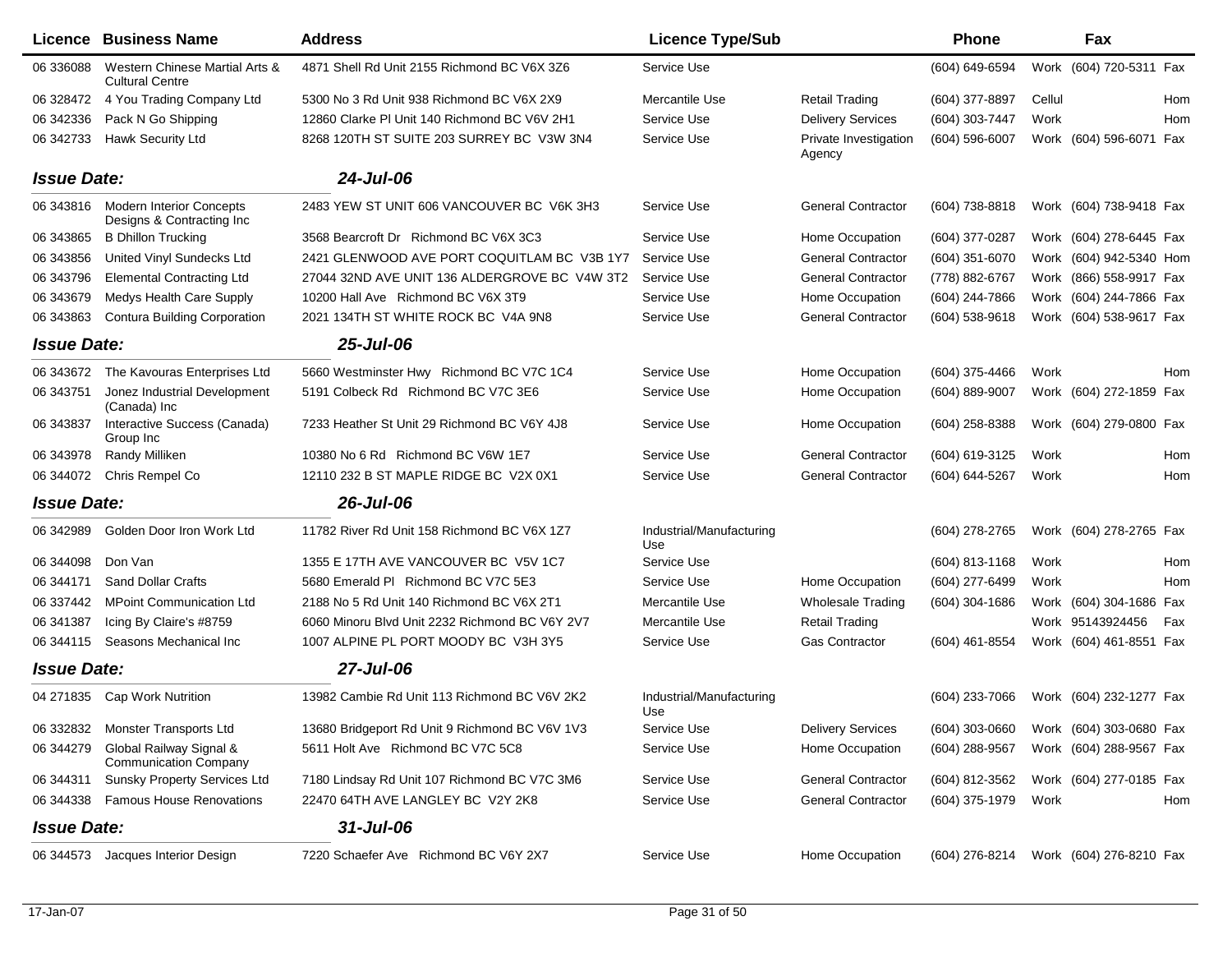|                    | Licence Business Name                               | <b>Address</b>                                     | <b>Licence Type/Sub</b>         |                                      | <b>Phone</b>     |      | Fax                        |
|--------------------|-----------------------------------------------------|----------------------------------------------------|---------------------------------|--------------------------------------|------------------|------|----------------------------|
| <b>Issue Date:</b> |                                                     | $1-Aug-06$                                         |                                 |                                      |                  |      |                            |
| 06 340077          | A Top Carpets Ltd                                   | 11400 Bridgeport Rd Unit 109 Richmond BC V6X 1T2   | Mercantile Use                  | <b>Retail Trading</b>                | (604) 738-5188   | Work | Hom                        |
| 06 344742          | Gaia Developments Ltd                               | 7142 114 A ST DELTA BC V4E 1X5                     | Service Use                     | <b>General Contractor</b>            | (604) 764-7738   |      | Work (604) 502-7738 Fax    |
| 06 344 651         | Jean Lin Trading (Canada) Inc                       | 4540 No 3 Rd Unit 1430 Richmond BC V6X 4E4         | Mercantile Use                  | <b>Retail Trading</b>                | (604) 233-0559   |      | Work (604) 271-2019 Fax    |
| 06 341701          | Power Technology Inc                                | 5600 Parkwood Way Unit 555 Richmond BC V6V 2M2     | Service Use                     |                                      | (604) 940-8828   |      | Work (604) 940-3233 Fax    |
| 06 329563          | Bright Way Logistics Co Ltd                         | 12160 Vickers Way Unit 2 Richmond BC V6V 1H9       | Service Use                     |                                      | (604) 761-8556   |      | Work (604) 288-0626 Fax    |
| 06 342843          | Li's Congee House Inc                               | 4380 No 3 Rd Unit 1238 Richmond BC V6X 3V7         | Assembly Use Group 1            | <b>Food Service</b><br>Establishment | (778) 883-8978   | Work | Hom                        |
| <b>Issue Date:</b> |                                                     | $2$ -Aug-06                                        |                                 |                                      |                  |      |                            |
| 06 333053          | Toy Revenge Hobbies And<br><b>Entertainment Ltd</b> | 8700 McKim Way Unit 1198 Richmond BC V6X 4A5       | Mercantile Use                  | <b>Retail Trading</b>                | $(604)$ 781-1681 | Work | Hom                        |
| 06 342171          | Ironwood Optometry Clinic                           | 11688 Steveston Hwy Unit 8020 Richmond BC V7A 1N6  | Mercantile Use                  | <b>Retail Trading</b>                | (604) 271-3937   |      | Work (604) 271-3938 Fax    |
| 06 342820          | Lehigh Northwest Cement                             | 3600 Lysander Lane Unit 320 Richmond BC V7B 1C3    | Service Use                     |                                      | (604) 946-0411   |      | Work (604) 946-2229<br>Fax |
| 06 34 28 91        | Pot & Plant                                         | 4151 Hazelbridge Way Unit 1280 Richmond BC V6X 4J7 | Mercantile Use                  | <b>Retail Trading</b>                | (604) 295-6692   | Work | Hom                        |
| 06 344 668         | Nu-Trend Plumbing & Heating                         | 13630 116TH AVE SURREY BC V3R 2S9                  | Service Use                     | <b>Plumbing Contractor</b>           | (604) 584-7104   | Work | Hom                        |
| 06 344821          | <b>APM Trading Corp</b>                             | 8120 Jones Rd Unit 418 Richmond BC V6Y 4B1         | Service Use                     | Home Occupation                      | (604) 278-2077   |      | Work (604) 278-2077 Fax    |
| <b>Issue Date:</b> |                                                     | $3 - Aug-06$                                       |                                 |                                      |                  |      |                            |
| 06 344940          | Blue Bananas Design Group Inc                       | 8120 Jones Rd Unit 219 Richmond BC V6Y 4B1         | Service Use                     | Home Occupation                      | $(604)$ 288-7413 |      | Work (604) 677-5811 Fax    |
| 06 343781          | Enagic USA Inc                                      | 8291 Ackroyd Rd Unit 110 Richmond BC V6X 3K5       | Mercantile Use                  | <b>Retail Trading</b>                | (604) 214-0065   |      | Work (604) 214-0067 Fax    |
| 06 339473          | Spa Yoga Fitness Ltd                                | 8181 Cambie Rd Unit 3330 Richmond BC V6X 3X9       | Assembly Use Group 3            | <b>Health Studio</b>                 | (604) 273-6798   |      | Work (604) 270-6798 Fax    |
| 06 344074          | Ocean F & B Industries Ltd                          | 9200 Walford St Richmond BC V6X 1P3                | Service Use                     | Home Occupation                      | (604) 270-9113   | Work | Hom                        |
| 06 343893          | K L J Business Strategy Inc                         | 7900 Westminster Hwy Unit 120 Richmond BC V6X 1A5  | Service Use                     |                                      | (604) 727-3832   |      | Cellul (866) 845-4853 Fax  |
| <b>Issue Date:</b> |                                                     | 4-Aug-06                                           |                                 |                                      |                  |      |                            |
| 06 344585          | Performax                                           | 6451 Princess Lane Unit 1110 Richmond BC V7E 6R7   | Industrial/Manufacturing<br>Use |                                      | (604) 231-9916   |      | Work (604) 272-3309 Fax    |
| 06 344590          | Ivy Health Products Inc                             | 4800 No 3 Rd Unit 125 Richmond BC V6X 3A6          | Mercantile Use                  | <b>Retail Trading</b>                | $(604)$ 214-0886 |      | Work (604) 435-8069 Fax    |
| 06 344 656         | CVI Auto Inc                                        | 2420 Shell Rd Unit 140 Richmond BC V6X 2P1         | Service Use                     |                                      | (604) 247-0500   |      | Work (604) 247-0500 Fax    |
| 06 344921          | Bookmovers International<br>Publishing              | 8191 General Currie Rd Unit 17 Richmond BC V6Y 1L9 | Service Use                     | Home Occupation                      | (604) 276-2575   |      | Work (604) 276-2575 Fax    |
| <b>Issue Date:</b> |                                                     | $9 - Aug-06$                                       |                                 |                                      |                  |      |                            |
| 06 344587          | <b>Raymond Cabinet Manufacture</b><br>Lta           | 2288 No 5 Rd Unit 160 Richmond BC V6X 2T1          | Industrial/Manufacturing<br>use |                                      | $(604)$ 214-0068 |      | Work (604) 214-0058 Fax    |
| 06 344922          | 3E Flooring Enterprises Ltd                         | 4631 Shell Rd Unit 180 Richmond BC V6X 3M4         | Mercantile Use                  | Wholesale Trading                    | (604) 304-8434   |      | Work (604) 304-8434 Fax    |
| 06 344919          | Dr Ivy Hui Inc                                      | 8191 Saba Rd Unit 110 Richmond BC V6Y 4B4          | Service Use                     |                                      | $(604)$ 232-1099 |      | Work (604) 232-1098 Fax    |
| 06 344781          | Golden Travel Ltd                                   | 8175 Park Rd Richmond BC V6Y 1S9                   | Service Use                     | <b>Travel Agency</b>                 | (604) 207-8029   | Work | Hom                        |
| 06 344586          | Direct Canada Computer Inc                          | 13900 Maycrest Way Unit 155 Richmond BC V6V 3E2    | Service Use                     |                                      | (604) 821-1751   |      | Work (604) 821-1757 Fax    |
| 06 343714          | Plaza Premium Lounge                                | 3880 Grant McConachie Way Richmond BC              | Assembly Use Group 2            |                                      | $(604)$ 276-6688 |      | Work (604) 276-8620 Fax    |
| 06 341534          | Migun Vancouver Thermal<br>Massager                 | 4351 No 3 Rd Unit 168 Richmond BC V6X 3A7          | Mercantile Use                  | <b>Retail Trading</b>                | (604) 207-8938   | Work | Hom                        |
| 06 331647          | <b>Great Well Enterprises Ltd</b>                   | 11938 Bridgeport Rd Unit 230 Richmond BC V6X 1T2   | Service Use                     |                                      | (604) 273-8373   |      | Hom (604) 273-8373 Fax     |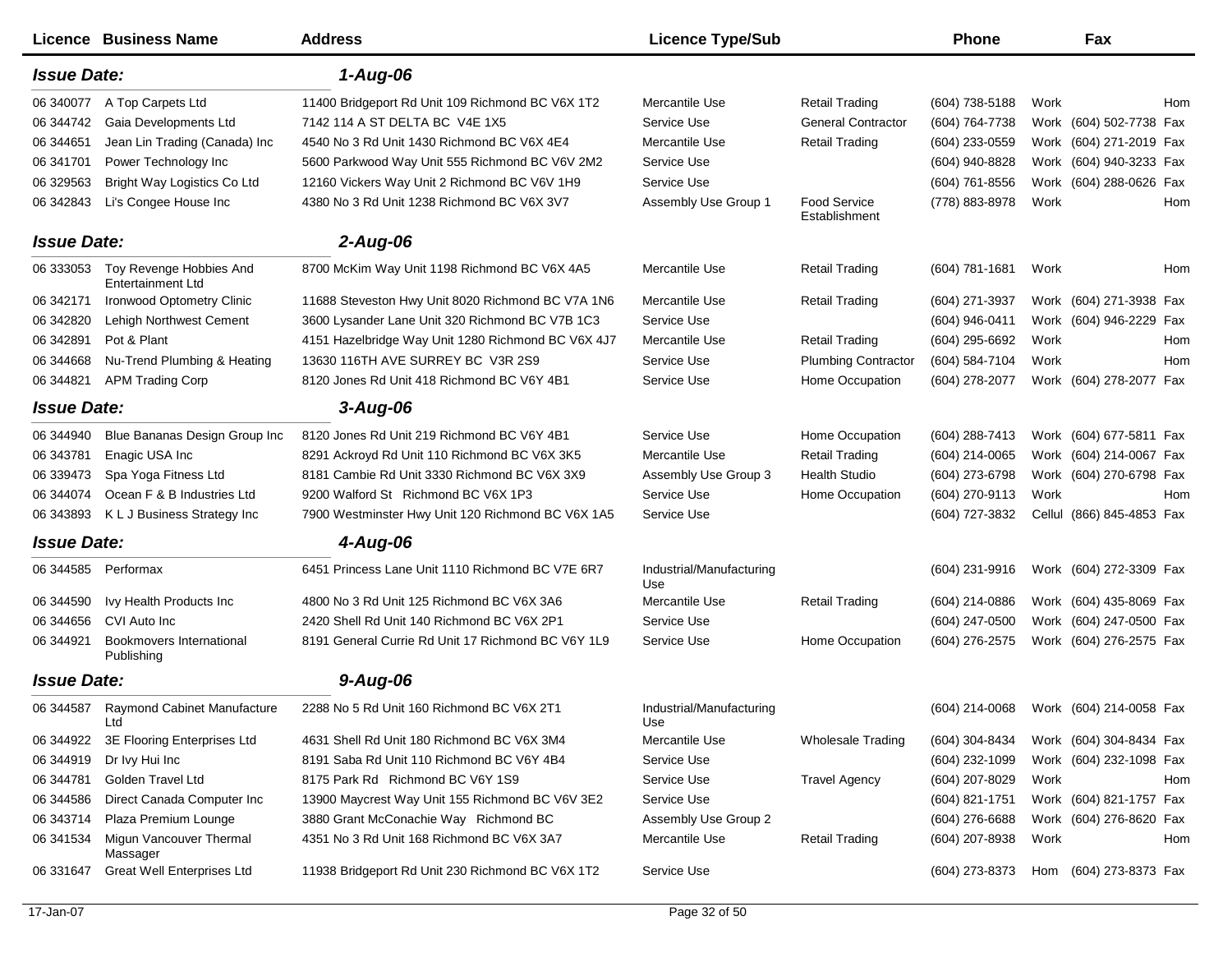|                    | Licence Business Name                                           | <b>Address</b>                                           | <b>Licence Type/Sub</b>         |                                                    | <b>Phone</b>   |      | Fax                     |     |
|--------------------|-----------------------------------------------------------------|----------------------------------------------------------|---------------------------------|----------------------------------------------------|----------------|------|-------------------------|-----|
| 06 344785          | William D MacLeod Law<br>Corporation                            | 5811 Cooney Rd Unit 305 Richmond BC V6X 3M1              | Service Use                     |                                                    | (604) 273-7201 |      | Work (604) 273-7202 Fax |     |
| <b>Issue Date:</b> |                                                                 | 10-Aug-06                                                |                                 |                                                    |                |      |                         |     |
| 06 338674          | All Media Installations                                         | 27269 34TH AVE ALDERGROVE BC V4W 4A6                     | Service Use                     | <b>Electrical Contractor</b>                       | (604) 856-1363 |      | Work (604) 856-1362 Fax |     |
| 06 345308          | Abdul Mobile Mechanic                                           | 10920 Anahim Dr Richmond BC V7A 3C5                      | Service Use                     | Home Occupation                                    | (778) 881-1715 | Work |                         | Hom |
| <b>Issue Date:</b> |                                                                 | $11-Au$ g-06                                             |                                 |                                                    |                |      |                         |     |
| 05 317598          | Sweetwilliams Giftware Co                                       | 9100 Blundell Rd Unit 485 Richmond BC V6Y 2N9            | Mercantile Use                  | <b>Retail Trading</b>                              | (604) 207-9338 |      | Work (604) 207-9399 Fax |     |
| 06 337438          | Micky's Convenience Store &<br>International Food Bazaar        | 5481 No 3 Rd Richmond BC V6X 2C7                         | Assembly Use Group 1            | <b>Food Service</b><br>Establishment, Take-<br>Out | (604) 304-5481 | Work |                         | Hom |
| 06 345489          | G M Import and Export                                           | 7151 Moffatt Rd Unit 78 Richmond BC V6Y 1X9              | Service Use                     | Home Occupation                                    | (604) 232-1180 |      | Work (604) 232-1180 Fax |     |
| 06 345224          | Nelson KW Cheung & Co                                           | 6571 Juniper Dr Richmond BC V7E 4Z4                      | Service Use                     |                                                    | (604) 868-8809 |      | Work (604) 241-8316 Fax |     |
| 06 344746          | Vae Nortrak Ltd                                                 | 21300 Gordon Way Unit 208 Richmond BC V6W 1M2            | Service Use                     |                                                    | (604) 273-3030 |      | Work (604) 273-9741 FAX |     |
| 06 339099          | A P Hair Studio                                                 | 8100 Ackroyd Rd Unit 145 Richmond BC V6X 3K2             | Service Use                     |                                                    | (604) 231-8989 | Work |                         | Hom |
| 06 333728          | K S Cho Tae Kwon Do                                             | 6916 No 3 Rd Richmond BC V6Y 2C5                         | Assembly Use Group 3            | <b>Health Studio</b>                               | (604) 247-0037 | Work |                         | Hom |
| 06 330456          | Micky's Convenience Store &<br><b>International Food Bazaar</b> | 5481 No 3 Rd Richmond BC V6X 2C7                         | Mercantile Use                  | <b>Retail Trading</b>                              | (604) 304-5481 | Work |                         | Hom |
| 06 330278          | Hong Dao Business<br>Development Ltd                            | 7951 Alderbridge Way Unit 140 Richmond BC V6X 2A4        | Mercantile Use                  | Wholesale Trading                                  | (604) 721-1699 |      | Work (604) 277-3991 Fax |     |
| 06 329909          | <b>Pamir Market Ltd</b>                                         | 10811 No 4 Rd Unit 180 Richmond BC V7A 2Z5               | Mercantile Use                  | <b>Retail Trading</b>                              | (604) 275-2052 |      | Work (604) 535-5863 Fax |     |
| 06 329712          | T R Automotive                                                  | 11951 Mitchell Rd Unit 175 Richmond BC V6V 1T5           | Service Use                     |                                                    | (604) 779-7715 | Work |                         | Hom |
| 06 334387          | Sweet 23 Dessert Cafe                                           | 8580 Alexandra Rd Unit 2010 Richmond BC V6X 4B3          | Assembly Use Group 1            | Food Service<br>Establishment                      | (778) 883-9233 | Work |                         | Hom |
| <b>Issue Date:</b> |                                                                 | 14-Aug-06                                                |                                 |                                                    |                |      |                         |     |
| 05 319475          | First Foto Enterprisce Ltd                                      | 13988 Maycrest Way Unit 150 Richmond BC V6V 3C3          | Industrial/Manufacturing<br>Use |                                                    | (778) 322-8382 | Work |                         | Hom |
| 06 345546          | <b>UPA Group Canada Limited</b><br>Partnership                  | 1000 WEST 3RD AVE UNIT 300 NORTH VANCOUVER<br>BC V7P 3J6 | Service Use                     | <b>General Contractor</b>                          | (604) 987-5500 |      | Work (604) 988-4424 Fax |     |
| <b>Issue Date:</b> |                                                                 | 15-Aug-06                                                |                                 |                                                    |                |      |                         |     |
| 06 344584          | Hong Kong Cafeteria Inc                                         | 8260 Westminster Hwy Unit 2390 Richmond BC V6X 3Y2       | Assembly Use Group 1            | <b>Food Service</b><br>Establishment, Take-<br>Out | (604) 808-1959 | Work |                         | Hom |
| 06 345103          | <b>Elephant Enterprises Ltd</b>                                 | 8700 McKim Way Unit 2138 Richmond BC V6X 4A5             | Mercantile Use                  | <b>Retail Trading</b>                              | (778) 858-6364 | Work |                         | Hom |
| 06 344580          | <b>Sweet Expressions</b>                                        | 3088 Airey Dr Unit 37 Richmond BC V6X 4A3                | Service Use                     | Home Occupation                                    | (604) 303-6744 |      | Work (604) 303-6744 Fax |     |
| 06 343995          | eCompu Chinese Learning<br>Centre                               | 8888 Odlin Cr Unit 2035 Richmond BC V6X 3Z8              | Assembly Use Group 3            | Education Institution                              | (604) 247-1920 | Work |                         | Hom |
| 06 343511          | Alfa Microsystems Ltd                                           | 13700 Mayfield PI Unit 1120 Richmond BC V6V 2E4          | Service Use                     |                                                    | (604) 247-2532 |      | Work (604) 247-2533 Fax |     |
| 06 338841          | Aim High Education Center                                       | 3779 Sexsmith Rd Unit 1200 Richmond BC V6X 3Z9           | Assembly Use Group 3            | <b>Education Institution</b>                       | (604) 773-3165 | Work |                         | Hom |
| 06 335560          | Mission Institute Inc                                           | 3779 Sexsmith Rd Unit 1203 Richmond BC V6X 3Z9           | Service Use                     |                                                    | (604) 762-8163 |      | Work (604) 324-2673 Fax |     |
| 05 319118          | Kidzone Playcentre Inc                                          | 4391 No 3 Rd Unit 105 Richmond BC V6X 2C3                | Vending Machine Use             | \$.25 or More                                      | (604) 618-4922 | Work |                         | Hom |
| 05 31 91 16        | Kidzone Playcentre Inc                                          | 4391 No 3 Rd Unit 105 Richmond BC V6X 2C3                | Assembly Use Group 1            | <b>Food Service</b><br>Establishment               | (604) 618-4922 | Work |                         | Hom |
| 05 319110          | Kidzone Playcentre Inc                                          | 4391 No 3 Rd Unit 105 Richmond BC V6X 2C3                | Assembly Use Group 3            | Commercial<br>Entertainment                        | (604) 618-4922 | Work |                         | Hom |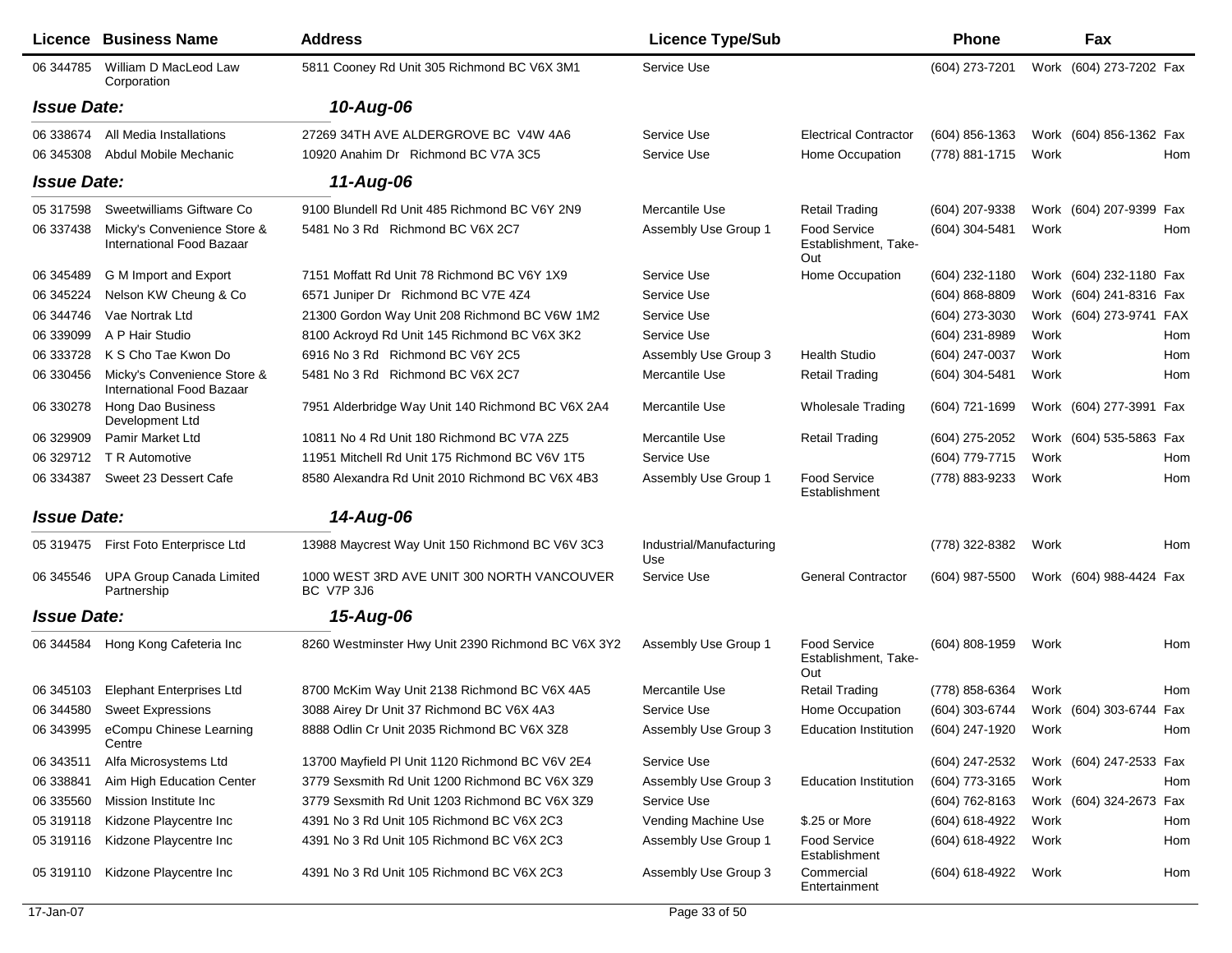|                    | <b>Licence Business Name</b>                                 | <b>Address</b>                                    | <b>Licence Type/Sub</b>   |                                             | Phone            |      | Fax                     |     |
|--------------------|--------------------------------------------------------------|---------------------------------------------------|---------------------------|---------------------------------------------|------------------|------|-------------------------|-----|
| 06 342532          | Robinson Wireless/Virgin Mobile<br>Mini-Store                | 6060 Minoru Blvd Space 2161 Richmond BC V6Y 2V7   | Mercantile Use            | <b>Retail Trading</b>                       | (604) 214-2080   |      | Work (306) 586-6211 Fax |     |
| 06 345 651         | Nikuya Construction                                          | 5368 TRAFALGAR ST VANCOUVER BC V6N 1B9            | Service Use               | <b>General Contractor</b>                   | (604) 254-4129   |      | Work (604) 216-2929 Fax |     |
| <b>Issue Date:</b> |                                                              | 16-Aug-06                                         |                           |                                             |                  |      |                         |     |
| 06 345372          | Pacific Transport Consultants Ltd                            | 10168 Kilby Dr Unit 1 Richmond BC V6X 3W2         | Service Use               | Home Occupation                             | (604) 303-8728   |      | Work (604) 303-8738 Fax |     |
| 06 345714          | PCC                                                          | 2829 E 22ND AVE VANCOUVER BC V5M 2Y1              | Service Use               | <b>General Contractor</b>                   | (604) 518-9182   | Work |                         | Hom |
| 06 345708          | Tri-Can Consulting Ltd                                       | 13759 111 A AVE SURREY BC V3R 2C8                 | Service Use               | <b>General Contractor</b>                   | (604) 294-3885   |      | Work (604) 294-3885 Fax |     |
| 06 345706          | Starshine Renovations Inc.                                   | 8066 168TH ST SURREY BC V4N 4Y8                   | Service Use               | <b>General Contractor</b>                   | (604) 576-6449   | Work |                         | Hom |
| 06 345 646         | <b>Brenter</b>                                               | 1455 W 56TH AVE VANCOUVER BC V6P 1R6              | Vending Machine Use       | \$.25 or More                               | (604) 230-4138   | Work |                         | Hom |
| 06 345591          | Metro West Consulting                                        | 7680 Granville Ave Unit 703 Richmond BC V6Y 4B9   | Service Use               | Home Occupation                             | (604) 214-9671   |      | Work (604) 214-9672 Fax |     |
| 06 345445          | <b>Szabina's Cleaning Services</b>                           | 10831 Maddocks Rd Richmond BC V7A 3M8             | Service Use               | Home Occupation                             | (604) 720-5362   |      | Work (604) 303-9540 Fax |     |
| 06 345059          | Noblecon Enterprises Ltd                                     | 21300 Gordon Way Unit 213 Richmond BC V6W 1M2     | Service Use               | <b>General Contractor</b>                   | (604) 244-1012   |      | Work (604) 244-1016 Fax |     |
| 06 34 35 57        | <b>Food Express</b>                                          | 4540 No 3 Rd Unit 1130 Richmond BC V6X 4E4        | Assembly Use Group 1      | Food Service<br>Establishment, Take-<br>Out | (604) 278-8335   |      | Work (604) 272-2908 Fax |     |
| 06 337021          | Gun Hao Spa                                                  | 8580 Alexandra Rd Unit 1095 Richmond BC V6X 4B3   | <b>Adult Oriented Use</b> | Bodyrub Studio                              | (604) 278-6163   | Work |                         | Hom |
| 05 320165          | Olympic Drives & Equipment Ltd                               | 6751 Graybar Rd Unit 120 Richmond BC V6W 1H3      | Mercantile Use            | <b>Wholesale Trading</b>                    | (604) 207-8444   |      | Work (604) 207-8441     | Fax |
| 06 345567          | Jolly Medical International<br>(Canada) Company              | 8871 Lansdowne Rd Unit 908 Richmond BC V6X 3X8    | Service Use               | Home Occupation                             | (604) 638-9169   | Work |                         | Hom |
| <b>Issue Date:</b> |                                                              | 17-Aug-06                                         |                           |                                             |                  |      |                         |     |
| 06 345550          | Fold-A-Tools Management Inc                                  | 12300 Horseshoe Way Unit 108 Richmond BC V7A 4Z1  | Service Use               |                                             | (604) 277-4530   |      | Work (604) 277-4509 Fax |     |
| 06 345859          | R D M Enterprises Ltd                                        | 11580 134TH ST SURREY BC V3R 0H5                  | Service Use               | <b>General Contractor</b>                   | $(604)$ 580-6211 |      | Work (604) 580-8989 Fax |     |
| 06 345912          | <b>Tutor Power Learning Centre</b>                           | 10520 Kozier Dr Richmond BC V7E 5L6               | Service Use               | Home Occupation                             | (604) 721-1889   |      | Work (604) 271-9875 Fax |     |
| 06 345799          | Sweet Vancouver Economic &<br>Multit-Cultural Exchange Co    | 8091 Jones Rd Unit 5 Richmond BC V6Y 1L5          | Service Use               | Home Occupation                             | (604) 279-9648   |      | Work (604) 279-9648 Fax |     |
| 06 345 658         | Eric Kemp                                                    | 6651 Minoru Blvd Unit 610 Richmond BC V6Y 1Z2     | Service Use               | Home Occupation                             | (604) 278-5141   | Work |                         | Hom |
| 06 344515          | Ironwood Flight Centre                                       | 11666 Steveston Hwy Unit 3030 Richmond BC V7A 5J3 | Service Use               |                                             | (604) 304-2021   |      | Work (604) 304-2016 Fax |     |
| 06 34 36 91        | <b>Holey Soles</b>                                           | 6551 No 3 Rd Richmond BC V6Y 2B6                  | Mercantile Use            | <b>Retail Trading</b>                       | (604) 214-0164   |      | Work (604) 263-5517 Fax |     |
| 06 34 28 39        | <b>Fulton Holdings Ltd</b>                                   | 8181 Cambie Rd Unit 5530 Richmond BC V6X 3X9      | Service Use               |                                             | (604) 441-1878   | Work |                         | Hom |
| 06 342291          | <b>Broadmoor Medical Clinic</b>                              | 10151 No 3 Rd Unit 118 Richmond BC V7A 4R6        | Service Use               |                                             | (604) 273-9920   |      | Work (604) 273-9924 Fax |     |
| 06 345926          | <b>Terra Pacific Industries Ltd</b>                          | 5850 LARCH ST UNIT 603 VANCOUVER BC V6M 4E2       | Service Use               | <b>General Contractor</b>                   | (604) 821-1250   |      | Work (604) 821-1253 Fax |     |
| 06 341819          | Kawaii Collection                                            | 8338 Capstan Way Unit 1238 Richmond BC V6X 4B5    | Mercantile Use            | <b>Retail Trading</b>                       | (604) 214-3819   | Work |                         | Hom |
| 06 331127          | DS Education Centre of Canada<br>Inc                         | 8788 McKim Way Unit 3200 Richmond BC V6X 4E2      | Assembly Use Group 3      | <b>Education Institution</b>                | (604) 214-9689   |      | Work (604) 214-9686 Fax |     |
| <b>Issue Date:</b> |                                                              | 21-Aug-06                                         |                           |                                             |                  |      |                         |     |
| 06 345844          | <b>Westward Shipping Ltd</b>                                 | 13353 Commerce Pkwy Unit 2208 Richmond BC V6V 2X7 | Service Use               |                                             | (604) 273-6141   |      | Work (604) 273-4300 Fax |     |
| 06 345980          | Golden Bridge International<br><b>Enterprise Company Ltd</b> | 8591 Blundell Rd Unit 22 Richmond BC V6Y 1K2      | Service Use               | Home Occupation                             | (604) 277-9153   |      | Work (604) 277-9153 Fax |     |
| 06 34 6000         | International Superior Innovation<br>Co                      | 8391 Bennett Rd Unit 313 Richmond BC V6Y 1N4      | Service Use               | Home Occupation                             | $(604)$ 303-0467 |      | Work (604) 303-0467 Fax |     |
| 06 346005          | <b>Alive Safety Consulting</b>                               | 8700 Pigott Rd Richmond BC V7A 2C4                | Service Use               | Home Occupation                             | (604) 275-4175   | Work |                         | Hom |
| 06 34 6040         | Palati Custom Homes Inc                                      | 8891 Dorval Rd Richmond BC V7C 4W7                | Service Use               | <b>General Contractor</b>                   | (604) 961-4243   | Work |                         | Hom |
| 06 345 645         | Jimmy's Home Decor                                           | 8888 Odlin Cr Unit 2130 Richmond BC V6X 3Z8       | Mercantile Use            | <b>Retail Trading</b>                       | (778) 688-3542   |      | Work (604) 277-3542 Fax |     |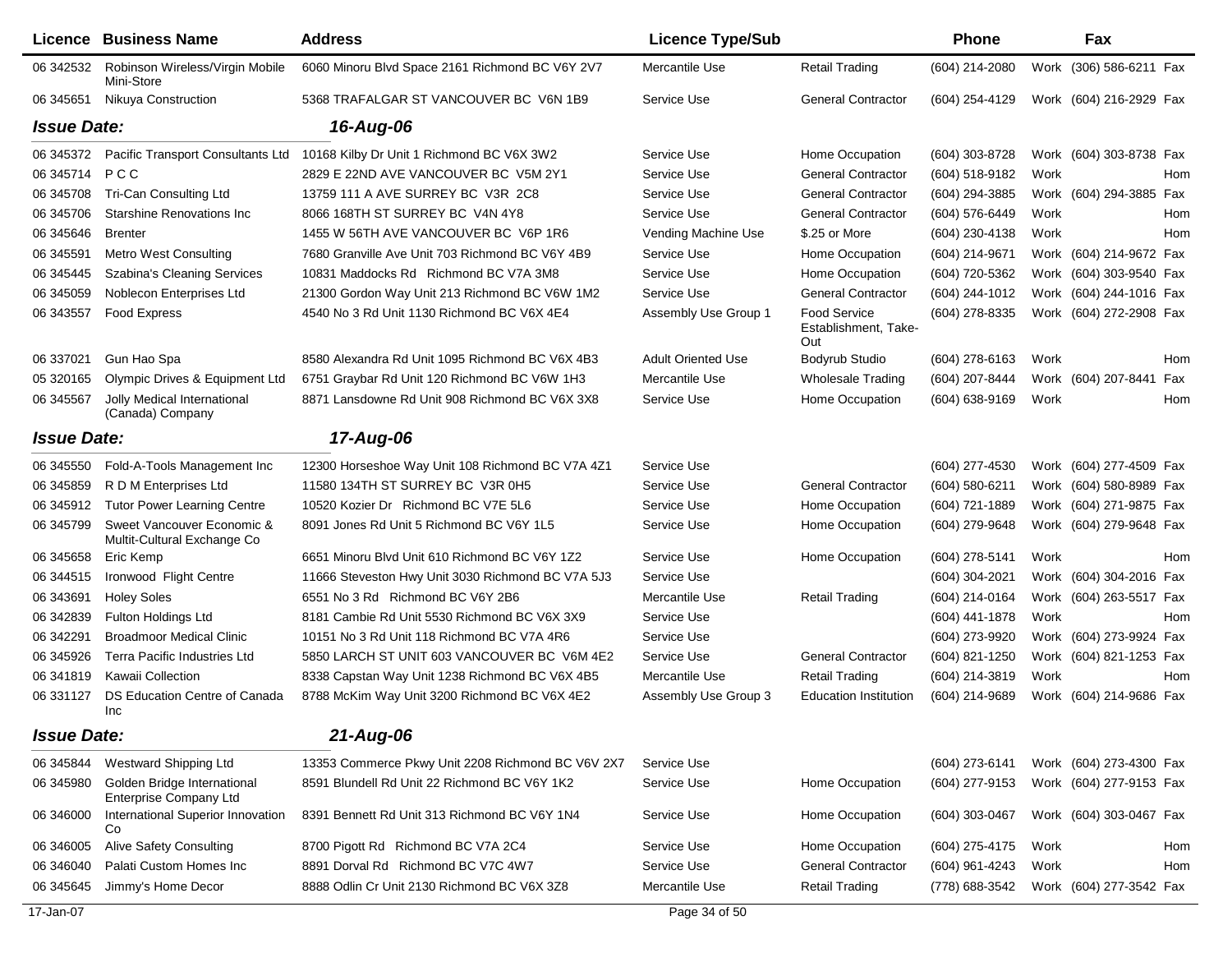|                    | <b>Licence Business Name</b>                           | <b>Address</b>                                                | <b>Licence Type/Sub</b> |                                                    | <b>Phone</b>   | Fax                     |     |
|--------------------|--------------------------------------------------------|---------------------------------------------------------------|-------------------------|----------------------------------------------------|----------------|-------------------------|-----|
| 06 34 60 61        | Golden Draperies & Blinds Ltd                          | 2414 MAIN ST UNIT 18 VANCOUVER BC V5T 3E3                     | Service Use             |                                                    | (604) 874-4928 | Work (604) 321-7817 Fax |     |
| 06 345521          | Hula King                                              | 8888 Odlin Cr Unit 3010 Richmond BC V6X 3Z8                   | Mercantile Use          | <b>Retail Trading</b>                              | (604) 339-8202 | Work                    | Hom |
| 06 34 6049         | <b>Family Merchant Holdings</b>                        | 6431 Goldsmith Dr Richmond BC V7E 4G6                         | Service Use             | Home Occupation                                    | (604) 277-3220 | Work                    | Hom |
| 06 345 601         | <b>Global Collective Design</b><br>Incorporated        | 11300 No 5 Rd Unit 130 Richmond BC V7A 5J7                    | Service Use             |                                                    | (604) 277-9963 | Work (604) 277-3177 Fax |     |
| 06 345588          | Dr Ink                                                 | 8260 Westminster Hwy Richmond BC V6X 3Y2                      | Mercantile Use          | <b>Retail Trading</b>                              | (778) 882-2004 | Work                    | Hom |
| 06 345520          | <b>Seattle Chinese Times</b>                           | 8888 Odlin Cr Unit 3010 Richmond BC V6X 3Z8                   | Service Use             |                                                    | (604) 303-8790 | Work                    | Hom |
| 06 345367          | <b>Phoenix Dancing Fireworks</b><br>(Canada) Ltd       | 5811 Cooney Rd Unit 212 Richmond BC V6X 3M1                   | Service Use             |                                                    | (604) 270-6610 | Work (604) 270-6614 Fax |     |
| 06 344513          | M J D Mechanical                                       | 2337 TOWNLINE RD UNIT 23 ABBOTSFORD BC V2S<br>1M <sub>3</sub> | Service Use             | <b>Gas Contractor</b>                              | (604) 864-0955 | Work (604) 864-0950 Fax |     |
| 06 34 29 12        | Natural Life Enterprises Ltd                           | 8788 McKim Way Unit 2110 Richmond BC V6X 4E2                  | Mercantile Use          | <b>Retail Trading</b>                              | (604) 782-3092 | Work                    | Hom |
| 06 32 6196         | <b>Modern Shear Creations Ltd</b>                      | 5461 No 3 Rd Richmond BC V6X 2C7                              | Service Use             |                                                    | (604) 786-5468 | Work                    | Hom |
| 06 345 600         | Active International Freight Ltd                       | 10551 Shellbridge Way Unit 147 Richmond BC V6X 2W9            | Service Use             |                                                    | (604) 276-0166 | Work (604) 276-0167 Fax |     |
| <b>Issue Date:</b> |                                                        | 22-Aug-06                                                     |                         |                                                    |                |                         |     |
| 06 331471          | A-Group Cargo Terminal Inc                             | 12071 Jacobson Way Unit 120 Richmond BC V6W 1L5               | Service Use             |                                                    | (604) 275-7711 | Work (604) 275-7709 Fax |     |
| <b>Issue Date:</b> |                                                        | $23 - Aug-06$                                                 |                         |                                                    |                |                         |     |
| 06 346241          | <b>Batt-Man Insulation</b>                             | 9467 PRINCE CHARLES BLVD UNIT 122 SURREY BC<br><b>V3V 7G1</b> | Service Use             | <b>General Contractor</b>                          | (604) 951-3439 | Work (604) 951-3437 Fax |     |
| 06 34 6144         | Jindu Trading Ltd                                      | 8140 Williams Rd Unit 272 Richmond BC V7A 1G5                 | Service Use             | Home Occupation                                    | (604) 272-6292 | Work                    | Hom |
| 06 34 6170         | <b>Briarhall Consultants</b>                           | 9211 Williams Rd Richmond BC V7A 1G8                          | Service Use             | Home Occupation                                    | (604) 207-6522 | Work (604) 207-0565 Fax |     |
| 06 34 6208         | <b>Benning Construction Ltd</b>                        | 6782 RYALL CR DELTA BC V4E 1M4                                | Service Use             | <b>General Contractor</b>                          | (604) 599-8999 | Work                    | Hom |
| <b>Issue Date:</b> |                                                        | 25-Aug-06                                                     |                         |                                                    |                |                         |     |
|                    | 06 337312 Mia Shaping and Fitness<br>Dancing Studio    | 4351 No 3 Rd Unit 150 Richmond BC V6X 3A7                     | Assembly Use Group 3    |                                                    | (604) 278-3098 | Work (604) 278-3098 Fax |     |
| 06 343631          | Grace Food Company Ltd                                 | 8888 Odlin Cr Unit 2165 Richmond BC V6X 3Z8                   | Assembly Use Group 1    | <b>Food Service</b><br>Establishment, Take-<br>Out | (604) 233-0958 | Work (604) 233-0958 Fax |     |
| 06 345266          | Dr Muhammad Atif Iqbal -<br>Homeopathy Clinic          | 11590 Cambie Rd Unit 255 Richmond BC V6X 3Z5                  | Service Use             |                                                    | (604) 726-5336 | Work                    | Hom |
| 06 345907          | Vivian Chan                                            | 7111 Lynnwood Dr Unit 7 Richmond BC V7C 5S9                   | Service Use             | Home Occupation                                    | (604) 803-1261 | Work                    | Hom |
| 06 34 6110         | <b>Oriental Star Enterprises</b><br>(Canada) Ltd       | 5144 Topaz PI Richmond BC V7C 4Z4                             | Service Use             | Home Occupation                                    | (604) 303-6896 | Work (604) 303-6896 Hom |     |
| 06 34 6112         | <b>Fraserstyle Enterprise</b><br>International Company | 7211 Bridge St Richmond BC V6Y 2S6                            | Service Use             | Home Occupation                                    | (604) 288-8112 | Work (604) 288-8112 Fax |     |
| 06 346117          | Signs Of Life Design Company                           | 4768 53RD ST UNIT 211 DELTA BC V4K 5B2                        | Service Use             | <b>General Contractor</b>                          | (604) 940-1088 | Work (604) 940-7456 Fax |     |
| 06 34 65 64        | Inline Construction Ltd                                | 7570 CONRAD ST BURNABY BC V5A 2H7                             | Service Use             | <b>General Contractor</b>                          | (604) 434-4284 | Work (604) 434-2396 Fax |     |
| 06 34 6619         | Roberston Kolbeins Teevan<br>Gallaher Ltd              | 1965 W 4TH AVE UNIT 202 VANCOUVER BC V6J 1M8                  | Service Use             | <b>General Contractor</b>                          | (604) 736-4344 | Work (604) 736-8235 Fax |     |
| <b>Issue Date:</b> |                                                        | 28-Aug-06                                                     |                         |                                                    |                |                         |     |
| 06 34 6010         | Bong Wear Co Ltd                                       | 5744 Musgrave Cr Richmond BC V7C 5N3                          | Service Use             | <b>General Contractor</b>                          | (604) 231-9716 | Work                    | Hom |
| 06 34 6662         | 0765450 B C Ltd                                        | 6611 Mang Rd Richmond BC V7C 2Y1                              | Service Use             | Home Occupation                                    | (604) 727-1885 | Work                    | Hom |
| 06 34 64 39        | <b>Spirit Building Services Ltd</b>                    | 3336 QUEENS AVE VANCOUVER BC V5R 4T8                          | Service Use             |                                                    | (604) 488-4735 | Work                    | Hom |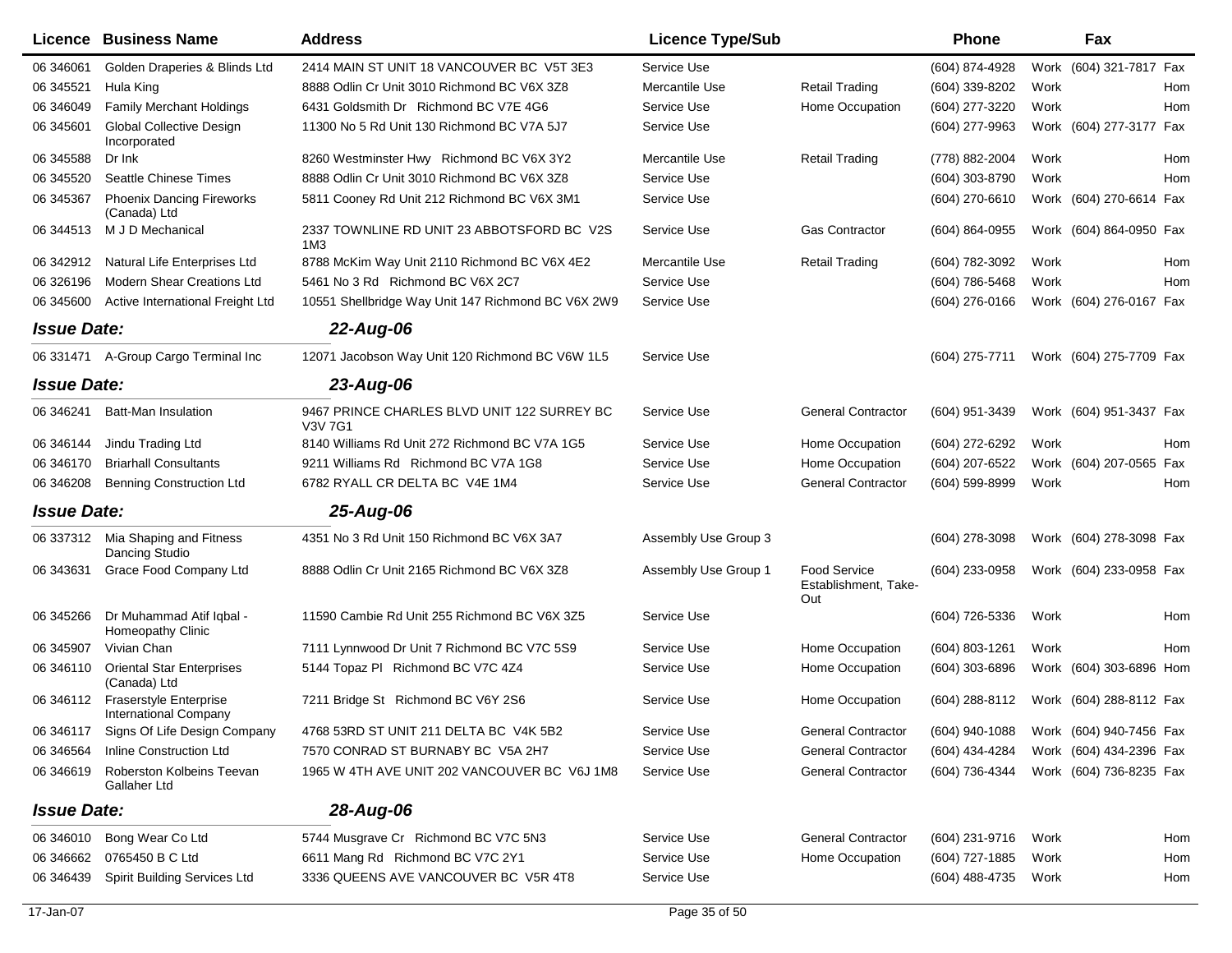|                    | <b>Licence Business Name</b>                                  | <b>Address</b>                                     | <b>Licence Type/Sub</b>         |                           | <b>Phone</b>     |        | Fax                     |     |
|--------------------|---------------------------------------------------------------|----------------------------------------------------|---------------------------------|---------------------------|------------------|--------|-------------------------|-----|
| 06 34 6445         | <b>Blessings Construction and</b><br><b>Renovation Co Ltd</b> | 5883 MONARCH ST BURNABY BC V5G 4J5                 | Service Use                     | <b>General Contractor</b> | (604) 436-3896   | Work   | (604) 436-3896 Fax      |     |
| <b>Issue Date:</b> |                                                               | 29-Aug-06                                          |                                 |                           |                  |        |                         |     |
| 06 341226          | Uni Nature Dental Enterprises<br>(BC) Inc                     | 3260 Viking Way Unit 5 Richmond BC V6V 1N6         | Industrial/Manufacturing<br>Use |                           | (604) 270-8911   |        | Work (604) 270-8871 Fax |     |
| 06 344829          | Rightside Interactive Inc                                     | 11871 Horseshoe Way Unit 1157 Richmond BC V7A 5H5  | Service Use                     |                           | $(604)$ 275-5562 |        | Work (604) 275-5662 Fax |     |
| 06 345167          | President Video                                               | 8181 Cambie Rd Unit 1150 Richmond BC V6X 3X9       | Mercantile Use                  | <b>Retail Trading</b>     | (604) 728-7212   | Cellul |                         | Hom |
| 06 345529          | Epcor                                                         | 10451 Shellbridge Way Unit 215 Richmond BC V6X 2W8 | Service Use                     |                           | (604) 270-9236   |        | Work (604) 270-3851 Fax |     |
| <b>Issue Date:</b> |                                                               | 30-Aug-06                                          |                                 |                           |                  |        |                         |     |
| 06 34 6166         | <b>Transparent Solutions Corp</b>                             | 4611 No 6 Rd Unit 220 Richmond BC V6V 2L3          | Service Use                     |                           | (604) 628-7762   | Work   |                         | Hom |
| 06 337384          | Damien's Belgian Waffles<br>Factory Ltd                       | 3891 Chatham St Unit 2 Richmond BC V7E 2Z6         | Industrial/Manufacturing<br>Use |                           | (604) 218-3230   |        | Work (60) 428-8045 Fax  |     |
| 06 34 6860         | <b>Spandrel Construction</b><br>Corporation                   | 7405 BARRYMORE DR DELTA BC V4C 6X3                 | Service Use                     | <b>General Contractor</b> | (604) 501-2567   |        | Work (604) 501-2523 Fax |     |
| 06 34 690 3        | P D McLaren Limited                                           | 5069 BERESFORD ST BURNABY BC V5J 1H8               | Service Use                     |                           | $(604)$ 437-0616 |        | Work (604) 434-9120 Fax |     |
| 06 34 68 21        | Al's Trees and Gardens                                        | 4303 OXFORD ST BURNABY BC V5C 1E3                  | Service Use                     | <b>General Contractor</b> | (604) 298-2871   |        | Work (604) 298-2797 Fax |     |
| 06 34 62 66        | Vista International Trading<br>Company                        | 8788 McKim Way Unit 3100 Richmond BC V6X 4E2       | Service Use                     |                           | (778) 772-2306   |        | Work (604) 677-5498 Fax |     |
| 06 34 60 59        | Hawkridge Systems LLC                                         | 10451 Shellbridge Way Unit 204 Richmond BC V6X 2W8 | Service Use                     |                           | (604) 241-4223   |        | Work (604) 241-4223 Fax |     |
| 06 342593          | Yi-Feng Chinese Medicine and<br>Acupuncture Clinic            | 4400 Hazelbridge Way Unit 520 Richmond BC V6X 3R8  | Service Use                     |                           | (604) 275-9578   |        | Work (604) 275-9578 Fax |     |
| 06 337388          | Damien's Belgian Waffles<br>Factory Ltd                       | 3891 Chatham St Unit 2 Richmond BC V7E 2Z6         | Mercantile Use                  | <b>Retail Trading</b>     | (604) 218-3230   |        | Work (60) 428-8045 Fax  |     |
| 06 337632          | Robert P Campbell Law Office                                  | 8171 Cook Rd Unit 215 Richmond BC V6Y 3T8          | Service Use                     |                           | (604) 273-7575   |        | Work (604) 273-8475 Fax |     |
| 06 34 610 5        | Yia-Jia Immigrating Consultants                               | 5900 No 3 Rd Unit 780 Richmond BC V6X 3P7          | Service Use                     |                           | (604) 233-7072   |        | Work (604) 233-7079 Fax |     |
| <b>Issue Date:</b> |                                                               | $31 - Aug-06$                                      |                                 |                           |                  |        |                         |     |
| 06 34 6717         | Denny's Restaurant                                            | 1755 BROADWAY ST UNIT 310 VANCOUVER BC V6J<br>4S5  | Service Use                     | <b>General Contractor</b> | (604) 730-6622   |        | Work (604) 730-4645 Fax |     |
| 06 34 6880         | <b>Horizon Contracting</b>                                    | 1515 GRANVILLE ST UNIT 710 VANCOUVER BC V6Z<br>2M8 | Service Use                     | <b>General Contractor</b> | (604) 433-3165   | Work   |                         | Hom |
| 06 34 6118         | Merryway Travel Service Ltd                                   | 8279 Saba Rd Unit 160 Richmond BC V6Y 4B6          | Service Use                     | <b>Travel Agency</b>      | (604) 288-9266   |        | Work (604) 214-6648 Hom |     |
| 06 345535          | S & W Produce Supplier Inc                                    | 9591 Francis Rd Richmond BC V6X 3A6                | Service Use                     | Home Occupation           | (604) 719-3282   | Work   |                         | Hom |
| 06 347421          | Smart Home Shop Inc                                           | 1365 PEMBERTON AVE NORTH VANCOUVER BC V7P<br>2R6   | Service Use                     | <b>General Contractor</b> | (604) 990-7627   | Work   |                         | Hom |
| <b>Issue Date:</b> |                                                               | 5-Sep-06                                           |                                 |                           |                  |        |                         |     |
| 06 347540          | DMS Roofing                                                   | 10371 Seaham Cr Richmond BC V7A 3Y4                | Service Use                     | <b>General Contractor</b> | $(604)$ 277-6657 |        | Work (604) 277-3735 Fax |     |
| 06 34 6642         | Aileen Enterprises Inc                                        | 3571 Viking Way Unit 1 Richmond BC V6V 1W1         | Mercantile Use                  | <b>Wholesale Trading</b>  | (604) 270-9859   |        | Work (604) 270-3157 Fax |     |
| 06 347544          | Super-Art Renovation                                          | 4180 Fisher Dr Richmond BC V6X 3S4                 | Service Use                     | <b>General Contractor</b> | (604) 273-6918   | Work   |                         | Hom |
| 06 347442          | L & G Trading                                                 | 7800 St Albans Rd Unit 119 Richmond BC V6Y 3Y5     | Service Use                     | Home Occupation           | (604) 273-3199   |        | Work (604) 273-3199 Fax |     |
| 06 34 669 6        | <b>Concord Universal Enterprises</b><br>Ltd                   | 4400 Hazelbridge Way Unit 350 Richmond BC V6X 3R8  | Service Use                     |                           | (778) 322-5166   | Work   |                         | Hom |
| 06 34 6690         | Express Home Health (Canada)<br>Inc                           | 11180 River Rd Unit 2110 Richmond BC V6X 1Z5       | Mercantile Use                  | <b>Wholesale Trading</b>  | (604) 303-6991   |        | Work (604) 303-6997 Fax |     |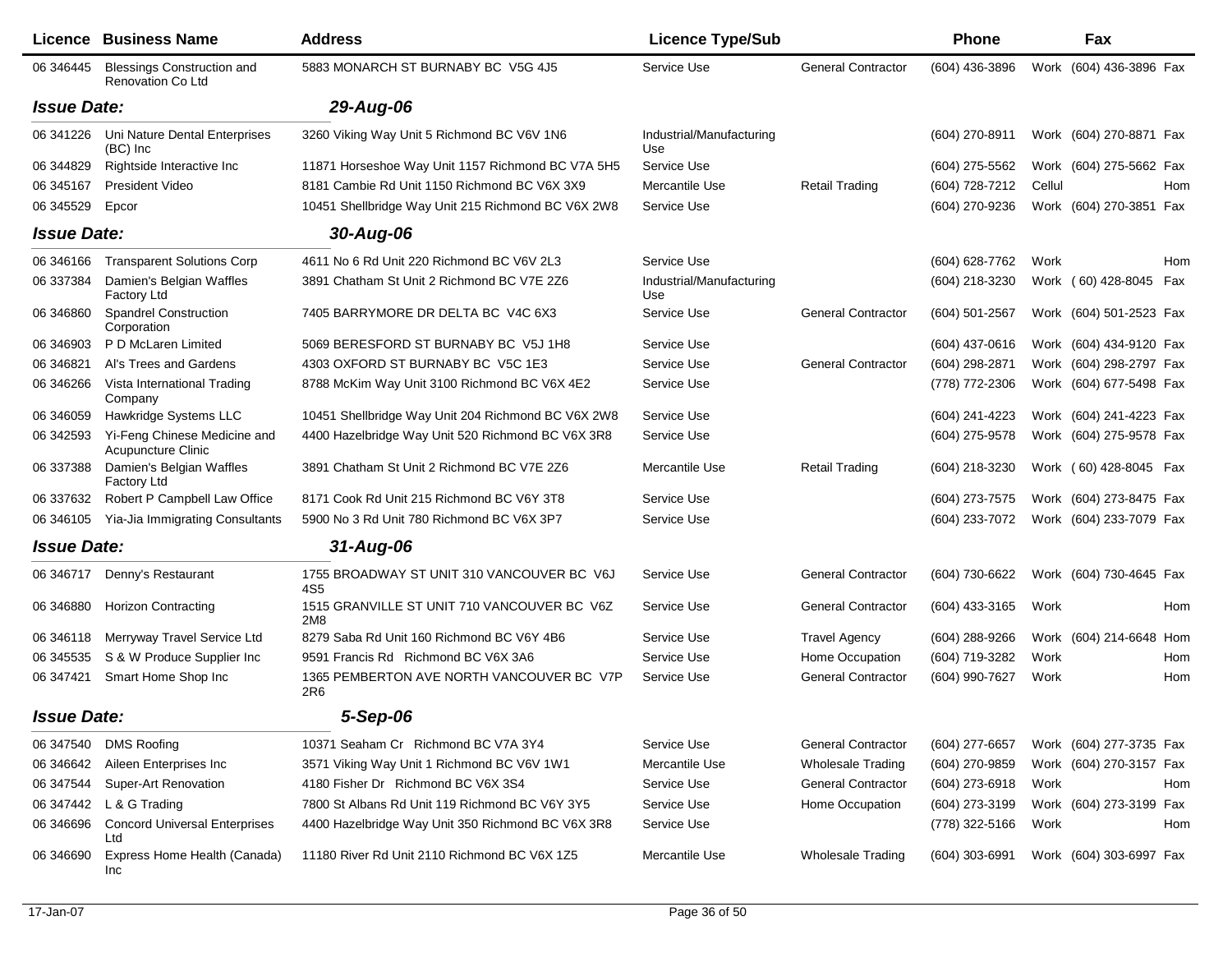|                    | Licence Business Name                                            | <b>Address</b>                                     | <b>Licence Type/Sub</b>         |                                                    | Phone            | Fax                     |                         |
|--------------------|------------------------------------------------------------------|----------------------------------------------------|---------------------------------|----------------------------------------------------|------------------|-------------------------|-------------------------|
|                    | 06 346102 Montpetit Studios                                      | 12371 No 2 Rd Unit 140 Richmond BC V7E 2G3         | Industrial/Manufacturing<br>Use |                                                    | (604) 279-2248   |                         | Work (604) 279-2248 Fax |
| 06 344051          | Cartridge World                                                  | 3080 St Edwards Dr Unit 105 Richmond BC V6X 4C4    | Mercantile Use                  | <b>Retail Trading</b>                              | (604) 232-9465   | Work                    | Hom                     |
| 06 334121          | Unique Audio Inc                                                 | 12151 Bridgeport Rd Unit 105 Richmond BC V6V 1J4   | Mercantile Use                  | <b>Retail Trading</b>                              | (604) 306-8687   | Work                    | Hom                     |
| 06 334118          | Unique Audio Inc                                                 | 12151 Bridgeport Rd Unit 105 Richmond BC V6V 1J4   | Service Use                     |                                                    | (604) 306-8687   | Work                    | Hom                     |
| 03 245356          | 8 Juice                                                          | 4151 Hazelbridge Way Unit 3150 Richmond BC V6X 4J7 | Assembly Use Group 1            | <b>Food Service</b><br>Establishment, Take-<br>Out | (604) 883-6883   | Work                    | Hom                     |
| 06 34 6448         | Future Science Canada Inc                                        | 3830 Jacombs Rd Unit 105 Richmond BC V6V 1Y6       | Service Use                     |                                                    | (604) 484-9819   |                         | Work (604) 484-9817 Fax |
| 06 347597          | Dave Beauchamp                                                   | 13540 Blundell Rd Richmond BC V6W 1B5              | Service Use                     | <b>General Contractor</b>                          | (604) 244-7602   | Work                    | Hom                     |
| <b>Issue Date:</b> |                                                                  | $6-Sep-06$                                         |                                 |                                                    |                  |                         |                         |
| 06 347639          | Lee Young Ho                                                     | 8866 MONROE RD BURNABY BC V3N 4E6                  | Service Use                     | <b>General Contractor</b>                          | (604) 517-4673   |                         | Work (604) 517-4673 Fax |
| 06 347640          | Solarfavor Technology Inc                                        | 9400 Chapmond Cr Richmond BC V7E 1M5               | Service Use                     | <b>General Contractor</b>                          | (604) 271-6998   |                         | Work (604) 271-6998 Fax |
| <b>Issue Date:</b> |                                                                  | 7-Sep-06                                           |                                 |                                                    |                  |                         |                         |
| 06 34 6693         | <b>Richmond Traditional Chinese</b><br><b>Orthopaedic Clinic</b> | 8140 Cook Rd Unit 103 Richmond BC V6Y 1V1          | Service Use                     |                                                    | (604) 909-2392   | Work                    | Hom                     |
| 06 347689          | Double Shine Cleaning Service                                    | 5656 HALLEY AVE UNIT 308 BURNABY BC V5H 2P8        | Service Use                     |                                                    | (604) 781-0982   | Work                    | Hom                     |
| 06 347805          | <b>Wisdom Star Career Services</b>                               | 11673 7th Ave Unit 207 Richmond BC V7E 4X3         | Service Use                     | Home Occupation                                    | (778) 668-0386   | Cellul                  | Hom                     |
| <b>Issue Date:</b> |                                                                  | 8-Sep-06                                           |                                 |                                                    |                  |                         |                         |
|                    | 06 345908 Bean Factory Ltd                                       | 4151 Hazelbridge Way Unit 3180 Richmond BC V6X 4J7 | Assembly Use Group 1            | <b>Food Service</b><br>Establishment, Take-<br>Out | (604) 295-6693   | Work                    | Hom                     |
| 06 347991          | Mayday Cleaning Services Inc                                     | 910 TUPPER AVE UNIT 6 COQUITLAM BC V3K 1A5         | Service Use                     |                                                    | (604) 540-8801   |                         | Work (604) 540-8707 Fax |
| 06 347990          | Kisu Kisu Designs                                                | 22771 Norton Crt Unit 3 Richmond BC V6V 2W7        | Service Use                     | Home Occupation                                    | (604) 526-1124   | Work                    | Hom                     |
| 06 347736          | Kyocera Mita Canada Ltd                                          | 21300 Gordon Way Unit 118 Richmond BC V6W 1M2      | Service Use                     |                                                    | (604) 207-2802   |                         | Work (604) 207-2812 Fax |
| 06 347862          | <b>Reid Developments Ltd</b>                                     | 362 BALFOUR DR COQUITLAM BC V3K 6C5                | Service Use                     | <b>General Contractor</b>                          | (604) 733-3799   |                         | Work (604) 733-3799 Fax |
| <b>Issue Date:</b> |                                                                  | 11-Sep-06                                          |                                 |                                                    |                  |                         |                         |
| 06 348020          | Lubberts Landscaping &<br>Maintenance                            | 11680 Dewsbury Dr Richmond BC V6X 2Y7              | Service Use                     | Home Occupation                                    | (604) 781-7222   | Work                    | Hom                     |
| 06 348039          | Mtrage Plumbing                                                  | 3760 ALBERT ST UNIT 1404 BURNABY BC V5C 5Y8        | Service Use                     | <b>Plumbing Contractor</b>                         | (604) 767-2242   | Work                    | Hom                     |
| 06 348098          | <b>Bell Mechanical</b>                                           | 10620 150TH ST UNIT 2206 SURREY BC V37 7N6         | Service Use                     | <b>Plumbing Contractor</b>                         | (604) 951-1428   | Work                    | Hom                     |
| <b>Issue Date:</b> |                                                                  | 12-Sep-06                                          |                                 |                                                    |                  |                         |                         |
|                    | 06 330012 Impulse Sports                                         | 4151 Hazelbridge Way Unit 2850 Richmond BC V6X 4J7 | Mercantile Use                  | <b>Retail Trading</b>                              | $(604)$ 288-1002 | Work (604) 288-1004 Fax |                         |
| 06 348087          | Mountaintop Multiculture Centre                                  | 5740 Garrison Rd Unit 30 Richmond BC V7C 5E7       | Service Use                     | Home Occupation                                    | (604) 275-6689   |                         | Work (604) 275-7578 Fax |
| 06 348079          | Doron Trucking                                                   | 10271 Steveston Hwy Unit 12 Richmond BC V7A 1N2    | Service Use                     |                                                    | (604) 244-2377   |                         | Work (604) 244-2374 Fax |
| 06 347665          | American Street Style Inc                                        | 6551 No 3 Rd Richmond BC V6Y 2B6                   | Mercantile Use                  | <b>Retail Trading</b>                              | (604) 306-8442   | Work                    | Hom                     |
| 06 347652          | Burnaby South College Inc                                        | 8181 Cambie Rd Unit 5510 Richmond BC V6X 3X9       | Assembly Use Group 3            | <b>Education Institution</b>                       | (604) 618-7171   | Work                    | Hom                     |
| 06 347654          | Above Auto Collision Restoration<br>& Custom Inc                 | 1200 Valmont Way Unit 160 Richmond BC V6V 1Y4      | Service Use                     |                                                    | (778) 883-5339   | Work                    | Hom                     |
| 06 348092          | James Lodewijkx                                                  | 20565 96A AVE LANGLEY BC V1M 2H3                   | Service Use                     | Gas Contractor                                     | (604) 315-8447   | Work                    | Hom                     |
| 06 344707          | 99 Degrees Celsius                                               | 4380 No 3 Rd Unit 1445 Richmond BC V6X 3V7         | Mercantile Use                  | <b>Retail Trading</b>                              | (604) 436-6172   | Work (604) 436-6172 Fax |                         |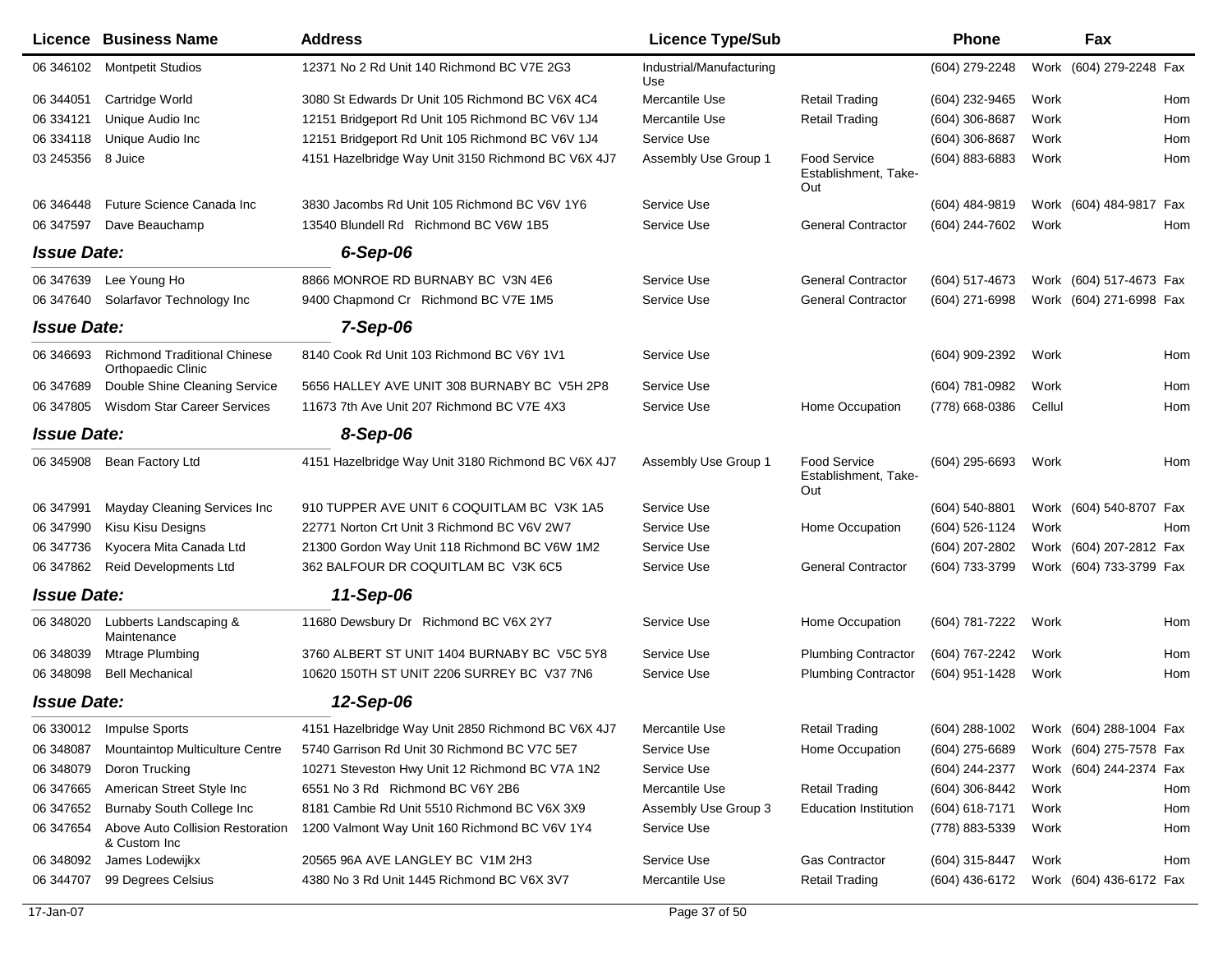|                    | Licence Business Name                                                      | <b>Address</b>                                | <b>Licence Type/Sub</b>         |                                                    | <b>Phone</b>   |      | Fax                     |     |
|--------------------|----------------------------------------------------------------------------|-----------------------------------------------|---------------------------------|----------------------------------------------------|----------------|------|-------------------------|-----|
|                    | 06 324165 U C Glass Ltd                                                    | 2351 Simpson Rd Unit 5 Richmond BC V6X 2R2    | Industrial/Manufacturing<br>Use |                                                    | (604) 726-6505 |      | Work (604) 589-2008 Fax |     |
| 05 321233          | 1st Choice Vending                                                         | 11620 Twigg PI Richmond BC V6V 2K7            | Service Use                     |                                                    | (604) 232-4100 |      | Work (604) 327-7344 Fax |     |
| 05 321149          | 1st Choice Vending                                                         | 11620 Twigg PI Richmond BC V6V 2K7            | Vending Machine Use             | \$.25 or More                                      | (604) 232-4100 |      | Work (604) 327-7344 Fax |     |
| 06 345460          | Bento Nouveau Ltd                                                          | 4651 No 3 Rd Richmond BC V6X 2C4              | Assembly Use Group 1            | <b>Food Service</b><br>Establishment, Take-<br>Out | (604) 233-2407 |      | Work (604) 941-6873 Fax |     |
| 06 345549          | Johal Wholesale Enterprises Ltd                                            | 4431 Vanguard Rd Richmond BC V6X 2P6          | Mercantile Use                  | Automobile Dealer                                  | (604) 916-8712 | Work |                         | Hom |
| <b>Issue Date:</b> |                                                                            | 13-Sep-06                                     |                                 |                                                    |                |      |                         |     |
| 06 348142          | Nexgen Cycles                                                              | 22636 Fraserbank Cr Richmond BC V6V 2L8       | Service Use                     | Home Occupation                                    | (604) 307-3665 | Work |                         | Hom |
| 06 348209          | Ryan Industries Canada Ltd                                                 | 8011 Ryan Rd Unit 111 Richmond BC V7A 2E4     | Service Use                     | Home Occupation                                    | (604) 275-2215 |      | Work (604) 275-2267 Fax |     |
| 06 348307          | A Clean Slate Concierge<br>Services Company                                | 12633 No 2 Rd Unit 415 Richmond BC V7E 6N5    | Service Use                     | Home Occupation                                    | (604) 274-6400 | Work |                         | Hom |
| <b>Issue Date:</b> |                                                                            | 14-Sep-06                                     |                                 |                                                    |                |      |                         |     |
| 06 347760          | Vancouver Professional<br>Immigration Consultants Inc                      | 12830 Clarke PI Unit 240 Richmond BC V6V 2H5  | Service Use                     |                                                    | (778) 888-1218 | Work |                         | Hom |
| 06 348467          | <b>Miss Filly Enterprises</b>                                              | 8131 Rideau Dr Richmond BC V7A 4M6            | Service Use                     | Home Occupation                                    | (604) 275-9060 |      | Work (866) 710-0884 Fax |     |
| 06 348339          | Ray Davis Plumbing                                                         | 5338 1A AVE DELTA BC V4M 1C5                  | Service Use                     | Gas Contractor                                     | (604) 943-6614 |      | Work (604) 943-6614 Fax |     |
| 06 347889          | Woodpro Software Inc                                                       | 2680 Shell Rd Unit 208 Richmond BC V6X 4C9    | Service Use                     |                                                    | (604) 270-2595 |      | Work (604) 244-7966 Fax |     |
| 06 344885          | We Do Recycling                                                            | 11566 Eburne Way Unit 130 Richmond BC V6V 2G7 | Industrial/Manufacturing<br>Use |                                                    | (778) 882-0609 | Work |                         | Hom |
| 06 347687          | Jusco Health & Slimming<br>Products                                        | 8788 McKim Way Unit 1170 Richmond BC V6X 4E2  | Mercantile Use                  | <b>Retail Trading</b>                              | (604) 233-0636 |      | Work (604) 233-0639 Fax |     |
| 06 345984          | <b>ICM Consulting</b>                                                      | 12951 Bathgate Way Richmond BC V6V 1Y5        | Service Use                     |                                                    | (604) 277-4456 |      | Work (604) 277-5594 Fax |     |
| 06 345237          | Jawanda & Wong International<br>Manpower Agencies & Services<br><b>Inc</b> | 6211 Granville Cr Richmond BC V7C 2V3         | Service Use                     | Home Occupation                                    | (604) 272-9823 |      | Work (604) 272-9823 Fax |     |
| 06 348319          | <b>Northern Contracting Solutions</b><br>Ltd                               | 1820 CONCESSION RD UNIT 6 UXBRIDGE ON L9P 1R4 | Service Use                     | <b>General Contractor</b>                          | (905) 649-3535 |      | Work (905) 649-8261 Fax |     |
| <b>Issue Date:</b> |                                                                            | 15-Sep-06                                     |                                 |                                                    |                |      |                         |     |
|                    | 06 347483 East-West Gift Center 2006                                       | 14671 Burrows Rd Richmond BC V6V 1K9          | Mercantile Use                  | Wholesale Trading                                  | (604) 276-8206 |      | Work (604) 276-8207 Fax |     |
| <b>Issue Date:</b> |                                                                            | 18-Sep-06                                     |                                 |                                                    |                |      |                         |     |
|                    | 06 348548 Dore Design                                                      | 6611 Cooney Rd Unit 902 Richmond BC V6Y 4C5   | Service Use                     | <b>General Contractor</b>                          | (604) 726-1539 | Work |                         | Hom |
| <b>Issue Date:</b> |                                                                            | 19-Sep-06                                     |                                 |                                                    |                |      |                         |     |
| 06 348102          | <b>Century Catering Equipment</b>                                          | 8860 Beckwith Rd Unit 130 Richmond BC V6X 1V5 | Industrial/Manufacturing<br>Use |                                                    | (604) 214-4499 |      | Work (604) 244-4499 Fax |     |
| 06 348308          | <b>Streamline Office Solutions</b>                                         | 10233 Fundy Dr Richmond BC V7E 5N6            | Service Use                     | Home Occupation                                    | (604) 241-5958 | Hom  |                         | Hom |
| 06 348599          | Mark Zontak Software Consulting                                            | 7435 Moffatt Rd Unit 214 Richmond BC V6Y 1X9  | Service Use                     | Home Occupation                                    | (604) 720-0475 | Work |                         | Hom |
| 06 348610          | <b>Biring Bros Construction Ltd</b>                                        | 5031 ELGIN ST VANCOUVER BC V5W 3J7            | Service Use                     | <b>General Contractor</b>                          | (604) 322-6634 |      | Work (604) 708-2283 Fax |     |
| 06 34 86 23        | <b>Toptech Construction Ltd</b>                                            | 2663 E 41ST AVE VANCOUVER BC V5R 2W6          | Service Use                     | <b>General Contractor</b>                          | (604) 438-2881 | Work |                         | Hom |
| 06 348704          | Philadelphia Consulting Inc                                                | 12060 Hayashi Crt Richmond BC V7E 5W2         | Service Use                     | Home Occupation                                    | (604) 277-5153 |      | Work (604) 277-5153 Fax |     |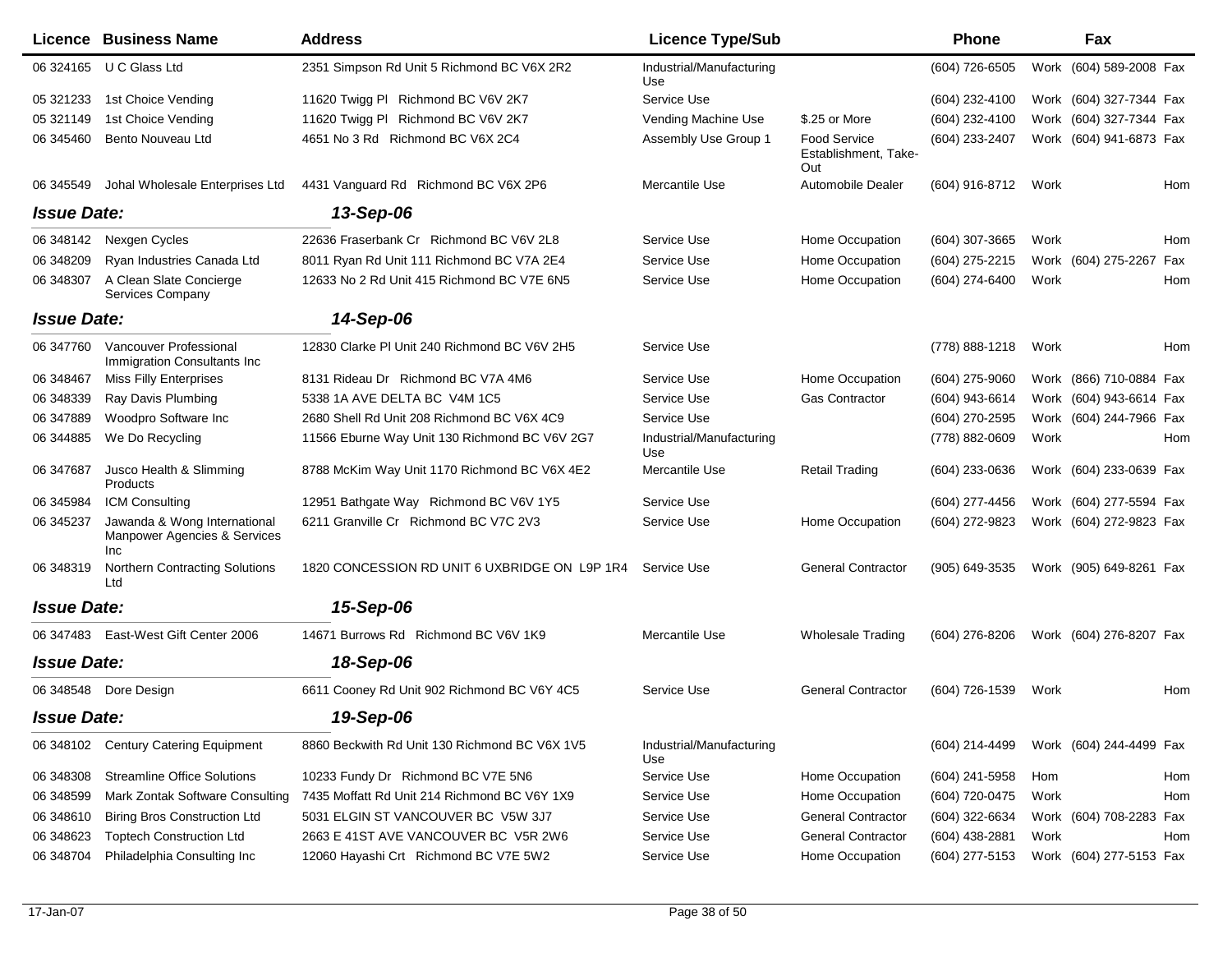|                    | Licence Business Name                                              | <b>Address</b>                                                                          | <b>Licence Type/Sub</b> |                                                    | <b>Phone</b>     |      | Fax                     |     |
|--------------------|--------------------------------------------------------------------|-----------------------------------------------------------------------------------------|-------------------------|----------------------------------------------------|------------------|------|-------------------------|-----|
| 06 345560          | <b>JAC Fast Food</b>                                               | 8700 McKim Way Unit 2088 Richmond BC V6X 4A5                                            | Assembly Use Group 1    | <b>Food Service</b><br>Establishment, Take-<br>Out | (604) 339-2800   | Work |                         | Hom |
| 06 348089          | Vancouver Truck Terminal Inc                                       | 13331 Vulcan Way Unit 1 Richmond BC V6V 1K4                                             | Service Use             |                                                    | (604) 214-0223   |      | Work (604) 214-8021 Fax |     |
| 06 348684          | <b>Maple Seven Fabrics</b>                                         | 6511 Gilbert Rd Unit 203 Richmond BC V7C 3V9                                            | Service Use             | Home Occupation                                    | (604) 271-7770   |      | Work (604) 271-7770 Fax |     |
| 06 342277          | HomeSense Store #061                                               | 5300 No 3 Rd Unit 730 Richmond BC V6X 2X9                                               | Mercantile Use          | <b>Retail Trading</b>                              | (604) 303-0277   |      | Work (604) 303-0439 Fax |     |
| 06 348075          | Even Books                                                         | 4540 No 3 Rd Unit 1040 Richmond BC V6X 4E4                                              | Mercantile Use          | <b>Retail Trading</b>                              | (78) 996-6620    | Work |                         | Hom |
| 06 347959          | <b>Richmond Suzuki</b>                                             | 3771 No 3 Rd Richmond BC V6X 2B8                                                        | Service Use             |                                                    | (604) 273-0331   |      | Work (604) 249-0300 Fax |     |
| 06 347666          | Jian Xun Vegetable Ltd                                             | 12104 No 2 Rd Richmond BC V7E 2G1                                                       | Service Use             | Home Occupation                                    | (604) 629-8926   | Work |                         | Hom |
| 06 341134          | Ansan Industries Ltd                                               | 6660 McMillan Way Unit 120 Richmond BC V6W 1J7                                          | Service Use             |                                                    | (604) 777-0990   |      | Work (604) 777-0995 Fax |     |
| 06 34 60 64        | Ella Dance Club                                                    | 4871 Shell Rd Unit 1105 Richmond BC V6X 3Z6                                             | Assembly Use Group 3    |                                                    | (778) 896-2528   |      | Work (604) 303-6963 Fax |     |
| 06 348086          | E Tech Management Ltd                                              | 5951 Minoru Blvd Unit 153 Richmond BC V6X 4B1                                           | Service Use             |                                                    | (604) 630-8499   |      | Work (604) 303-7979 Fax |     |
| 06 34 6621         | Lahasa                                                             | 6551 No 3 Rd Space 1623 Richmond BC V6Y 2B6                                             | Mercantile Use          | <b>Retail Trading</b>                              | (604) 582-6979   |      | Work (604) 582-6979 Fax |     |
| <b>Issue Date:</b> |                                                                    | 20-Sep-06                                                                               |                         |                                                    |                  |      |                         |     |
| 06 348769          | <b>Structure Corp</b>                                              | 18 HOOK AVE UNIT 101 TORONTO ON M6P 1T4                                                 | Service Use             | <b>General Contractor</b>                          | (416) 588-3810   |      | Work (416) 588-8730 Fax |     |
| 06 348766          | S & I Trademart                                                    | 9333 Sills Ave Unit 49 Richmond BC V6Y 4K8                                              | Service Use             | Home Occupation                                    | (604) 278-3253   |      | Work (604) 278-3253 Fax |     |
| 06 348546          | Lofty Living Furniture Co                                          | 12031 1st Ave Unit 110 Richmond BC V7E 3M1                                              | Mercantile Use          | <b>Retail Trading</b>                              | (604) 271-5638   |      | Work (604) 274-5638 Fax |     |
| 06 347719          | Hygieia Naturals Inc                                               | 4611 Viking Way Unit 130 Richmond BC V6V 2K9                                            | Mercantile Use          | Wholesale Trading                                  | (604) 244-1122   |      | Work (604) 248-3171 Fax |     |
| 04 272326          | Caffi Di Rica                                                      | 8788 McKim Way Unit 2130 Richmond BC V6X 4E2                                            | Assembly Use Group 1    | Food Service<br>Establishment                      | $(604)$ 288-8293 |      | Work (604) 303-8639 Fax |     |
| 06 339749          | <b>Concord Cana Enterprises Ltd</b>                                | 13340 Smallwood PI Unit 201 Richmond BC V6V 1W8                                         | Mercantile Use          | <b>Automobile Dealer</b>                           | (604) 780-5333   |      | Work (604) 821-1215 Fax |     |
| <b>Issue Date:</b> |                                                                    | 21-Sep-06                                                                               |                         |                                                    |                  |      |                         |     |
| 06 348638          | Wei-Chuan Nutrition                                                | 8451 Westminster Hwy Unit 317 Richmond BC V6X 3E4                                       | Service Use             | Home Occupation                                    | (604) 273-3455   | Work |                         | Hom |
| 06 348 685         | Impark Lot #1625                                                   | 8766 McKim Way Richmond BC V6X 4G4                                                      | Service Use             |                                                    | 6045159273x2     | Work |                         | Hom |
| 06 348822          | Chicochai Antiques Ltd                                             | 8940 Foster Rd Richmond BC V6Y 1Z8                                                      | Service Use             | Home Occupation                                    | (604) 272-8827   |      | Work (604) 272-3363     | Fax |
| 06 348281          | Homelink Realty Ltd                                                | 20800 Westminster Hwy Unit 1248 Richmond BC V6V 2W3                                     | Service Use             |                                                    | (604) 207-2446   | Work |                         | Hom |
| 06 347439          | The Furniture Spot                                                 | 5000 Minoru Blvd Richmond BC V6X 2A9                                                    | Mercantile Use          | <b>Retail Trading</b>                              | (778) 239-9701   | Work |                         | Hom |
| 06 347440          | <b>True North Recruitment And</b><br><b>Placement Services Ltd</b> | 2131 Tait Crt Richmond BC V6X 3S9                                                       | Service Use             | Home Occupation                                    | (604) 207-0895   |      | Work (604) 279-0895     | Fax |
| 06 348753          | Simon Financial Inc                                                | 5028 Kwantlen St Unit 701 Richmond BC                                                   | Service Use             | Home Occupation                                    | (604) 780-1298   | Work |                         | Hom |
| <b>Issue Date:</b> |                                                                    | 22-Sep-06                                                                               |                         |                                                    |                  |      |                         |     |
| 06 339455          | <b>Total Natural Food Co Ltd</b>                                   | 8260 Westminster Hwy Unit 1120 Richmond BC V6X 3Y2                                      | Mercantile Use          | <b>Retail Trading</b>                              | (604) 248-2268   | Work |                         | Hom |
|                    | 06 348147 Moves It Moving Inc                                      | 8771 Douglas St Unit 120 Richmond BC V6X 1V2                                            | Service Use             | <b>Delivery Services</b>                           | (604) 999-1199   | Work |                         | Hom |
|                    | 06 348600 A & B Clarident Dental Lab                               | 20800 Westminster Hwy Unit 2218 Richmond BC V6V 2W3 Industrial/Manufacturing            | Use                     |                                                    | (604) 837-4386   | Work |                         | Hom |
|                    | 06 348728 Linke Software Inc                                       | 4320 Viking Way Unit 250 Richmond BC V6V 2L4                                            | Service Use             |                                                    | (604) 278-7383   | Work |                         | Hom |
|                    |                                                                    | 06 349308 Bauhinia Gardening & Decorating 6391 Minoru Blvd Unit 207 Richmond BC V6Y 1Y7 | Service Use             | Home Occupation                                    | (604) 761-5679   |      | Work (604) 271-5679 Fax |     |
| <b>Issue Date:</b> |                                                                    | 25-Sep-06                                                                               |                         |                                                    |                  |      |                         |     |
|                    | 06 337448 Newtype Richmond Mitsubishi                              | 9200 Bridgeport Rd Richmond BC V6X 1S1                                                  | Mercantile Use          | Automobile Dealer                                  | (604) 278-2457   |      | Work (604) 244-5998 Fax |     |
| 06 348702          | Toyu Alderbridge Development<br>Ltd                                | 8680 Cambie Rd Unit 207 Richmond BC V6X 4J8                                             | Service Use             |                                                    | (604) 233-6919   |      | Work (604) 233-6959 Fax |     |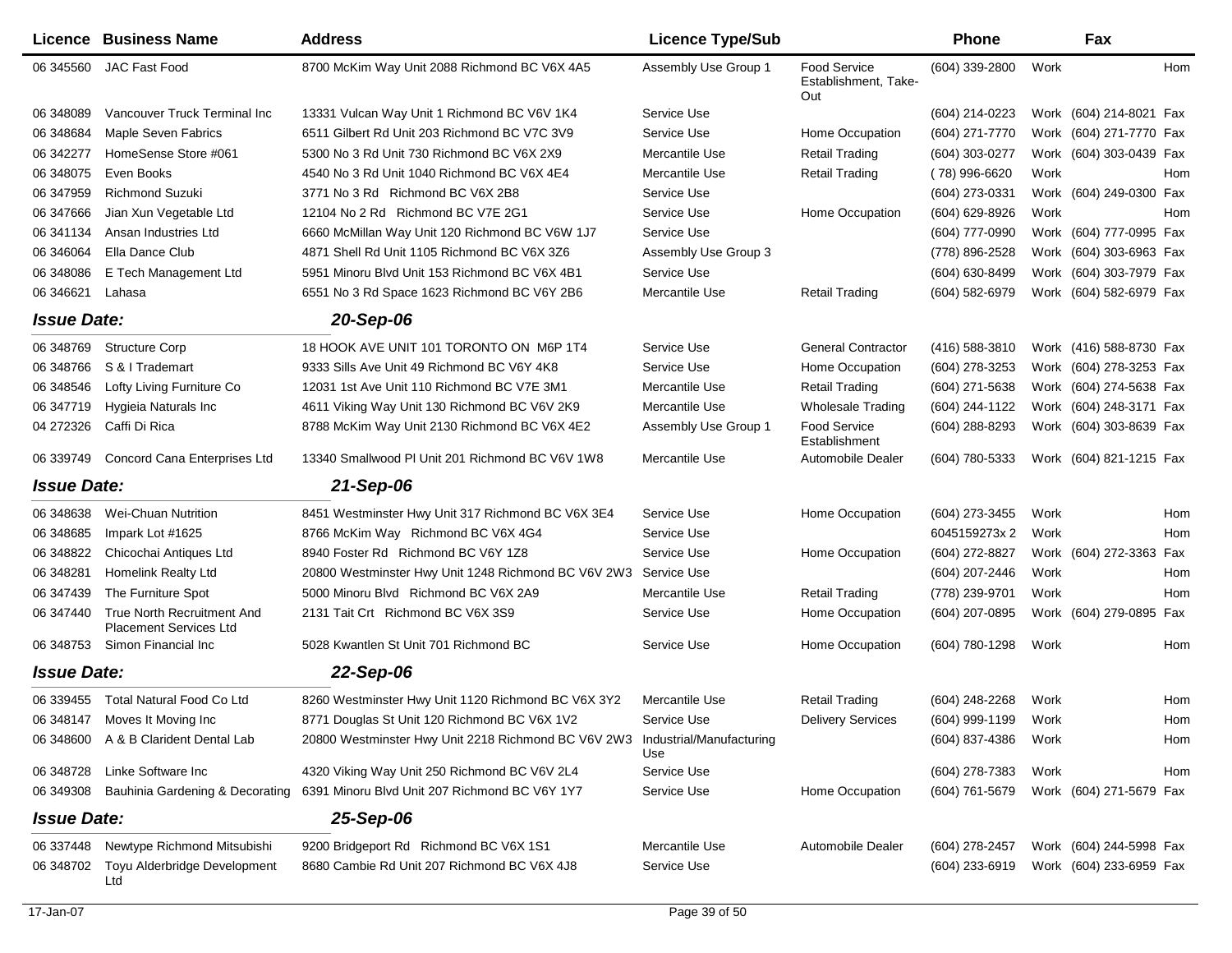|                    | Licence Business Name                               | <b>Address</b>                                     | <b>Licence Type/Sub</b>         |                                      | <b>Phone</b>   |        | Fax                       |     |
|--------------------|-----------------------------------------------------|----------------------------------------------------|---------------------------------|--------------------------------------|----------------|--------|---------------------------|-----|
| <b>Issue Date:</b> |                                                     | 26-Sep-06                                          |                                 |                                      |                |        |                           |     |
| 06 348629          | Cattle Hot Pot Restaurant Inc.                      | 8391 Alexandra Rd Unit 1150 Richmond BC V6X 3W5    | Assembly Use Group 1            | <b>Food Service</b><br>Establishment | (604) 248-4345 |        | Work (604) 216-0783 Fax   |     |
| 06 348730          | Alison Plumb Counselling<br>Services                | 11331 Coppersmith Way Unit 150 Richmond BC V7A 5J9 | Service Use                     |                                      | (604) 837-0363 | Work   |                           | Hom |
| 06 349428          | Aqualine Mechanical                                 | 8801 DELVISTA DR DELTA BC V4C 4A6                  | Service Use                     | <b>Plumbing Contractor</b>           | (604) 789-0897 |        | Work (604) 583-6330 Fax   |     |
| 06 34 94 29        | Cyclamen Trade Co                                   | 5119 Garden City Rd Unit 3304 Richmond BC V6X 4H8  | Service Use                     | Home Occupation                      | (604) 288-8110 |        | Work (604) 288-8110 Fax   |     |
| 06 34 94 30        | International Exclusive Homestay<br>Ltd             | 1611 Wellington Cr Richmond BC V7B 1G6             | Service Use                     | Home Occupation                      | (778) 855-9856 |        | Work (604) 270-9121 Fax   |     |
| 06 331707          | <b>Bracewell Boatworks Ltd</b>                      | 6251 Graybar Rd Unit 160 Richmond BC V6W 1H3       | Industrial/Manufacturing<br>Use |                                      | (604) 821-1890 | Work   |                           | Hom |
| <b>Issue Date:</b> |                                                     | 27-Sep-06                                          |                                 |                                      |                |        |                           |     |
| 06 349557          | Zhiwei International Trading<br>(Canada) Inc        | 5028 Kwantlen St Unit 1708 Richmond BC             | Service Use                     | Home Occupation                      | (604) 207-8466 |        | Work (604) 207-8466 Fax   |     |
| <b>Issue Date:</b> |                                                     | 28-Sep-06                                          |                                 |                                      |                |        |                           |     |
| 06 34 96 27        | Vancouver Yacht Brokerage Ltd                       | 12639 No 2 Rd Unit 124 Richmond BC V7E 6N6         | Service Use                     | Home Occupation                      | (604) 277-9075 |        | Work (604) 277-9079 Fax   |     |
| 06 34 9667         | Magnolia Tree Service &<br>Landscape Ltd            | 4451 Sorenson Cr Richmond BC V6X 2V6               | Service Use                     | <b>General Contractor</b>            | (604) 214-0661 |        | Work (604) 214-0661 Fax   |     |
| 06 349 673         | Nova Heating & Sheet Metal Ltd                      | 663 WEST 3RD AVE NORTH VANCOUVER BC V7M<br>1H1     | Service Use                     | Gas Contractor                       | (604) 988-3922 | Work   |                           |     |
| 06 34 95 99        | Canadian First Choice<br><b>Accounting Services</b> | 9308 Keefer Ave Unit 11 Richmond BC V6Y 4K9        | Service Use                     | Home Occupation                      | (604) 639-6196 | Work   |                           | Hom |
| 06 349463          | Can-Fmy Industries Ltd                              | 6081 No 3 Rd Unit 608 Richmond BC V6Y 2B2          | Service Use                     |                                      | (604) 273-9807 |        | Work (604) 909-5187 Fax   |     |
| 06 330063          | <b>Bizou</b>                                        | 6551 No 3 Rd Unit 1448 Richmond BC V6Y 2B6         | Mercantile Use                  | <b>Retail Trading</b>                | (604) 207-0477 |        | Work (418) 389-4482 Cellu |     |
| 06 34 9611         | Design And Shine Home Staging<br>& Redesign         | 11491 7th Ave Unit 14 Richmond BC V7E 4J5          | Service Use                     | Home Occupation                      | (778) 881-5326 | Work   |                           | Hom |
| <b>Issue Date:</b> |                                                     | 2-Oct-06                                           |                                 |                                      |                |        |                           |     |
| 06 34 98 14        | JP Drywall Systems Ltd                              | 32801 KUDO DR MISSION BC V4X 2E2                   | Service Use                     | <b>General Contractor</b>            | (604) 317-3215 |        | Work (604) 820-3915 Fax   |     |
| 06 321469          | Mini Richmond                                       | 10700 Cambie Rd Unit 212 Richmond BC V6X 1K8       | Service Use                     |                                      | (604) 233-0700 |        | Work (604) 233-0770 Fax   |     |
| 06 348243          | G J Farm Market                                     | 11300 No 4 Rd Richmond BC V7A 2Z8                  | Mercantile Use                  | Roadside Stand                       | (604) 726-4614 | Cellul |                           | Hom |
| 06 348416          | Morgan Foods Inc                                    | 6711 Elmbridge Way Unit 160 Richmond BC V7C 4N1    | Service Use                     |                                      | (604) 303-8712 |        | Work (604) 303-1916 Fax   |     |
| 06 348520          | <b>Salt Spring Coffee</b>                           | 12240 Horseshoe Way Unit 4 Richmond BC V7A 4X9     | Mercantile Use                  | <b>Wholesale Trading</b>             | (604) 241-2315 |        | Work (250) 537-7662 Cellu |     |
| 06 348780          | Royal Granite Inc                                   | 12251 Riverside Way Unit 120 Richmond BC V6W 1K8   | Mercantile Use                  | <b>Wholesale Trading</b>             | (604) 241-8141 |        | Work (604) 241-8151 Fax   |     |
| 06 34 97 39        | Tian's International Enterprises                    | 4640 Granville Ave Richmond BC V7C 1E4             | Service Use                     | Home Occupation                      | (604) 275-1162 | Work   |                           | Fax |
| 06 349753          | Indoor Plantscaping by Lynne                        | 10011 Springmont Dr Richmond BC V7E 1V8            | Service Use                     | Home Occupation                      | (604) 241-2468 | Work   |                           | Hom |
| 06 349759          | Nissi Marketing International                       | 4280 Moncton St Unit 424 Richmond BC V7E 6T4       | Service Use                     | Home Occupation                      | (604) 272-7794 |        | Work (604) 272-7794 Fax   |     |
| <b>Issue Date:</b> |                                                     | 4-Oct-06                                           |                                 |                                      |                |        |                           |     |
|                    | 06 349467 Bi-Tron Marketing                         | 12031 Horseshoe Way Unit 100 Richmond BC V7A 4V4   | Mercantile Use                  | Wholesale Trading                    | (604) 244-8999 |        | Work (604) 244-8779 Fax   |     |
| <b>Issue Date:</b> |                                                     | 5-Oct-06                                           |                                 |                                      |                |        |                           |     |
|                    | 06 350144 Handygals Home Services                   | 3431 Blundell Rd Richmond BC V7C 1G5               | Service Use                     | <b>General Contractor</b>            | (604) 328-6906 | Work   |                           | Hom |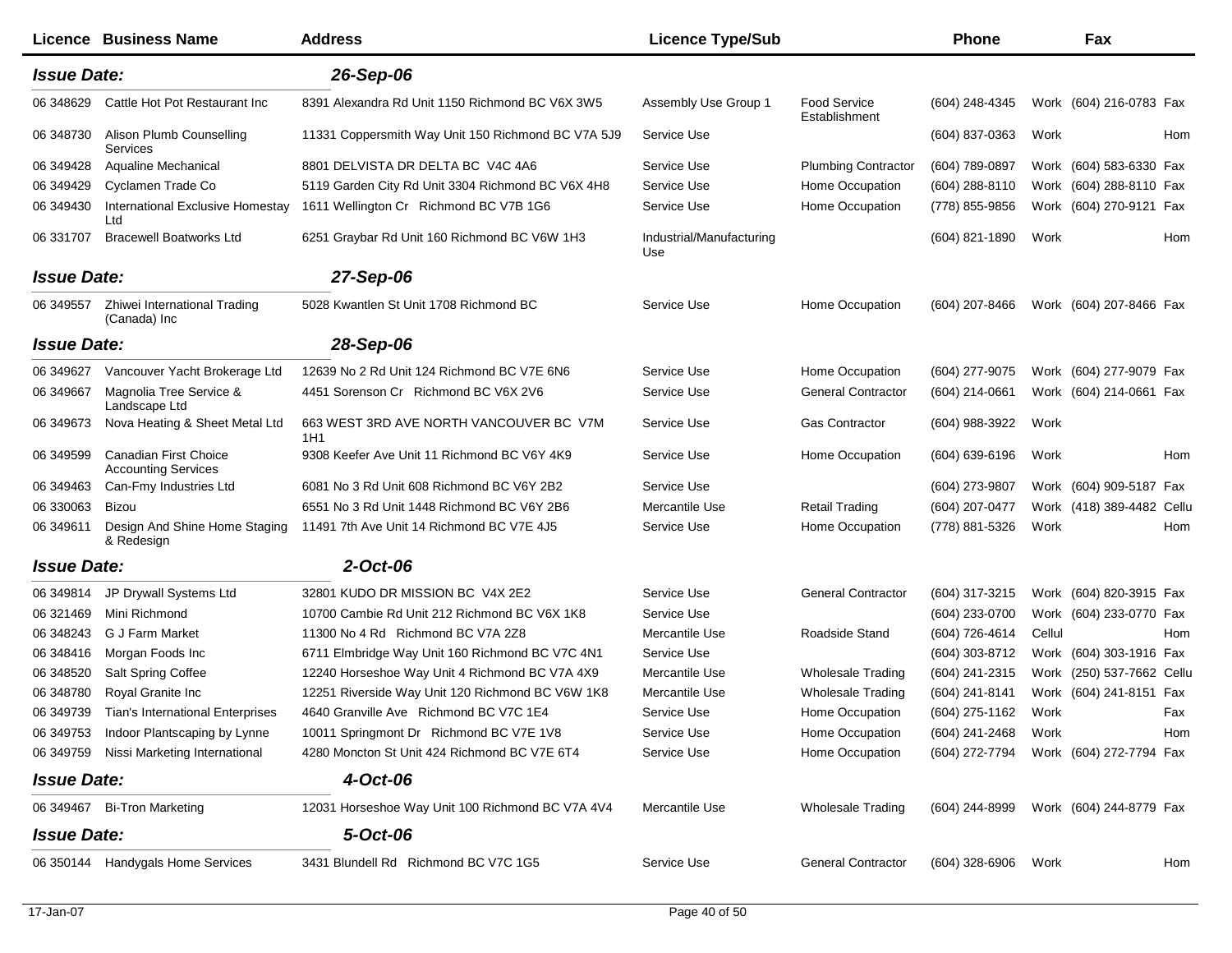|                    | <b>Licence Business Name</b>              | <b>Address</b>                                              | <b>Licence Type/Sub</b>         |                                             | Phone              | Fax                                    |     |
|--------------------|-------------------------------------------|-------------------------------------------------------------|---------------------------------|---------------------------------------------|--------------------|----------------------------------------|-----|
| 05 318469          | Pacific Rim Fabrication Ltd               | 11566 Eburne Way Richmond BC V6V 2G7                        | Industrial/Manufacturing<br>Use |                                             | (604) 430-2884     | Work (604) 430-3884 Fax                |     |
| 06 342316          | Professional Skin Care & Beauty<br>Centre | 8980 No 3 Rd Unit 115 Richmond BC V6Y 2E8                   | Service Use                     |                                             | $(604) 603 - 8961$ | Work                                   | Hom |
| 06 348077          | <b>JBC Travel Canada Ltd</b>              | 8600 Cambie Rd Unit 135 Richmond BC V6X 4J8                 | Service Use                     |                                             | (604) 304-6700     | Work (604) 304-6988 Fax                |     |
| 06 348584          | Leung Kee Cantonese Food                  | 4151 Hazelbridge Way Unit 3030 Richmond BC V6X 4J7          | Assembly Use Group 1            | <b>Food Service</b><br>Establishment        | $( ) 604-6233$     | Work                                   | Hom |
| 06 348841          | Oriental Cherry Hardware<br>(Canada) Inc  | 11220 Voyageur Way Unit 2 Richmond BC V6X 3E1               | Mercantile Use                  | <b>Wholesale Trading</b>                    | (604) 626-3887     | Work (604) 276-2239 Fax                |     |
| 05 318463          | Mainway Enterprises Ltd                   | 11566 Eburne Way Richmond BC V6V 2G7                        | Mercantile Use                  | <b>Wholesale Trading</b>                    | (604) 813-2026     | Work (604) 291-8305 Fax                |     |
| <b>Issue Date:</b> |                                           | 6-Oct-06                                                    |                                 |                                             |                    |                                        |     |
| 06 350239          | <b>GLD Holdings Corp</b>                  | 8591 Blundell Rd Unit 14 Richmond BC V6Y 1K2                | Service Use                     | Home Occupation                             | (604) 270-9948     | Work                                   | Hom |
| 06 350205          | Galleria Imports Ltd                      | 10311 2nd Ave Richmond BC V7E 1V6                           | Service Use                     | Home Occupation                             | (604) 448-0917     | Work (604) 448-0917 Fax                |     |
| 06 350081          | <b>MT Computer Services</b>               | 7451 No 5 Rd Richmond BC V6Y 2V3                            | Service Use                     | Home Occupation                             | (604) 721-6718     | Cellul                                 | Hom |
| 06 350149          | Carewell Construction and<br>Framing      | 31762 ISRAEL AVE MISSION BC V4S 1E4                         | Service Use                     | <b>General Contractor</b>                   | (604) 826-0814     | Work (604) 826-0814 Fax                |     |
| 06 350145          | <b>Touches Decor</b>                      | 5700 Andrews Rd Unit 336 Richmond BC V7E 6N7                | Service Use                     | Home Occupation                             | (604) 272-6609     | Work                                   | Hom |
| 06 350104          | Point of View Interiors                   | 10822 Ryan Rd Richmond BC V7A 2G4                           | Service Use                     | Home Occupation                             | (604) 274-3840     | Work (604) 274-3847 Fax                |     |
| 06 349979          | <b>SR Auto Technik</b>                    | 5003 Minoru Blvd Richmond BC V6X 2B1                        | Mercantile Use                  | <b>Wholesale Trading</b>                    | (604) 279-5563     | Work (604) 821-1322 Fax                |     |
| 06 349946          | Jenny Cashin                              | 10011 Swinton Cr Unit 31 Richmond BC V7A 3S9                | Service Use                     | Home Occupation                             | (604) 275-2555     | Work                                   | Hom |
| 06 34 98 72        | Herb's Landscaping Ltd                    | 4591 Danforth Dr Richmond BC V6X 2X5                        | Service Use                     | <b>General Contractor</b>                   | (604) 724-7324     | Work (604) 278-4775                    | Fax |
| 06 34 98 53        | <b>Great Rock Glass Trading Ltd</b>       | 8571 Williams Rd Richmond BC V7A 1G7                        | Service Use                     | Home Occupation                             | (604) 277-9548     | Work                                   | Hom |
| 05 317745          | Yao Sun Loong Kong Chicken Ltd            | 6340 No 3 Rd Unit 10 Richmond BC V6Y 2B3                    | Mercantile Use                  | <b>Retail Trading</b>                       | (604) 276-2886     | Work                                   | Hom |
| 06 331670          | Sau San Tong Slimming &<br>Beauty         | 4800 No 3 Rd Unit 170 Richmond BC V6X 3A6                   | Service Use                     |                                             | (604) 232-3921     | Work (604) 232-5576 Fax                |     |
| 06 350008          | Parnus Holdings Ltd                       | 2803 W 35TH AVE VANCOUVER BC V6N 2M3                        | Service Use                     |                                             | (604) 780-7224     | Work                                   | Hom |
| <b>Issue Date:</b> |                                           | 10-Oct-06                                                   |                                 |                                             |                    |                                        |     |
| 06 347523          | Kenaidan Contracting Ltd                  | 4311 Viking Way Unit 240 Richmond BC V6V 2K9                | Service Use                     | <b>General Contractor</b>                   | (604) 270-7670     | Work (604) 270-7612 Fax                |     |
| 06 350325          | Miss Chelsea's Music Studio               | 8311 Fairfax PI Richmond BC V7C 1Y2                         | Service Use                     | Home Occupation                             | (604) 817-5993     | Work (604) 271-7023 Fax                |     |
| 06 350324          | <b>Blue Poppy Enterprises</b>             | 3851 Blundell Rd Unit 47 Richmond BC V7C 4P7                | Service Use                     | Home Occupation                             | (604) 271-2699     | Work                                   | Hom |
| 06 350100          | Michael Lee                               | 6088 Minoru Blvd Unit 604 Richmond BC V6Y 4A8               | Service Use                     | Home Occupation                             | (604) 767-2900     | Work                                   | Hom |
| 06 348242          | <b>Richmond Farm Market Inc</b>           | 6060 Minoru Blvd Unit 1782 Richmond BC V6Y 2V7              | Mercantile Use                  | <b>Retail Trading</b>                       | (604) 231-0871     | Work (604) 231-0882 Fax                |     |
| 06 34 2011         | Lil Orbits Donuts                         | 8260 Westminster Hwy Unit 1325 Richmond BC V6X 3Y2          | Assembly Use Group 1            | Food Service<br>Establishment, Take-<br>Out | (778) 995-5140     | Work (604) 214-9605 Fax                |     |
|                    | 06 350005 Mmwave Technologies Inc         | 4020 Viking Way Unit 130 Richmond BC V6V 2N2                | Service Use                     |                                             |                    | (604) 273-1235 Work (604) 273-1239 Fax |     |
| <b>Issue Date:</b> |                                           | 11-Oct-06                                                   |                                 |                                             |                    |                                        |     |
| 06 350405          | <b>Centreville Construction Ltd</b>       | 1095 WEST PENDER ST UNIT 900 VANCOUVER BC<br><b>V6E 2M6</b> | Service Use                     | <b>General Contractor</b>                   | (604) 681-8882     | Work (604) 895-8296 Fax                |     |
| 06 350384          | Pro Rooter Plumbing & Drainage<br>Ltd     | 13575 91ST AVE SURREY BC V3V 6H8                            | Service Use                     | <b>Plumbing Contractor</b>                  | (604) 866-9506     | Work (604) 596-4113 Fax                |     |
| 06 350443          | <b>Benwell Atkins</b>                     | 901 GREAT NORTHERN WAY VANCOUVER BC V5T<br>1E1              | Service Use                     |                                             | (604) 872-2326     | Work (604) 872-4235 Fax                |     |
| 06 350442          | Adobe House Inc                           | 14957 23RD AVE SURREY BC V4A 9X2                            | Service Use                     | <b>General Contractor</b>                   | (604) 603-7550     | Work (604) 531-3791 Fax                |     |
| 17-Jan-07          |                                           |                                                             | Page 41 of 50                   |                                             |                    |                                        |     |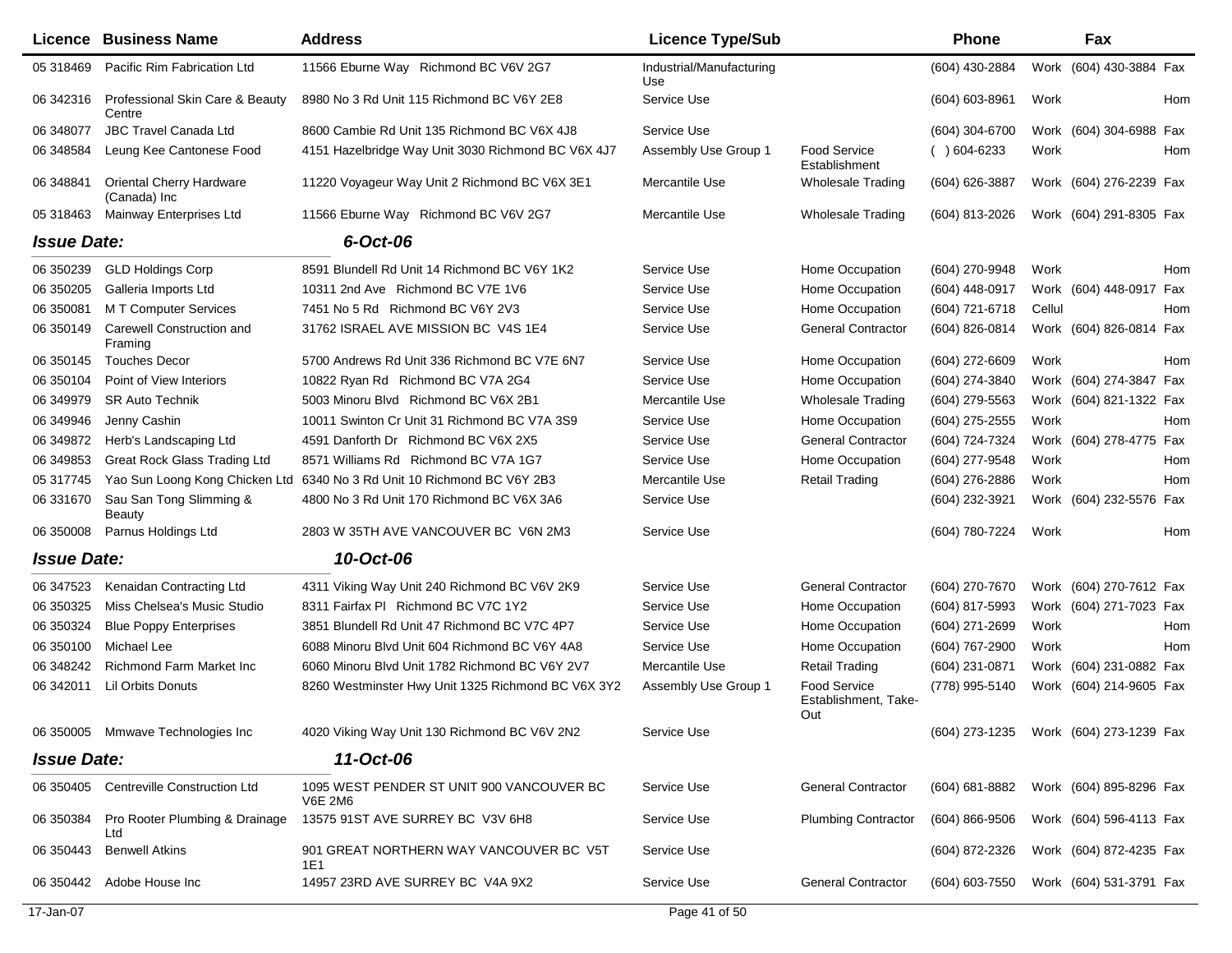|                    | <b>Licence Business Name</b>             | <b>Address</b>                                      | <b>Licence Type/Sub</b> |                                                    | Phone               | Fax                                    |       |
|--------------------|------------------------------------------|-----------------------------------------------------|-------------------------|----------------------------------------------------|---------------------|----------------------------------------|-------|
| 06 350377          | Metro Parking Ltd                        | 8211 Ackroyd Rd Richmond BC V6X 3K8                 | Service Use             | <b>Parking Enforcement</b><br><b>Business</b>      | (604) 682-6754      | Work (604) 682-7453 Fax                |       |
| 06 350376          | Metro Parking Ltd                        | 7000 Westminster Hwy Richmond BC V6X 1A2            | Service Use             | <b>Parking Enforcement</b><br><b>Business</b>      | (604) 682-6754      | Work (604) 682-7453 Fax                |       |
| 06 350375          | Metro Parking Ltd                        | 6111 Minoru Blvd Richmond BC V6Y 1Y4                | Service Use             | <b>Parking Enforcement</b><br><b>Business</b>      | (604) 682-6754      | Work (604) 682-7453 Fax                |       |
| 06 350168          | Canada CYTS Travel Services<br>Inc       | 6411 Buswell St Unit 306 Richmond BC V6Y 2G5        | Service Use             |                                                    | (604) 214-0885      | Work (604) 214-0815 Fax                |       |
| 06 350379          | Fire Lighter Shop                        | 5133 Garden City Rd Unit 1402 Richmond BC V6X 4H9   | Service Use             | Home Occupation                                    | (778) 855-0478      | Work                                   | Hom   |
| 06 350439          | <b>MGFI</b>                              | 3271 Westminster Hwy Richmond BC V7C 3N3            | Service Use             | Home Occupation                                    | (604) 726-6863      | Work                                   | Hom   |
| <b>Issue Date:</b> |                                          | 12-Oct-06                                           |                         |                                                    |                     |                                        |       |
| 06 348550          | Shalom Acupuncture                       | 12004 No 1 Rd Richmond BC V7E 1T4                   | Service Use             |                                                    | (604) 274-7224      | Work                                   | Hom   |
| <b>Issue Date:</b> |                                          | 13-Oct-06                                           |                         |                                                    |                     |                                        |       |
| 06 35 0575         | North American Smart Group<br>Corp       | 2970 CLIFFROSE CR COQUITLAM BC V3E 2T2              | Service Use             | <b>General Contractor</b>                          | (604) 762-8858      | Work                                   | Fax   |
| 06 35 06 23        | Abe Elia Pranic-Crystal<br>Psychotherapy | 8751 General Currie Rd Unit 308 Richmond BC V6Y 1M3 | Service Use             | Home Occupation                                    | (778) 386-9747      | Work                                   | Hom   |
| <b>Issue Date:</b> |                                          | 16-Oct-06                                           |                         |                                                    |                     |                                        |       |
| 06 341116          | Apollo Holistic Centre Inc               | 5300 No 3 Rd Unit 974 Richmond BC V6X 2X9           | Service Use             |                                                    | (604) 261-7899      | Work (604) 261-7897 Fax                |       |
| 06 350 683         | Stephen Rees Photography                 | 6451 Sheridan Rd Richmond BC V7E 4W5                | Service Use             | Home Occupation                                    | (604) 214-8094      | Work                                   | Hom   |
| 06 350601          | <b>Trustful Construction</b>             | 8088 Spires Gate Unit 4 Richmond BC V6Y 4J6         | Service Use             | <b>General Contractor</b>                          | (604) 271-8682      | Work                                   | Hom   |
| 06 350593          | D J Painting Ltd                         | 7190 VICTORIA DR VANCOUVER BC V5P 3Z1               | Service Use             | <b>General Contractor</b>                          | (604) 724-8588      | Work                                   | Hom   |
| 06 35 05 92        | <b>Envoy Electrical Systems Ltd</b>      | 8952 156 ST SURREY BC V3R 4K8                       | Service Use             | <b>Electrical Contractor</b>                       | (604) 812-9978      | Work (604) 583-2858                    | Cellu |
| 06 35 0543         | <b>Red Square Consulting</b>             | 9133 Hemlock Dr Unit 1506 Richmond BC V6Y 4J9       | Service Use             | Home Occupation                                    | (604) 644-7254      | Work                                   | Hom   |
| 06 350386          | <b>Ekanta Body Mind Therapy</b>          | 12633 No 2 Rd Unit 108 Richmond BC V7E 6N5          | Service Use             | <b>Therapeutic Touch</b><br>Treatments             | (604) 277-6700      | Work                                   | Hom   |
| 06 350214          | Panago Pizza                             | 11780 Thorpe Rd Unit 120 Richmond BC V6X 1J6        | Assembly Use Group 1    | <b>Food Service</b><br>Establishment, Take-<br>Out | (604) 207-9577      | Work                                   | Hom   |
| 06 341129          | Apollo Holistic Centre Inc               | 5300 No 3 Rd Unit 974 Richmond BC V6X 2X9           | Mercantile Use          | <b>Retail Trading</b>                              | $(604)$ 261-7899    | Work (604) 261-7897 Fax                |       |
| 05 288171          | Ironwood Auto Service Ltd                | 11711 No 5 Rd Unit 8 Richmond BC V7A 4E8            | Service Use             |                                                    | (604) 278-2895      | Work (604) 837-6151                    | Cellu |
| 06 348199          | Rosie Hamada                             | 6360 No 3 Rd Unit 5 Richmond BC V6Y 2B3             | Service Use             |                                                    | (604) 270-1922      | Work                                   | Hom   |
| <b>Issue Date:</b> |                                          | 17-Oct-06                                           |                         |                                                    |                     |                                        |       |
|                    | 06 350728 Kathryn Webster                | 3291 Georgia St Richmond BC V7E 2R4                 | Service Use             | Home Occupation                                    | (604) 448-9936      | Work (604) 448-9936 Fax                |       |
| 06 34 80 60        | <b>BMO Bank of Montreal</b>              | 11000 No 5 Rd Richmond BC V7A 4E7                   | Service Use             |                                                    |                     | (604) 668-1073 Work (604) 668-1378 Fax |       |
|                    | 06 350052 Outfit Apparel Inc             | 12500 Horseshoe Way Unit 110 Richmond BC V7A 5K2    | Service Use             |                                                    | (604) 272-5105 Work |                                        | Hom   |
| <b>Issue Date:</b> |                                          | 18-Oct-06                                           |                         |                                                    |                     |                                        |       |
|                    | 06 350884 Paul Dhesa Landscaping         | 12396 65TH AVE SURREY BC V3W 5Y5                    | Service Use             | <b>General Contractor</b>                          | (604) 596-8730      | Work                                   | Hom   |
| 06 327392          | Cong's Renovation & Trading Ltd          | 7459 Moffatt Rd Unit 202 Richmond BC V6Y 1X9        | Service Use             | <b>General Contractor</b>                          | (604) 278-7651      | Work                                   | Hom   |
| <b>Issue Date:</b> |                                          | 19-Oct-06                                           |                         |                                                    |                     |                                        |       |
| 06 349301          | Baking By Design                         | 7500 Minoru Blvd Unit 109 Richmond BC V6Y 3J6       | Assembly Use Group 1    | <b>Food Catering</b>                               | (604) 207-7793 Work |                                        | Hom   |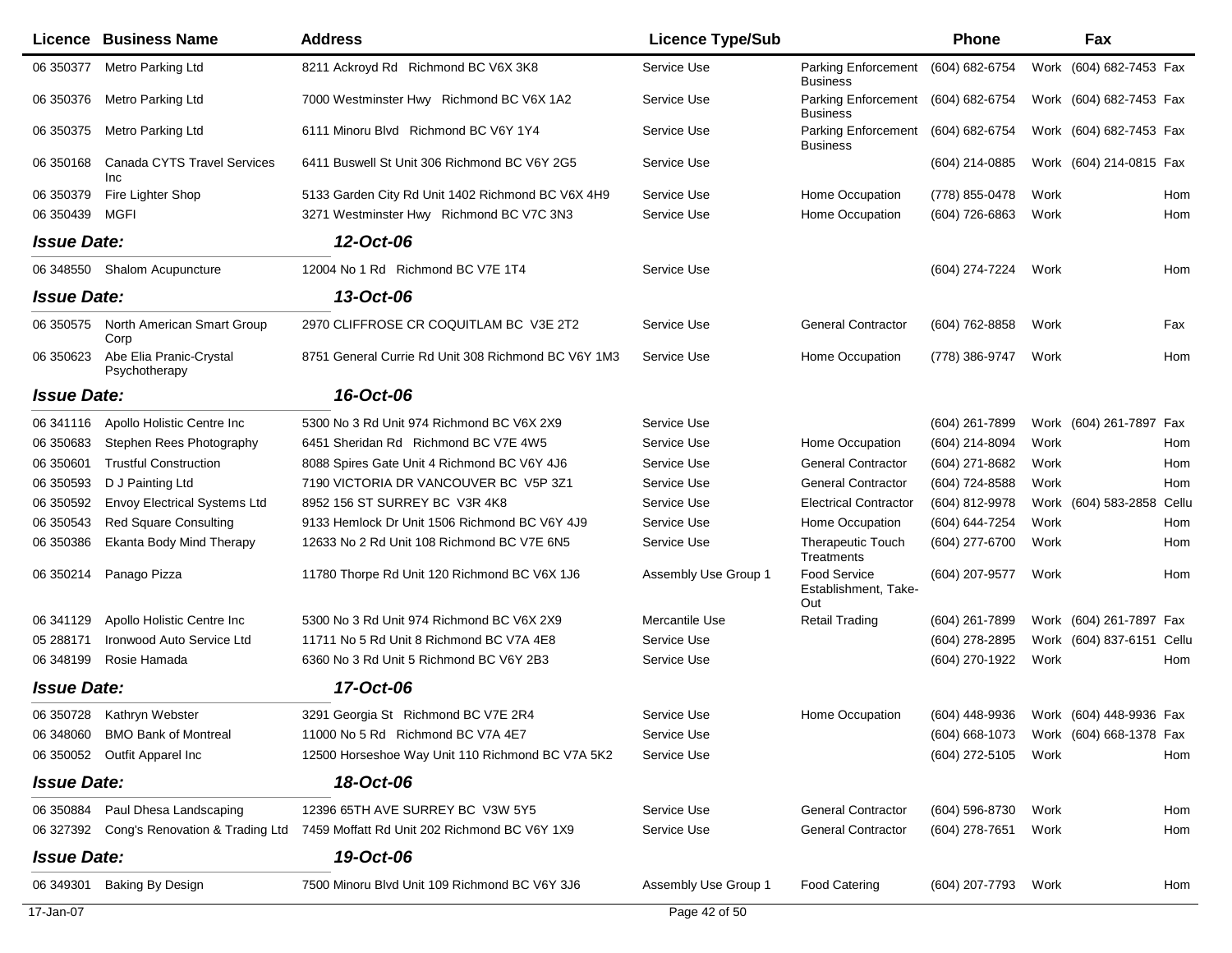|                    | Licence Business Name                                    | <b>Address</b>                                                                 | <b>Licence Type/Sub</b>         |                           | <b>Phone</b>        |      | Fax                                    |
|--------------------|----------------------------------------------------------|--------------------------------------------------------------------------------|---------------------------------|---------------------------|---------------------|------|----------------------------------------|
| 06 350859          | <b>KB Marinetime</b>                                     | 2348 McKessock Ave Richmond BC V6X 2N9                                         | Service Use                     | Home Occupation           | (778) 896-1483      | Work | Hom                                    |
| 06 350920          | Roger's Big Tree Service Ltd                             | 12895 64 A AVE SURREY BC V3W 9P4                                               | Service Use                     | <b>General Contractor</b> | (604) 505-9359      |      | Work (604) 597-9359 Fax                |
| 06 350992          | Vachin Trading Ltd                                       | 5531 McRae St Richmond BC V6V 2P5                                              | Service Use                     | Home Occupation           | (604) 522-7859      |      | Work (604) 522-7859 Fax                |
| 06 350993          | Rob Horner Agencies                                      | 7500 Minoru Blvd Unit 304 Richmond BC V6Y 3J6                                  | Service Use                     | Home Occupation           | (604) 273-5599      |      | Work (604) 273-5599 Fax                |
| 06 351020          | George Lam                                               | 4577 E GEORGIA ST BURNABY BC V5C 2V4                                           | Service Use                     | <b>General Contractor</b> | (778) 882-0539      |      | Work (604) 294-9028 Fax                |
| <b>Issue Date:</b> |                                                          | 20-Oct-06                                                                      |                                 |                           |                     |      |                                        |
| 06 350976          | Norsat International Inc                                 | 4020 Viking Way Unit 110 Richmond BC V6V 2N2                                   | Industrial/Manufacturing<br>Use |                           | (604) 821-2800      |      | Work (604) 821-2801 Fax                |
| 06 346710          | <b>Dalco Automotive Repairs</b>                          | 11951 Mitchell Rd Unit 145 Richmond BC V6V 1T5                                 | Service Use                     |                           | (778) 885-4416      | Work | Hom                                    |
| 06 350974          | <b>Dushi Exteriors</b>                                   | 7240 Lindsay Rd Unit 306 Richmond BC V7C 3M6                                   | Service Use                     | <b>General Contractor</b> | (604) 716-0272      | Work | Hom                                    |
| <b>Issue Date:</b> |                                                          | 23-Oct-06                                                                      |                                 |                           |                     |      |                                        |
| 06 351215          | <b>Unitrend Graphics Company</b>                         | 6871 Francis Rd Unit 39 Richmond BC V7C 4S9                                    | Service Use                     | Home Occupation           | (778) 218-0226      |      | Work (778) 218-0226 Fax                |
| 06 351180          | West Rim Service Ltd                                     | 3715 McKay Dr Richmond BC V6X 3R7                                              | Service Use                     | <b>General Contractor</b> | (604) 618-3832      |      | Work (604) 232-0384<br>Fax             |
| 06 351182          | <b>Mitzel Construction Co</b>                            | 10640 Bromfield PI Richmond BC V7A 4H9                                         | Service Use                     | <b>General Contractor</b> | (604) 271-0247      | Work | Hom                                    |
| <b>Issue Date:</b> |                                                          | 24-Oct-06                                                                      |                                 |                           |                     |      |                                        |
| 06 351043          | Paints Beyond Auto Body<br>Vancouver Ltd                 | 8820 No 8 Rd Richmond BC                                                       | Service Use                     |                           | (604) 207-0113      |      | Work (604) 207-0111 Fax                |
| 06 351 224         | Ocean Continental Holdings Co<br>Ltd                     | 7288 Heather St Unit 110 Richmond BC V6Y 4L4                                   | Service Use                     | Home Occupation           | (604) 214-2968      |      | Work (604) 214-2968 Fax                |
| 06 351303          | Wear It Out Custom Apparel                               | 8511 Dorval Rd Richmond BC V7C 3J3                                             | Service Use                     | Home Occupation           | (604) 288-7657      | Work | <b>Hom</b>                             |
| 06 351304          | Stella's International Trading Ltd                       | 9333 Alberta Rd Unit 107 Richmond BC V6Y 4E4                                   | Service Use                     | Home Occupation           | (604) 232-9968      |      | Work (604) 232-9968 Fax                |
| <b>Issue Date:</b> |                                                          | 25-Oct-06                                                                      |                                 |                           |                     |      |                                        |
| 06 350719          | Anthony's Custom Design Ltd                              | 4720 Garden City Rd Richmond BC V6X 2K5                                        | Service Use                     | Home Occupation           | (604) 270-9701      | Work | Hom                                    |
| 06 351133          | Canadian Office Supplies Inc                             | 13900 Maycrest Way Unit 250 Richmond BC V6V 3E2                                | Mercantile Use                  | <b>Wholesale Trading</b>  | (604) 522-6607      |      | Work (604) 522-9974 Fax                |
| <b>Issue Date:</b> |                                                          | 26-Oct-06                                                                      |                                 |                           |                     |      |                                        |
| 06 351499          | Page 369 Lifestyle And<br><b>Nutritional Consulting</b>  | 9411 Glendower Dr Unit 339 Richmond BC V7A 2Y6                                 | Service Use                     | Home Occupation           | (604) 295-3804      | Work | Hom                                    |
| 06 352010          | Greystone Tile & Stone Ltd                               | 1179 CREEKSIDE DR COQUITLAM BC V3E 1A3                                         | Service Use                     | <b>General Contractor</b> | (604) 941-3784      |      | Work (604) 941-3748 Fax                |
| 06 352012          |                                                          | Kim Luo Decortion and Gardening 6060 Nadine Cr Richmond BC V7C 2T6             | Service Use                     | <b>General Contractor</b> | (604) 272-9182      | Work | Hom                                    |
| 06 329161          | <b>Big All Trading Company</b>                           | 4660 Wintergreen Ave Richmond BC V7C 1L5                                       | Service Use                     | Home Occupation           | (604) 628-8883      | Work | <b>Hom</b>                             |
| 06 347377          |                                                          | Malones Garden City Liquor Store 9100 Blundell Rd Unit 400 Richmond BC V6Y 3X9 | Mercantile Use                  | <b>Retail Trading</b>     | (604) 270-3222      |      | Work (604) 244-0967 Fax                |
|                    | 06 341674 Ask Hair Studio Ltd                            | 3900 Bayview St Unit 150 Richmond BC V7E 4R7                                   | Service Use                     |                           | (604) 241-8600 Work |      | Hom                                    |
| <b>Issue Date:</b> |                                                          | 27-Oct-06                                                                      |                                 |                           |                     |      |                                        |
|                    | 06 352119 Metamorphic Enterprises Ltd                    | 7321 BRAESIDE DR BURNABY BC V5A 1G2                                            | Service Use                     | <b>General Contractor</b> |                     |      | (604) 294-4556 Work (604) 294-4556 Fax |
| <b>Issue Date:</b> |                                                          | 30-Oct-06                                                                      |                                 |                           |                     |      |                                        |
| 06 352036          | Tian Tian Construction &<br><b>Decoration Enterprise</b> | 715 W 61ST AVE VANCOUVER BC V6P 2B6                                            | Service Use                     | <b>General Contractor</b> | (604) 619-3889      |      | Work (604) 325-3889 Fax                |
| 06 352047          | <b>Global Friends</b>                                    | 8600 Lansdowne Rd Unit 110 Richmond BC V6X 1B9                                 | Service Use                     | Home Occupation           | (604) 488-7588      | Work | Hom                                    |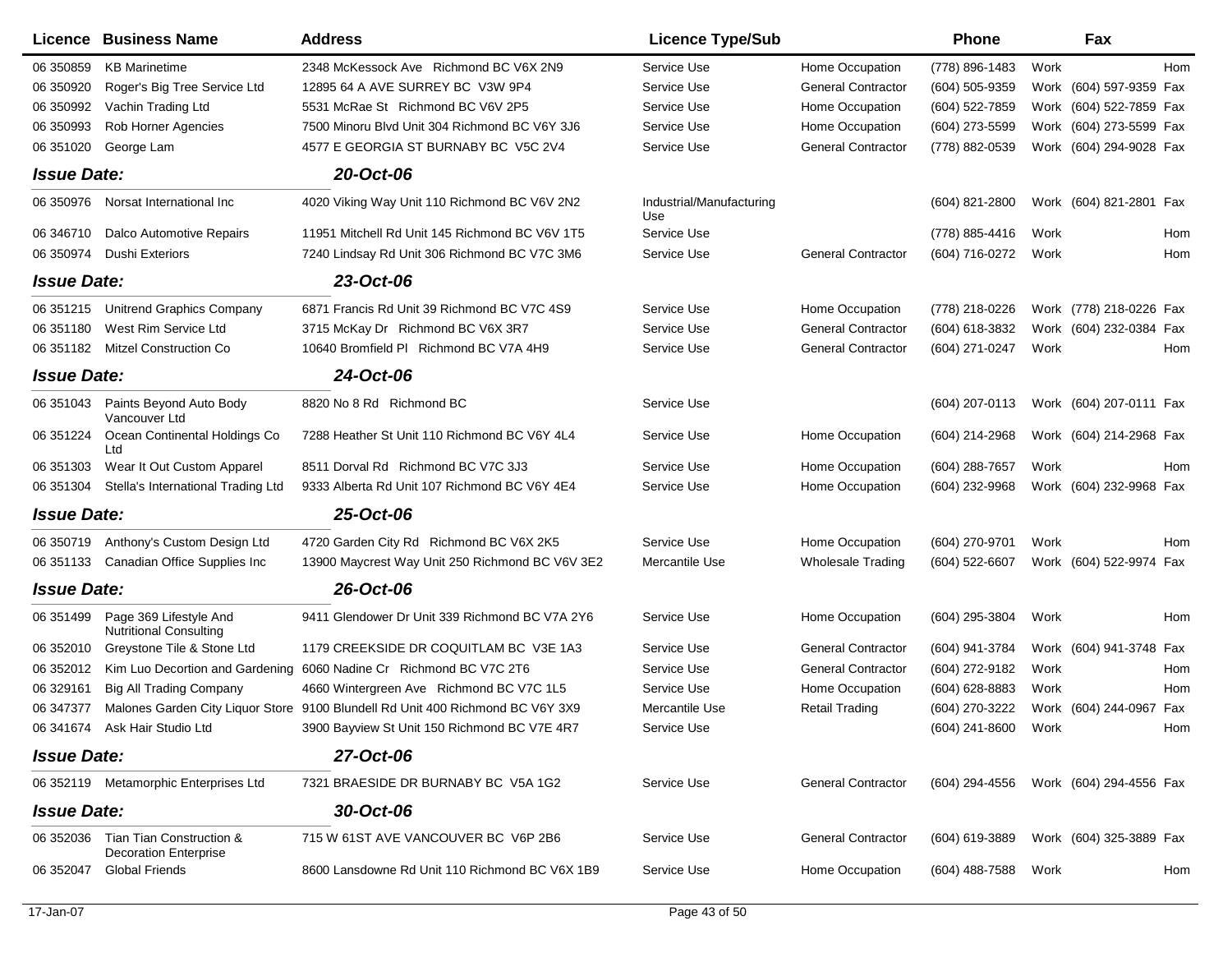|                    | Licence Business Name                                             | <b>Address</b>                                      | <b>Licence Type/Sub</b>         |                                             | Phone            |      | Fax                       |
|--------------------|-------------------------------------------------------------------|-----------------------------------------------------|---------------------------------|---------------------------------------------|------------------|------|---------------------------|
| <b>Issue Date:</b> |                                                                   | 31-Oct-06                                           |                                 |                                             |                  |      |                           |
| 06 350699          | Peggy Yip Piano Studio                                            | 11951 Hammersmith Way Unit 133 Richmond BC V7A 5H9  | Service Use                     |                                             | (604) 277-3719   |      | Work (604) 277-3719 Fax   |
| 06 352243          | <b>Lucid Living Solutions</b>                                     | 3051 Airey Dr Unit 101 Richmond BC V6X 3X6          | Service Use                     | Home Occupation                             | (604) 723-4964   | Work | Hom                       |
| 06 352238          | ACEL.Com                                                          | 11020 Williams Rd Unit 20 Richmond BC V7A 1J1       | Service Use                     | Home Occupation                             | (604) 271-4852   | Work | Hom                       |
| 06 352218          | Pharmun Canada Trading Ltd                                        | 7420 Moffatt Rd Unit 20 Richmond BC V6Y 1X8         | Service Use                     | Home Occupation                             | (778) 995-3948   | Work | Hom                       |
| 06 352164          | Integra Business Solutions Inc                                    | 5544 52ND AVE DELTA BC V4K 2C5                      | Service Use                     | <b>General Contractor</b>                   | (604) 220-0895   |      | Work (604) 909-2706 Fax   |
| 06 352159          | <b>Blades Commercial International</b>                            | 102 FOURTH AVE COURTICE ON L1E 3K7                  | Service Use                     | <b>General Contractor</b>                   | (905) 434-7019   |      | Work (905) 434-7019 Fax   |
| 06 351461          | Can Asia Trading Ventures                                         | 5951 Minoru Blvd Unit 135 Richmond BC V6X 4B1       | Mercantile Use                  | <b>Retail Trading</b>                       | (604) 726-2847   |      | Cellul (604) 278-7915 Fax |
| 06 350210          | Kim Yuen Enterprises Ltd                                          | 3779 Sexsmith Rd Unit 2161 Richmond BC V6X 3Z9      | Mercantile Use                  | <b>Retail Trading</b>                       | (604) 710-7238   | Work | Hom                       |
| 06 350202          | Kim Yuen Enterprises Ltd                                          | 3779 Sexsmith Rd Unit 2161 Richmond BC V6X 3Z9      | Mercantile Use                  | <b>Wholesale Trading</b>                    | (604) 710-7238   | Work | Hom                       |
| 06 352152          | Senacreation Enterprises Ltd                                      | 7380 Elmbridge Way Unit 507 Richmond BC V6X 4A1     | Service Use                     | Home Occupation                             | (604) 710-3906   | Work | Hom                       |
| <b>Issue Date:</b> |                                                                   | 1-Nov-06                                            |                                 |                                             |                  |      |                           |
| 06 352280          | <b>Full House Cleaners Janitorial</b><br><b>Cleaning Services</b> | 5611 Arcadia Rd Unit 18 Richmond BC V6X 2H1         | Service Use                     | Home Occupation                             | (604) 244-7760   |      | Work (604) 244-7760 Fax   |
| 06 352340          | A & S Awning & Sign Service                                       | 9590 159 ST SURREY BC V4N 2C7                       | Service Use                     | <b>General Contractor</b>                   | (604) 583-7829   |      | Work (604) 583-7808 Fax   |
| 06 351 361         | Jacken Investments Inc                                            | 11151 Horseshoe Way Unit 29 Richmond BC V7A 4S5     | Service Use                     |                                             | (604) 272-9303   |      | Work (604) 272-0432 Fax   |
| <b>Issue Date:</b> |                                                                   | $2-Nov-06$                                          |                                 |                                             |                  |      |                           |
| 06 34 96 24        | <b>Yumo Badminton Centre</b>                                      | 7771 Alderbridge Way Unit 180 Richmond BC V6X 2A4   | Assembly Use Group 3            | <b>Health Studio</b>                        | (604) 278-6884   |      | Work (604) 277-5594 Fax   |
| 06 34 96 25        | Yumo Badminton Centre                                             | 7771 Alderbridge Way Unit 180 Richmond BC V6X 2A4   | Assembly Use Group 1            | Food Service<br>Establishment, Take-<br>Out | (604) 278-6884   |      | Work (604) 277-5594 Fax   |
| 06 350 660         | My Boboland Kids Store Ltd                                        | 4540 No 3 Rd Unit 1115 Richmond BC V6X 4E4          | Mercantile Use                  | <b>Retail Trading</b>                       | (604) 783-1748   | Work | Hom                       |
| 06 352359          | Citi Central Building Maintenance                                 | 423 AGNES ST UNIT 214 NEW WESTMINSTER BC V3L<br>1G2 | Service Use                     |                                             | (604) 529-9088   |      | Work (604) 529-9088 Fax   |
| 06 352420          | A Top Carpets Ltd                                                 | 11400 Bridgeport Rd Unit 109 Richmond BC V6X 1T2    | Service Use                     | <b>General Contractor</b>                   | (604) 738-5188   | Work | Hom                       |
| 06 352443          | RJS Plumbing And Heating Inc                                      | 4 N HOLDOM AVE UNIT 4 BURNABY BC V5B 1K3            | Service Use                     | <b>Plumbing Contractor</b>                  | (604) 291-7620   | Work | Hom                       |
| 06 34 9600         | Simply Chao                                                       | 8380 Lansdowne Rd Unit 110 Richmond BC V6X 3M6      | Assembly Use Group 1            | Food Service<br>Establishment               | (604) 728-8238   | Work | Hom                       |
| <b>Issue Date:</b> |                                                                   | $3-Nov-06$                                          |                                 |                                             |                  |      |                           |
| 06 348511          | Krinos Foods Canada Ltd                                           | 12759 Vulcan Way Unit 198 Richmond BC V6V 1J7       | Mercantile Use                  | <b>Wholesale Trading</b>                    | (604) 247-0011   |      | Work (604) 247-0021 Fax   |
| 06 35 2618         | <b>Hapi Cleaning Services</b>                                     | 8579 141A ST SURREY BC V3W 0S3                      | Service Use                     |                                             | (604) 502-9280   | Work | Hom                       |
| 06 352613          | Olympia Building Maintenance                                      | 12551 Cambie Rd Unit 41 Richmond BC V6V 2A4         | Service Use                     | Home Occupation                             | (604) 204-0565   |      | Work (604) 204-0565 Fax   |
| 06 352043          | Vancouver Cabinets Inc                                            | 11520 Voyageur Way Unit 1 Richmond BC V6X 3E1       | Industrial/Manufacturing<br>Use |                                             | (604) 233-9297   |      | Work (604) 233-0797 Fax   |
| 06 351282          | Sea Speed Logistics Inc                                           | 14191 Burrows Rd Unit 1 Richmond BC V6V 1K9         | Service Use                     |                                             | (604) 214-8161   |      | Work (604) 214-8151 Fax   |
| 06 351230          | Apex Imaging Supplies Inc                                         | 4011 Viking Way Unit 260 Richmond BC V6V 2K9        | Service Use                     |                                             | (604) 232-0800   |      | Work (604) 232-0803 Fax   |
| 06 351228          | 932 Holding Ltd                                                   | 4011 Viking Way Unit 260 Richmond BC V6V 2K9        | Service Use                     |                                             | $(604)$ 232-0800 |      | Work (604) 232-0803 Fax   |
| 06 351226          | Cana Pacific Ribbons Inc                                          | 4011 Viking Way Unit 260 Richmond BC V6V 2K9        | Service Use                     |                                             | $(604)$ 232-0800 |      | Work (604) 232-0803 Fax   |
| 06 351214          | <b>Marvel Bottles Inc</b>                                         | 3331 Viking Way Unit 5 Richmond BC V6V 1X7          | Mercantile Use                  | <b>Wholesale Trading</b>                    | (604) 233-1890   |      | Work (604) 233-1809 Fax   |
| 06 350113          | Round The World Imports                                           | 6060 Minoru Blvd Unit 1788 Richmond BC V6Y 2V7      | Mercantile Use                  | <b>Retail Trading</b>                       | (604) 837-9536   | Work | Hom                       |
| 06 348216          | Kusina Fine Foods Ltd                                             | 10811 Rosetti Crt Richmond BC V7E 4B8               | Service Use                     | Home Occupation                             | (604) 275-3956   | Work | Hom                       |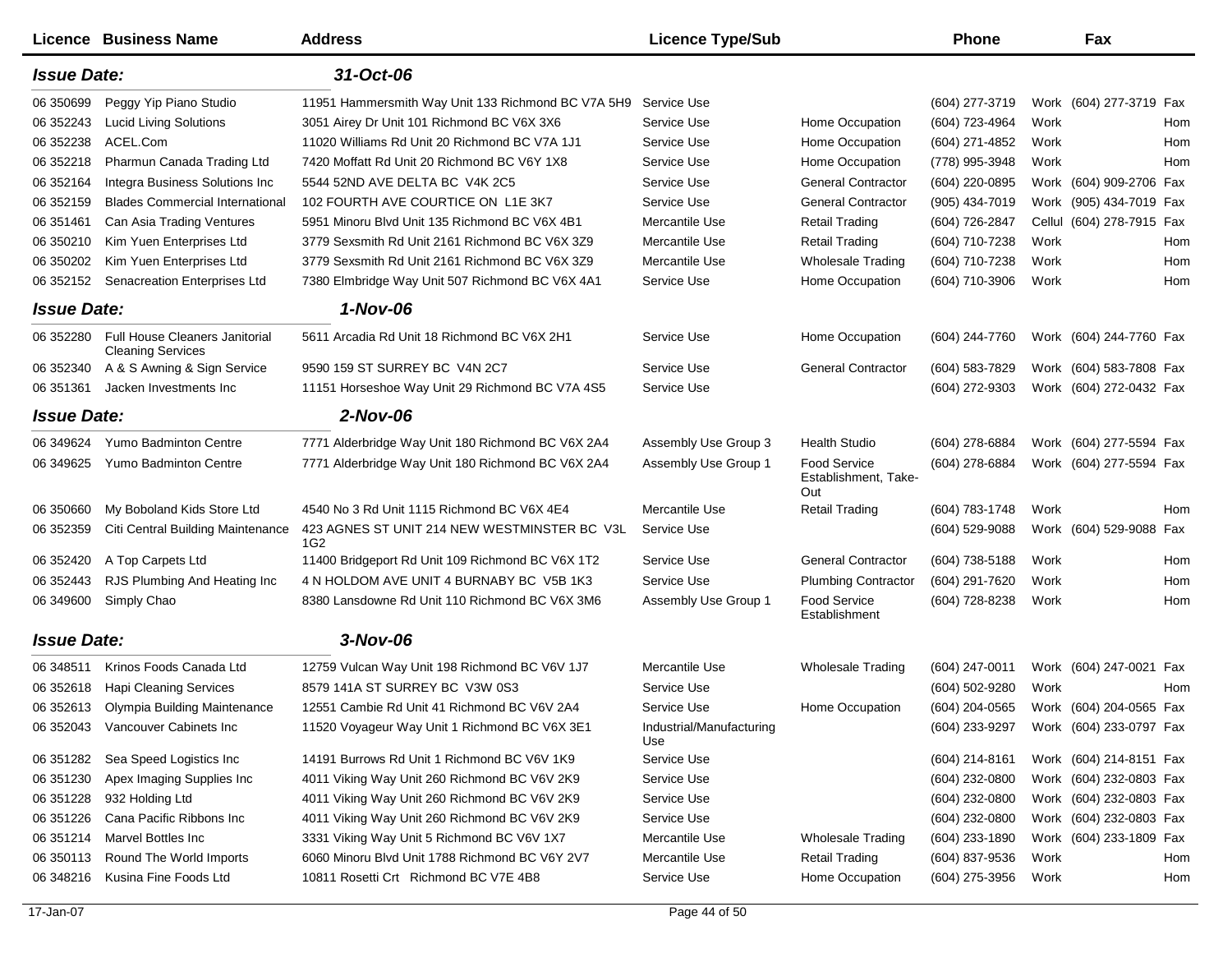|                    | Licence Business Name                                   | <b>Address</b>                                                    | <b>Licence Type/Sub</b> |                                      | <b>Phone</b>     |        | <b>Fax</b>              |       |
|--------------------|---------------------------------------------------------|-------------------------------------------------------------------|-------------------------|--------------------------------------|------------------|--------|-------------------------|-------|
|                    | 06 351124 Formation Import Inc                          | 3011 Viking Way Unit 220 Richmond BC V6V 1W1                      | Service Use             |                                      | (604) 276-2210   |        | Work (604) 276-2250 Fax |       |
| <b>Issue Date:</b> |                                                         | 6-Nov-06                                                          |                         |                                      |                  |        |                         |       |
| 06 349749          | Himalaya Sweets & Restaurant                            | 4011 No 5 Rd Unit 110 Richmond BC V6X 2T9                         | Assembly Use Group 1    | <b>Food Service</b><br>Establishment | (604) 247-2252   |        | Work (604) 247-2252 Fax |       |
|                    | 06 352162 Cafe Delizioso Ltd                            | 6900 No 3 Rd Richmond BC V6Y 2C5                                  | Assembly Use Group 1    | <b>Food Service</b><br>Establishment | $(604)$ 304-1460 | Work   |                         | Hom   |
| <b>Issue Date:</b> |                                                         | 7-Nov-06                                                          |                         |                                      |                  |        |                         |       |
| 06 352699          | Anmore Plumbing Inc                                     | 6651 UNION ST BURNABY BC V5B 1W7                                  | Service Use             | Gas Contractor                       | $(604)$ 294-6600 | Work   |                         | Hom   |
| 06 352744          | A B C Refrigeration Company                             | 6300 Birch St Unit 3 Richmond BC V6Y 4K3                          | Service Use             | <b>General Contractor</b>            | (604) 275-5602   |        | Work (604) 233-1950 Fax |       |
| 06 352751          | Han Appliances & Refrigeration<br>Ltd                   | 7636 147A ST SURREY BC V3S 8Z3                                    | Service Use             | <b>Gas Contractor</b>                | (604) 572-5028   |        | Work (604) 572-5038 Fax |       |
| 06 352753          | Han Appliances & Refrigeration<br>Ltd                   | 7636 147A ST SURREY BC V3S 8Z3                                    | Service Use             | <b>Electrical Contractor</b>         | (604) 572-5028   |        | Work (604) 572-5038 Fax |       |
| 06 352780          | Iris Lee                                                | 9333 Alberta Rd Unit 214 Richmond BC V6Y 4E4                      | Service Use             | Home Occupation                      | (778) 233-9664   | Work   |                         | Hom   |
| 06 352652          | Jaswinder Sandhu                                        | 5671 46A AVE DELTA BC V4K 1N8                                     | Service Use             | <b>General Contractor</b>            | (604) 946-0577   | Work   |                         | Hom   |
| <b>Issue Date:</b> |                                                         | 8-Nov-06                                                          |                         |                                      |                  |        |                         |       |
| 06 350507          | <b>Purolator Freight</b>                                | 6951 Elmbridge Way Richmond BC V7C 5B8                            | Service Use             |                                      | (604) 270-4352   |        | Work (604) 270-3705 Fax |       |
| 06 352925          | Superbuild Industries Ltd                               | 4371 Blundell Rd Richmond BC V7C 1G9                              | Service Use             | <b>General Contractor</b>            | (604) 232-9297   | Work   |                         | Hom   |
| 06 352899          | <b>Bytel Brothers Aritsan Group</b>                     | 34232 CEDAR AVE ABBOTSFORD BC V2S 2W2                             | Service Use             | <b>General Contractor</b>            | (604) 751-0436   |        | Work (604) 855-6685 Fax |       |
| 06 352844          | Andrei Afanassiev                                       | 8500 Bennett Rd Unit 13 Richmond BC V6Y 1N7                       | Service Use             | <b>General Contractor</b>            | (604) 277-7835   | Work   |                         | Hom   |
| 06 350406          | Jade World                                              | 6551 No 3 Rd Richmond BC V6Y 2B6                                  | Mercantile Use          | <b>Retail Trading</b>                | (604) 733-7212   |        | Work (604) 733-7203 Fax |       |
| 06 349468          | JDC Networking Inc                                      | 8151 Anderson Rd Unit 160 Richmond BC V6Y 2V9                     | Service Use             |                                      | (778) 859-6999   | Work   |                         | Cellu |
| 06 348123          | <b>UCCY Industrial &amp; Trade</b><br>Corporation       | 6551 No 3 Rd Richmond BC V6Y 2B6                                  | Mercantile Use          | <b>Retail Trading</b>                | (604) 779-7597   | Cellul |                         | Hom   |
| 06 352885          | South Rock Enterprises Ltd                              | 12220 Woodhead Rd Richmond BC V6V 1G3                             | Service Use             | Home Occupation                      | (604) 273-8286   | Work   |                         | Hom   |
| <b>Issue Date:</b> |                                                         | $9-Nov-06$                                                        |                         |                                      |                  |        |                         |       |
|                    | 06 353011 Veprica Consulting                            | 4320 Dallyn Rd Richmond BC V6X 2S7                                | Service Use             | Home Occupation                      | (604) 275-1917   | Work   |                         | Hom   |
| <b>Issue Date:</b> |                                                         | 10-Nov-06                                                         |                         |                                      |                  |        |                         |       |
|                    | 06 353051 A & S Drywall Ltd                             | 491 EAST 60TH AVE VANCOUVER BC V5X 2A1                            | Service Use             | <b>General Contractor</b>            | (604) 325-5190   | Work   |                         | Hom   |
| <b>Issue Date:</b> |                                                         | 14-Nov-06                                                         |                         |                                      |                  |        |                         |       |
|                    | 06 353040 Kashmir Uppal and Ranjit Gill<br>Construction | 4721 53A ST DELTA BC V4K 3M5                                      | Service Use             | <b>General Contractor</b>            | (604) 767-1923   | Work   |                         | Hom   |
| 06 353108          | <b>CTLCo</b>                                            | 8111 Ryan Rd Unit 146 Richmond BC V7A 2E4                         | Service Use             | Home Occupation                      | (604) 241-7889   |        | Work (604) 241-7889 Fax |       |
| 06 353089          | O'Neill Plumbing & Heating                              | P O BOX 75505 EDGEMONT BLVD NORTH<br>VANCOUVER BC V7R 4X1         | Service Use             | <b>Plumbing Contractor</b>           | (604) 765-1007   | Cellul |                         | Hom   |
| 06 353046          | Heritage Drywall Ltd                                    | 2615 A ST JOHN'S ST UNIT 203 PORT MOODY BC V3H<br>2B <sub>5</sub> | Service Use             | <b>General Contractor</b>            | (604) 939-8988   |        | Work (604) 939-8485 Fax |       |
| 06 352991          |                                                         | Skyreach Plumbing & Heating Ltd 5466 HALLEY ST BURNABY BC V5H 2P8 | Service Use             | Gas Contractor                       | (604) 254-8017   |        | Work (604) 254-8013 Fax |       |
| 06 352989          |                                                         | Sykreach Plumbing & Heating Ltd 5466 HALLEY ST BURNABY BC V5H 2P8 | Service Use             | <b>Plumbing Contractor</b>           | (604) 254-8017   |        | Work (604) 254-8013 Fax |       |
| 06 352940          | Rightway Stone Art Inc                                  | 10871 Springmont Dr Richmond BC V7E 1W6                           | Service Use             | Home Occupation                      | (604) 274-3328   |        | Work (604) 274-3328 Fax |       |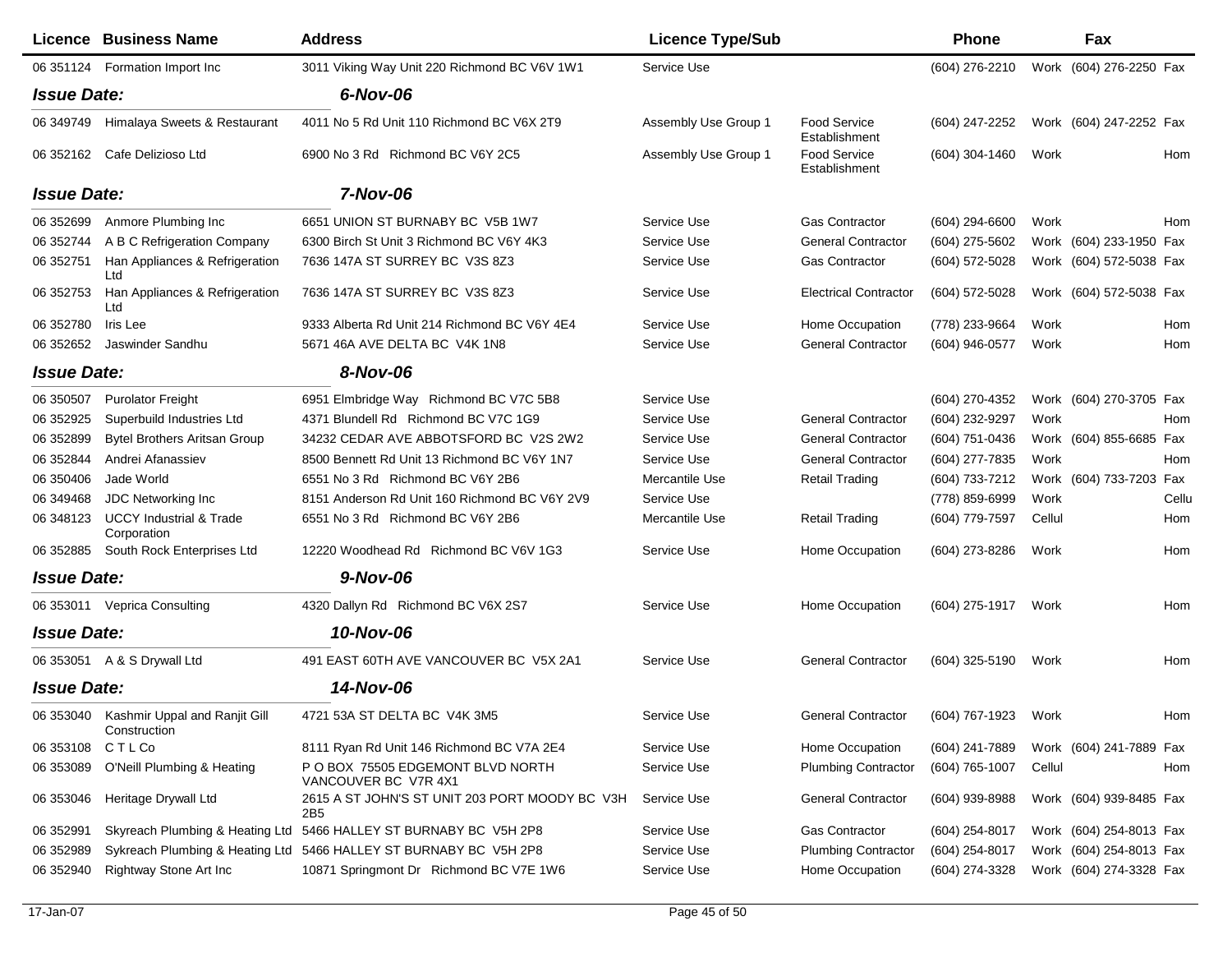|                    | Licence Business Name                                  | <b>Address</b>                                      | <b>Licence Type/Sub</b> |                                                    | <b>Phone</b>     |      | Fax                                    |
|--------------------|--------------------------------------------------------|-----------------------------------------------------|-------------------------|----------------------------------------------------|------------------|------|----------------------------------------|
| 06 352801          | Lannova Enterprises Ltd                                | 14273 Knox Way Unit 153 Richmond BC V6V 2Z4         | Mercantile Use          | <b>Wholesale Trading</b>                           | (604) 207-9766   |      | Work (604) 207-8366 Fax                |
| 06 352424          | Richmond Pro Badminton Centre<br>Inc                   | 5800 Minoru Blvd Unit 130 Richmond BC V6X 2A9       | Assembly Use Group 1    | Food Service<br>Establishment                      | (604) 231-0999   |      | Work (604) 231-0997 Fax                |
| 06 35 0672         | Jin Yin North America Enterprise<br>Ltd                | 11938 Bridgeport Rd Unit 220 Richmond BC V6X 1T2    | Service Use             | <b>General Contractor</b>                          | $(604)$ 518-5868 |      | Work (604) 759-1828 Fax                |
| 06 353045          | <b>Goodstar Construction Ltd</b>                       | 5032 WINDSOR ST VANCOUVER BC V5W 3H5                | Service Use             | <b>General Contractor</b>                          | (604) 782-7755   | Work | Hom                                    |
| <b>Issue Date:</b> |                                                        | 15-Nov-06                                           |                         |                                                    |                  |      |                                        |
| 05 321280          | <b>Environmental Building Science</b><br>Inc           | 9200 Van Horne Way Unit 100 Richmond BC V6X 1W3     | Mercantile Use          | Wholesale Trading                                  | (604) 279-9994   |      | Work (604) 279-9934 Fax                |
| 06 349384          | Izumi-Ya Japanese Marketplace                          | 8777 Odlin Rd Richmond BC V6X 4K8                   | Assembly Use Group 1    | <b>Food Service</b><br>Establishment, Take-<br>Out | $(604)$ 303-1171 |      | Work (604) 303-9946 Fax                |
| 06 35 0591         | <b>Carol Christmas</b>                                 | 5300 No 3 Rd Unit 618 Richmond BC V6X 2X9           | Mercantile Use          | <b>Retail Trading</b>                              | (604) 909-5870   | Work | Hom                                    |
| 06 353159          | Gravit-e Technologies Inc                              | 8100 SABA RD UNIT 310 RICHMOND BC V6Y 4H1           | Service Use             |                                                    | (604) 637-6567   |      | Work (604) 531-9681 Fax                |
| <b>Issue Date:</b> |                                                        | 17-Nov-06                                           |                         |                                                    |                  |      |                                        |
| 06 350967          | <b>Red Line Automotive Ltd</b>                         | 11711 No 5 Rd Unit 1 Richmond BC V7A 4E8            | Service Use             |                                                    | (604) 780-4268   | Work | Hom                                    |
| 06 353359          | Dylan's Roofing                                        | 7297 Moffatt Rd Unit 305 Richmond BC V6Y 3E6        | Service Use             | <b>General Contractor</b>                          | (778) 998-5665   | Work | Hom                                    |
| 06 353287          | All Great Construction Co                              | 1550 SHERLOCK AVE BURNABY BC V5A 2M8                | Service Use             | <b>General Contractor</b>                          | (778) 863-5671   | Work | <b>Hom</b>                             |
| 06 351444          | Taco Del Mar Sands Plaza                               | 11020 No 5 Rd Unit 128 Richmond BC V7A 4E7          | Assembly Use Group 1    | Food Service<br>Establishment                      | (604) 241-8811   |      | Work (604) 241-8833 Fax                |
| 06 352450          | Mega Noodles Express                                   | 5300 No 3 Rd Unit 1050 Richmond BC V6X 2X9          | Assembly Use Group 1    | <b>Food Service</b><br>Establishment, Take-<br>Out | (604) 518-6789   | Work | Hom                                    |
| <b>Issue Date:</b> |                                                        | 20-Nov-06                                           |                         |                                                    |                  |      |                                        |
| 06 348619          | Trend Auto Group Inc                                   | 11631 Bridgeport Rd Richmond BC V6X 1T5             | Mercantile Use          | Automobile Dealer                                  | (604) 271-8680   | Work | Hom                                    |
| 06 352928          | SOJ Consulting Inc                                     | 22131 Fraserwood Way Unit 220 Richmond BC V6W 1J5   | Service Use             |                                                    | $(604)$ 562-5513 |      | Work (604) 247-0306 Fax                |
| 06 353425          | The Gear & Gadgets Network<br><b>Marketing Company</b> | 10691 Shellbridge Way Unit 130 Richmond BC V6X 2W8  | Service Use             |                                                    | (778) 288-9212   |      | Work (604) 278-0186 Fax                |
| 06 353515          | <b>B M Trailer Services</b>                            | 2211 No 4 Rd Unit 160 Richmond BC V6X 3X1           | Service Use             | Home Occupation                                    | (604) 270-1994   | Work | Hom                                    |
| 06 353545          | Eagle Interiors Ltd                                    | 9027 155A ST SURREY BC V3R 8Z9                      | Service Use             | <b>General Contractor</b>                          | (604) 818-5423   |      | Work (604) 589-3949 Fax                |
| <b>Issue Date:</b> |                                                        | 21-Nov-06                                           |                         |                                                    |                  |      |                                        |
| 06 353614          | R W Business Systems                                   | 3391 Springfield Dr Unit 203 Richmond BC V7E 1Y9    | Service Use             | Home Occupation                                    | (604) 729-8466   | Work | Hom                                    |
| 06 353575          | Investven Enterprises Ltd                              | 8880 Jones Rd Unit 331 Richmond BC V6Y 3Z1          | Service Use             | Home Occupation                                    | (604) 278-3018   | Work | Hom                                    |
| 06 353125          | Wapac Canada                                           | 13900 Maycrest Way Unit 135 Richmond BC V6V 3E2     | Mercantile Use          | <b>Wholesale Trading</b>                           | (604) 232-4688   |      | Work (604) 232-4680 Fax                |
|                    | 06 347699 Art Knapp Plantland                          | 11020 No 4 Rd Richmond BC V7A 2Z8                   | Mercantile Use          | Roadside Stand                                     |                  |      | (604) 271-9581 Work (604) 271-4151 Hom |
| <b>Issue Date:</b> |                                                        | 22-Nov-06                                           |                         |                                                    |                  |      |                                        |
| 06 353699          | Haliluya Cleaning Company                              | 8300 General Currie Rd Unit 335 Richmond BC V6Y 3X1 | Service Use             | Home Occupation                                    | (604) 270-2258   | Work | Hom                                    |
| 06 34 98 27        | <b>Imperial Court Fashion</b>                          | 11782 River Rd Unit 160 Richmond BC V6X 1Z7         | Service Use             |                                                    | (604) 782-2980   | Work | Hom                                    |
| 06 353704          | <b>Gardner Professional Services</b>                   | 10200 4th Ave Unit 40 Richmond BC V7E 1V3           | Service Use             | Home Occupation                                    | (604) 377-2507   | Work | Hom                                    |
| 06 353680          | Highrise Mercantile Inc                                | 7720 Belair Dr Richmond BC V7A 1B8                  | Service Use             | <b>General Contractor</b>                          | (604) 278-8398   |      | Work (604) 277-8395 Fax                |
| 06 353664          | Spot On Hockey Skills                                  | 747 EAST 54TH AVE VANCOUVER BC V5X 1L8              | Service Use             |                                                    | (604) 326-0123   |      | Work (604) 326-0123 Fax                |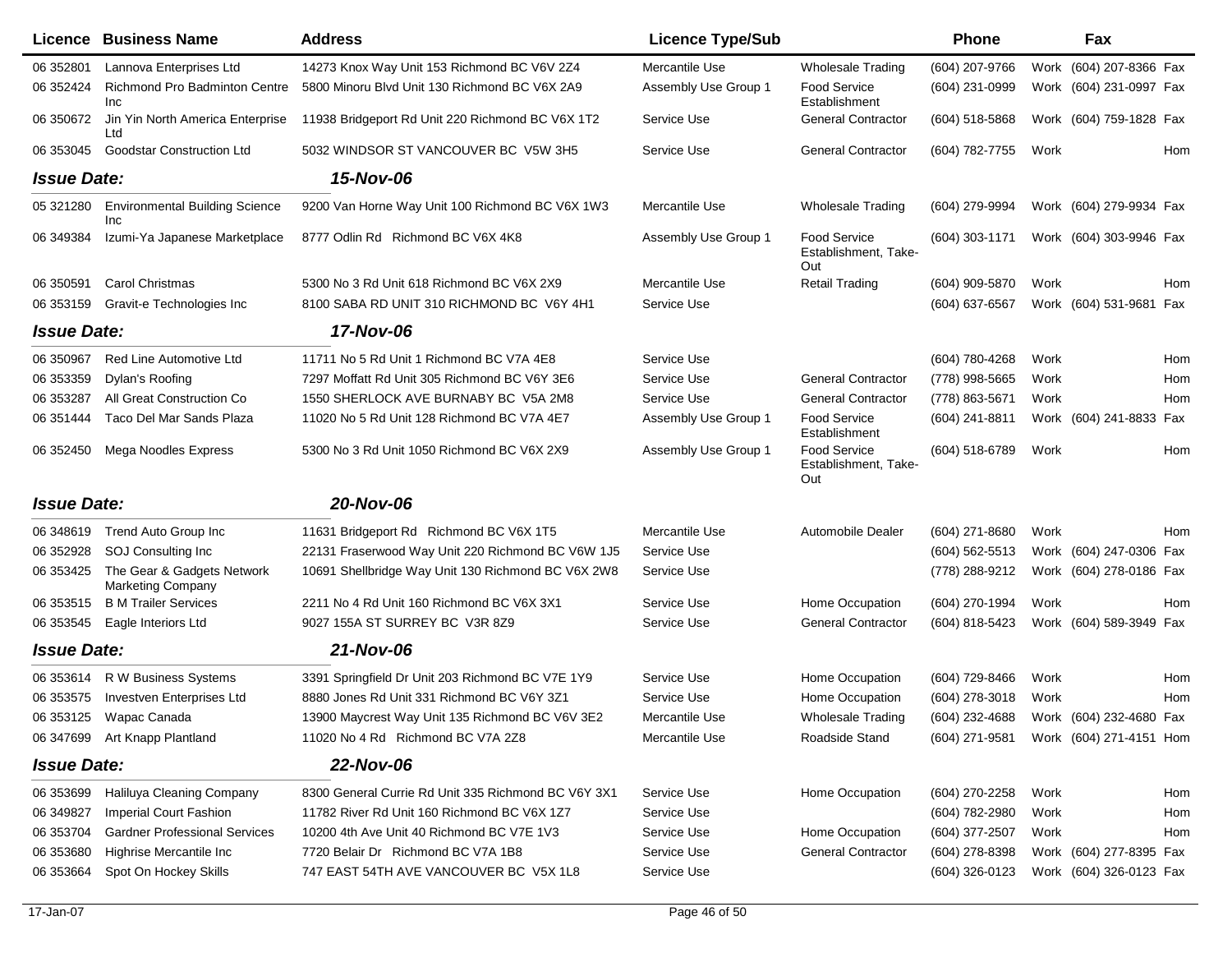|                    | Licence Business Name                            | <b>Address</b>                                                  | <b>Licence Type/Sub</b> |                                      | <b>Phone</b>     | Fax                                    |
|--------------------|--------------------------------------------------|-----------------------------------------------------------------|-------------------------|--------------------------------------|------------------|----------------------------------------|
| 06 353612          | <b>Waple Enterprise</b>                          | 14079 103 AVE SURREY BC V3T 1S1                                 | Service Use             | <b>General Contractor</b>            | (604) 719-3600   | Work<br>Hom                            |
| 06 353527          | Menji Stationary                                 | 4151 Hazelbridge Way Unit 2610 Richmond BC V6X 4J7              | Mercantile Use          | <b>Retail Trading</b>                | (604) 288-1002   | Work (604) 288-1004 Fax                |
| 06 353095          | Modern Draperies & Blinds                        | 2268 No 5 Rd Unit 150 Richmond BC V6X 2T1                       | Mercantile Use          | <b>Wholesale Trading</b>             | (604) 728-8629   | Work<br>Hom                            |
| 06 353718          | Popke Sport Group                                | 1133 BEACH AVE UNIT 2201 VANCOUVER BC V6E 1V1                   | Service Use             |                                      | (604) 689-5695   | Work<br>Hom                            |
| 06 35 2099         | <b>Whistler Direct Shuttle</b>                   | 4331 Vanguard Rd Unit 210 Richmond BC V6X 2P6                   | Vehicle for Hire        | Vehicle For Hire<br>Office           | (604) 278-3772   | Work (604) 270-3617 Fax                |
| 06 350213          | <b>Evrest Dining Services</b>                    | 10711 Cambie Rd Unit 130 Richmond BC V6X 3G5                    | Assembly Use Group 1    | <b>Food Service</b><br>Establishment | (604) 320-5935   | Work (604) 291-2460 Fax                |
| 06 353589          | <b>TPS Trans Pacific Solutions Inc</b>           | 4591 Larkspur Ave Richmond BC V7C 2H9                           | Service Use             | Home Occupation                      | (604) 271-7766   | Work<br>Hom                            |
| <b>Issue Date:</b> |                                                  | 23-Nov-06                                                       |                         |                                      |                  |                                        |
| 06 353534          | Dennis & Zhang Immigration<br>Service Online Ltd | 8260 Westminster Hwy Unit 2220 Richmond BC V6X 3Y2              | Service Use             |                                      | $(604)$ 214-0611 | Work (604) 204-0612 Fax                |
| 06 353822          | <b>Concept Construction Corp</b>                 | 2323 BOUNDARY RD SUITE 127 VANCOUVER BC V5M<br>4 <sub>V</sub> 8 | Service Use             | <b>General Contractor</b>            | $(604)$ 291-0500 | Work (604) 291-0501 Fax                |
| 06 351104          | Sun Plaza Studio                                 | 4351 No 3 Rd Unit 160 Richmond BC V6X 3A7                       | Assembly Use Group 3    | Commercial<br>Entertainment          | $(604)$ 278-3038 | Work (604) 278-3072 Fax                |
| 06 353847          | <b>Maxwell Fireplace</b>                         | 1380 PEMBERTON AVE NORTH VANCOUVER BC V7P<br>2R7                | Service Use             | <b>Gas Contractor</b>                | (604) 987-1293   | Work (604) 987-4238 Fax                |
| <b>Issue Date:</b> |                                                  | 27-Nov-06                                                       |                         |                                      |                  |                                        |
| 06 353797          | <b>TLC Mechanical</b>                            | 329 NORTH RD UNIT 204/205 COQUITLAM BC                          | Service Use             | <b>Gas Contractor</b>                | (604) 306-0030   | Work<br>Hom                            |
| 06 353999          | <b>E-Mass Electronics Corp</b>                   | 3600 Cunningham Dr Unit 46 Richmond BC V6X 3P9                  | Service Use             | Home Occupation                      | (604) 231-0891   | Hom<br>Hom                             |
| 06 353990          | Wenwill Enterprises Inc                          | 10240 Ruskin Rd Richmond BC V7A 2P5                             | Service Use             | <b>General Contractor</b>            | (604) 274-7223   | Hom<br>Work                            |
| 06 353982          | Hockey D R                                       | 12071 1st Ave Unit 203 Richmond BC V7E 3M1                      | Service Use             | Home Occupation                      | (604) 377-6924   | Work<br>Hom                            |
| 06 353960          | Ying Kwong General Contractor                    | 6191 Buswell St Unit 1501 Richmond BC V6Y 4C4                   | Service Use             | <b>General Contractor</b>            | (604) 233-1677   | Work (604) 233-1657<br>Fax             |
| 06 354010          | <b>Artdeco Contracting Ltd</b>                   | 7391 Williams Rd Richmond BC V7A 1E8                            | Service Use             | <b>General Contractor</b>            | (604) 277-7494   | Work<br>Hom                            |
| 06 353796          | Simple Treasures                                 | 7451 Bridge St Richmond BC V6Y 2S6                              | Service Use             | Home Occupation                      | (604) 244-9547   | Work<br>Hom                            |
| 06 34 9952         | Mellow Trading Inc                               | 7100 Elmbridge Way Richmond BC V6X 1B7                          | Mercantile Use          | <b>Retail Trading</b>                | (778) 885-2565   | Work (604) 304-8786<br>Fax             |
| 06 345557          | Chi Cheong Buddha Enterprises<br>Inc             | 8531 Alexandra Rd Unit 108 Richmond BC V6X 1C3                  | Mercantile Use          | <b>Retail Trading</b>                | (778) 668-2989   | Work<br>Hom                            |
| 06 341981          | Sundune Power Systems Inc                        | 12280 Horseshoe Way Richmond BC V7A 4Z1                         | Service Use             |                                      | (604) 232-0011   | Work<br>Hom                            |
| 06 353899          | McLellan & Associates Services<br>Ltd            | 8466 214A ST LANGLEY BC                                         | Service Use             | <b>General Contractor</b>            | (604) 970-2821   | Work (604) 513-5859 Fax                |
| 06 353798          | TLC Mechanical                                   | 329 NORTH RD UNIT 204/205 COQUITLAM BC                          | Service Use             | <b>Plumbing Contractor</b>           | (604) 306-0030   | Work<br>Hom                            |
| <b>Issue Date:</b> |                                                  | 28-Nov-06                                                       |                         |                                      |                  |                                        |
|                    | 06 350668 Laitan Holdings Corporation            | 13986 Cambie Rd Unit 283 Richmond BC V6V 2K3                    | Service Use             |                                      | $( ) 60-4305$    | Work (604) 277-6302 Fax                |
|                    | 06 349982 Triangle Research International<br>Inc | 6411 Buswell St Unit 300 Richmond BC V6Y 2G5                    | Service Use             |                                      |                  | (604) 628-1715 Work (775) 254-1816 Fax |
| <b>Issue Date:</b> |                                                  | 30-Nov-06                                                       |                         |                                      |                  |                                        |
| 06 354367          | Miss Lam Learning Centre Ltd                     | 3240 Richmond St Richmond BC V7E 2V8                            | Service Use             | Home Occupation                      | (604) 448-1287   | Work<br>Hom                            |
| 06 353795          | Su - Mu Fashion Inc                              | 4311 Hazelbridge Way Unit 1825 Richmond BC V6X 3L7              | Mercantile Use          | <b>Retail Trading</b>                | (604) 710-3168   | Work<br>Hom                            |
| 06 352625          | Ying Kwong Enterprises Ltd                       | 8680 Cambie Rd Unit 201 Richmond BC V6X 4J8                     | Service Use             |                                      | (604) 233-1677   | Work (604) 233-1657 Fax                |
| 06 339198          | Cobs Bread                                       | 6551 No 3 Rd Unit 1464 Richmond BC V6Y 2B6                      | Mercantile Use          | <b>Retail Trading</b>                | (778) 885-2200   | Work<br>Hom                            |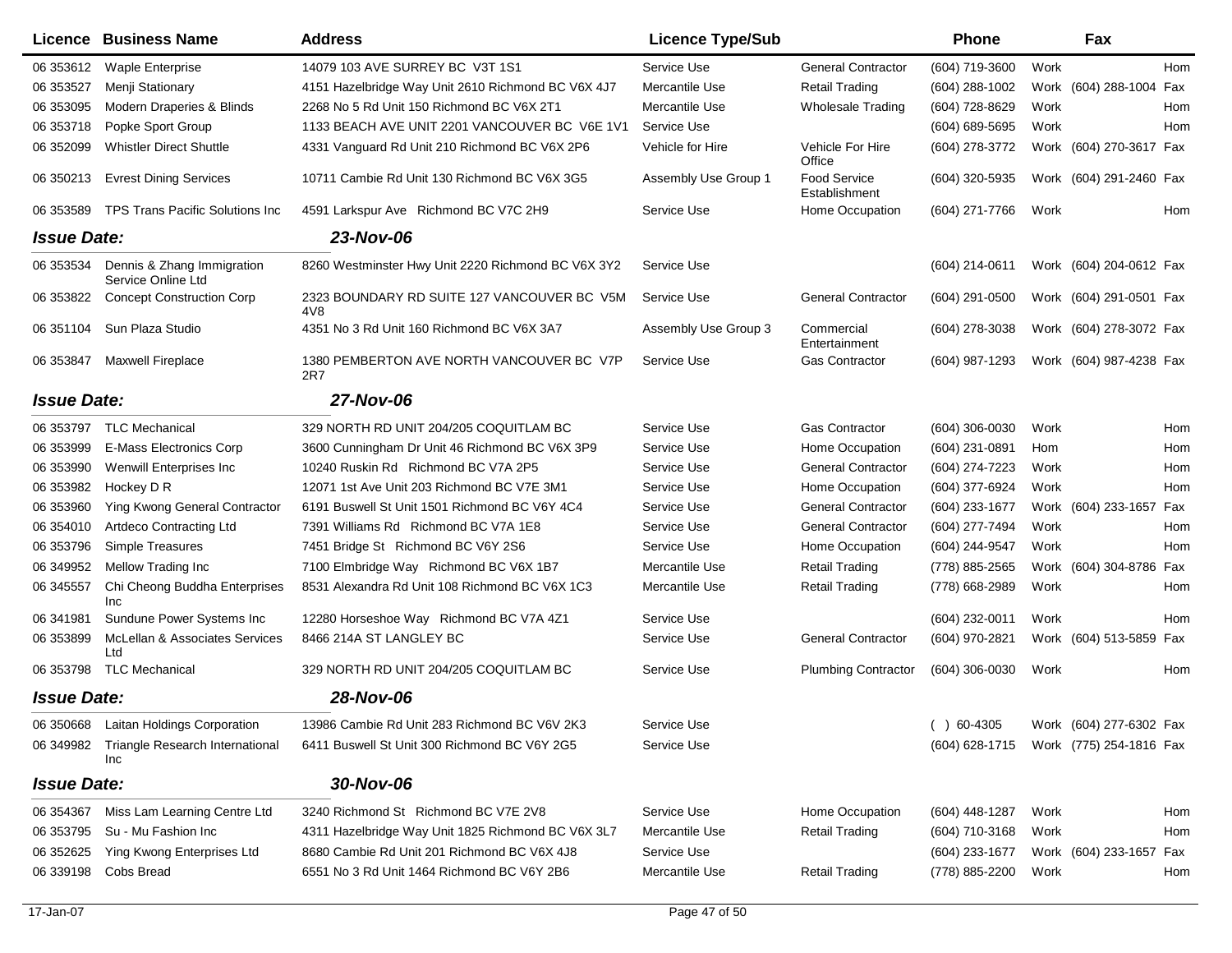|                    | <b>Licence Business Name</b>                      | <b>Address</b>                                                | <b>Licence Type/Sub</b> |                                      | <b>Phone</b>     |      | Fax                     |     |
|--------------------|---------------------------------------------------|---------------------------------------------------------------|-------------------------|--------------------------------------|------------------|------|-------------------------|-----|
| 06 349304          | <b>Fitness Depot Richmond</b>                     | 12120 Bridgeport Rd Richmond BC V6V 1J3                       | Mercantile Use          | <b>Retail Trading</b>                | (604) 249-0020   |      | Work (604) 249-0080 Fax |     |
| <b>Issue Date:</b> |                                                   | 4-Dec-06                                                      |                         |                                      |                  |      |                         |     |
| 06 354449          | Graham Construction and<br>Engineering Inc        | 7216 BROWN ST DELTA BC V4G 1G8                                | Service Use             | <b>General Contractor</b>            | (604) 940-4500   |      | Work (604) 940-4502 Fax |     |
| 05 319308          | <b>Pioneer Sprouts</b>                            | 6451 No 7 Rd Richmond BC V6W 1E8                              | Mercantile Use          | <b>Wholesale Trading</b>             | (604) 273-6907   |      | Work 18664092855        | Fax |
| 06 354458          | <b>Multi-Business Consultants</b><br>(Canada) Ltd | 6186 Garnet Dr Richmond BC V7C 5B5                            | Service Use             | Home Occupation                      | (604) 562-7583   |      | Work (604) 562-7583 Fax |     |
| 06 353522          | Camrie Foods Co Ltd                               | 12191 Hammersmith Way Unit 1145 Richmond BC V7A<br>5H2        | Mercantile Use          | <b>Wholesale Trading</b>             | (604) 277-3281   |      | Work (604) 277-3281 Fax |     |
| 06 354371          | Sing Yuan Trading Corporation                     | 6651 Minoru Blvd Unit 205 Richmond BC V6Y 1Z2                 | Service Use             | Home Occupation                      | (604) 207-0566   |      | Work (604) 207-0566 Fax |     |
| <b>Issue Date:</b> |                                                   | 5-Dec-06                                                      |                         |                                      |                  |      |                         |     |
| 06 339635          | Bonnie & Clyde ' A Day Spa<br>Getaway'            | 5890 No 3 Rd Unit 170 Richmond BC V6X 3P6                     | Service Use             |                                      | (604) 270-9506   | Work |                         | Hom |
| 06 347422          | Foo Sing Lau Seafood<br><b>Restaurant Ltd</b>     | 8080 Leslie Rd Unit 210 Richmond BC V6X 3W1                   | Assembly Use Group 1    | <b>Food Service</b><br>Establishment | (604) 916-3232   | Work |                         | Hom |
| 06 349876          | 5th and Cambie Barber Shop                        | 4011 No 5 Rd Unit 135 Richmond BC V6X 2T9                     | Service Use             |                                      | (604) 231-3755   | Work |                         | Hom |
| <b>Issue Date:</b> |                                                   | 6-Dec-06                                                      |                         |                                      |                  |      |                         |     |
|                    | 06 354622 Kustom Frog Painting                    | 234 PHILIPS ST NEW WESTMINSTER BC V3M 5P1                     | Service Use             | <b>General Contractor</b>            | $(604)$ 526-6661 | Work |                         | Hom |
| <b>Issue Date:</b> |                                                   | 7-Dec-06                                                      |                         |                                      |                  |      |                         |     |
| 06 354535          | Supernatural Films Inc                            | 8085 GLENWOOD DR BURNABY BC V3N 5C8                           | Service Use             |                                      | (604) 529-1466   |      | Work (604) 529-1444 Fax |     |
| 06 350598          | Melania Designer Furniture                        | 12851 Bathgate Way Unit 9 Richmond BC V6V 1Y5                 | Mercantile Use          | <b>Wholesale Trading</b>             | (604) 244-0095   |      | Work (604) 244-0051 Fax |     |
| 06 354779          | Aiken Asset Managment                             | 9931 Herbert Rd Richmond BC V7A 1T6                           | Service Use             | Home Occupation                      | (604) 233-1895   |      | Work (604) 232-9508 Fax |     |
| 06 354766          | Fraser Canada Holdings Inc                        | 8811 No 5 Rd Richmond BC V6Y 2V5                              | Service Use             | Home Occupation                      | (604) 277-8551   |      | Work (604) 277-8551 Fax |     |
| 06 354765          | Good Day Painting & Decorating                    | 5951 NO 3 RD UNIT 620 RICHMOND BC V6X 2E3                     | Service Use             | <b>General Contractor</b>            | (604) 377-1338   |      | Work (604) 298-3968 Fax |     |
| 06 354764          | RF Consulting Inc                                 | 1200 WEST GEORGIA ST UNIT 1101 VANCOUVER BC<br><b>V6E 4R2</b> | Service Use             |                                      | (604) 992-8186   | Work |                         | Hom |
| 06 354498          | Ceasefire Protection Ltd                          | 1420 MADRONA PL COQUITLAM BC V3E 2S5                          | Service Use             | <b>Sprinkler Contractor</b>          | (604) 552-7672   |      | Work (604) 552-7632 Fax |     |
| 06 353905          | Good Deal Stones and Cabinets<br>Ltd              | 11240 Bridgeport Rd Unit 2 Richmond BC V6X 1T2                | Mercantile Use          | <b>Wholesale Trading</b>             | (778) 869-8688   | Work |                         | Hom |
| 06 353616          | Waiora Enterprise (Canada) Inc                    | 8700 McKim Way Unit 3113 Richmond BC V6X 4A5                  | Service Use             |                                      | (604) 561-8328   |      | Work (604) 271-3927 Fax |     |
| 06 351042          | Omega Trading Group Ltd                           | 11460 Voyageur Way Unit 8 Richmond BC V6X 3E1                 | Service Use             |                                      | (604) 304-1978   |      | Work (604) 304-8690 Fax |     |
| 06 354522          | <b>Valley Contracting</b>                         | 8884 157TH ST SURREY BC V4N 2Y8                               | Service Use             | <b>General Contractor</b>            | (604) 589-5284   |      | Work (604) 589-5264 Fax |     |
| 06 352961          | Earth Tone Glassware Ltd                          | 3531 Viking Way Unit 5 Richmond BC V6V 1W1                    | Mercantile Use          | <b>Wholesale Trading</b>             | (604) 338-5241   |      | Work (604) 233-7011 Fax |     |
| <b>Issue Date:</b> |                                                   | 11-Dec-06                                                     |                         |                                      |                  |      |                         |     |
| 06 352165          | V & S Consulting Co                               | 4400 Hazelbridge Way Unit 440 Richmond BC V6X 3R8             | Service Use             |                                      | (604) 312-6800   |      | Work (604) 821-1179 Fax |     |
| 06 354849          | North American Storage<br>Equipment Co Ltd        | 2103 7TH ST NISKU AB T9E 7Y3                                  | Service Use             | <b>General Contractor</b>            | (780) 955-2444   |      | Work (780) 955-3463 Fax |     |
| 06 354762          | <b>Maxcom Computers</b>                           | 8200 Rideau Dr Richmond BC V7A 4M7                            | Service Use             | Home Occupation                      | (604) 788-7322   |      | Work (604) 270-0354 Fax |     |
| 06 354666          | <b>RKS Developers</b>                             | 8411 Mowbray Rd Richmond BC V7A 2B8                           | Service Use             | <b>General Contractor</b>            | (604) 725-2590   | Work |                         | Hom |
| 06 352166          | V & S Consulting Co                               | 4400 Hazelbridge Way Unit 440 Richmond BC V6X 3R8             | Assembly Use Group 3    | <b>Health Studio</b>                 | (604) 312-6800   |      | Work (604) 821-1179 Fax |     |
| 06 350203          | Jahoo Education Management<br>Inc                 | 6081 No 3 Rd Unit 826 Richmond BC V6Y 2B2                     | Service Use             |                                      | (604) 821-2966   |      | Work (604) 821-2968 Fax |     |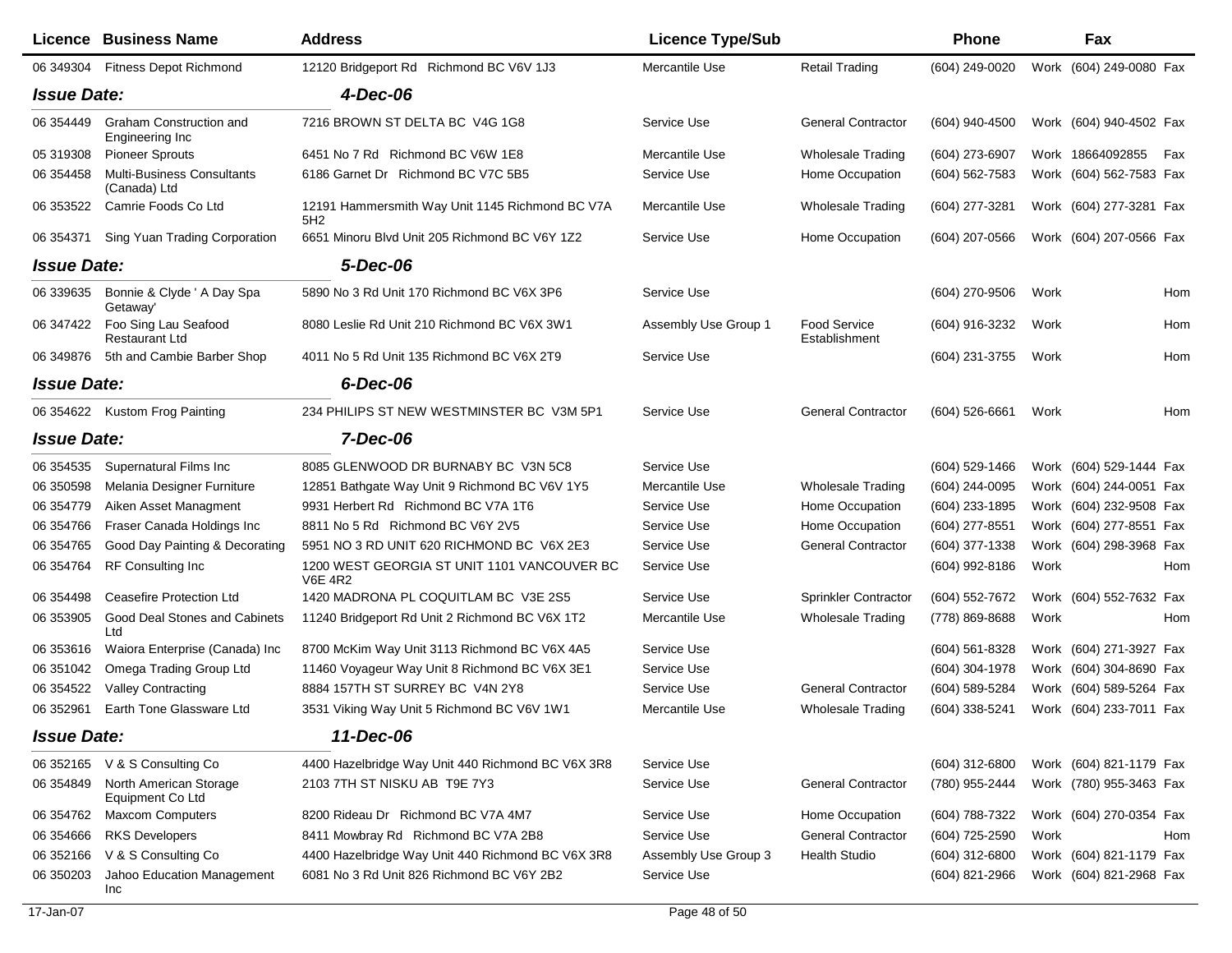|                    | <b>Licence Business Name</b>                    | <b>Address</b>                                              | <b>Licence Type/Sub</b>         |                                               | <b>Phone</b>        |        | Fax                       |     |
|--------------------|-------------------------------------------------|-------------------------------------------------------------|---------------------------------|-----------------------------------------------|---------------------|--------|---------------------------|-----|
| 06 348517          | Imperial Court Beijing &<br>Szechuan Restaurant | 11782 River Rd Unit 160 Richmond BC V6X 1Z7                 | Service Use                     |                                               | (604) 270-6169      | Work   |                           | Hom |
| 06 353618          | Worldwide Study & Career<br>Services Inc        | 8260 Westminster Hwy Unit 2220 Richmond BC V6X 3Y2          | Service Use                     |                                               | (604) 214-0621      |        | Work (604) 214-0612 Fax   |     |
| <b>Issue Date:</b> |                                                 | 12-Dec-06                                                   |                                 |                                               |                     |        |                           |     |
| 06 354932          | Diamond Parking Ltd                             | 8511 Capstan Way Richmond BC V6X 1R3                        | Service Use                     | Parking Enforcement<br><b>Business</b>        | (604) 681-8797      |        | Work (604) 684-0329 Fax   |     |
| 06 354935          | Diamond Parking Ltd                             | 8400 Alexandra Rd Richmond BC V6X 1C4                       | Service Use                     | <b>Parking Enforcement</b><br><b>Business</b> | (604) 681-8797      |        | Work (604) 684-0329 Fax   |     |
| 06 354477          | Sunstone Enterprises Inc                        | 10451 Shellbridge Way Unit 150 Richmond BC V6X 2W8          | Service Use                     |                                               | (604) 249-2895      |        | Work (604) 278-5760 Fax   |     |
| 06 354934          | Diamond Parking Ltd                             | 8080 Park Rd Richmond BC V6Y 1T1                            | Service Use                     | <b>Parking Enforcement</b><br><b>Business</b> | (604) 681-8797      |        | Work (604) 684-0329 Fax   |     |
| 06 354937          | Diamond Parking Ltd                             | 10151 No 3 Rd Richmond BC V7A 4R6                           | Service Use                     | Parking Enforcement<br><b>Business</b>        | (604) 681-8797      |        | Work (604) 684-0329 Fax   |     |
| 06 354929          | Diamond Parking Ltd                             | 3971 Bayview St Richmond BC V7E 3B6                         | Service Use                     | <b>Parking Enforcement</b><br><b>Business</b> | (604) 681-8797      |        | Work (604) 684-0329 Fax   |     |
| 06 354880          | Westcoast Liquor Co YVR Inc                     | 3880 Grant McConachie Way Richmond BC                       | Mercantile Use                  | <b>Retail Trading</b>                         | (604) 207-1127      | Work   |                           | Hom |
| 06 353081          | Levano Enterprise (Canada) Corp                 | 10451 Shellbridge Way Unit 150 Richmond BC V6X 2W8          | Service Use                     |                                               | (604) 249-2891      |        | Work (604) 278-5760 Fax   |     |
| 06 354927          | Diamond Parking Ltd                             | 3740 Chatham St Richmond BC V7E 2Z3                         | Service Use                     | <b>Parking Enforcement</b><br><b>Business</b> | (604) 681-8797      |        | Work (604) 684-0329 Fax   |     |
| 06 354931          | Diamond Parking Ltd                             | 12571 Bridgeport Rd Richmond BC V6V 1J4                     | Service Use                     | Parking Enforcement<br><b>Business</b>        | (604) 681-8797      |        | Work (604) 684-0329 Fax   |     |
| <b>Issue Date:</b> |                                                 | 13-Dec-06                                                   |                                 |                                               |                     |        |                           |     |
| 06 347424          | Ideon Packaging LLP                             | 11251 Dyke Rd Richmond BC V7A 0A1                           | Industrial/Manufacturing<br>Use |                                               | (604) 524-0524      |        | Work (604) 524-0523 Fax   |     |
| 06 354761          | Time For Hair Salon                             | 4651 No 3 Rd Unit 128 Richmond BC V6X 2C4                   | Service Use                     |                                               | (604) 207-4266      | Work   |                           | Hom |
| 06 355029          | Vortechs Electronics Design Ltd                 | 34A-2755 LOUGHEED HWY UNIT 562 PORT<br>COQUITLAM BC V3B 5Y9 | Service Use                     | <b>General Contractor</b>                     | (604) 931-6200      |        | Work (604) 957-0359 Fax   |     |
| <b>Issue Date:</b> |                                                 | 14-Dec-06                                                   |                                 |                                               |                     |        |                           |     |
| 06 352561          | Ocean Eden                                      | 5951 Minoru Blvd Unit 133 Richmond BC V6X 4B1               | Mercantile Use                  | <b>Retail Trading</b>                         | (778) 885-7933      | Cellul |                           | Hom |
| 06 355083          | CMH Concierge Service Co                        | 5071 Francis Rd Richmond BC V7C 1K1                         | Service Use                     | Home Occupation                               | (604) 728-3933      | Work   |                           | Hom |
| 06 355060          | City Landscaping                                | 9100 Ferndale Rd Unit 469 Richmond BC V6Y 4L1               | Service Use                     | <b>General Contractor</b>                     | (604) 433-0091      | Work   |                           | Hom |
| 06 355023          | Legacy Fire & Safety                            | 17619 96TH AVE UNIT 105 SURREY BC V4N 4A9                   | Service Use                     | <b>General Contractor</b>                     | (604) 580-1755      |        | Work (604) 582-3473 Fax   |     |
| 06 355021          | <b>IBII Construction Inc.</b>                   | 2521 PARKER ST VANCOUVER BC V5K 2T2                         | Service Use                     | <b>General Contractor</b>                     | (604) 251-8401      |        | Work (604) 251-8901 Fax   |     |
| 06 354852          | Xiaoying Trading Ltd                            | 8260 Westminster Hwy Unit 1290 Richmond BC V6X 3Y2          | Mercantile Use                  | <b>Retail Trading</b>                         | (604) 603-9568      | Work   |                           | Hom |
| 06 353399          | Vector & Quanta Academy                         | 4400 Hazelbridge Way Unit 620 Richmond BC V6X 3R8           | Assembly Use Group 3            | <b>Education Institution</b>                  | $(604)$ 266-2629    | Fax    |                           | Hom |
|                    | 06 347641 Maxhealth Chiropractic Clinic         | 4600 No 3 Rd Unit 135 Richmond BC V6X 2C2                   | Service Use                     |                                               | (778) 829-6089      | Work   |                           | Hom |
|                    | 06 354843 Wood Tech Millwork & Display          | 12180 Horseshoe Way Unit 8 Richmond BC V7A 4V5              | Industrial/Manufacturing<br>Use |                                               | (604) 617-7150 Work |        |                           | Hom |
| <b>Issue Date:</b> |                                                 | 15-Dec-06                                                   |                                 |                                               |                     |        |                           |     |
| 06 352237          | <b>ICM Consulting</b>                           | 12951 Bathgate Way Richmond BC V6V 1Y5                      | Industrial/Manufacturing<br>Use |                                               | (604) 277-4456      |        | Work (604) 277-5594 Fax   |     |
| 06 355159          | Ken's Home Handyman Services                    | 15453 79TH AVE SURREY BC V3S 8N8                            | Service Use                     | <b>General Contractor</b>                     | $(604)$ 805-4635    |        | Cellul (604) 599-0481 Fax |     |
| 06 355162          | Invitations & Innovations                       | 11780 2nd Ave Richmond BC V7E 3L4                           | Service Use                     | Home Occupation                               | (604) 274-5258      |        | Work (604) 272-7252 Fax   |     |